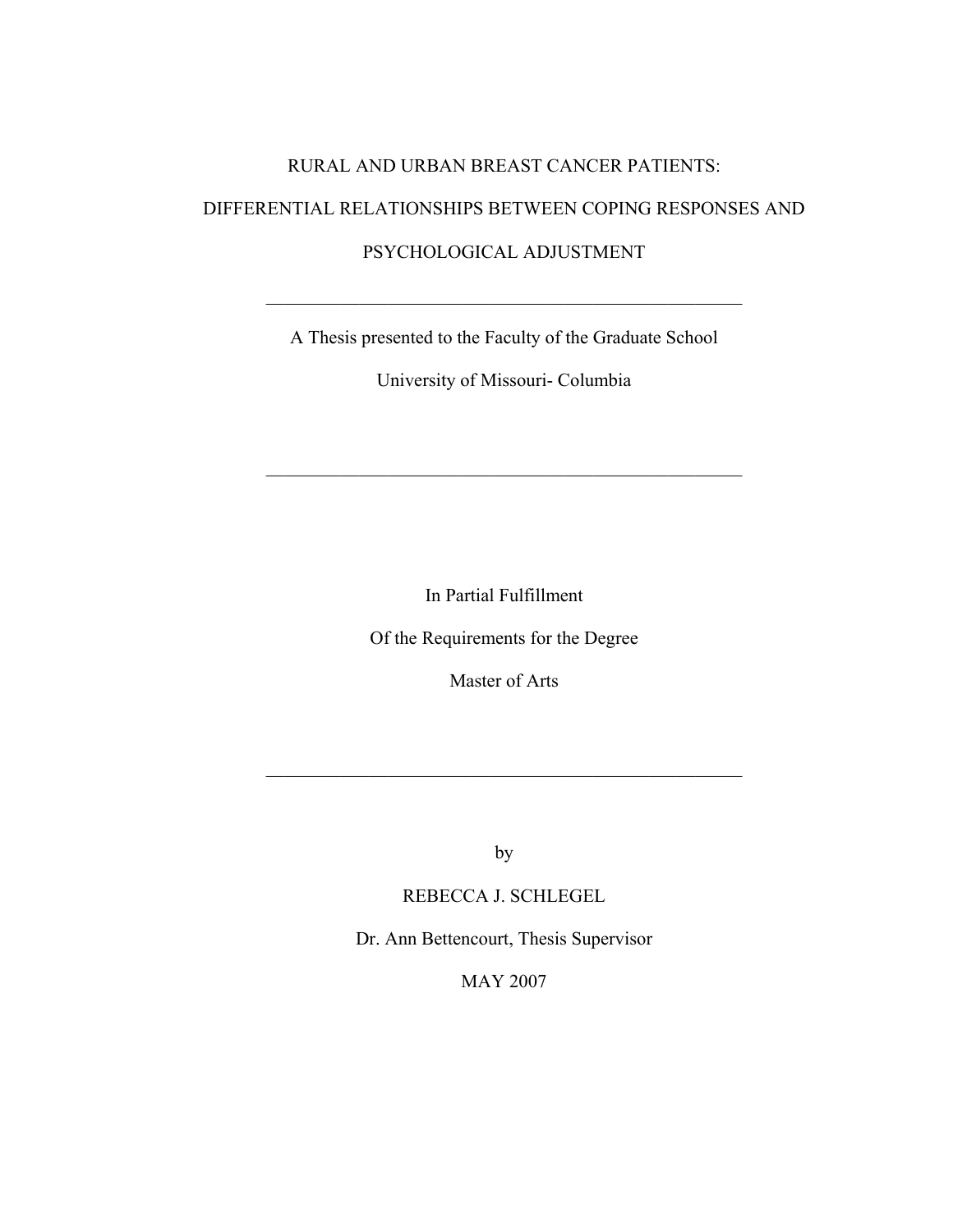The undersigned, appointed by the dean of the Graduate School, have examined the thesis entitled

# RURAL AND URBAN BREAST CANCER PATIENTS: DIFFERENTIAL RELATIONSHIPS BETWEEN COPING RESPONSES AND PSYCHOLOGICAL ADJUSTMENT

presented by Rebecca Schlegel,

a candidate for the degree of master of arts

and hereby certify that, in their opinion, it is worthy of acceptance.

Professor Ann Bettencourt

Professor Laura King

Professor Jennifer Krull

Professor Stephanie Reid-Arndt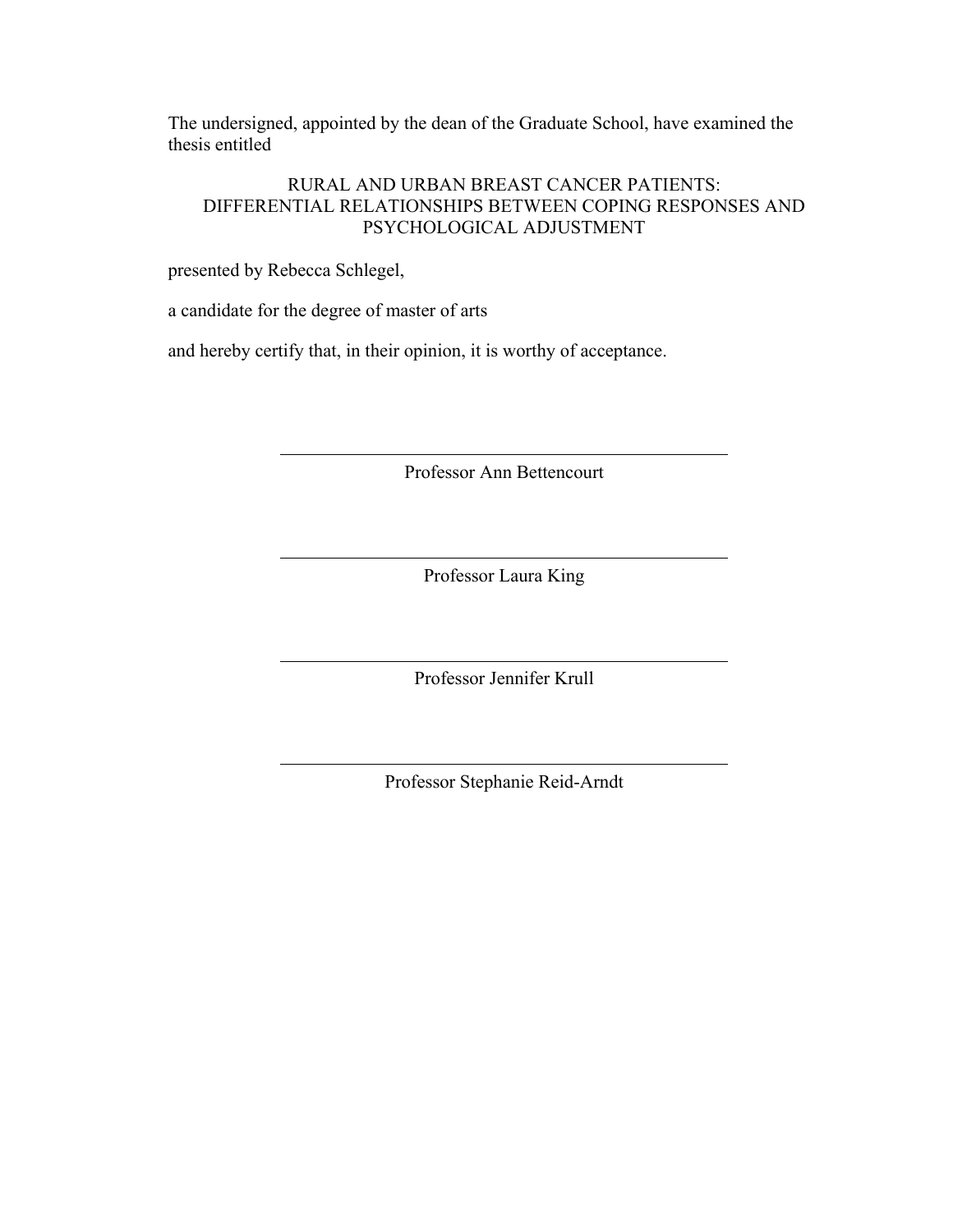#### ACKNOWLEDGMENTS

 First, I would like to thank my advisor, Ann Bettencourt. Coming to graduate school was a somewhat frightening endeavor for me, but Ann served as the perfect guide during the transition. Ann offered encouragement during the rough spots and pushed me to strive for more. She continues to push me to strive for more while reminding me of my strengths. Further, I am grateful for the way Ann has always believed in me and my ability, particularly at the times when I am unsure of myself. Finally, I would like to thank Ann for treating me and my ideas with the respect of a colleague while simultaneously providing me with the guidance of a mentor.

 Second, I would like to thank my committee, Laura King, Jennifer Krull and Stephanie Reid-Arndt for their support and helpful comments throughout this process. The expertise and thought they brought to this project contributed to a much stronger final product. I would also like to thank our lab's primary research assistant on this project, Stephanie Groth. Stephanie took great pride in her work on this project and she ultimately contributed greatly to its ongoing success. Stephanie was intimately involved in both data collection and data entry and without her this project would have been much more challenging. I would also like to thank all the women who graciously participated in the project during such an intense time in their own lives.

 Finally, I would like to thank my lab mates, Lisa Molix and Amelia Talley. Words cannot describe how grateful I am to these two for all the support they have provided me since I arrived at graduate school. I couldn't ask for two better people to work with and I am honored to count them as two of my closest friends.

ii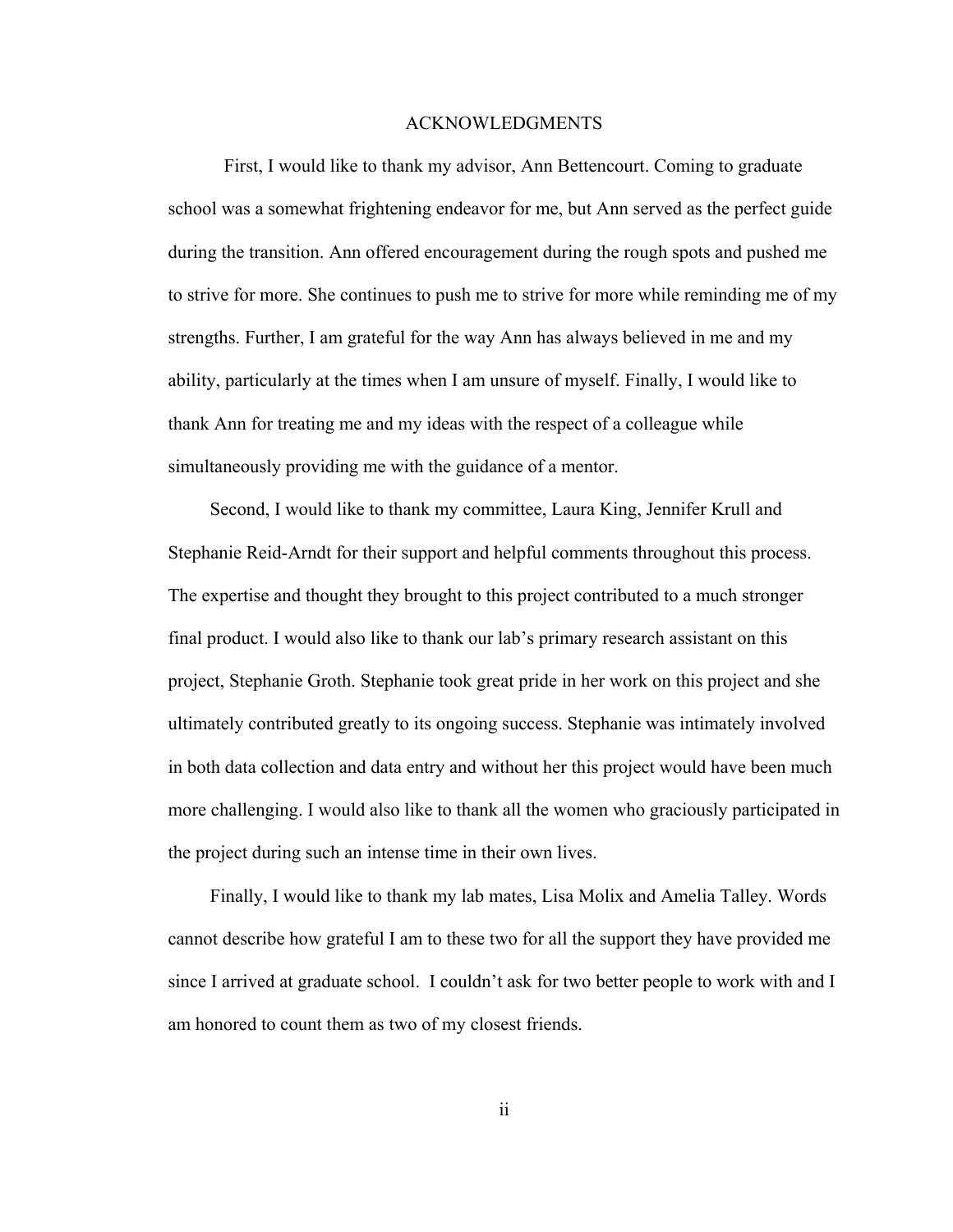# TABLE OF CONTENTS

| Chapter                                               |  |
|-------------------------------------------------------|--|
|                                                       |  |
| Coping                                                |  |
| <b>Types of Coping Responses</b>                      |  |
| <b>Breast Cancer and Coping</b>                       |  |
| Approach-Oriented Coping in Response to Breast Cancer |  |
| Avoidant Coping in Response to Breast Cancer          |  |
| Specific Samples of Breast Cancer Survivors           |  |
| <b>Rural Breast Cancer Patients and Survivors</b>     |  |
| Rural Breast Cancer Patients and Coping Strategies    |  |
| Hypotheses                                            |  |
| 29<br>$2^{\circ}$                                     |  |
| Participants                                          |  |
| Measures                                              |  |
| Predictors                                            |  |
| Covariates                                            |  |
| <b>Psychological Outcomes</b>                         |  |
| Procedure                                             |  |
| <b>Power Considerations</b>                           |  |
| 36                                                    |  |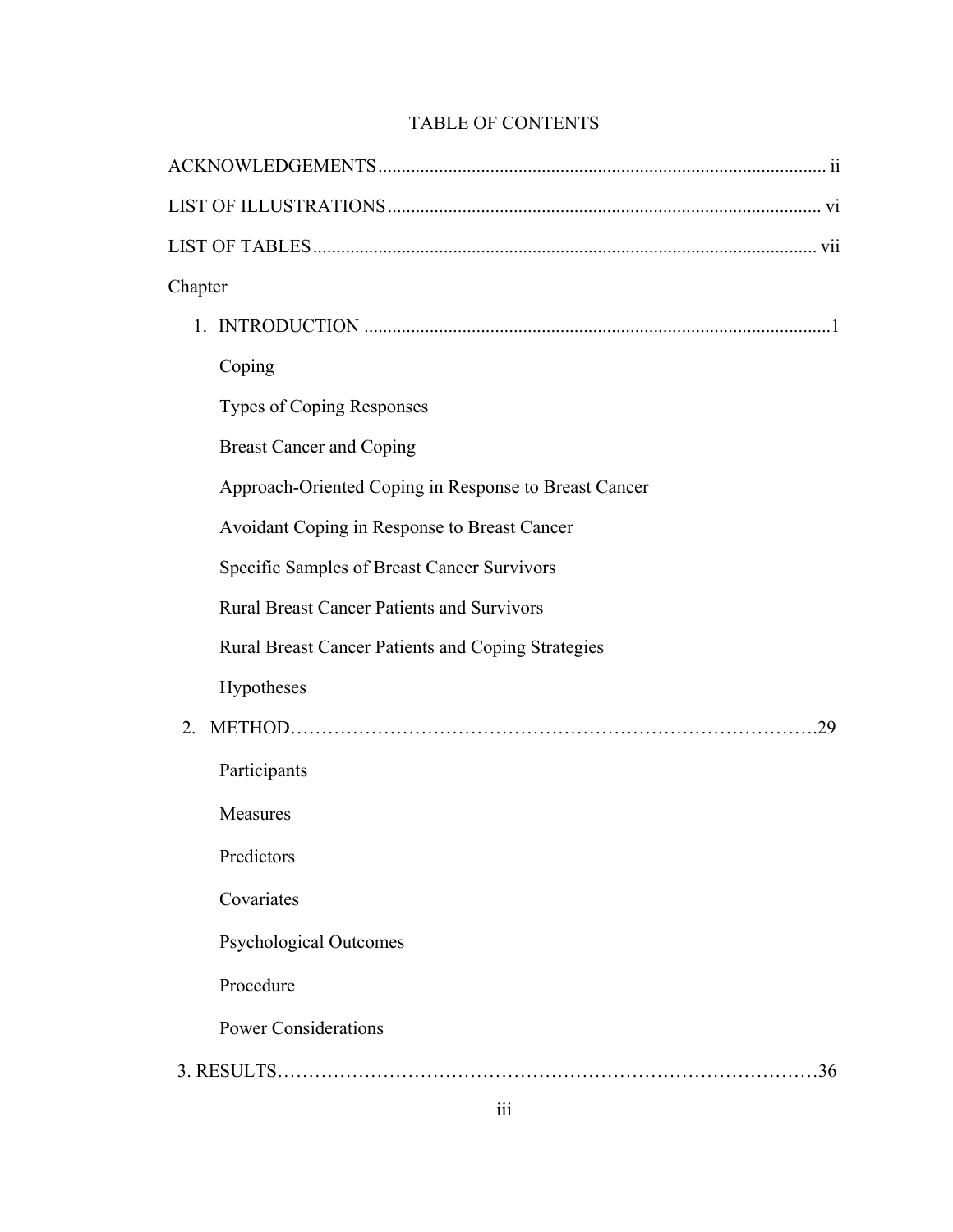Preliminary Analyses

Assessment of Normality

Scale Reliability

Test-Retest Reliability

**Correlations** 

HLM Analyses

Missing Data

Data Analysis Approach

Depression

Unconditional Growth Model

Covariates

Coping

Exploratory Model

Mood Disturbance

Unconditional Growth Model

Covariates

Coping

Exploratory Model

Life Satisfaction

Unconditional Growth Model

Covariates

Coping

Exploratory Model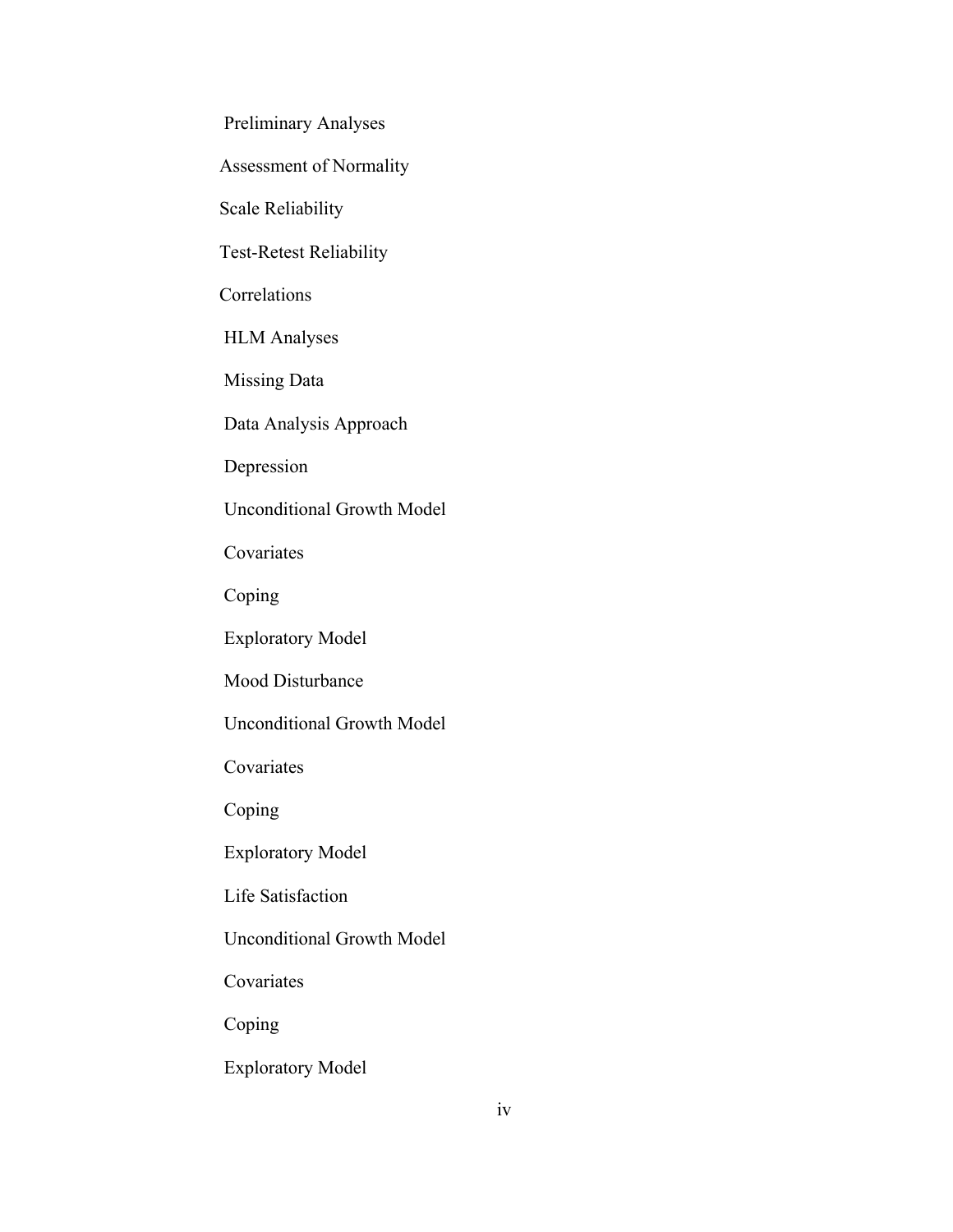| 57                                          |
|---------------------------------------------|
| Coping Responses, Rurality and Well-Being   |
| Relationships between Coping and Well-Being |
| Limitations                                 |
| <b>Future Directions</b>                    |
| Conclusions                                 |
|                                             |
| <b>APPENDICES</b>                           |
|                                             |
| 2                                           |
| 3.<br>.82                                   |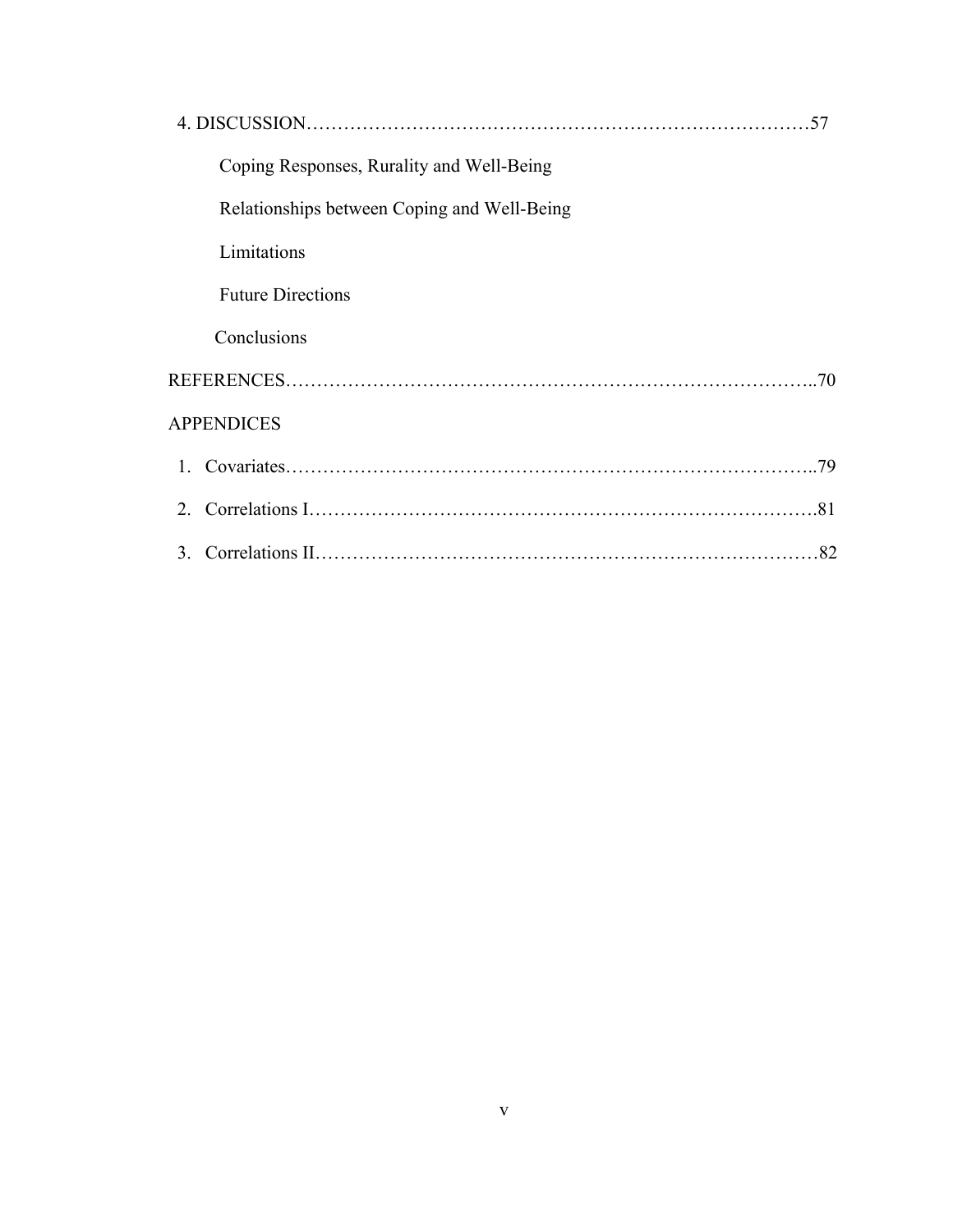# LIST OF TABLES

| Table |                                                                                | Page |
|-------|--------------------------------------------------------------------------------|------|
|       |                                                                                |      |
|       | 2. Means, Standard Deviations, Alpha Reliability, Alpha Reliabilities split by |      |
|       |                                                                                |      |
|       |                                                                                |      |
|       |                                                                                |      |
|       |                                                                                |      |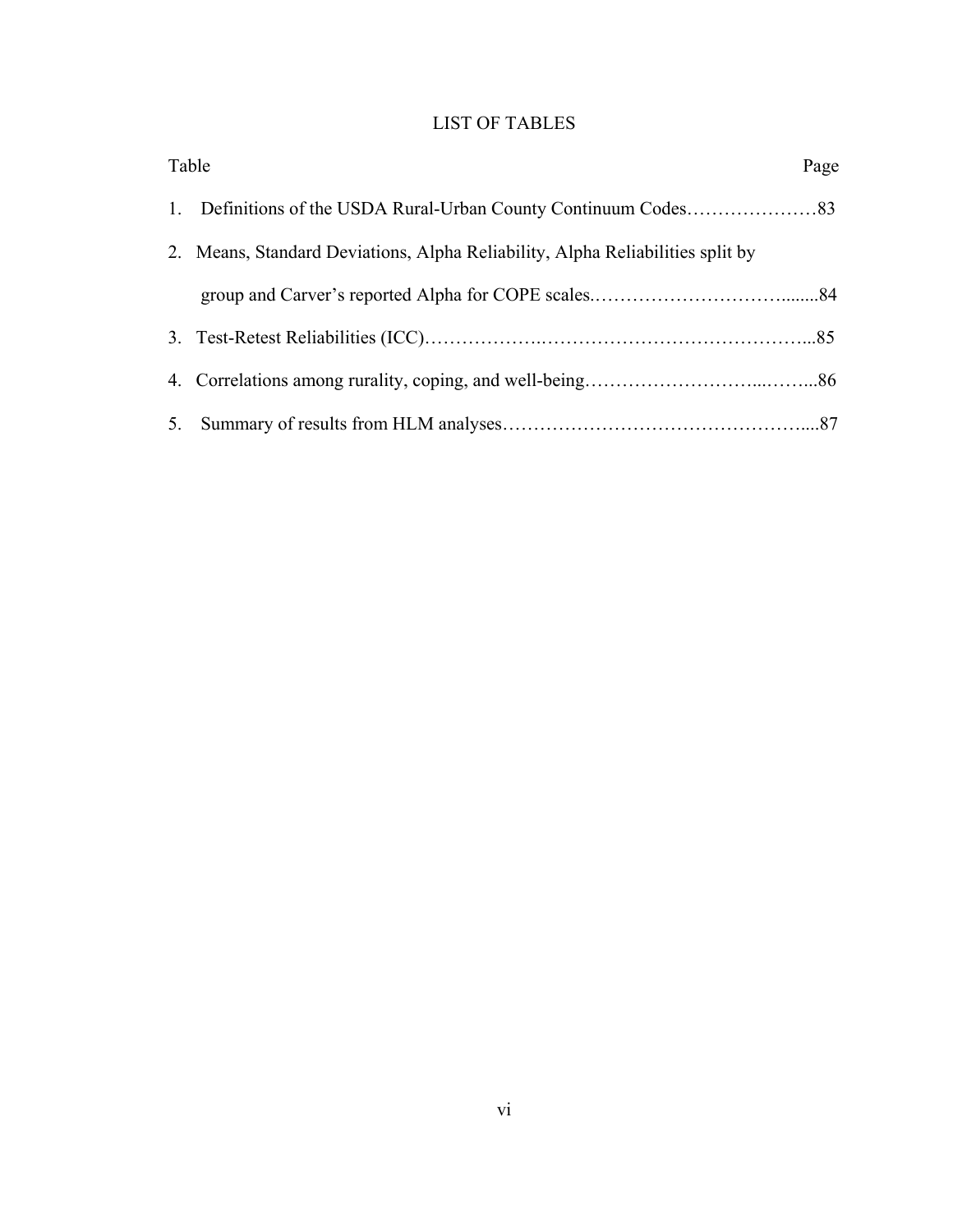# LIST OF FIGURES

| Figures<br>Page                                                      |  |  |  |
|----------------------------------------------------------------------|--|--|--|
|                                                                      |  |  |  |
|                                                                      |  |  |  |
|                                                                      |  |  |  |
|                                                                      |  |  |  |
|                                                                      |  |  |  |
|                                                                      |  |  |  |
|                                                                      |  |  |  |
|                                                                      |  |  |  |
| 9. Positive Reinterpretation/Growth, Rurality and Mood Disturbance96 |  |  |  |
|                                                                      |  |  |  |
|                                                                      |  |  |  |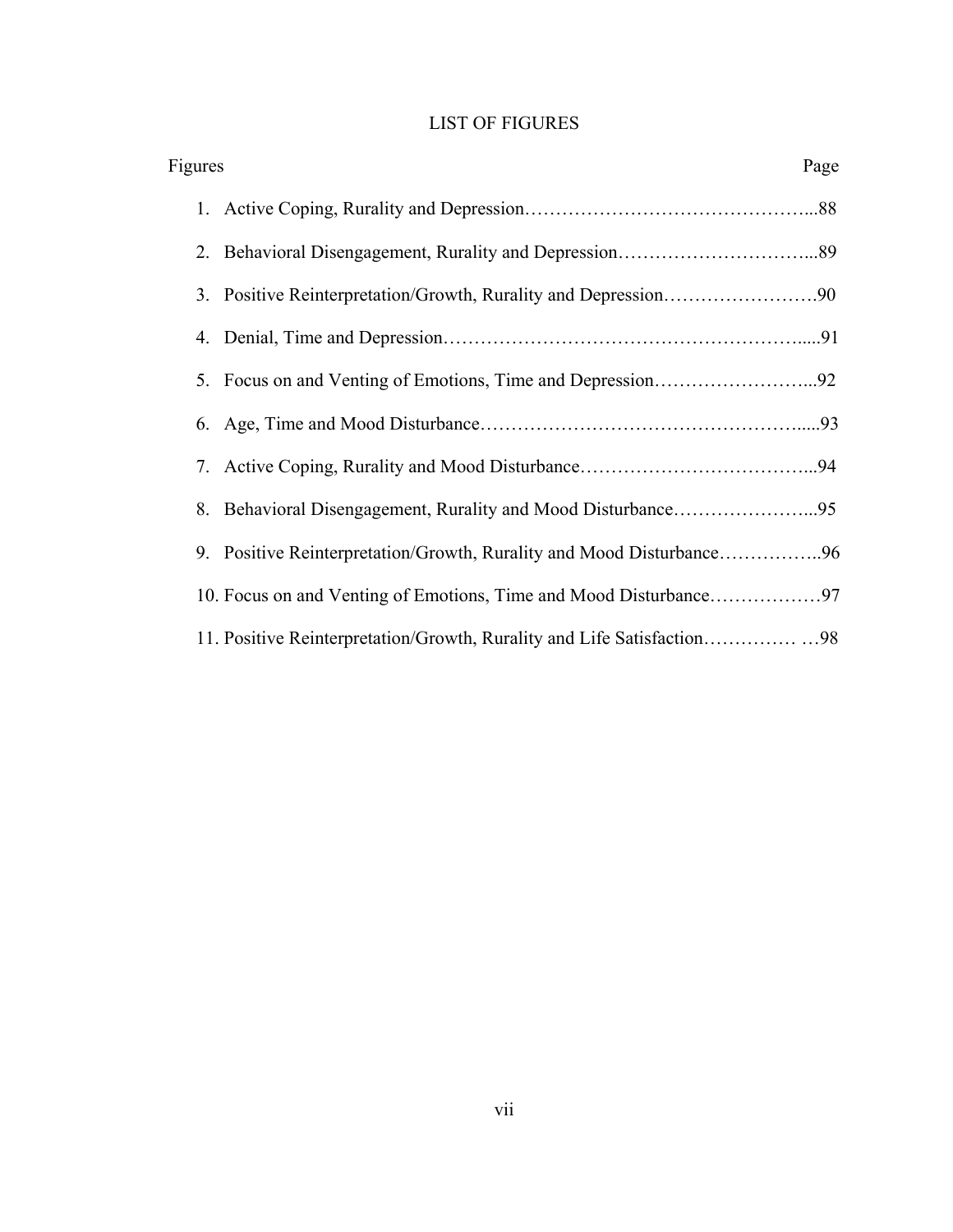#### Chapter 1

#### Introduction

 A diagnosis of breast cancer signals a number of future challenges such as a potentially disfiguring surgery, arduous treatment and threats to health, well-being, social roles and interpersonal relationships. Research shows that, in general, breast cancer patients with no prior psychiatric disorder are unlikely to experience serious long-term psychological distress (e.g., Bloom et al., 1987; Penman et al., 1987). Nonetheless, empirical evidence documents that a nontrivial number of breast cancer patients experience severe depression and anxiety (e.g., Cuellar et al., 2003, Koopman et al., 2001).

 Many studies have revealed that individual differences in coping responses to diagnosis and treatment of breast cancer are associated with psychological adjustment. The vast majority of these studies, however, focus on urban women. Some of the findings derived from the studies of urban women may generalize to rural women, yet rural breast cancer patients are likely to have distinct experiences that influence their physical and psychological well-being (e.g., Amey et al., 1997; Bettencourt & Molix, 2003; Coughlin et al., 2002; Eggebeen & Lichter, 1993; Marshall, Hays, Sherboune & Wells, 1996; Schootman and Fuortes, 1999; Whitener, 1995; Wilcox et al., 2000). The purpose of this study is to examine whether associations between coping and psychological adjustment are different for rural and urban women.

## *Coping*

 Psychologists have long been interested in the ways that people cope with stressful experiences. Arguably, Lazarus and colleagues' theoretical and empirical work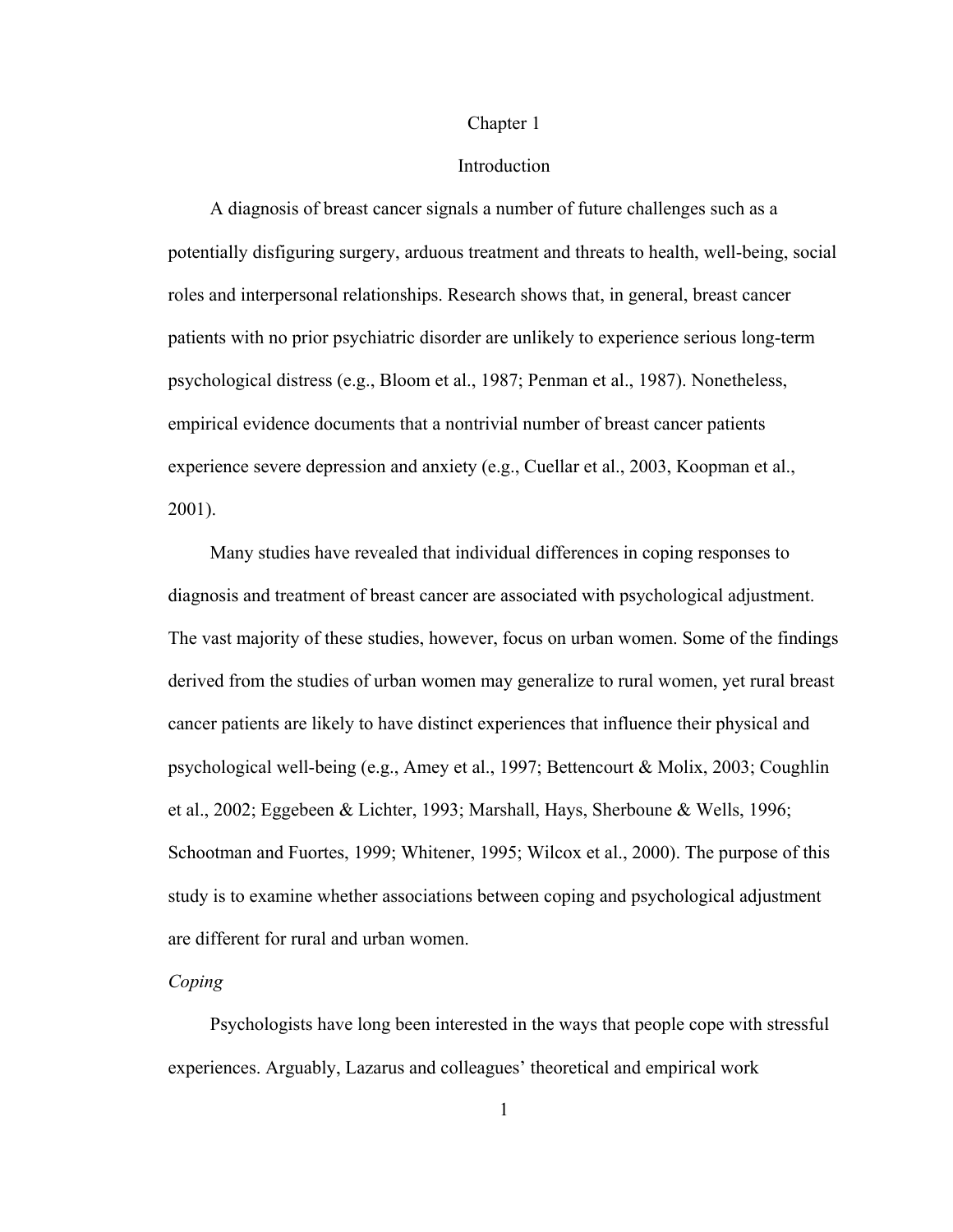significantly advanced our understanding of coping responses. Lazarus was among the first to offer a conceptual framework of stress and coping. This theoretical model consists of the following three processes: primary appraisal, secondary appraisal, and coping (Lazarus, 1966; Lazarus & Folkman, 1984). Primary appraisal is the process of perceiving a threat to oneself, such as the impending occurrence of something bad, harmful or painful, or the perception of loss of something valued. Secondary appraisal is the process of bringing to mind a potential response to that threat, and coping is the process of executing that response.

 One key point of the Lazarus model is that people weigh options and consider the consequences of alternative responses before engaging in a particular coping response; that is the process of responding to a threat is not necessarily reflexive. A second key point is that the objective nature of whether a situation is actually threatening or not is much less important than the individual's subjective assessment of whether it is threatening. Thus, the experience of stress is actually an interaction between the situation and the person. Accordingly, the Lazarus model of stress, appraisal and coping acknowledges the importance of individual differences. What may be extremely distressing to one may be a minor annoyance to another. For example, one person may become incredibly distraught about receiving a speeding ticket, while another person may be relatively unaffected by the experience. Additionally, people vary in their propensity to respond to stressful situations in particular ways. Some may take action to try and eliminate the stressor, while others may merely try to stop thinking about the stressor or refuse to acknowledge that the stressor exists.

2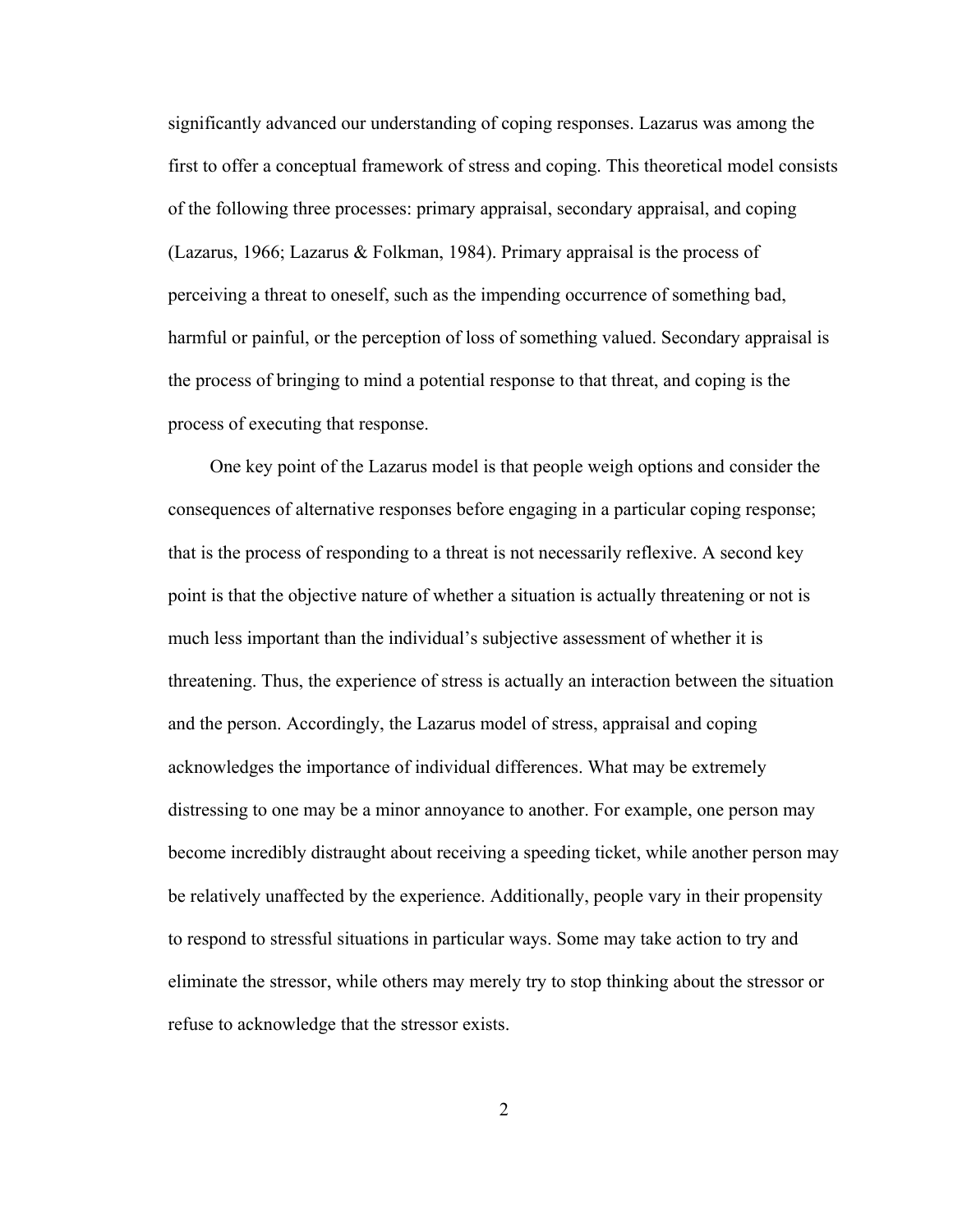More recently Carver, Scheier and colleagues (Carver, Scheier, & Pozo, 1992; Carver & Scheier, 1993; 1999; 2002) have developed a model of coping, which was influenced by the Lazarus and Folkman tradition. Within Carver, Scheier and colleagues' model coping is defined as efforts at self-regulation in the face of adverse situations (Carver  $\&$  Scheier, 2002), where self-regulation refers to efforts to create and maintain desired conditions in an individual's life. These desired conditions, or goals, can be stable (e.g., maintain a healthy life) or dynamic (e.g., find a new job). The process by which such goals are realized is the self-regulation process.

 The self-regulation process is accomplished via feedback loops (Carver & Scheier, 1999). These feedback loops contain an input function, a reference value, a comparator, and an output function. The input function represents an individual's current perceptions of reality. An individual's goal serves as the reference value. The comparator's role is to compare a person's goals (reference value) to their perceptions of reality (input function). The comparator can then yield two outcomes, the reference value and input function are significantly discrepant or they are not. Following this comparison, the output function determines behavior. If the comparison yields no difference, the output function will remain whatever it was before the comparison. If the comparison yields a difference, the output function changes behavior in an attempt to reduce the discrepancy.

 According to Carver and Scheier (1999) these self-regulatory efforts often run quite smoothly, however, people sometimes encounter difficulties in accomplishing their goals. That is, they are sometimes unable to reduce discrepancy between their goals and perceptions of reality. When these situations occur they are experienced as stressful. As

3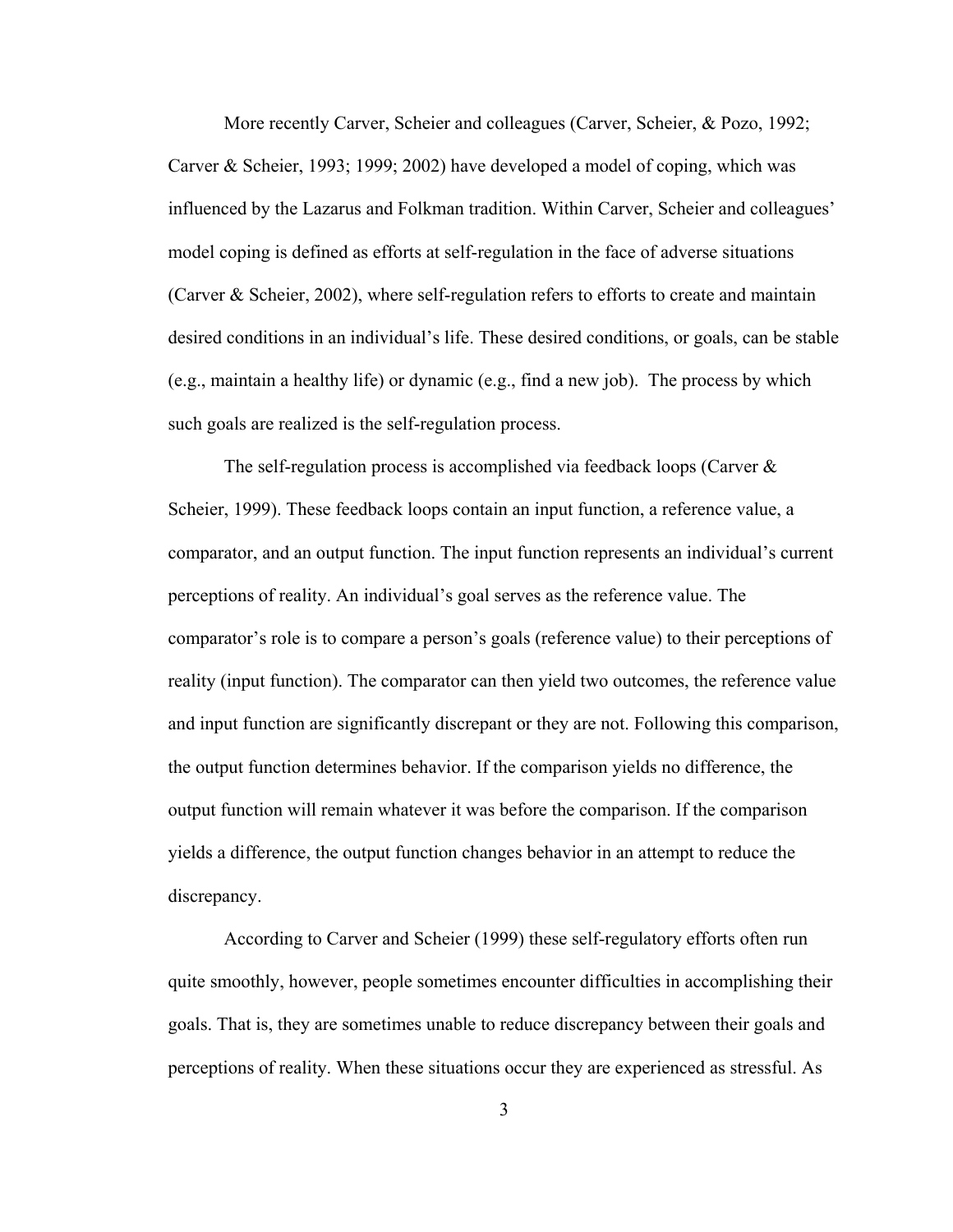did Lazarus and Folkman, Carver and Scheier specify that coping is the process by which individuals attempt to deal with stress. Coping processes are efforts to create conditions that will foster continued movement toward desired goals or efforts to disengage from goals that are no longer attainable. Both engagement and disengagement are seen as adaptive in the appropriate situation. Engagement is beneficial in situations where a continued effort will eventually produce attainment of the goal. However, disengaging from a goal is necessary when that goal cannot be accomplished, so as to free up resources for the pursuit of other more attainable goals. For instance, an uncoordinated person may have a goal of becoming a professional athlete. It might be more adaptive for this person to give up this goal and channel his or her energy toward a more attainable career goal that does not require skilled coordination.

 Carver and Scheier (2002) argue that there are likely individual differences in the tendency to engage or disengage from one's goals as observed through the coping responses that an individual employs when stress occurs. The way that a person responds, or copes, with a stressor that threatens goals is indicative of their tendency to *approach* (engage) or *avoid* (disengage) their goals.

## *Types of Coping Responses*

 Initially, previous researchers identified two general types of coping responses, problem-focused and emotion-focused (i.e., Gross, 1998; Lazarus & Folkman, 1984). The first type is aimed at problem-solving about or taking action to change the source of stress; the second is aimed at managing or reducing the emotional distress caused by the stressful situation. Although most stressors elicit both categories, people primarily adopt problem-focused coping strategies when they perceive that something constructive can be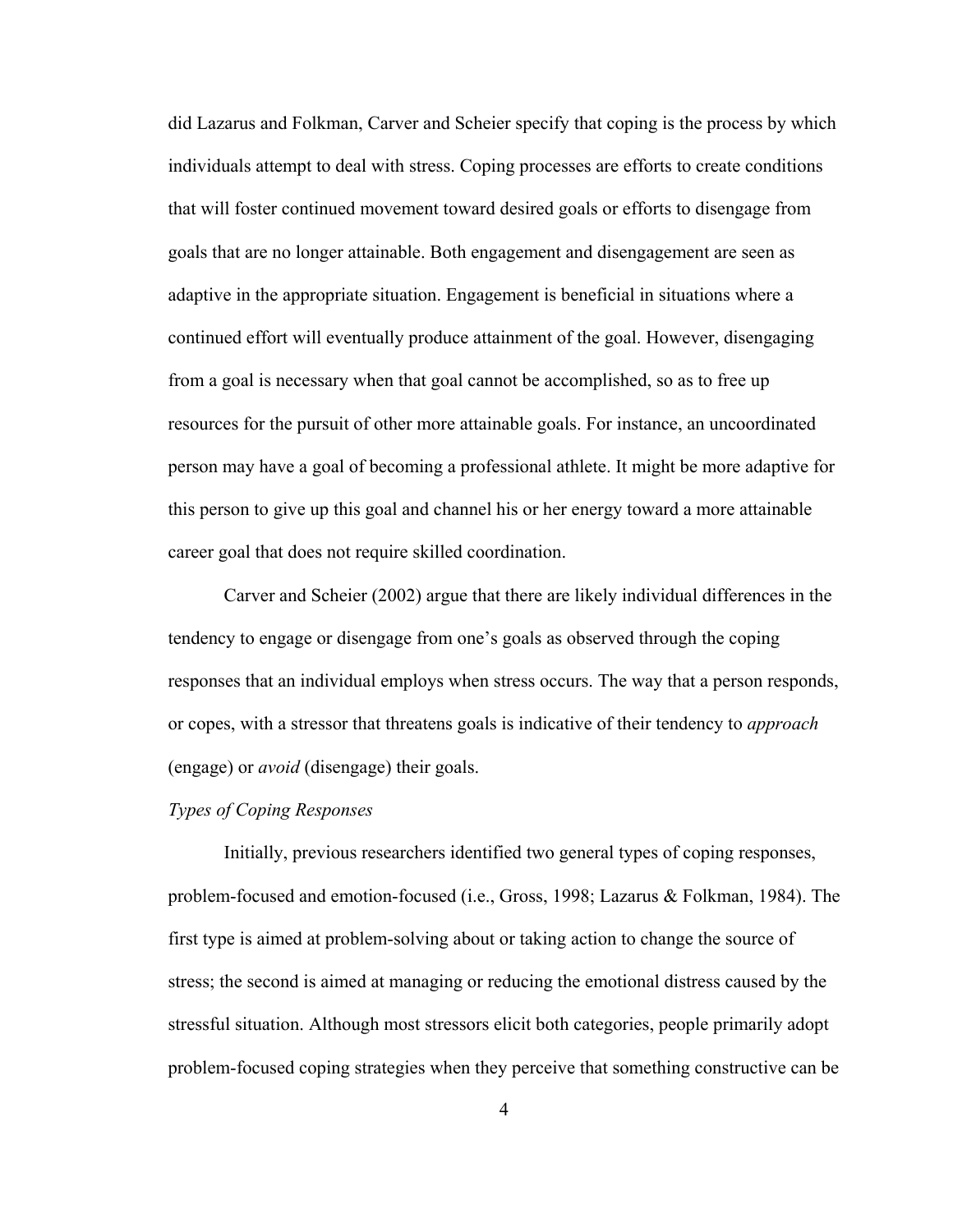done. By contrast, people tend to engage in emotion-focused coping strategies when they feel the situation cannot be changed and therefore must be endured (Folkman & Lazarus, 1980).

Carver and Scheier (2002) argue that the problem- versus emotion-focused distinction is too simplistic. They argue that coping efforts can also either be directed actively towards or actively away from the stressor. This approach-avoidance distinction is said to "cut across" the problem-focused versus emotion-focused distinction. Thus, coping responses can be distinguished along two dimensions. One dimension represents the emotion- versus problem-focused dimension and the other represent approach versus avoidance. Approach-oriented coping responses direct a person towards their problem or emotions, whereas avoidance coping responses direct a person away from their problem or emotions. Other coping theorists have similarly distinguished the various coping responses along these two dimensions (e.g., Moos, 1988; Tobin et al., 1989).

 Although, theoretically there might be four basic categories of coping, in practice coping responses are often not easily categorized. Carver, Scheier and Weintraub's (1989) widely used COPE inventory includes 11 different types of coping responses. Although some can be placed into one of the four theoretical categories, some reflect more than one category. There are five subtypes within the problem-focused approachoriented category: active coping, planning, suppression of competing activities, restraint coping and seeking of social support for instrumental reasons. Active coping is the process of taking direct action to remove the stressor or reduce its negative effects. Planning is thinking about how to cope with the stressor. This may include making plans of action or thinking about how to best handle the situation, but is different from actually

5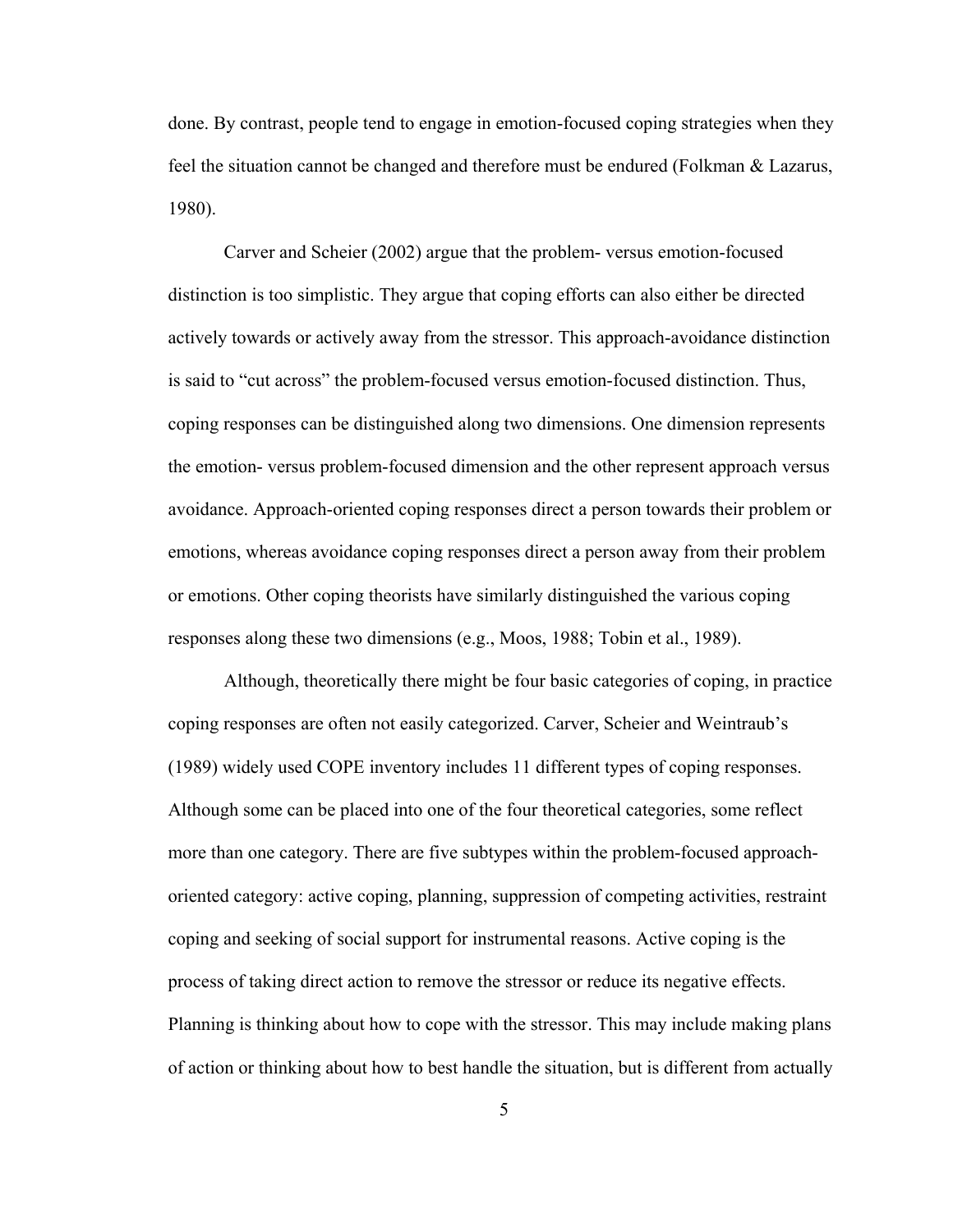taking action. Suppression of competing activities is a funneling of one's resources to deal with the stressor by putting other projects aside, limiting involvement in other activities, or letting other things slide for the time being. The exercise of restraint is a problem-focused response in the sense that an individual waits until the time is appropriate to act in dealing with the stressor and avoids acting prematurely. Finally, seeking social support for instrumental reasons involves seeking advice, information or assistance from others.

 There are two approach-oriented emotion-focused subtypes. One of these, seeking social support for emotional reasons is going to others for moral support, sympathy and/or understanding. Carver and colleagues discuss how this type of social support seeking is conceptually different from seeking support for instrumental reasons, but that the two often co-occur in reality. Second, focusing on and venting of emotions reflects the tendency to concentrate on the distressing experience and to vent the accompanying feelings. This response is believed to be functional at times, but dysfunctional if used for long periods and hinders moving forward or adjustment.

 In addition, Carver included three additional coping subtypes in their COPE measure that are forms of approach-oriented coping but not categorized as problem- or emotion-focused. One of these is positive reinterpretation/growth, which reflects the tendency to reappraise the negative situation in a positive light. Carver explains that positive reinterpretation is related to emotion-focused coping because it is aimed at reducing distressing emotions, but it is also linked to problem-focused coping because adopting this coping strategy should lead to problem-focused actions. Another coping strategy is acceptance, which is considered the opposite of denial. Acceptance of the

6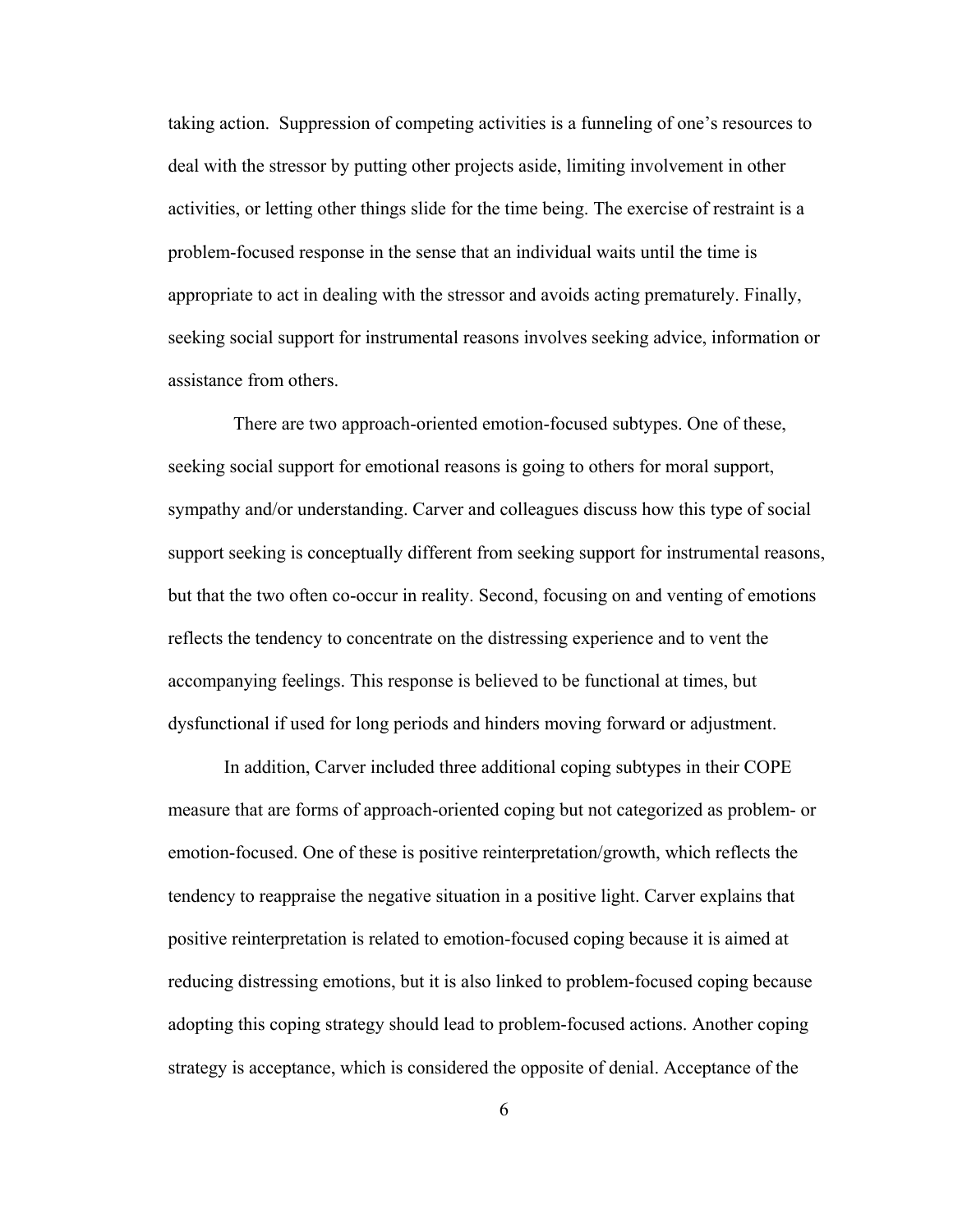reality of the stressful situation is considered a necessary precursor for problem-focused coping when actions can be taken to redress the situation, but also it is considered a necessary precursor for emotion-focused coping when the situation cannot be changed easily. Carver and colleagues argue that a person who accepts the reality of the stressor should be a person who is actively engaged in dealing with that stressor. The final coping response, turning to religion is considered both a problem-focused and an emotionfocused strategy, depending on individual and the situation. For example, a person might turn to religion as a source of emotional support, as either a method to positively reinterpret the situation or as a way to actively cope with it.

In the avoidant coping category, there are three subtypes, including behavioral disengagement, self-distraction, and denial. Each of these three sub-types are categorized by Carver as avoidant, but are not categorized as problem or emotion focused. The first, behavioral disengagement is the tendency to reduce one's efforts in dealing with the stressor or its effects. Behavioral disengagement may also reflect giving up on attaining the goals with which the stressor is interfering. Second, self-distraction reflects the tendency to engage in other activities that distract the individual from thinking about or taking action to handle the stressor. Common distracting activities include daydreaming, watching television or sleeping. Finally, denial reflects the tendency to avoid admitting or accepting the reality of the stressor. If a person does not admit the reality of the stressor, they are unlikely to take action in resolving it.

#### *Breast Cancer and Coping*

 Serious illness is one possible threat to a person's ongoing life goals that creates stressful experiences in self-regulation (Carver & Scheier, 1999). A serious illness can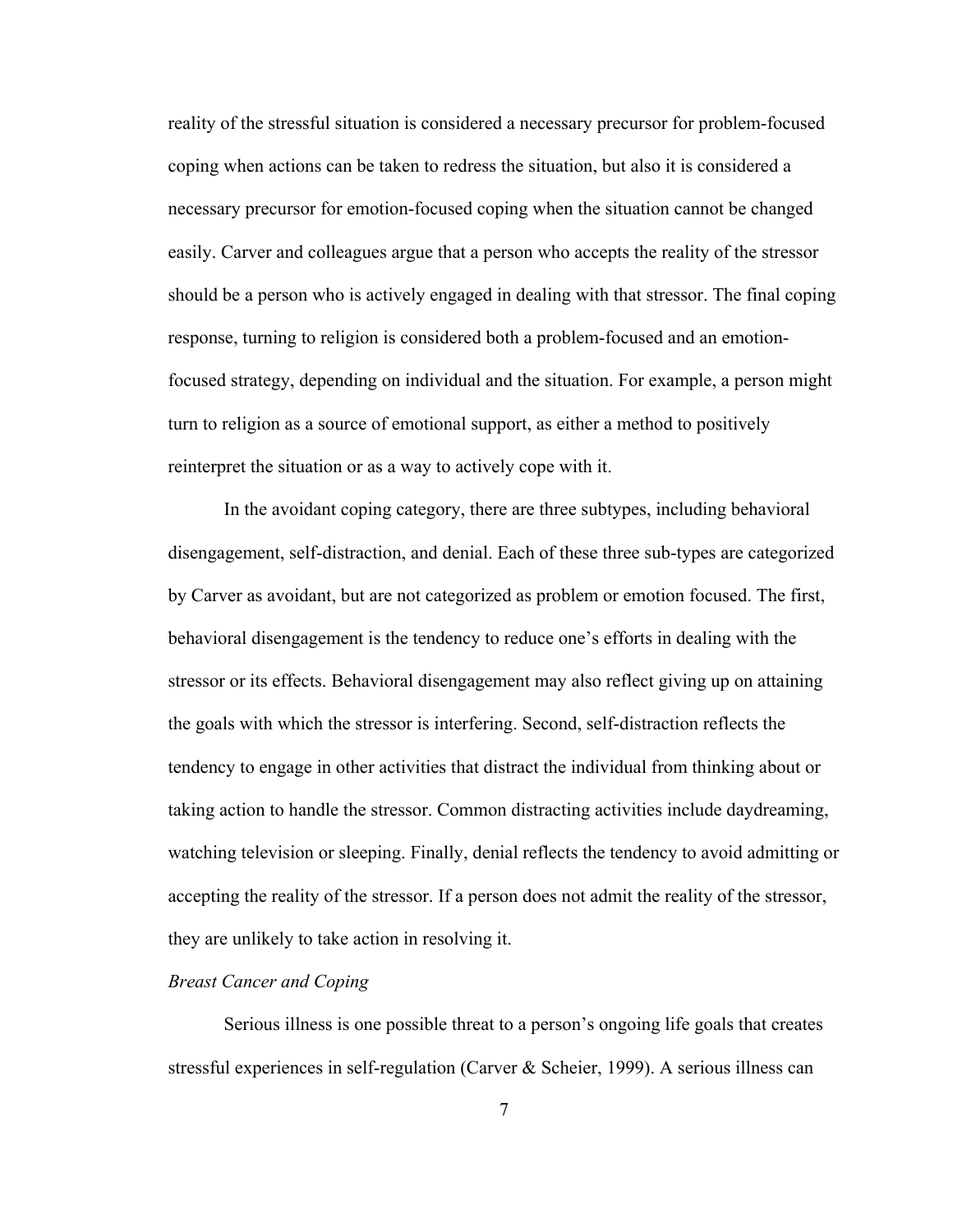threaten a number of one's goals such as those related to good health, career, athletics, or caring for family. Even when a prognosis is relatively good, an illness is often interpreted as a crisis for the individual. Breast cancer is one example of a disease that has a relatively good survival rate, but that is nevertheless a major source of stress for those diagnosed with it. The diagnosis of breast cancer signals a number of hardships ahead. First, the treatment for the disease almost always includes a disfiguring surgical procedure followed by adjuvant therapy (radiation, chemotherapy or both). These adjuvant therapies are associated with a number of unpleasant side effects such as, hair loss, nausea, skin burns, and pain (e.g., Heishman, 1999; McGrath et al., 1999). Furthermore, women diagnosed with breast cancer report being worried about the recurrence of cancer, the metastasis of cancer, and the future of children and other family members if the cancer does not respond to treatment (Wilson et al., 2000). Understanding coping responses to the stress associated with breast cancer is important because it is the single most common type of cancer diagnosed in women, accounting for over 30% of all female cancer diagnoses (The North American Association of Central Cancer Registries, 2002).

The majority of the studies of coping strategies employed by women with breast cancer have focused on the differential influences of approach versus avoidance. Some theorists (e.g., Cox & Mackay, 1982; Greer & Morris, 1975) have expressed marked concern about the use of avoidant strategies in samples of cancer patients because suppression of emotional responses is a characteristic of the "cancer-prone personality." Despite this concern, it appears that breast cancer patients, on average, report more approach-oriented responses than avoidant responses (Epping-Jordon et al., 1999). At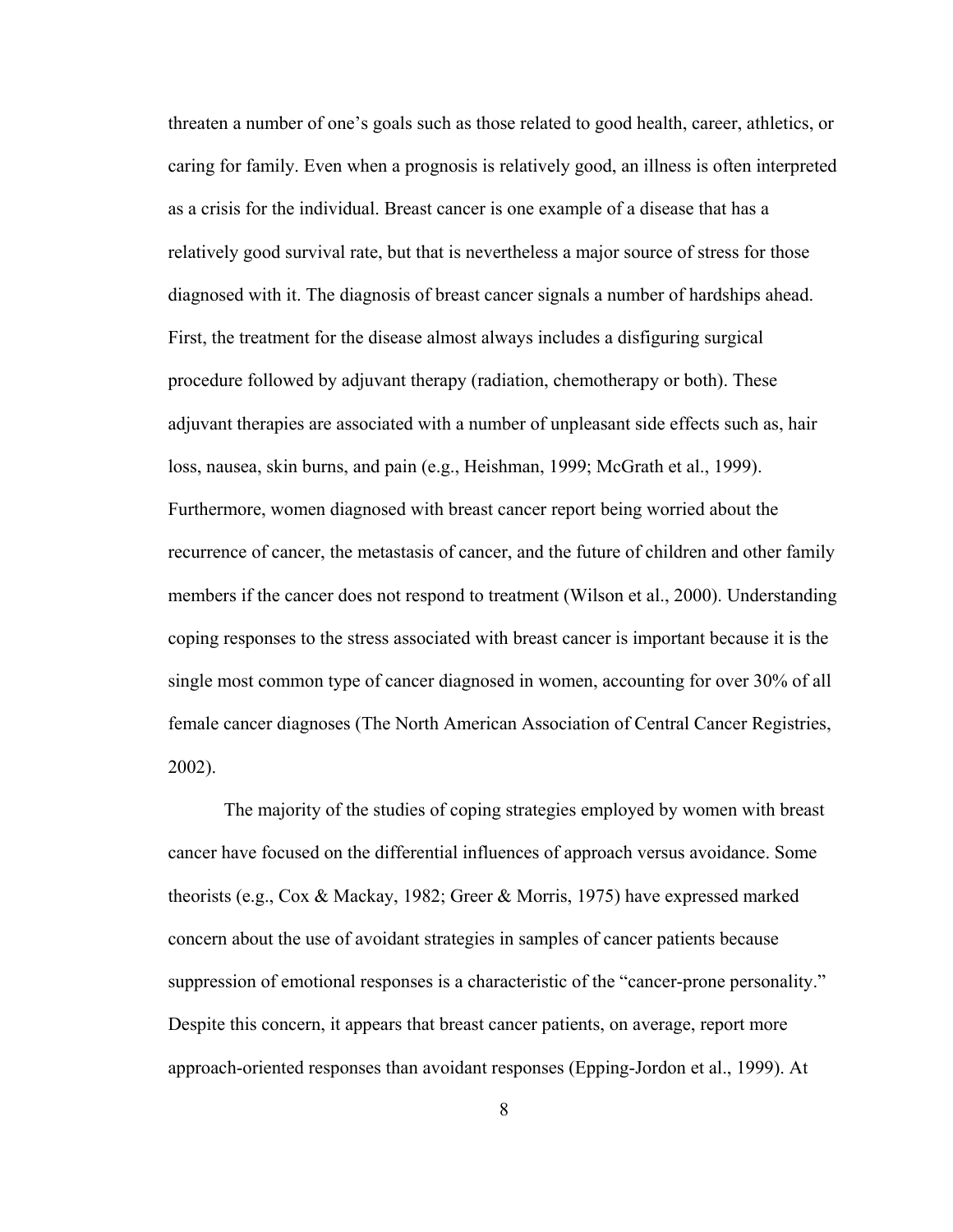least two studies revealed that (Carver et al., 1993; Stanton, Danoff-Burg, & Huggins, 2002), women with breast cancer reported using acceptance coping more often than any other type of coping and that this finding appears to be significant across different time points during the first year post-diagnosis. In support of this, Carver et al. (1993) found that reports of behavioral disengagement were significantly lower than any other scale and reports of denial and self-distraction were also relatively uncommon. Although reports of breast cancer patients adopting avoidant coping strategies are fairly infrequent, it is appears that the adoption of these coping strategies can have detrimental consequences for psychological distress.

*Approach-Oriented Coping in Response to Breast Cancer.* Generally, cross-sectional and prospective studies show that breast cancer patients and survivors who adopt coping strategies that are categorized as "engaged" or "approach-oriented" such as acceptance, active coping, planning and seeking social support, report lower levels of psychological distress. The two terms are used interchangeably in this paper depending on which coping scale is used in the studies. Nevertheless, in part because studies use an assortment of coping measures as well as psychological adjustment indices and because studies include breast cancer samples that differ on a variety of dimensions, such as time since diagnosis, the results across studies do not always reveal significant associations between psychological adjustment and all the types of approach-oriented coping responses.

At least four studies (Carver et al., 1993; Culver, Arena, Antoni, & Carver, 2002; Stanton et al., 2000; Stanton, Danoff-Burg, Huggins, 2002) have utilized Carver's COPE measure in studying women with breast cancer. Among these studies, acceptance has emerged as the only approach-oriented consistent predictor of lower psychological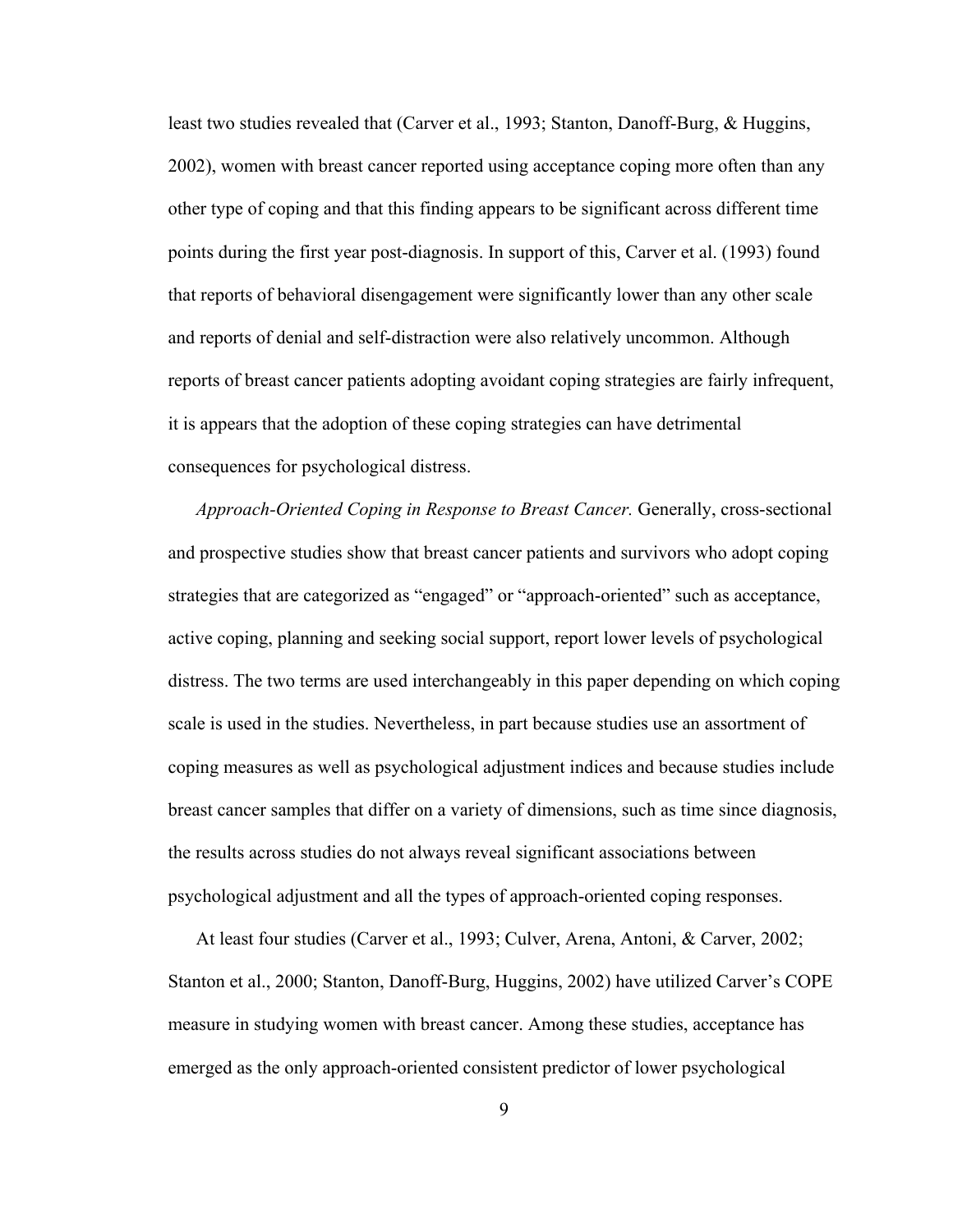distress; the results for the other approach-oriented responses have been mixed. One study by Carver et al. (1993) included participants who were diagnosed with early (stage I or II) breast cancer and were assessed at five measurement points across the first year after breast cancer diagnosis (pre-surgery, post-surgery, 3-month, 6-month and 12-month medical follow-ups). Higher levels of acceptance coping were significantly related to concurrent distress at all five time points. Additionally, levels of acceptance prior to surgery were prospectively related to lower levels of psychological distress at all subsequent time points. The results also showed that higher levels of positive reinterpretation were significantly related to lower levels of concurrent distress at all but the last time point, but positive reinterpretation prior to surgery did not predict psychological distress prospectively. Also, the study revealed that two additional types of approach-oriented coping uniquely predicted psychological distress, but these associations were not significant across all time points. First, higher levels of suppression of competing activities were associated with lower psychological distress concurrently, but only at the 12-month follow-up. Second, seeking social support was associated with higher distress at pre-surgery, but the authors did not explain this somewhat counterintuitive relationship. No associations were found for active coping, planning, restraint, or turning to religion either concurrently or prospectively.

Supporting Carver et al.'s (1993) findings, Stanton et al. (2000) reported that early stage breast cancer patients reported levels of acceptance at the end of treatment predicted enhanced quality of life, but not psychological distress, three months later. Similarly, turning to religion at the end of treatment predicted decreased psychological distress, but not quality of life, three months later. Seeking social support and a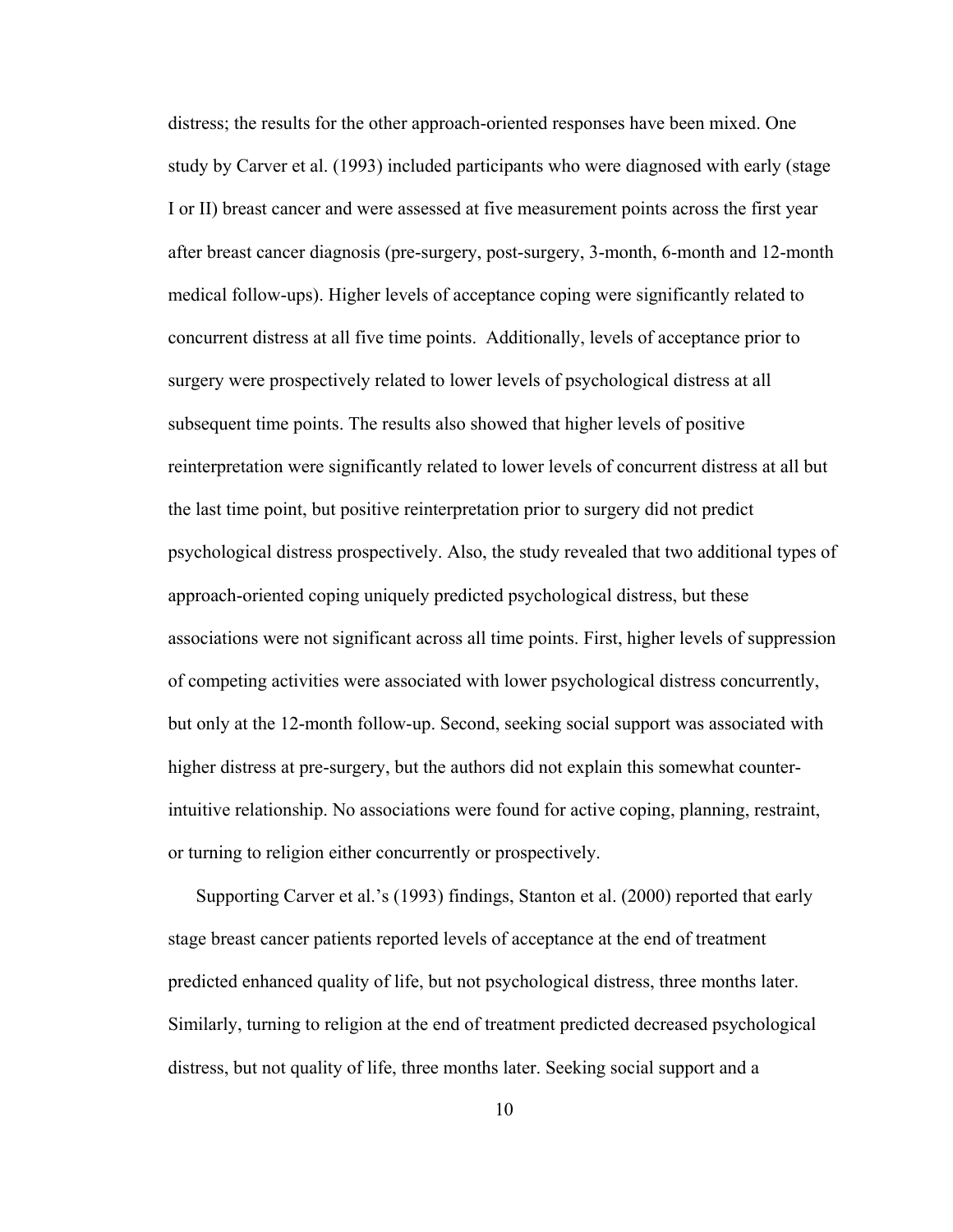composite of panning and active coping did not predict distress and other approachoriented scales (i.e., suppression of competing activities, restraint, positive reinterpretation) from the COPE were no included in the study.

Similarly, Stanton, Danoff-Burg, and Huggins (2002) found that acceptance, measured at diagnosis, predicted better psychological adjustment among survivors of early stage breast cancer, one year later. Interestingly, Stanton and colleagues study suggested that the effectiveness of engaged coping responses might depend on certain personal attributes of individuals. Specifically, the results of the study showed that high turning to religion was predictive of decreased psychological distress one year later for women low in dispositional hope, while low turning to religion was predictive of decreased distress for women high in hope. Further, both coping through positive reinterpretation and coping through seeking social support were more effective for highly hopeful women in reducing distress. A composite of planning and active coping was detrimental for women high in hope and predicted greater distress later. The "suppression of competing activities" and "restraint" coping subscales were not included in this study. These findings suggest that particular variables may moderate the nature of the association between coping responses and psychological adjustment. Later in this overview, I will review a few additional studies that suggest that group membership (e.g., race, religion, rurality) may be additional moderators.

Another study by Carver and colleagues (Culver, Arena, Antoni & Carver, 2002) also suggests that a higher level of acceptance among breast cancer patients is associated with psychological distress, but the results were less reliable. Across five measurement points, similar to those identified by Carver et al. (1993), only acceptance coping at pre-surgery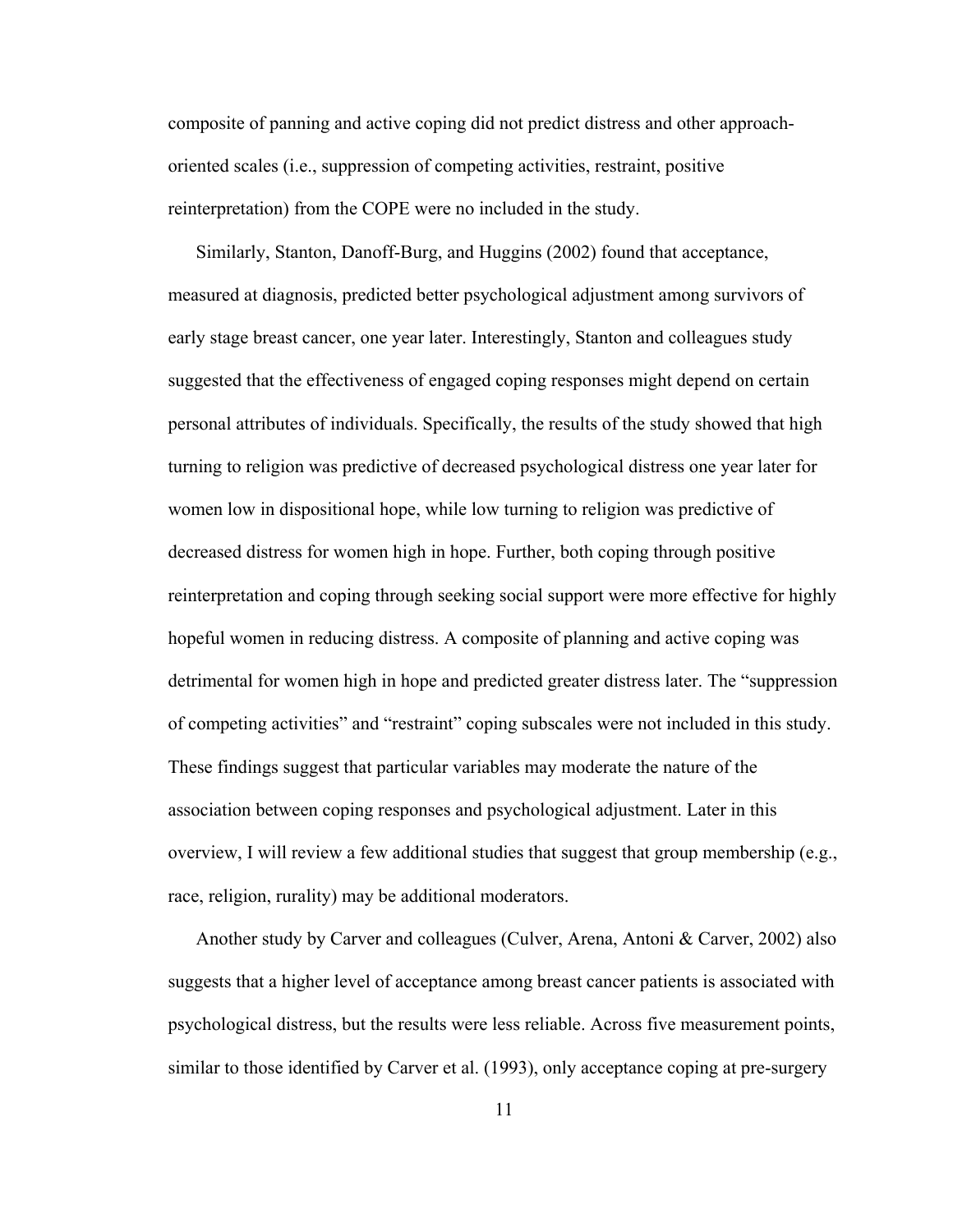was associated with distress concurrently and predictive of post-surgical distress. Thus unlike Carver et al. acceptance coping was not predictive of distress at 3-, 6- and 12 month follow-ups and no other coping strategy emerged as a prospective predictor. Nevertheless, somewhat similar to the results of Carver et al. positive reinterpretation was concurrently associated with distress as the pre-surgery and 3-month time points, but not at the other three time points. Finally, seeking social support was concurrently associated with distress, but only prior to surgery.

Five studies (Classen, Koopman, Angell and Spiegel, 1996; Cohen, 2002; Epping-Jordon et al., 1999; Holland & Hollahan, 2003; Stanton & Snider, 1993) have reported relationships between psychological adjustment and approach-oriented responses, but have used measures of coping other than the COPE. Because nearly all of these studies used a distinct measure of coping, it is difficult to make direct comparisons among them. Nonetheless, the results appear to point to the positive outcomes of approach-oriented responses. Epping-Jordon et al. (1999) used Tobin's (1989) Coping Strategies Inventory with a sample of both early- and late-stage breast cancer patients. Their results revealed that levels of problem-focused *engagement* coping at diagnosis (i.e., problem solving and cognitive restructuring) were negatively related to anxiety and depression, concurrently but not prospectively (i.e., six months later). Moreover, emotion-focused *engagement*  coping (i.e., emotional expression and using social support), was unassociated with anxiety and depression at all time points. In a study that used the Mental Ajustment to Cancer Scale to measure coping (MAC; Watson, Greer & Bliss, 1989), Classen, Koopman, Angell and Spiegel (1996) showed that "fighting spirit" was negatively associated with concurrent mood disturbance in a sample of women with advanced breast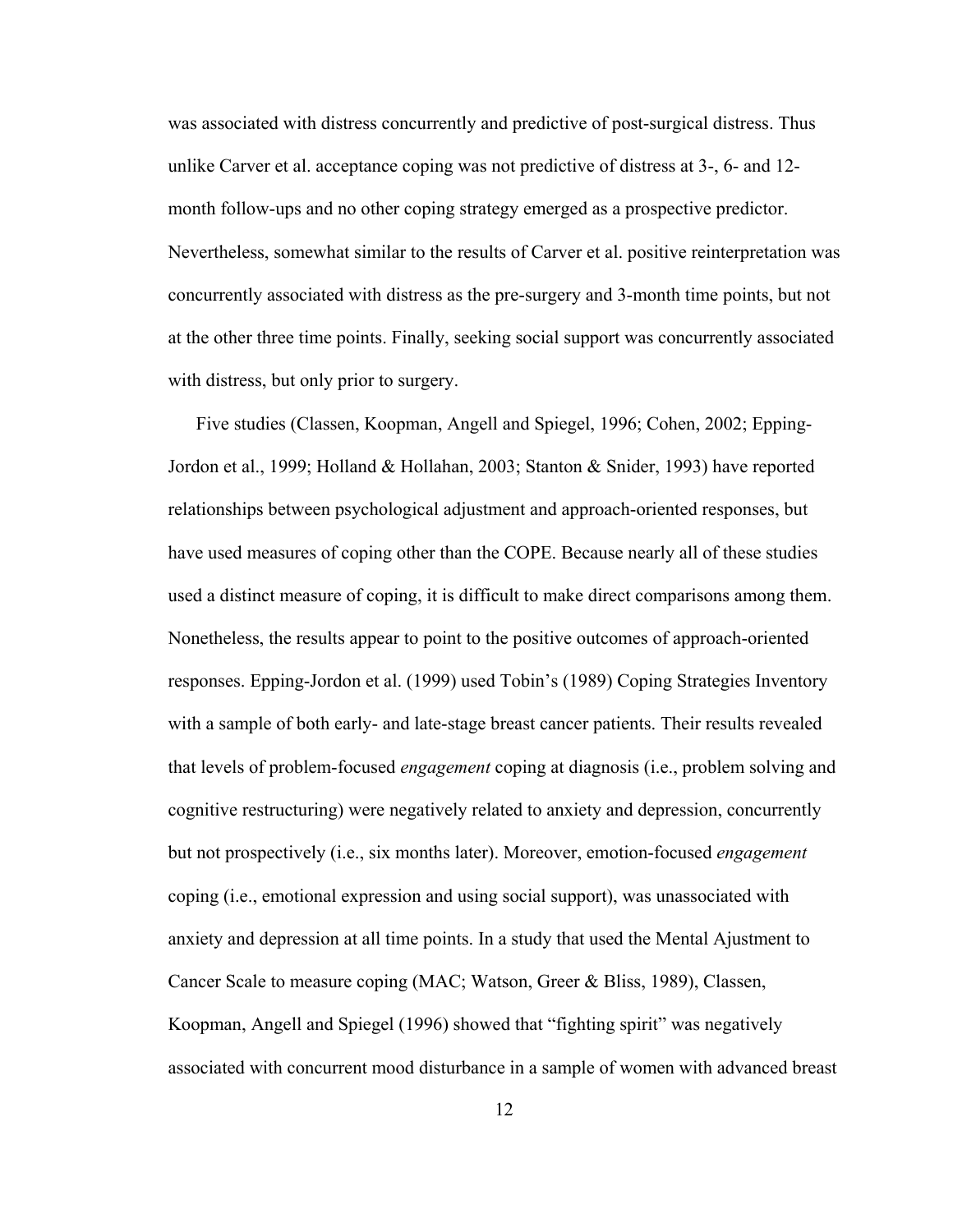cancer. Though fighting spirit is not talked about directly in the Carver and Scheier approach, it reflects a mindset to take on and beat the disease (Watson, Greer, & Bliss, 1989), and therefore these results support the finding that engagement coping may be associated with psychological adjustment.

Several studies have used versions of the Ways Of Coping Questionnaire (WOC; Folkman and Lazarus, 1980). The original scale includes two types of approach coping, problem focused coping and seeking social support. In her sample of both primary and recurrent patients who had completed treatment at least one year earlier, Cohen (2002) found that both problem solving and seeking social support were negatively associated with emotional distress, measured concurrently. In another study (Stanton  $\&$  Snider, 1993), breast cancer patients who coped by seeking social support prior to breast biopsy reported higher levels of psychological adjustment after surgery, but only for one of the six Profile of Mood States subscales, namely vigor. Stanton and Snider did not measure problem solving. Using a revised WOC (Folkman et al., 1986), Holland and Hollahan (2003) showed that problem solving, seeking social support, and the newly included positive reappraisal were positively associated with concurrent psychological adjustment in a sample of women who had been diagnosed with breast cancer 1 to 24 months prior to the study. The results of these three studies generally support the notion that approachoriented coping has beneficial outcomes and lends evidence that seeking social support may be associated with psychological adjustment.

*Avoidant Coping in Response to Breast Cancer.* The literature documents a long standing debate about the effectiveness of avoidant coping responses (Carver, Scheier  $\&$ Weintraub, 1989). Some theorists (Breznitz, 1983; Wilson, 1981) have suggested that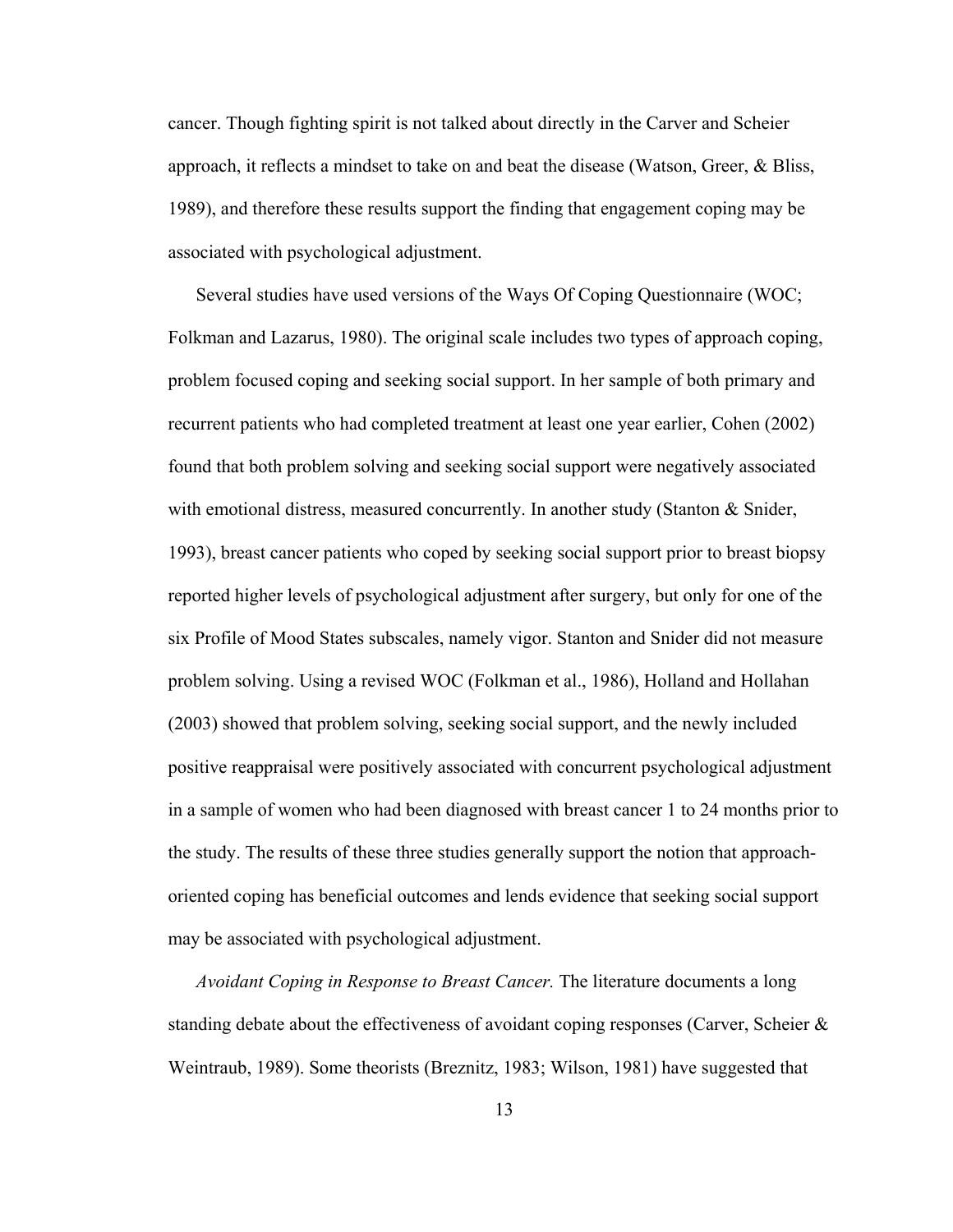avoidant coping strategies can be functional because they may help minimize distress and facilitate other types of coping responses. Typically, however, avoidant strategies are not effective in the face of illnesses, such as breast cancer. Lazarus and Folkman (1984) argued that avoidance in response to illness is ineffective because it keeps people from engaging in real action (e.g. seeking medical attention) designed to minimize the threat of the illness. Similarly, Carver and Scheier (1993) argue that, given that a cancer diagnosis and recovery is unchangeable, the avoidant strategies are particularly deleterious.

As mentioned previously, denial, self-distraction, and behavioral disengagement are types of avoidant coping strategies in Carver's COPE. With a few exceptions, research shows greater use of these avoidant strategies is associated with lower levels of adjustment in samples of breast cancer patients and survivors. Similar to the positive coping strategies, these relationships have been shown in both cross-sectional and prospective studies of women with breast cancer.

Of those studies discussed discusses in the previous section that used the COPE measure, all four reported reliable findings regarding avoidance coping. Culver, Arena, Antoni, & Carver (2002) found that greater use of denial was positively correlated with concurrent psychological distress at all of five measurement points. Also, Culver et al. found that the more breast cancer patients reported that they engaged in self-distraction the higher their levels of concurrent distress at all but one time point (pre-surgery). Further, behavioral disengagement was positively related to concurrent psychological distress prior to surgery and again at least 6 months after treatment. The only prospective finding from this study suggested that higher levels of behavioral disengagement at 3 months predicted increased distress at the 6-month follow-up. Similarly Carver and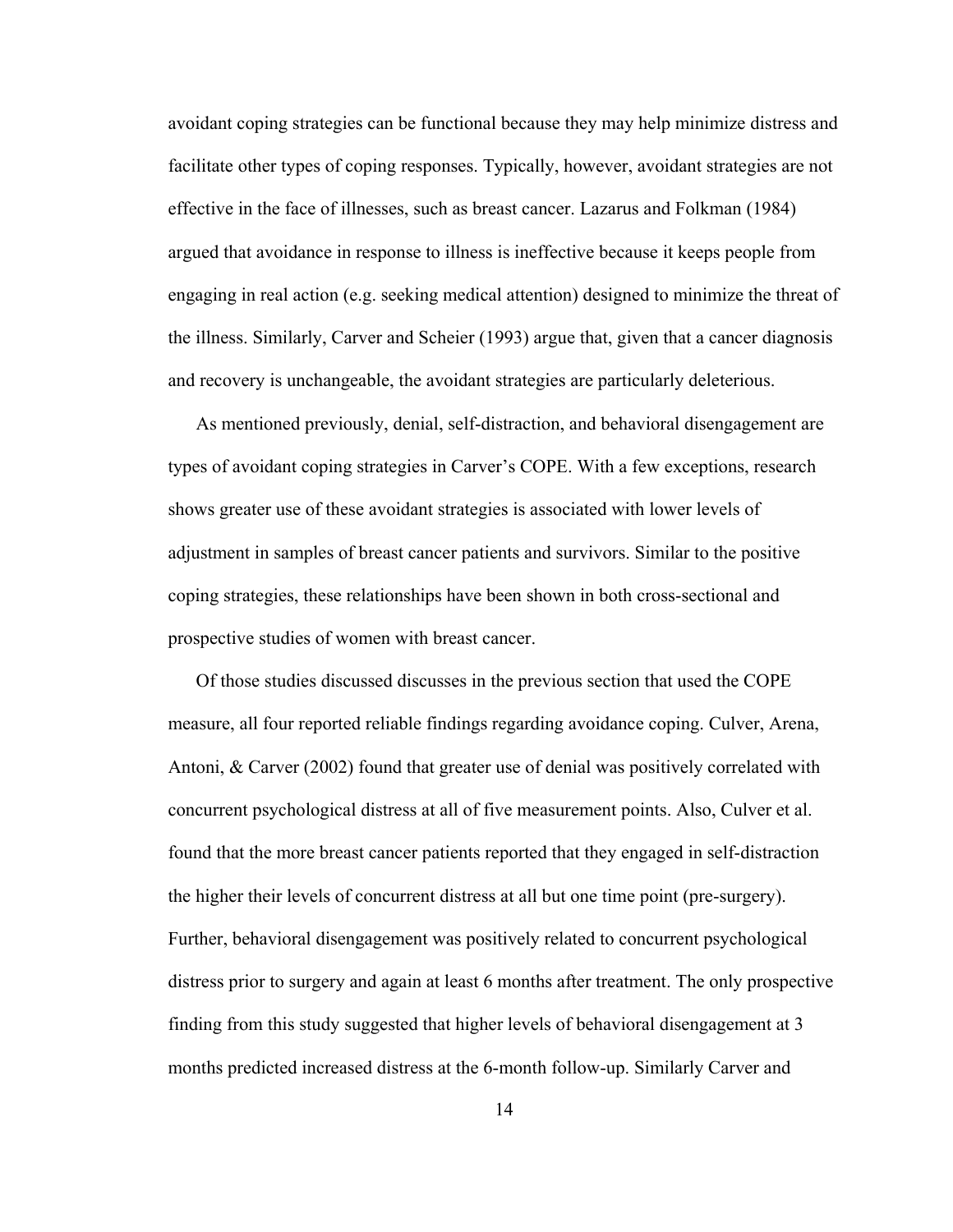Scheier (1993) found that denial, self-distraction, and behavioral disengagement were associated with concurrent psychological distress at many but not all time points. Moreover, as was true for Culver et al.'s findings, only one prospective outcome was reliable, which suggested that behavioral disengagement at 3 months predicted higher distress at 6 months.

Stanton et al.'s (2000) study revealed a prospective relationship between avoidant coping (composite of denial, self-distraction and behavioral disengagement) and psychological adjustment. Specifically, breast cancer patients who reported higher levels of avoidant coping after the completion of treatment experienced increased distress and decreased positive affect three months later. Nevertheless, one study (Stanton, Danoff-Burg & Huggins, 2002) showed that avoidance coping at breast cancer diagnosis predicted decreased distress 3 months later, but it also predicted greater fear of recurrence 1 year later.

Also, in studies not using the COPE, associations between avoidant coping strategies and psychological adjustment have been observed. Stanton and Snider (1993) found that higher levels of cognitive avoidance among breast cancer patients(similar to denial and self-distraction in the COPE) pre-biopsy were associated with greater negative affect at both post-biopsy and post-surgery. Consistent with this finding but using a different coping inventory, Hack and Degner (2004) found that the use of cognitive avoidance during the period when breast cancer patients were engaged in planning their treatment predicted greater levels of anxiety and lower levels of vigor at a 3 year follow-up. Also, McCaul et al.'s (1999) study, which included early stage breast cancer patients revealed that avoidant coping, both emotionally and behaviorally, predicted greater distress both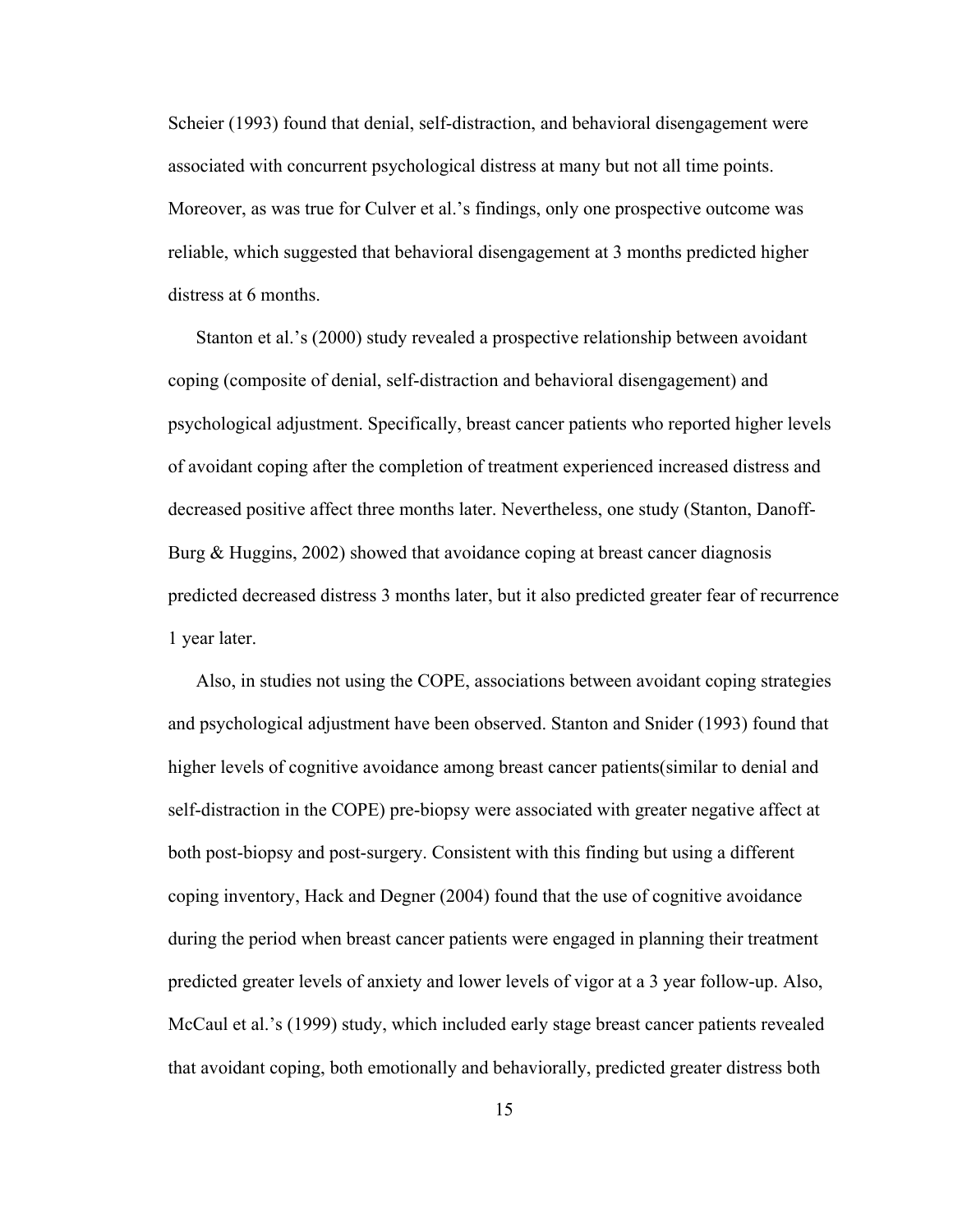concurrently (3 months post-diagnosis) and prospectively (1 year later). Unlike Carver and colleague's findings (Carver et al., 1993; Culver et al., 2002), the results of these latter five studies suggest that the use of avoidant coping strategies at earlier time points may have negative longer-term consequences.

## *Specific Samples of Breast Cancer Survivors*

 At least a few reports suggest that associations between coping and psychological adjustment differ as a function of breast cancer patients' group memberships. For example, the study by Culver et al. (2002; see also Culver et al., 2004) discussed in the previous sections on coping also reported differences between racial groups in coping, psychological adjustment and the association between the two. The study included African American, Hispanic and non-Hispanic white breast cancer patients. The findings revealed that African American breast cancer patients reported lower levels of overall psychological distress (averaged across the 5 time points) than did their non-Hispanic white counterparts. Hispanic breast cancer survivors' reported mean level of distress was not different than those of the other two ethnic groups. Also, compared to the two other ethnic samples, Hispanic breast cancer survivors reported higher mean levels of coping by engaging in self-distraction and through venting emotions. Also, Non-Hispanic whites reported a lower mean level of religious coping than either of the other two ethnic groups. Finally, the results showed that behavioral disengagement coping prior to surgery predicted less distress after surgery for Hispanic breast cancer patients, but greater distress among non-Hispanic whites, but these relationships were not significant at all time points. The relationships between the remaining coping variables and psychological adjustment did not appear to be moderated by race.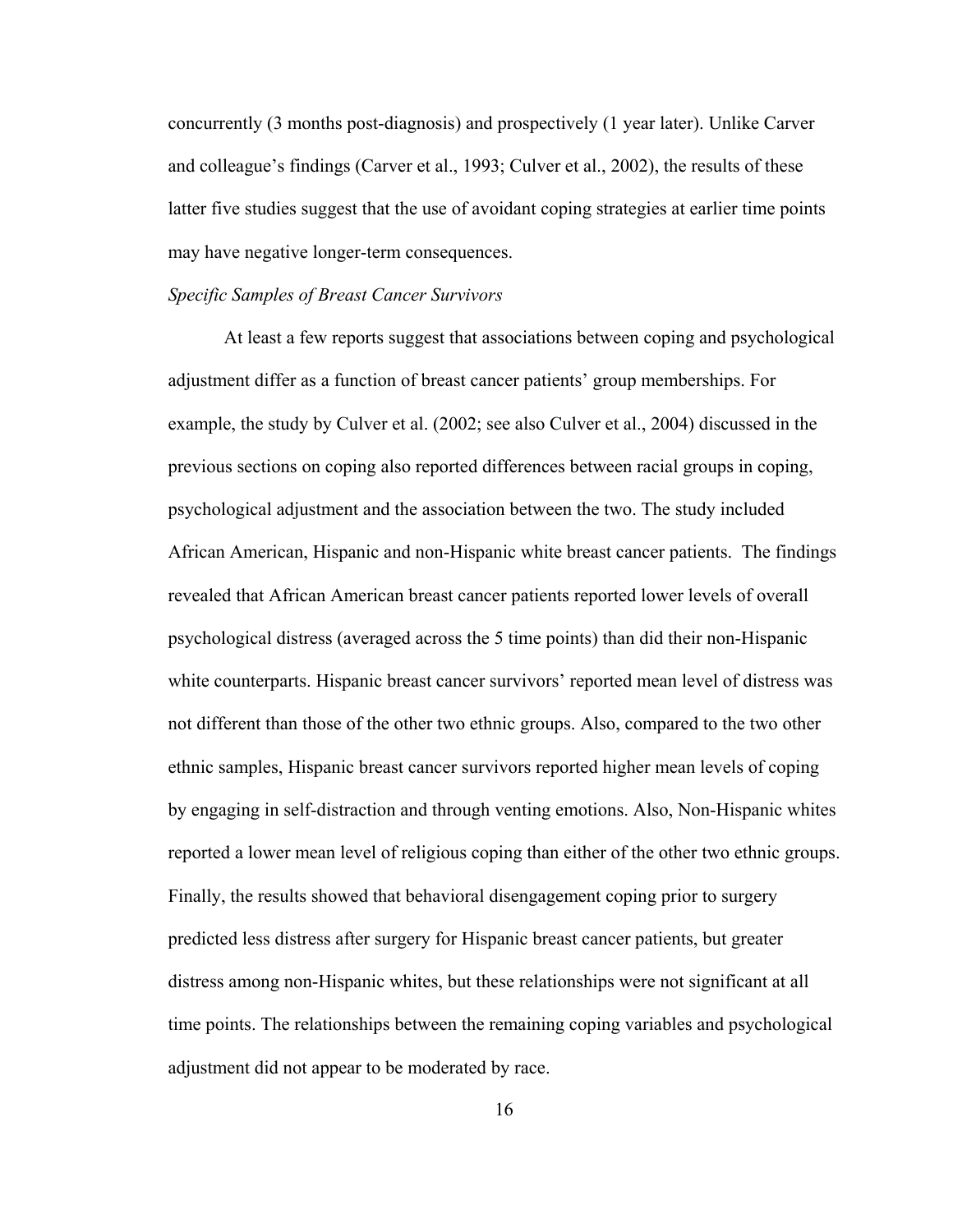In another study that included only a sample of Hispanic breast cancer survivors and using the same method as that used in other studies by Carver and colleagues, Alferi et al. (1999) document differences in coping responses and psychological distress depending on the survivors' religious group-membership (i.e., Catholic or Evangelical Christians). Compared to Evangelicals, greater levels of denial and behavioral disengagement were reported by Catholic breast cancer patients, but not at all five time points. Furthermore, higher levels of religious coping (attending church, praying, and talking to a minister) predicted lower levels of distress for Evangelical breast cancer survivors but higher levels of distress for their Catholic counterparts (at post-surgery and 6-month follow-up). No results were reported for the remaining COPE subscales regarding either mean level differences or differences in the association between coing and psychological adjustment.

## *Rural Breast Cancer Patients and Survivors*

 It has been argued (Bettencourt et al., 2006) that rural residency is one group distinction that may influence the ways in which women cope with breast cancer. Nevertheless, the overwhelming majority of the empirical studies on breast cancer survivors have focused on urban women. More specifically, researchers have largely ignored rural women's coping responses and psychological adjustment to breast cancer. Although some of the findings derived from studies of urban breast cancer survivors may generalize to their rural counterparts, rural women are likely to have distinct experiences that warrant investigation.

People living in rural areas place importance on their identity as "rural people" and their beliefs in a "rural way of life" (Woods, 2005). Consistent with this, Cloke and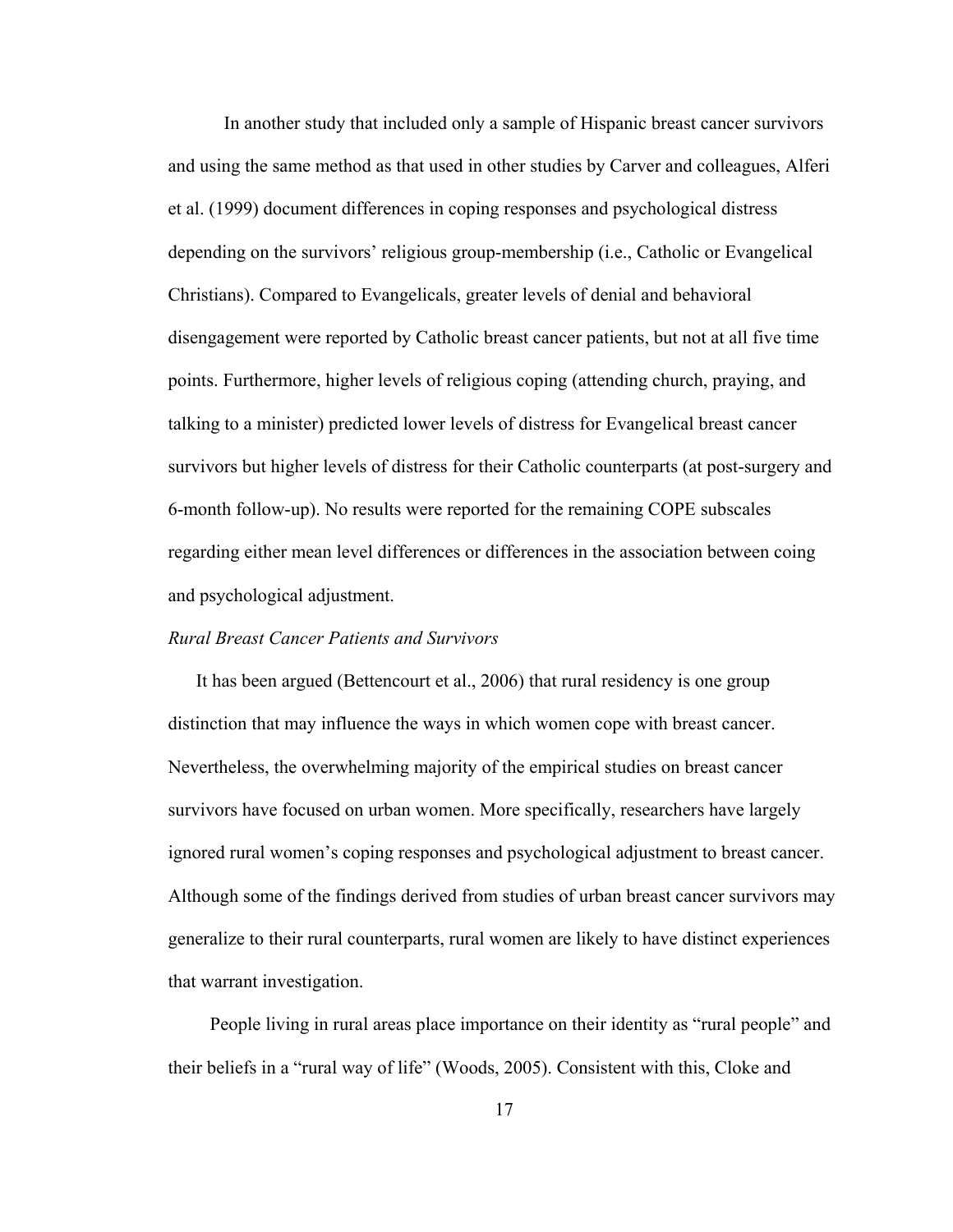Milbourne (1992) argue that rurality is best understood as a socially constructed term developed to describe a world of social, moral and cultural values endorsed by rural dwellers (see also Melton, 1983). Melton (1983) noted that, compared to their urban counterparts, rural people are said to be more religious, conservative, work-oriented, intolerant, fatalistic, and familial (see also Flax et al., 1979). Halfacree (1995) interviewed rural residents in England about what rurality meant to them. He found that rurality was strongly associated with relaxation, a slower pace, independence, simple and non-materialistic lifestyles, strong communities, traditional values, and a sense of nature. Not only do rural people articulate characteristics of rural culture and values, evidence that these facets of rural life continue to be important can be seen in the voracity with which they try to protect these cultural characteristics through a variety of organizations and other efforts (i.e., Nelson, 2005; Long Island Farm Bureau, 2004; Metropolitan King County Council, 2004;).

Consistent with this, definitions of rurality were traditionally based on the predomination of "rural values" (Woods, 2005). Although the notion of different rural and urban cultures is intuitive, contemporary theorists (i.e. Cloke & Milbourne, 1992; Melton, 1983) have noted that definitively describing what exactly rural life entails is difficult due to the constantly changing nature of rural culture. However, rural communities have historically been highly autonomous, cohesive, and integrated; ideals which are likely to remain even as rural culture merges with the larger American culture (Photiadis & Simon, 1983). Consistent with this, Cloke and Milbourne (1992) argue that a regional circulation of ideas exists that sustains the rural culture and that rural might be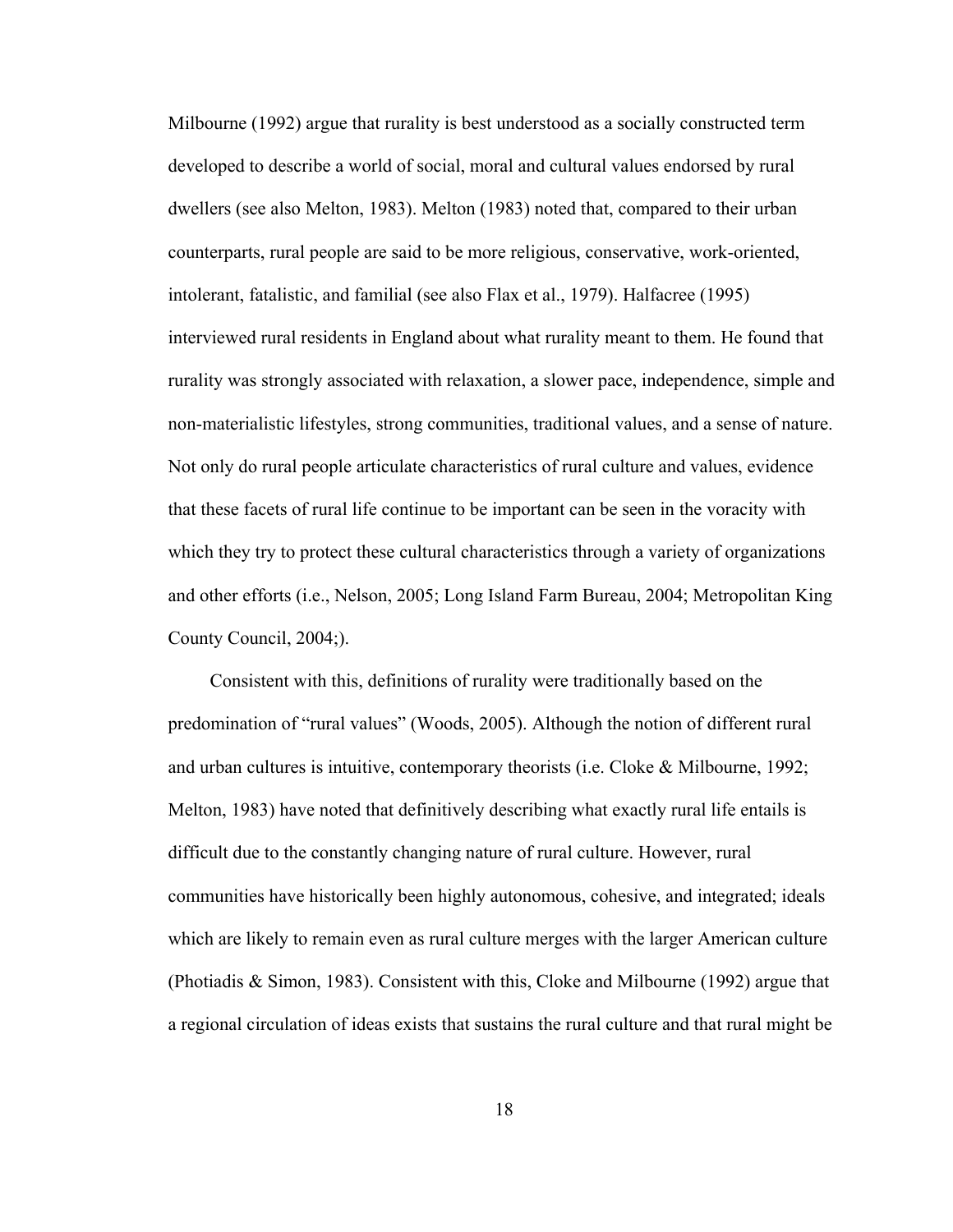best defined as a "state of mind." Rural-cultural beliefs may lead rural women to cope with their diagnosis in socially prescribed ways.

Theoretically, cultural and environmental factors likely interact with rural women's lives in ways that are likely to affect their subjective experiences with breast cancer. Research on rural women diagnosed with breast cancer supports this supposition. For instance, the type of treatment that women diagnosed with breast cancer choose and receive appears to be influenced by whether they live in rural or urban areas. Studies (Beaulieu et al., 2003; Davis et al., 2003; Girgis et al., 2000; Gray et al., 2004; McGrath et al., 1999; Tropman et al., 1999) show that, compared to their urban counterparts, rural breast cancer patients are more likely to undergo mastectomy and receive chemotherapy, and that they are less likely to undergo lumpectomy and receive radiation. Davis et al. (2003) suggest that one reason for this difference is that rural women's decisions about their health care are not based on their physical health but instead on difficulties with transportation, lack of easily accessible health care services, and events occurring at home. Also, social-role disruption may be especially problematic for rural breast cancer patients and survivors. Girgis (2000) revealed that rural breast cancer survivors were 2.5 times more likely to report needing help with physical and daily living needs than were their urban counterparts and Girgis suggested that this outcome might reflect the traditional social role demands typically placed on women in rural areas. Similarly, Gray et al. (2004) showed that rural women felt that running a home and taking care of children during diagnosis and treatment was more difficult in a rural area, where services were less accessible. Consistent with this finding, Davis et al. (2003) showed that rural breast cancer patients who stay away from home during treatment reported disruption in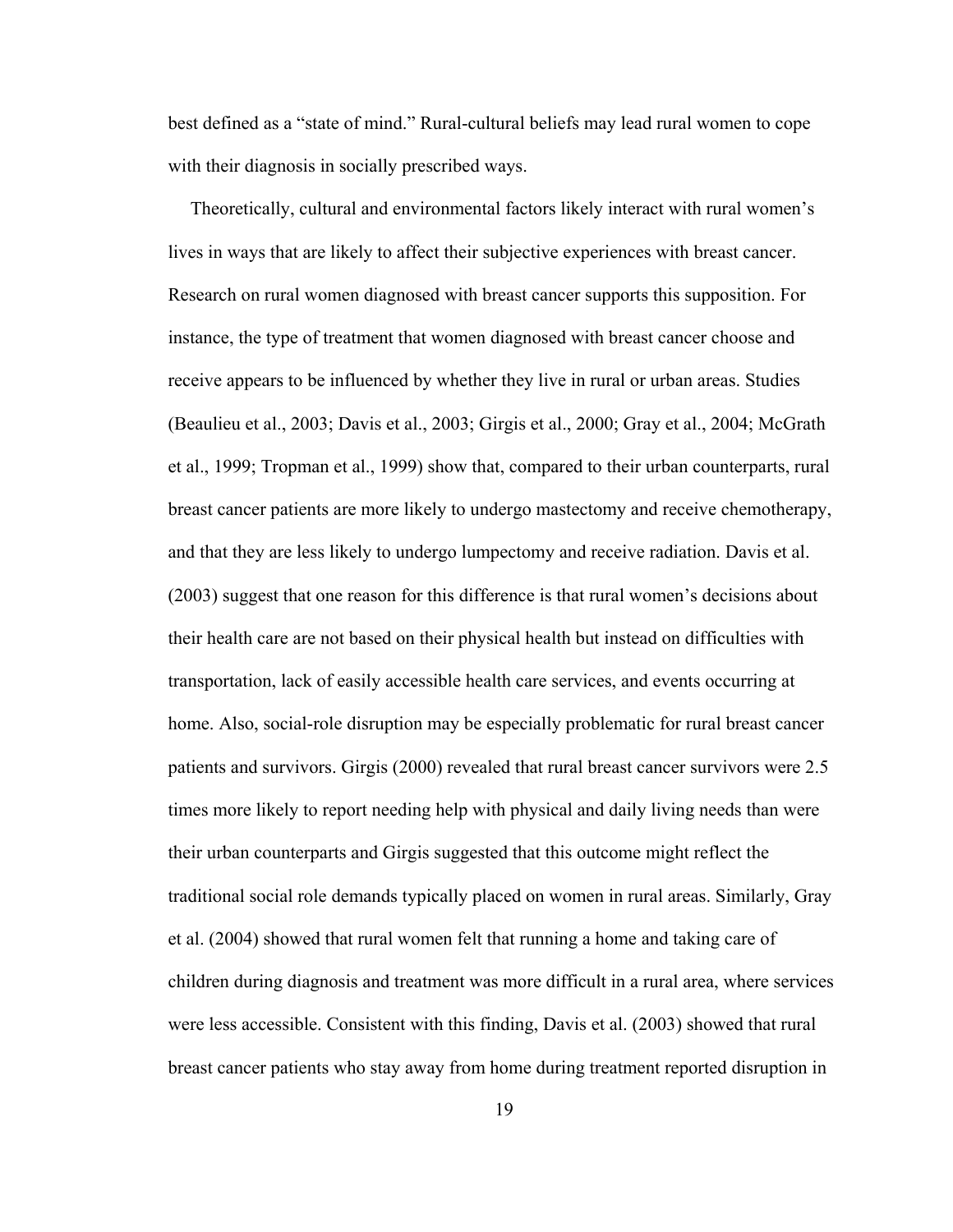social roles related to their families and children. Importantly, for many women in these samples their role as mother and homemaker is central (McGrath et al., 1999). Rural women may be especially concerned about role disruption because their roles as caregivers position them as positive members of their communities (Lopez, 2005).

 The more general literature on health and well-being also lends credence to the idea that the rural environment differs from the urban in some fundamental ways. For example, rural women are more likely to have lower education levels, lower income levels, and less adequate housing (e.g., Eggebeen & Lichter, 1993; Marshall, et al., 1996; Roberto & Scott 1987; Whitener, 1995). Preventative health, mental health, and medical health care services are often inadequate in rural areas (Marshall, et al., 1996; Whitener, 1995). Rural women, are more likely to be married (Coughlin et al., 2002; Garrison, 1998; Schootman & Fuortes, 1999) and to have greater informal support from family and friends compared to urban women (Barry, Doherty, Hope, Sixsmith, & Kelleher, 2000; Duncan, 2001). Finally, as compared to urban women, rural women are more likely to be religious (e.g., Mitchell & Weatherly, 2000) and adopt more traditional social roles (e.g., England  $&$  Finch, 1991). It is possible that demographic and cultural differences between the lives of rural and urban women my underlie preferences for coping strategies and differences in the relationships between coping and psychological adjustment.

 *Rural Breast Cancer Patients and Coping Strategies.* Supporting the notion that rural women may cope with breast cancer differently than urban women, a quantitative study by Demaree (2000) suggested that rural women might be particularly inclined to use avoidance as a way of coping with breast cancer. Consistent with this idea, in her qualitative sample, Heishman (1999) found that avoidance was the most commonly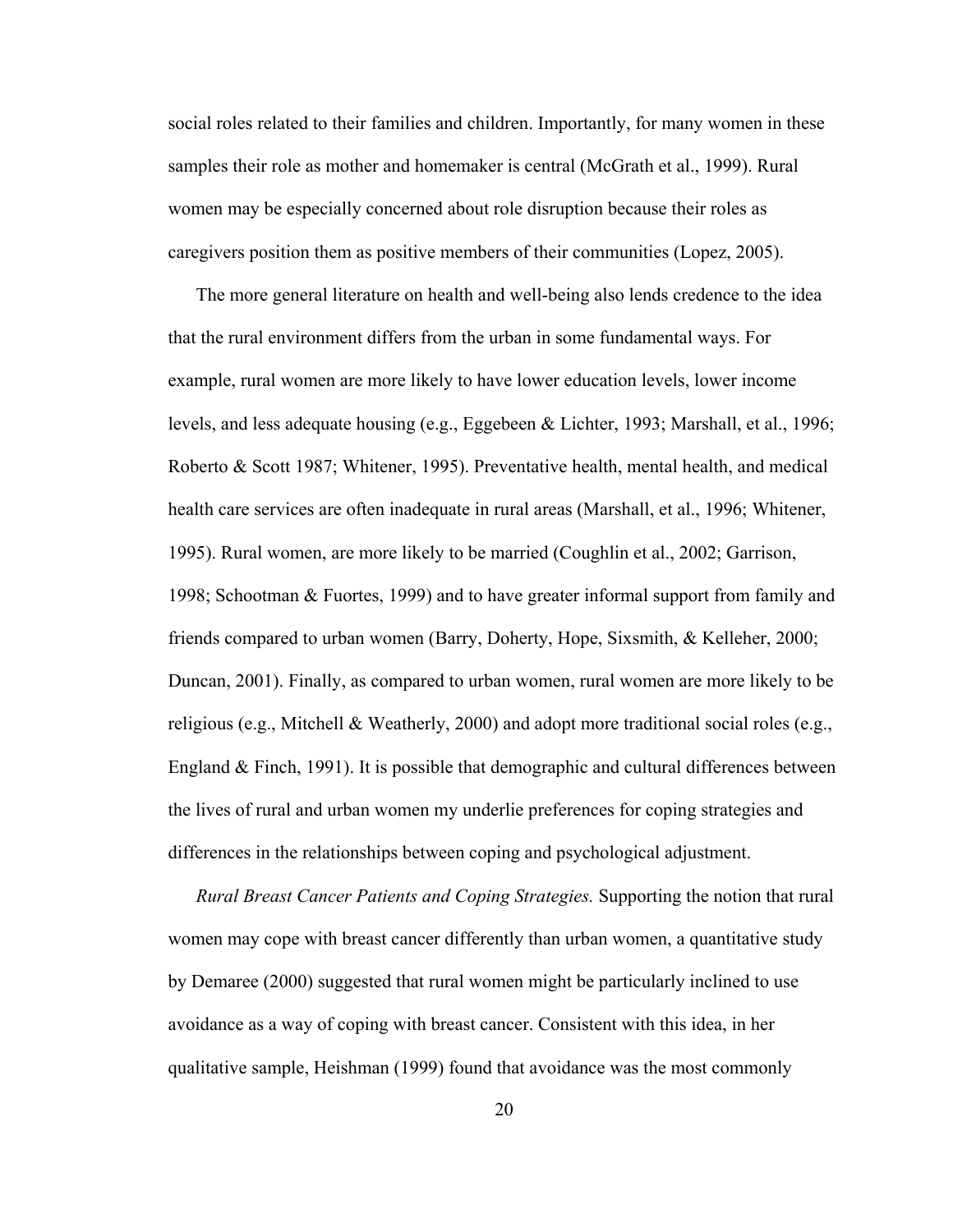reported coping strategy used by rural breast cancer survivors. Heishman noted that many of the women in her sample used the words "don't dwell on it" when describing their experiences with breast cancer. Neither of these studies, however, included an urban comparison group and therefore it is unclear that rural women's inclination to use avoidance is greater than that of urban women's. Nonetheless, these qualitative findings are of importance in light of studies of urban breast cancer patients (e.g., Carver et al., 1993; Epping-Jordon et al., 1999) that show that avoidant coping responses are often associated with poorer psychological adjustment. Thus, rural breast cancer patients may be at an increased risk for poor psychological adjustment.

Somewhat contradictorily, it also appears that rural women are likely to use approachoriented responses. Heishman (1999) identified acceptance as another coping strategy that was common among her sample of rural breast cancer survivors. Somewhat consistent with this finding, Wilson, Anderson, and Meishke (2000) reported that a commonly used coping strategy of rural breast cancer survivors was "trying to maintain a positive attitude." Specifically, these women reported feeling lucky or fortunate, trying to see the positive outcome of their breast cancer experience, being grateful they had better choices for treatment than women a generation ago, and appreciating life more since diagnosis. Again neither of these studies had urban comparison samples thus it is unclear if rural women use approach-oriented responses more or less than urban women. Nonetheless, based on the findings for urban breast cancer survivors in other studies (e.g., Carver et al., 1993; Stanton et al., 2000), if rural women are particularly likely to adopt approach-oriented coping strategies they may experience better psychological adjustment.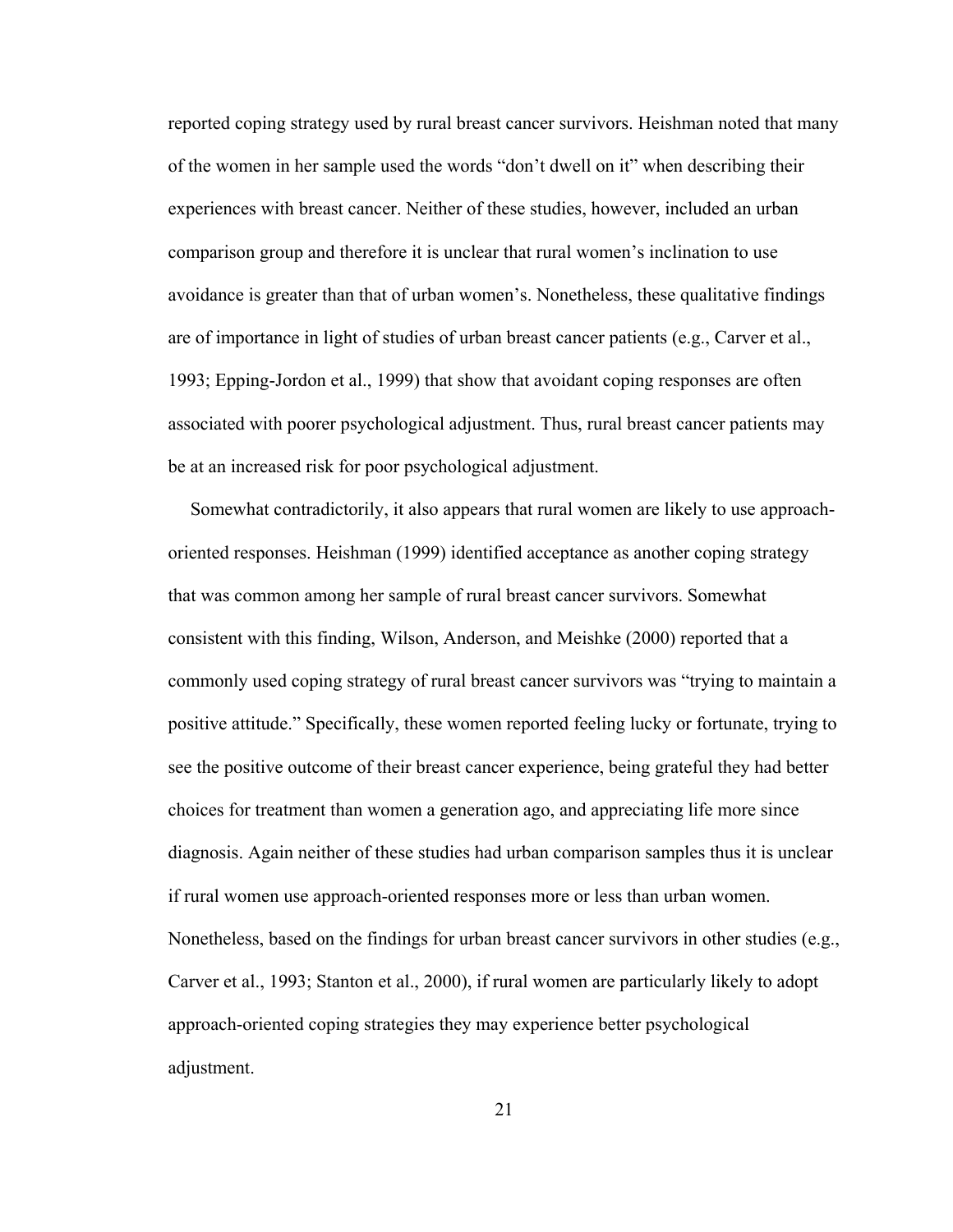Rural women may also be disposed to turn to religion to cope with the stress associated with breast cancer treatment and survival. Religion plays an important role in the lives of many rural women (England  $&$  Finch, 1991), and recall that rural women are also more likely to be religious than their urban counterparts (e.g., Mitchell & Weatherly, 2000). However, a few qualitative studies suggest that the rates of religious coping in women diagnosed with breast cancer are relatively low. Specifically, Wilson, Anderson, & Meishke (2000) reported that just over 10% of their sample mentioned that relying on religious beliefs was helpful. Eight of the 36 women in Heishman's (1999) study reported using religion to cope. The results for religious coping and psychological adjustment among urban samples have been equivocal at best, but some studies of the rural elderly (Harvey, Bond, & Greenwood, 1991; Mitchell & Weatherly, 2000) suggest that religious coping and psychological adjustment are associated in rural samples.

The problems with these studies are that they are mostly qualitative and thus cannot examine relationships among these coping variables and psychological adjustment. The qualitative studies provide rich data, suggesting possible social-contextual and individualdifference variables that may be significant for rural women. However, by their nature, qualitative methods are unable to reveal interrelations among these variables or uncover the ways in which they influence psychological adjustment. Typically, quantitative studies are able to uncover such predictive relationships. However, the one quantitative study of rural breast cancer and coping had a sample size of only six breast cancer patients (Demaree, 2000). Small samples can yield unreliable results because of associated low power to detect stable relationships among variables. Finally, the majority of the existing studies of rural breast cancer patients have used very loose definitions of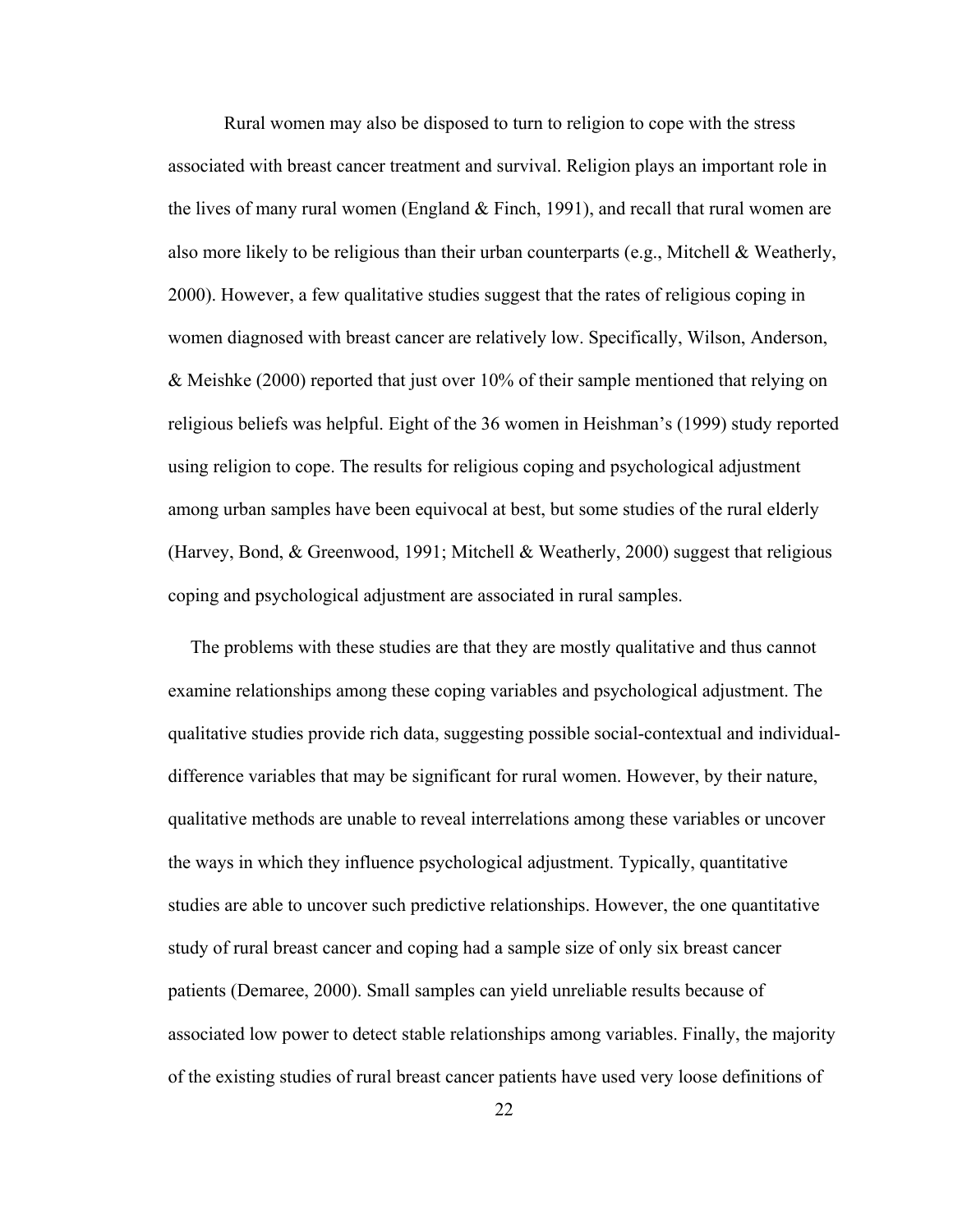rural. For example, Demaree (2000) defined rural as not living in a metropolitan area. Cuellar et al., (2003) and Wilson et al (2000) both defined their sample as residing in "rural communities " but offered no clarification on how they defined a rural community. Other studies have identified their sample as rural by recruiting participants from cancer care centers that predominantly serve rural communities (Sandgren et al., 2000; Shrock et al., 1999; Wilson et al., 2000). Of the studies reviewed in this paper, only two had clear definitions for rural. Heishman's (1999) participants lived in a county with less than 50,000 residents and McGrath et al. (1999) used the Australian government's rural and remote classifications.

 At least one preliminary study (Bettencourt et al., 2006) has examined the relationships between coping strategies and psychological adjustment in both urban and rural breast cancer patients. In general, these unpublished findings suggest that the nature of the associations between specific types of coping strategies and psychological wellbeing may differ for urban and rural samples. Bettencourt and colleagues used the Mini-Mental Adjustment to Cancer scale (MINI-MAC; Watson *et al*., 1994), which includes indices of anxious, avoidant, fatalism, fighting-spirit, and helpless coping. In addition, the study included a measure of religiosity, which they considered to be a measure of religious coping. Psychological well-being was measured with the Satisfaction with Life Scale (Diener, Emmons & Larson, 1985) and the PANAS (Watson, Clark, & Tellegen, 1988). The findings revealed no significant mean differences between the two groups in terms of levels of coping and psychological well-being.

 Nevertheless, rurality (rural versus urban) moderated the magnitude of the associations between some of the coping strategies and psychological well-being. For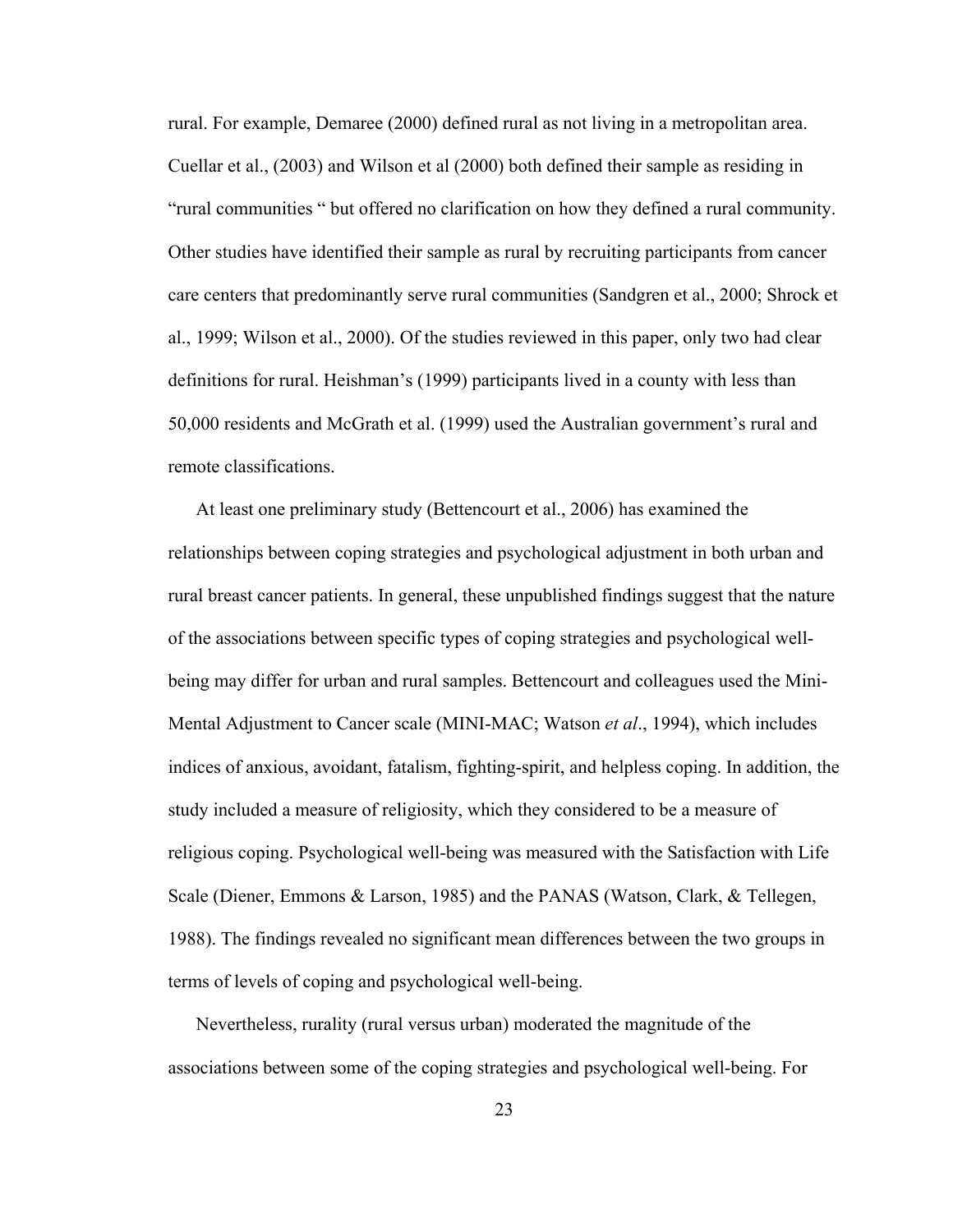example, the results suggested that higher levels of fatalistic coping were associated with greater psychological well-being for rural women but not for urban women. Fatalism is a type of stoic acceptance, Watson et al. (1994) defined the fatalism coping subscale as characterizing cancer patients who are resigned and have fatalistic attitudes about cancer. Prior studies (Akechi et al., 2001; Watson et al., 1991; Schnoll et al., 1998) of urban breast cancer patients have shown a negative relationship between fatalistic coping and psychological adjustment. In the preliminary study, the positive association between fatalistic coping and psychological adjustment may suggest that for rural breast cancer patients, fatalism is an adaptive form of acceptance. Furthermore, consistent with prior studies greater levels of avoidant coping were associated with lower levels of psychological well-being for urban women, and if anything there appeared to be a trend toward the opposite direction of association for rural women. The fighting spirit subscale had very low internal reliability; as such the authors used single-item of the fighting spirit scale, "I am very optimistic". This item was more strongly associated with psychological well-being for the urban breast cancer patients than it was for rural breast cancer patients.

 Other findings showed similar associations between coping styles and psychological well-being. For example, for both rural and urban women religousity was associated with better psycholgocial well-being; a finding for urban women that has not been revealed in previous studies. The study revealed that both hopeless/helpless coping and anxious coping were detrimental to psychological adjustment for both groups of breast cancer patients.

The findings of this preliminary study are intriguing, but there are several problems associated with this study. First, the sample size is relatively small, consisting of 48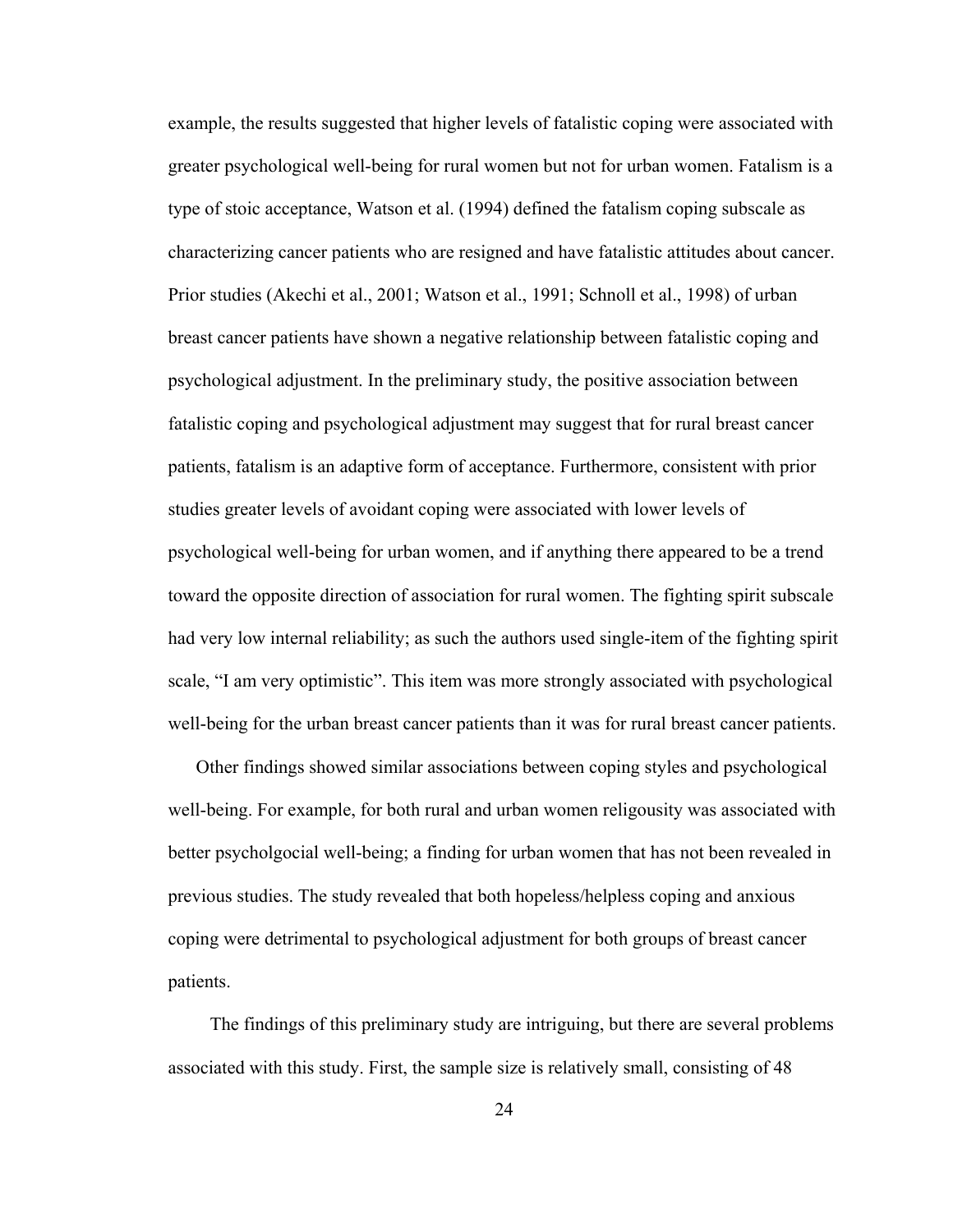breast cancer patients (24 rural, 24 urban). Second, the sample is diverse in treatment stage; participants could be at any point in the treatment process and considered eligible for the study. Third, it is difficult to compare the studies with urban studies because the COPE measure was not used. Finally, the results are only cross-sectional. This precludes the investigation of possible differences in prospective relationships between the rural and urban samples.

The purpose of this study was to further examine the associations between coping strategies and psychological adjustment, especially among rural patients. The study was also designed to redress the problems associated with the prior qualitative studies and the preliminary study. To do so, an urban comparison group was included and an adequate sample size was obtained. Also, The sample was all recruited at a similar point in the treatment process as to reduce the heterogeneity found in the preliminary study. Also, the study includes the COPE measure as well as indices of psychological adjustment, commonly used in the breast cancer literature (POMS, depression). A stricter definition for rurality was used compared to those used previously in studies of adjustment of breast cancer. Finally, to determine prospective relationships between coping as a predictor and psychological adjustment as an outcome, a longitudinal design was employed.

#### *Hypotheses*

 As discussed above, the previous research on rural breast cancer is quite limited. Thus, it is difficult to pose specific hypotheses for this study. Nevertheless, several tentative hypotheses are offered based on the findings of the qualitative studies and the preliminary study reviewed earlier. These hypotheses are about possible associations

25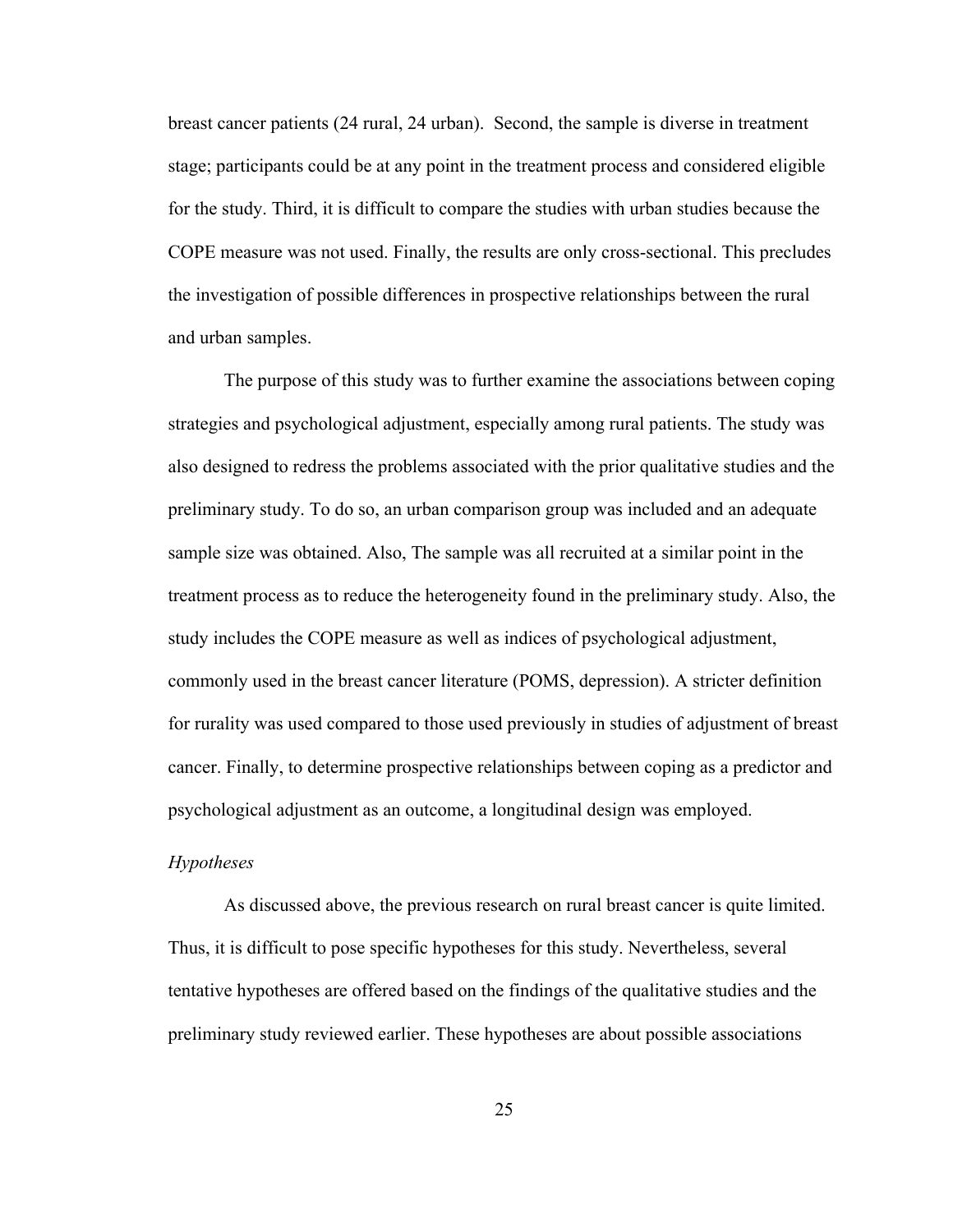between rurality and levels of reported coping responses and possible interactions between coping and rurality in predicting psychological well-being.

 Although no differences in levels of reported coping strategies were found in the preliminary study conducted by Bettencourt et al. (2006), a few hypotheses regarding relationships between coping and rurality are offered. First, it is hypothesized that rurality will be positively associated with avoidant coping. Although, no studies to date have examined this hypothesized relationship utilizing the measures of avoidant coping included on the COPE (denial, behavioral disengagement, mental disengagement), two qualitative studies suggest that rural women may be especially inclined to use avoidant coping strategies (Demaree, 2000; Heishman, 1999). Second, because some studies (e.g., England & Finch, 1991; Mitchell & Weatherly, 2000) suggest that rural people are more likely to be religious it is expected that rurality will be positively associated with religious coping. This is also expected based on the findings of Culver et al. (2002) that urban non-Hispanic white breast cancer patients reported lower levels of religious coping than other groups, namely African-Americans and Hispanics. Third, although no studies have compared rural and urban breast cancer patients on their propensity to seek social support, it is expected that rurality will be positively related to social support seeking. This is hypothesized because rural breast cancer patients have reported needing more support (Davis et al., 2003; Demaree, 2000; Heishman, 1999; McGrath et al., 1999).

 No relationships are expected between rurality and the remaining approach-oriented coping responses (planning, active coping, restraint, focus on and venting of emotions, suppression of competing activities). This is based on the lack of theoretical predictions or empirical evidence pointing to any differences for these coping responses.

26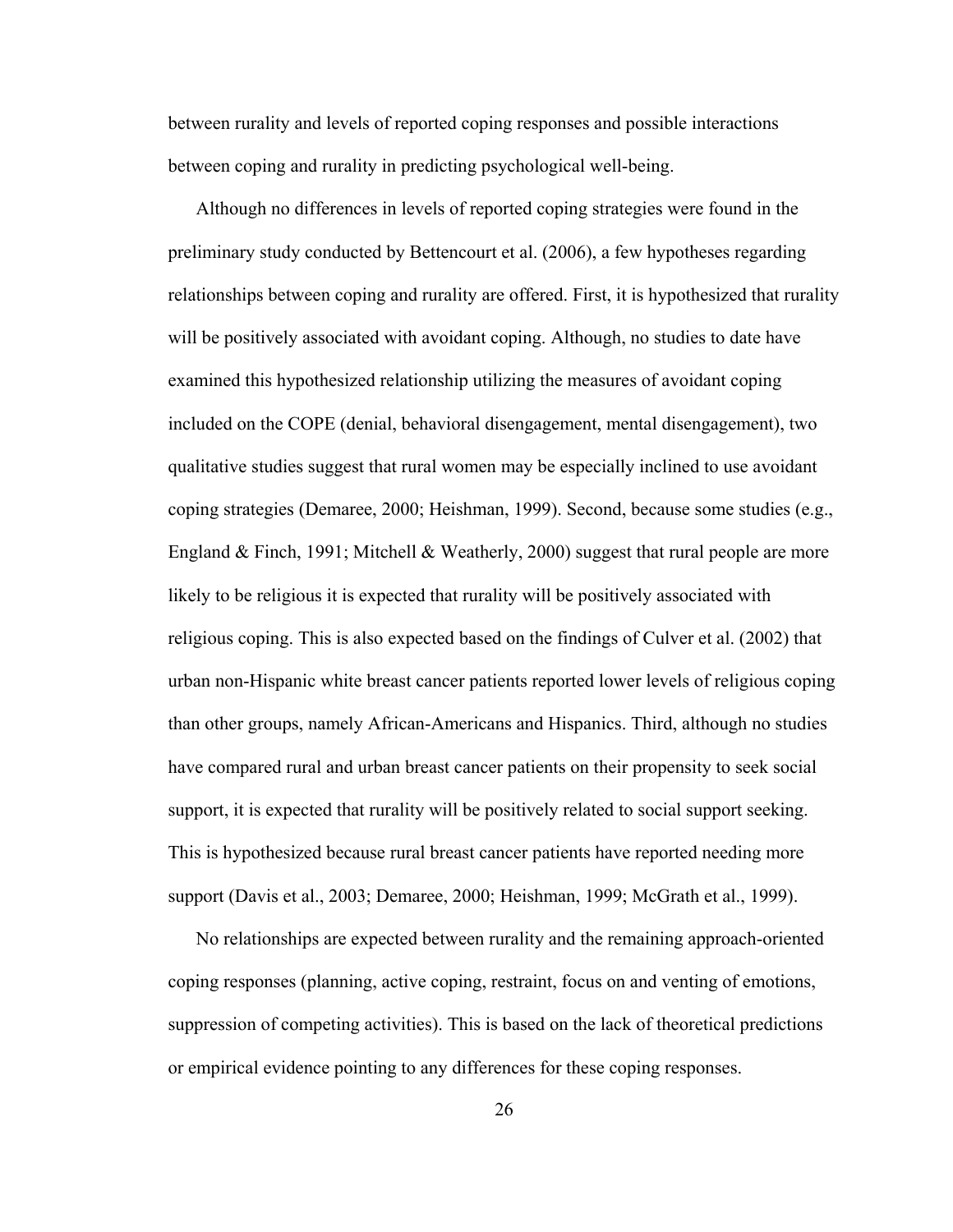Three hypotheses are offered regarding possible interactions between place of residence (rurality) and the associations between types of coping and psychological adjustment. First based on the findings of Bettencourt et al. (2006), it is expected that higher levels of avoidant coping will be negatively associated with psychological wellbeing for urban breast cancer patients but not rural breast cancer patients. Second, because Bettencourt et al.'s study revealed a positive association between religious coping and psychological adjustment, it is expected that higher levels of religious coping will be associated with better psychological adjustment for rural women. But because studies of urban breast cancer patients often find no association between religious coping and psychological adjustment (Carver et al., 1993) it is predicted that there will be no association for urban women. Finally, based on the findings from the preliminary Bettencourt et al. study that fatalism was positively associated with psychological wellbeing for rural women, but not their urban counterparts, it is expected that acceptance will be more highly correlated with well-being for rural women. That is, whereas acceptance will be associated with psychological well-being for both groups, the magnitude of the correlation will be greater for rural breast cancer patients.

 No differences in the remaining coping subscales (active coping, suppression of competing activities, restraint, planning, focus on and venting of emotions, seeking support for emotional reasons, seeking support for instrumental reasons, positive reinterpretation/growth, alchohol-drug disengagement) association with psychological well-being are expected. Nevertheless, based on the findings of Carver et al. (1993) and Danoff-Burg, and Huggins (2002) positive reinterpretation/growth is expected to be positively related to psychological well-being for both rural and urban breast cancer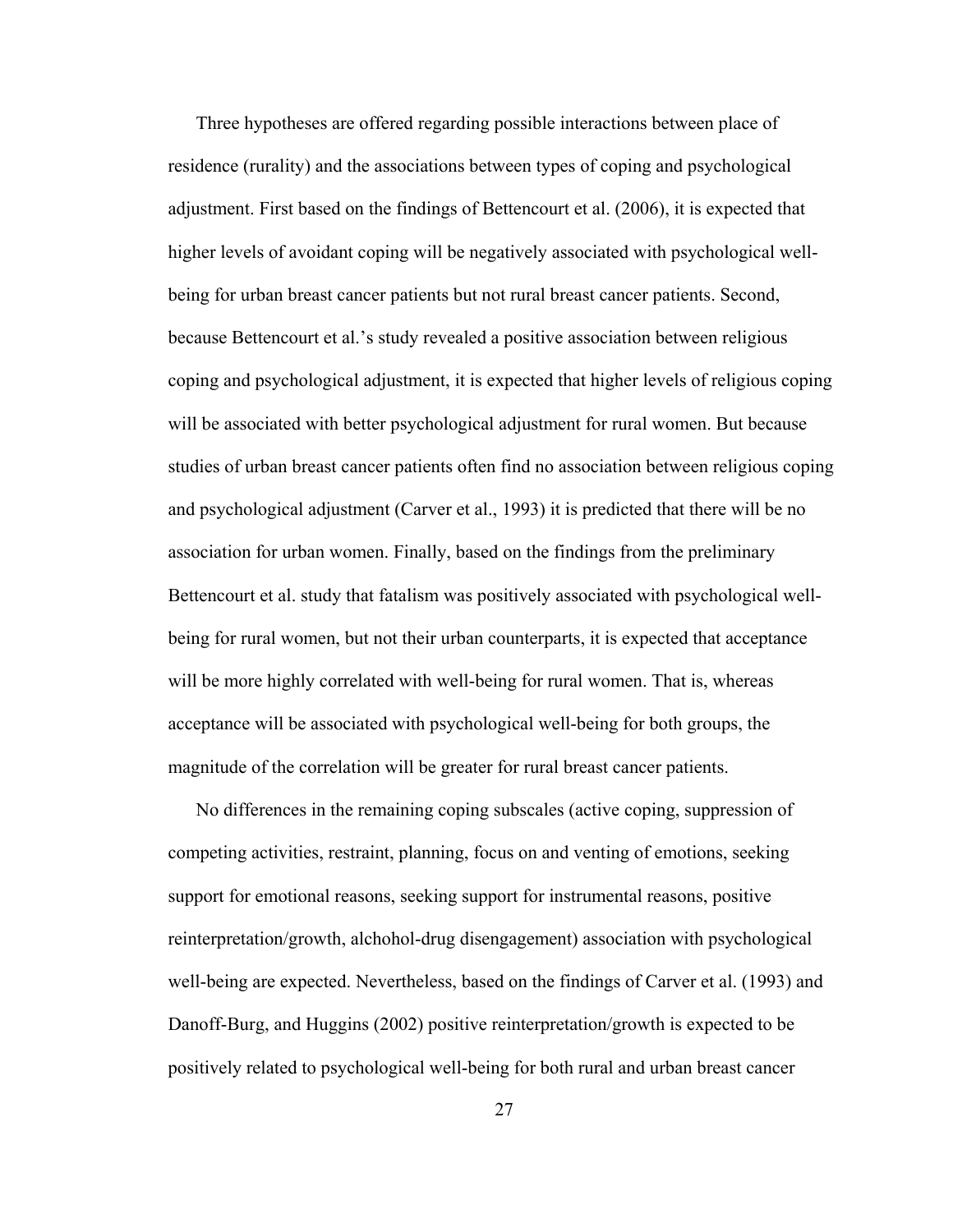patients. Based on the findings of Carver et al. 1993 and Culver, Arena, Antoni, & Carver, 2002, active coping, suppression of competing activities, restraint, focus on and venting of emotions and planning are not expected to be associated with psychological well-being for either rural or urban breast cancer patients. Finally, because no studies with breast cancer samples report findings regarding the one-item coping measure of alcohol and drugs disengagement, no hypotheses are offered regarding its association with psychological well-being.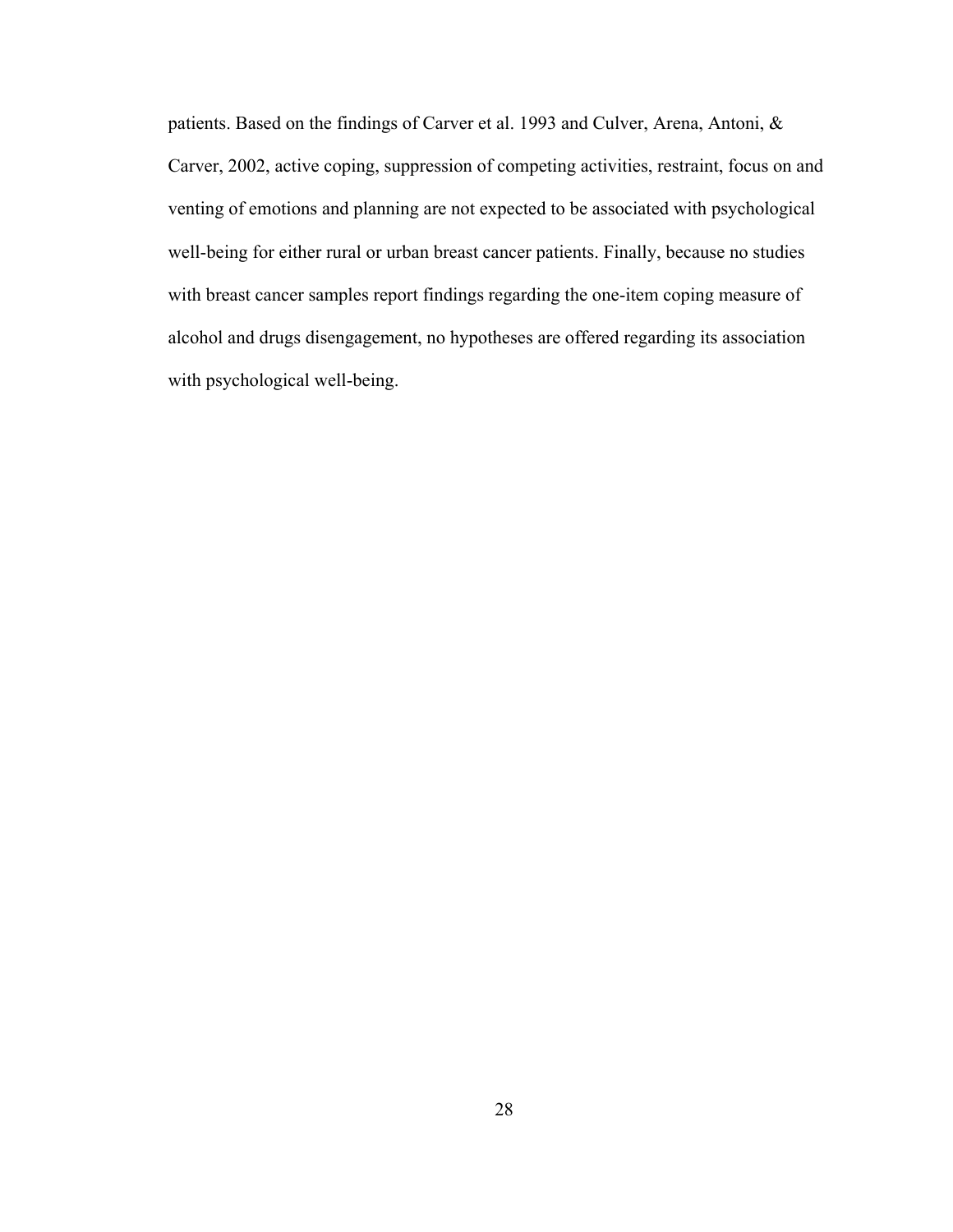### Chapter 2

# Method

# *Participants*

Two hundred and four women who received radiation therapy for breast cancer were recruited for participation. Two participants were missing data on the rural variable and 2 filled out the survey incorrectly, as such these women were not included in the sample. This resulted in a final sample of 200 women. Participants were recruited by oncology nurses at nine radiation clinics in Missouri. Seven of the radiation clinics, Ellis Fischel Cancer Center (University of Missouri), Boone Hospital and Mid-Missouri Cancer Associates in Columbia, the Capital Region Medical Center (University of Missouri) in Jefferson City, the Bothwell Regional Health Center in Sedalia, the James E. Cary Cancer Center in Hannibal, and North Kansas City Hospital treat both rural and urban patients. The George Rea Cancer Treatment Center in Kirksville and Southwest Missouri Hospital (Cape Girardeau) primarily serve rural patients.

To characterize the rurality of the participants, a continuous rural variable was created. This was done to portray the varying degree of rurality in the sample. Treating rurality as a continuum, as opposed to a dichotomy, is a recommended approach by a number of rural researchers (i.e., Melton, 1983; Wood, 2005). The rural variable was created using a combination of the rural-urban continuum codes for the county the woman resides in and the population of her town. The county continuum codes were developed by the United States Department of Agriculture (2003) and form a classification scheme that distinguishes counties by the population size, degree of urbanization and adjacency to a metro area. The codes range from 1 to 9 with increasing numbers corresponding to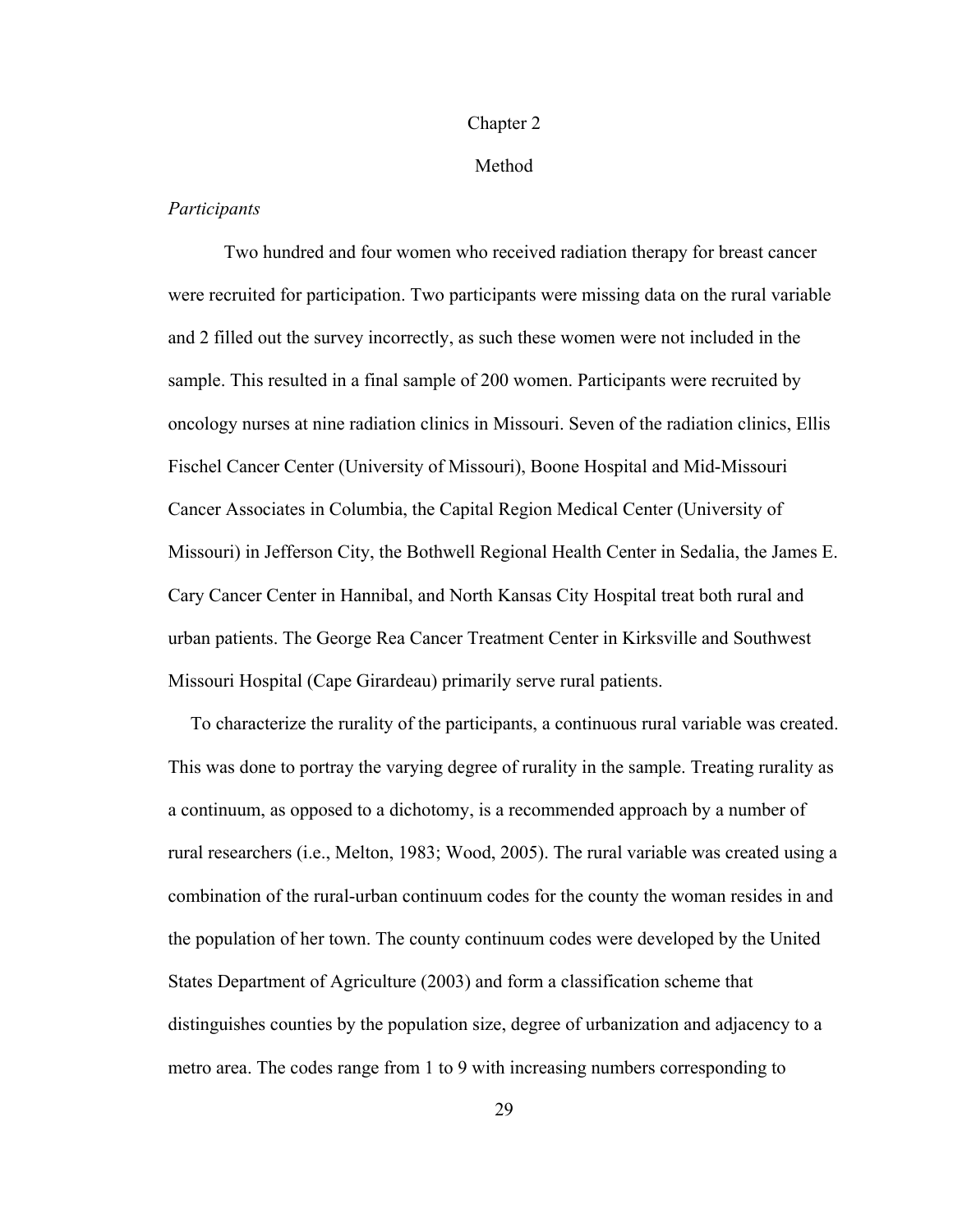increasing rurality (See table 1 for a definition of all nine codes). The population of each participant's city was also recorded using 2000 census data. Both indices of rurality (county code and city population) were then standardized. The standardized population variable was then reversed so that both indices of rurality would be scaled such that higher numbers indicated greater levels or rurality. Finally the two variables were averaged to create the final rurality variable that was used in the primary analyses.

Those women who were the most rural lived in counties with a rural-urban code of 9 and towns with a median population of 145. The most urban women in the sample lived in a county coded 1 and a city of 441,545. Women at the mean lived in counties that were coded either 4 or 5 (counties with a population over 200,000) and lived in towns with a median population of 565.

### *Measures*

*Predictors.* Coping strategies were measured with the COPE scale (Carver et al., 1989). This scale has 13 subscales which include 4 items each and 1 subscale with 1 item. Carver reports relatively high reliabilities for most of the subscales, which include: Active Coping (*α* = .62), Planning (*α* = .80), Suppression of Competing Activities (*α* = .68), Restraint Coping ( $\alpha$  = .72), Seeking Support for Instrumental Reasons ( $\alpha$  = .75), Seeking Social Support for Emotional Reasons ( $\alpha$  = .85), Positive Reinterpretation/growth ( $\alpha$  = .68), Acceptance ( $\alpha$  = .65), Turning to Religion ( $\alpha$  = .92), Focus on and Venting Emotions ( $\alpha$  = .77), Denial ( $\alpha$  = .71), Behavioral Disengagement ( $\alpha$  = .63), Self-distraction ( $\alpha$  = .45), and Alcohol-Drug Disengagement (one item). Carver (1989) reports that the test-retest reliabilities for the subscales range from .42 (behavioral disengagement) to .89 (turning to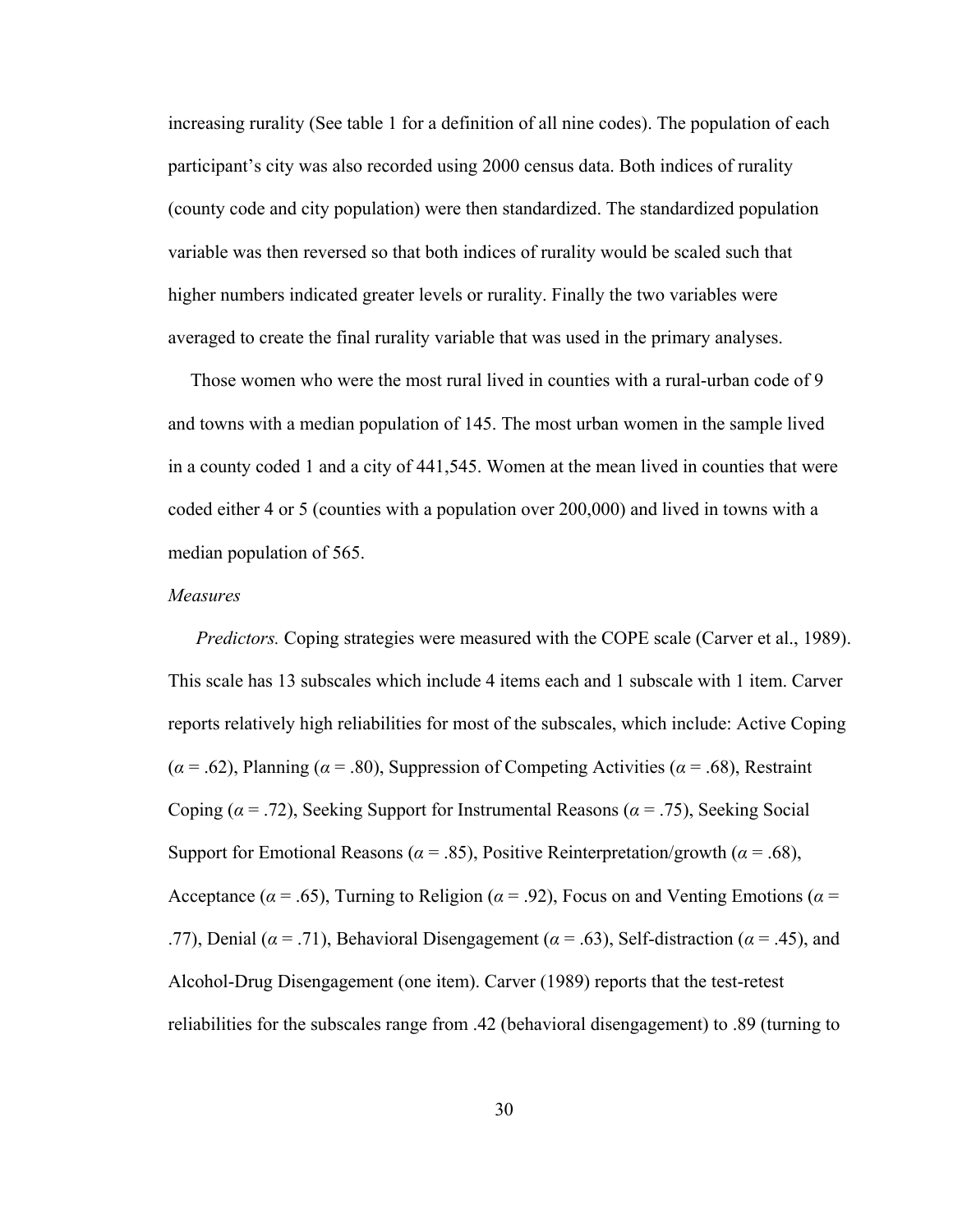religion) and suggest that coping strategies, as assessed through the COPE, are relatively stable, though not as stable as personality traits.

 The instructions for the COPE direct participants to rate the degree to which each of the statements describes the way they typically deal with difficult situations. The response scale ranges from one to four with the anchors "I usually don't do this at all" and "I usually do this a lot". Examples of items include, "I take direct action to get around the problem" (Active Coping), "I try to come up with a strategy about what to do" (Planning), "I put aside other activities in order to concentrate on this" (Suppression of Competing Activities), "I force myself to wait for the right time to do something" (Restraint Coping), "I ask people who have had similar experiences what they did" (Seeking Social Support for Instrumental Reasons), "I talk to someone about how I feel" (Seeking Social Support for Emotional Reasons), "I try to see it in a different light, to make it seem more positive" (Positive Reinterpretation/growth), "I seek God's help" (Turning to Religion), "I let my feelings out" (Focus On and Venting of Emotions), "I refuse to believe that it has happened" (Denial), "I turn to work or other substitute activities to take my mind off things" (Self-distraction), "I give up the attempt to get what I want" (Behavioral Disengagement) and "I drink alcohol or take drugs in order to think about it less" (Alcohol-Drug Disengagement). Principal-factors factor analyses confirm that these scales primarily load on separate factors (Carver et al., 1989).

*Covariates.* A number of potentially important demographic variables were assessed for possible inclusion as covariates. These include: age, ethnicity, marital status, employment status, education level, household income, number of children, number of people residing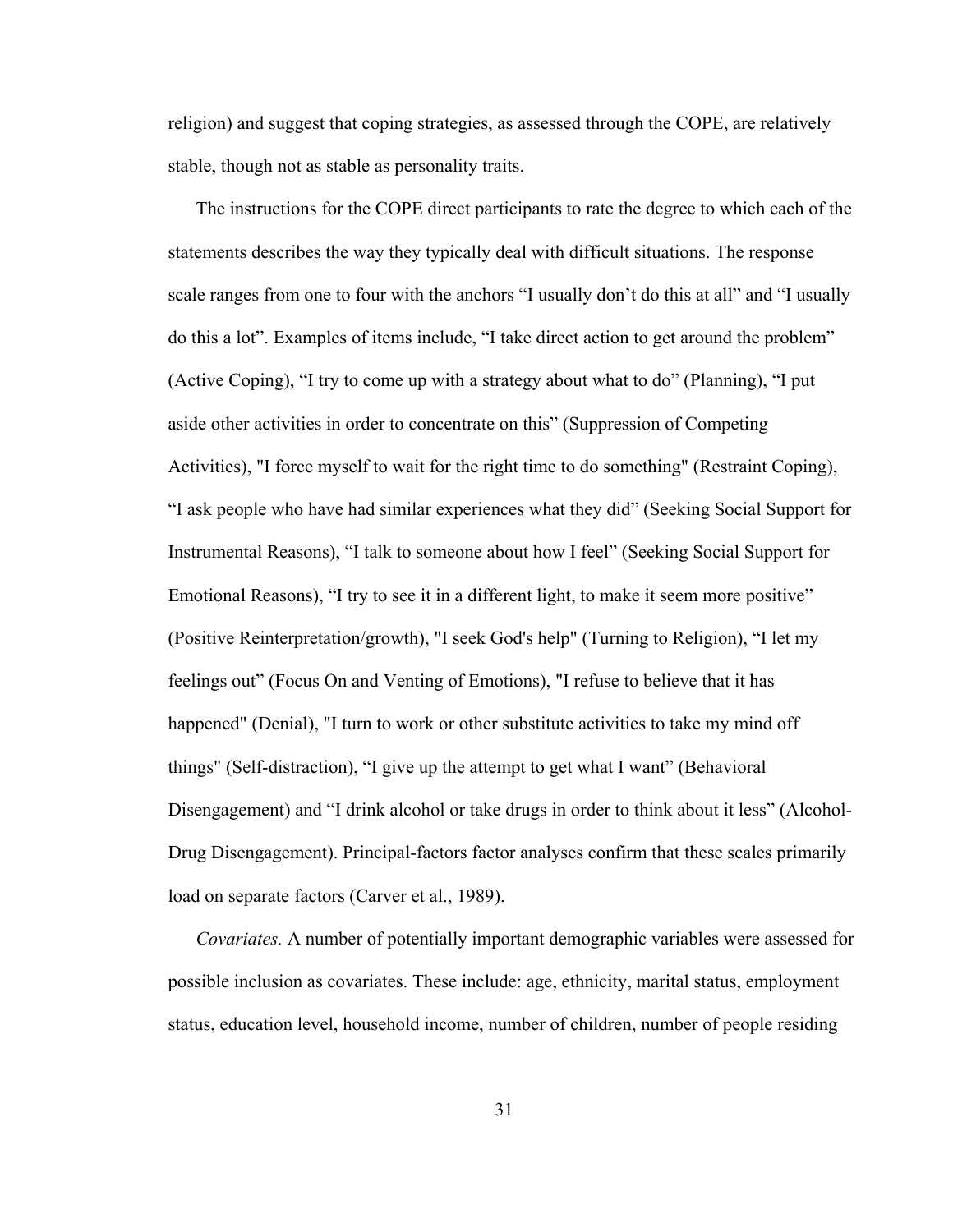in the home, and stage of breast cancer*.* See appendix A for a complete listing of potential covariates.

 *Psychological Outcomes.* Psychological well-being was assessed using measures of depression, mood disturbance and life satisfaction. The Center for Epidemiologic Studies-Depression Scale (CES-D; Radloff, 1977) was used to measure depression. On this 20-item scale, participants rated the intensity and frequency of depressive symptoms they had experienced in the previous week on a 4-point Likert-type scale. Example items include, "I felt sad" and "I had crying spells." Radloff (1977) reports good internal consistency ( $\alpha$  =.90) and test-retest reliability ( $r = .54$  and  $r = .58$ ). This scale is often used in studies of breast cancer and psychological health.

 Mood disturbance was assessed with the Profile of Moods States Instrument (McNair, Lorr, & Droppleman, 1981). On the Profile of Moods States Instrument (POMS), participants were asked to report levels of six mood states experienced since their diagnosis. The mood states included on the POMS are Anxiety, Anger, Depression, Confusion, Vigor and Fatigue. Each subscale includes three to eight descriptors that are rated by respondents. Examples descriptors include, active and full of pep (vigor), and tense and nervous (anxiety). Response categories range from 1 (not at all) to 5 (extremely). Separate subscale scores as well as a total mood disturbance score can be calculated from the POMS. The POMS has been used in a majority of studies in the general literature on cancer and psychological adjustment.

 Although life satisfaction is not typically measured in cancer studies of psychological adjustment, the Satisfaction with Life Scale was included in the current study for two reasons. First, compared to measures of emotional well-being, it provides a theoretically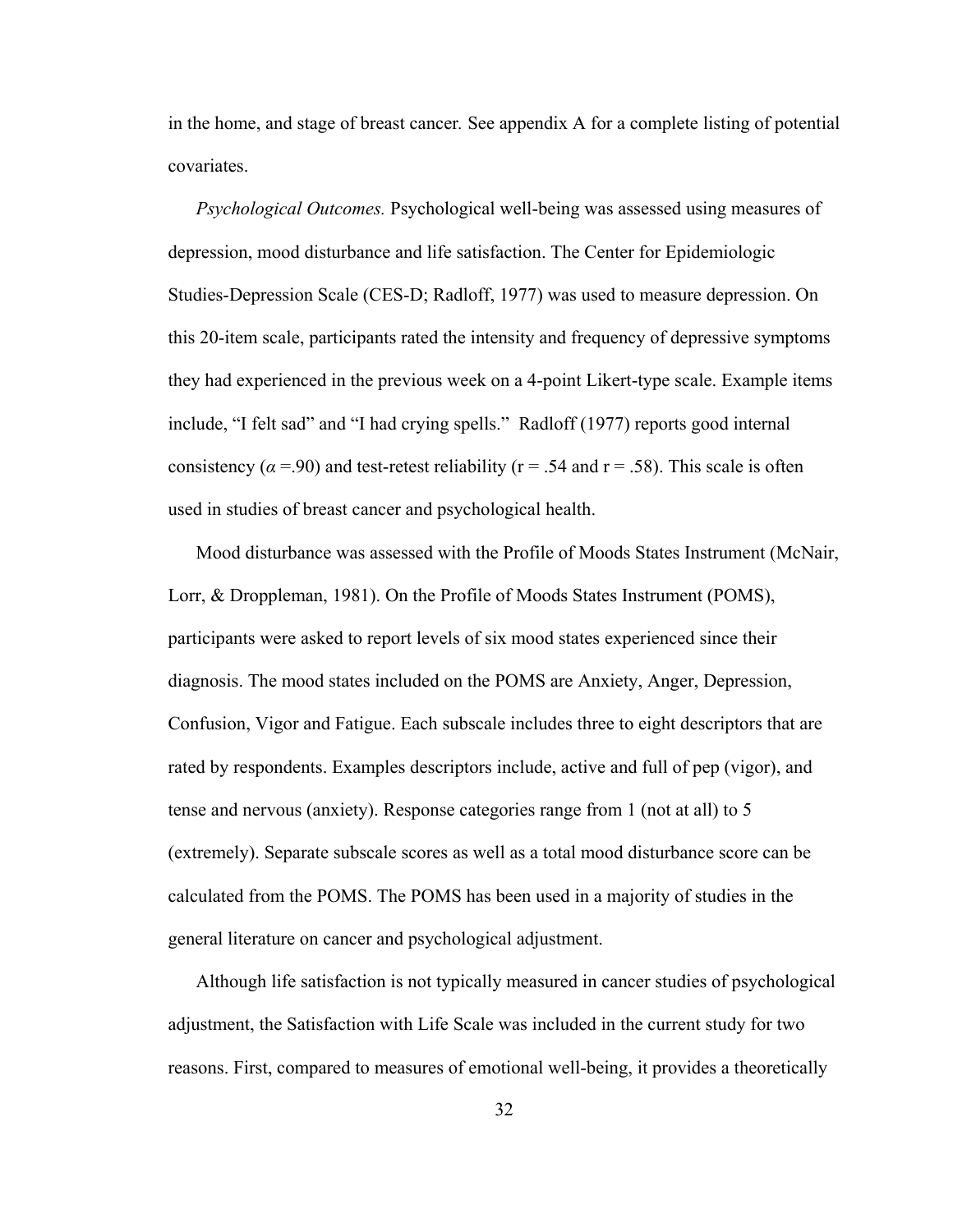different assessment of well-being. Diener (1984) argues that subjective well-being includes both cognitive assessments of life satisfaction as well as a preponderance of positive affect over negative affect. The Satisfaction with Life Scale (Diener, Emmons, Larsen, & Griffin, 1985) assesses one's cognitive evaluations of life using subjective standards of what is a good life (Diener, 1984). Second, unlike other measures of psychological well being, this measure asks participants to think about their life as a whole. The Satisfaction with Life Scale is 5 items which participants rate on a 7-point Likert-type scale. Example items include "In most ways, my life is close to ideal" and "If I could live my life over, I would change almost nothing". It should be noted that though the measure is very brief, Diener et al. (1985) report good internal consistency (internal reliability = .87) and test-retest reliability ( $r = .82$ ).

*Procedure.* During a breast cancer patient's first visit to the radiation clinic, a nurse explained the study to eligible patients. All women about to undergo radiation therapy were considered eligible regardless of other treatments received. The nursing staff provided a survey packet to all eligible participants. Participants could then take this packet home with them to peruse and decide if they were interested in participation. The packet included a letter that described the general purposes and procedure of the study, a wave one survey that included measures of coping, psychological adjustment and demographic information, a return envelope, a payment form and a separate confidentiality envelope. The letter instructed the participants to seal the payment form in separate envelope from the survey to ensure the confidentiality of their responses. The surveys were only identified by a code number and could not be linked to the respondent by anyone other than the researchers. The packet also included a counseling information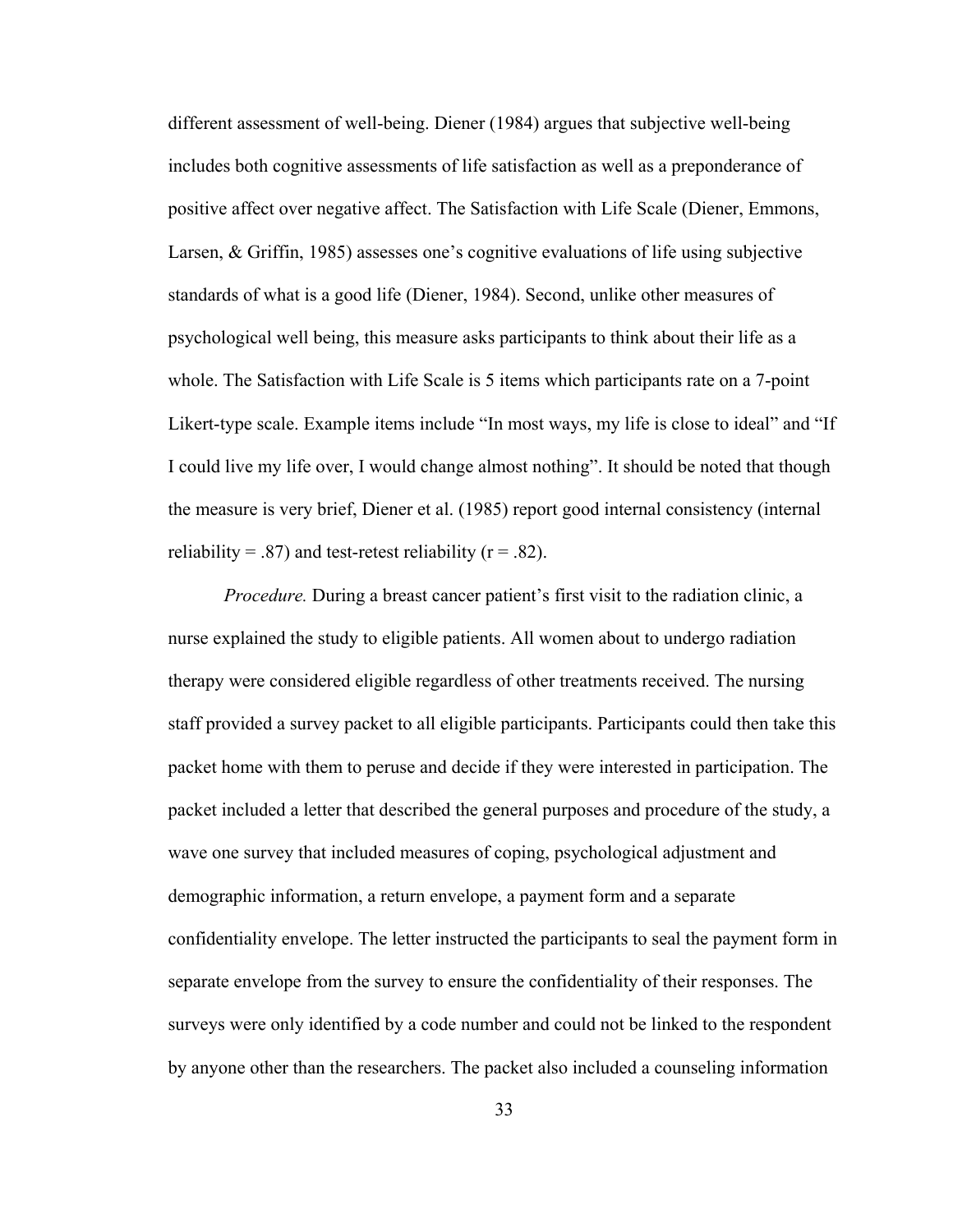sheet for the psychological services clinic at the University of Missouri-Columbia for any participant who may have experienced negative feelings after completing the survey materials or in general. All materials were returned to the research lab by the participant. A formal signed consent was not collected from the participants; a waiver of consent was obtained from the institutional IRB. The act of returning the first survey was considered a sign of consent.

 A packet with a different survey was sent directly from the research office to the participant's homes 1 month (wave two) and 5 months (wave three) after the completion of radiation treatment. Participants were paid \$25 for each completed survey (total of \$75). The surveys are part of a larger project than what is discussed in this paper, and each survey is slightly different. The COPE was only included in the first and third surveys, but all outcomes and covariates were included in each survey.

### *Power Considerations*

An "effective sample size" was calculated to determine the power to detect an interaction between rurality and coping. This "effective sample size" takes into account the number of participants, the number of measurement points and the degree of withinperson similarity, which is the intraclass correlation coefficient (Snijders & Bosker, 1999). The intraclass correlation coefficients across the three measurement points for the three dependent variables were .58 (depression), .78 (life satisfaction) and .62 (mood disturbance). These values were used to compute a design effect, which is a value that accounts for the clustering of the data in determining the total "effective sample size" (Snijders & Bosker, 1999).

34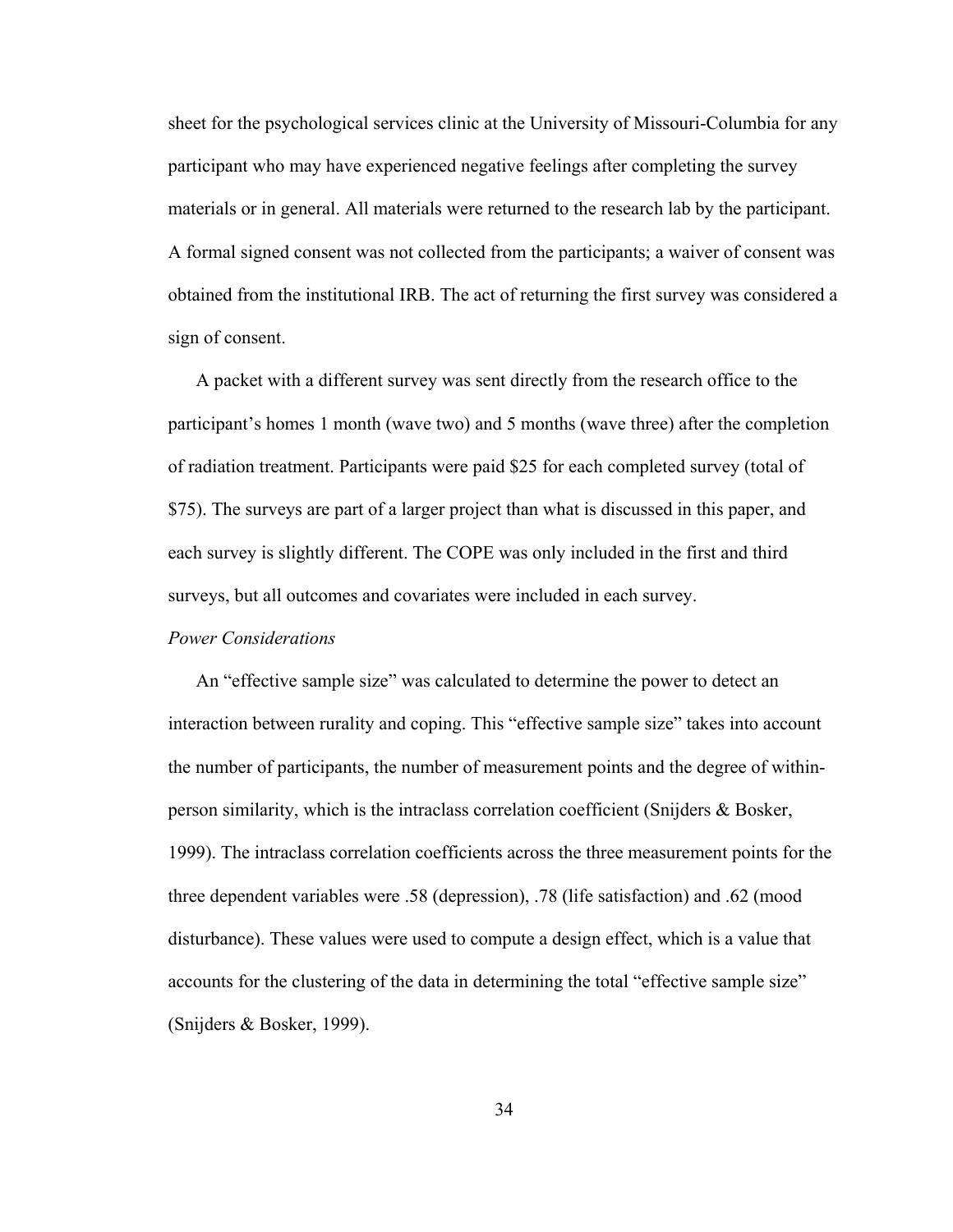The total sample size was 520, which represents the number of surveys received for the three time points from 190 participants. The total sample size was divided by the design effect to compute the effective sample size. The effective sample size for the three dependent variables was 241 (depression), 203 (life satisfaction) and 232 (mood disturbance).

 Using the calculated effective sample size, power analyses revealed that power was more than adequate for detecting medium effects  $(R^2 = 13)$ ; Cohen, 1998) for the interaction between rurality and coping response; for all three dependent variables the associated power was in excess of .995. Power was insufficient, however, to detect small effect sizes ( $R^2$  = .02; power = .44, .35, .43 for depression, life satisfaction and mood disturbance respectively). If the actual size of the interaction effect falls between what is considered small and medium, associated power ranges from .35 to greater than .995. Considering that interaction effects are often quite small, the possibility of low power should be considered a limitation of the study.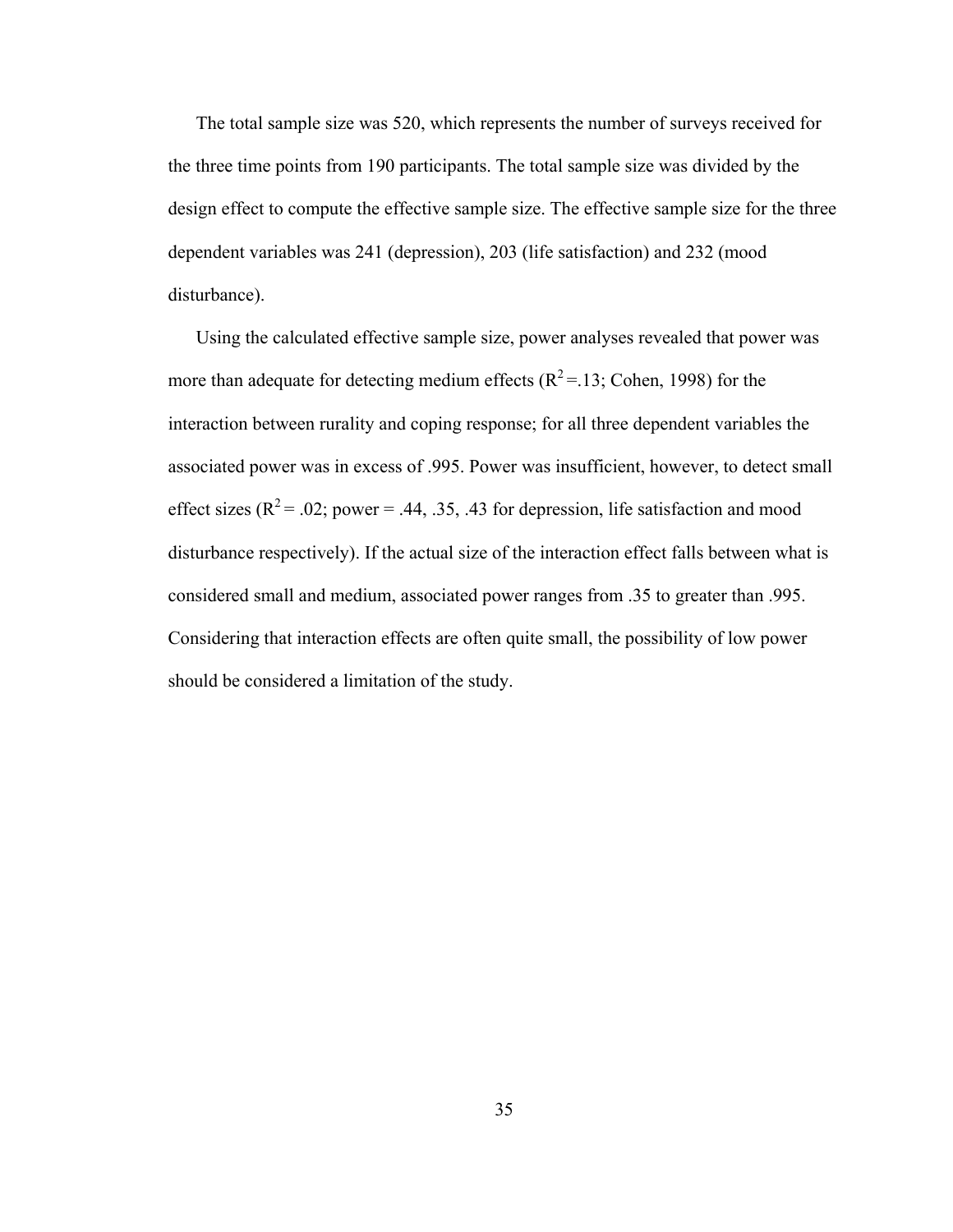### Chapter 3

### Results

## *Preliminary Analyses*

 *Assessment of normality.* All three dependent variables appeared to be normally distributed. However, two coping variables appeared to violate normality, the denial coping subscale and alcohol coping measure were positively skewed (2.05, 6.11, respectively). For the denial coping subscale, this problem was addressed by log transforming it (i.e., log-10; Tabachnick & Fidel, 2001) which improved normality (skew  $= 1.22$ ). This transformed variable was used in all subsequent analyses. The alcohol measure was excluded from all primary analyses due to its gross departure from normality as well as its low test-retest reliability; both of these issues are discussed in the subsequent sections.

 *Scale Reliability.* Descriptive statistics and Cronbach's alpha reliability coefficients for each of the COPE subscales can be found in Table 2. The majority of the COPE subscales demonstrated an acceptable level of reliability (i.e.; greater than .70; Nunnally and Bernstein, 1994). Nevertheless, the restraint, mental disengagement, and suppression of competing activities subscales had unacceptably low reliability (alpha's lower than .60), therefore these variables were excluded from the primary analyses. Those subscales that fell between .60 and .70 (active, acceptance and behavioral disengagement) were included in the primary analyses, but their relatively low reliability should be recognized as a limitation. Subscales with low reliability were examined to see if dropping an item would improve reliability, but these analyses showed that none of the subscales would be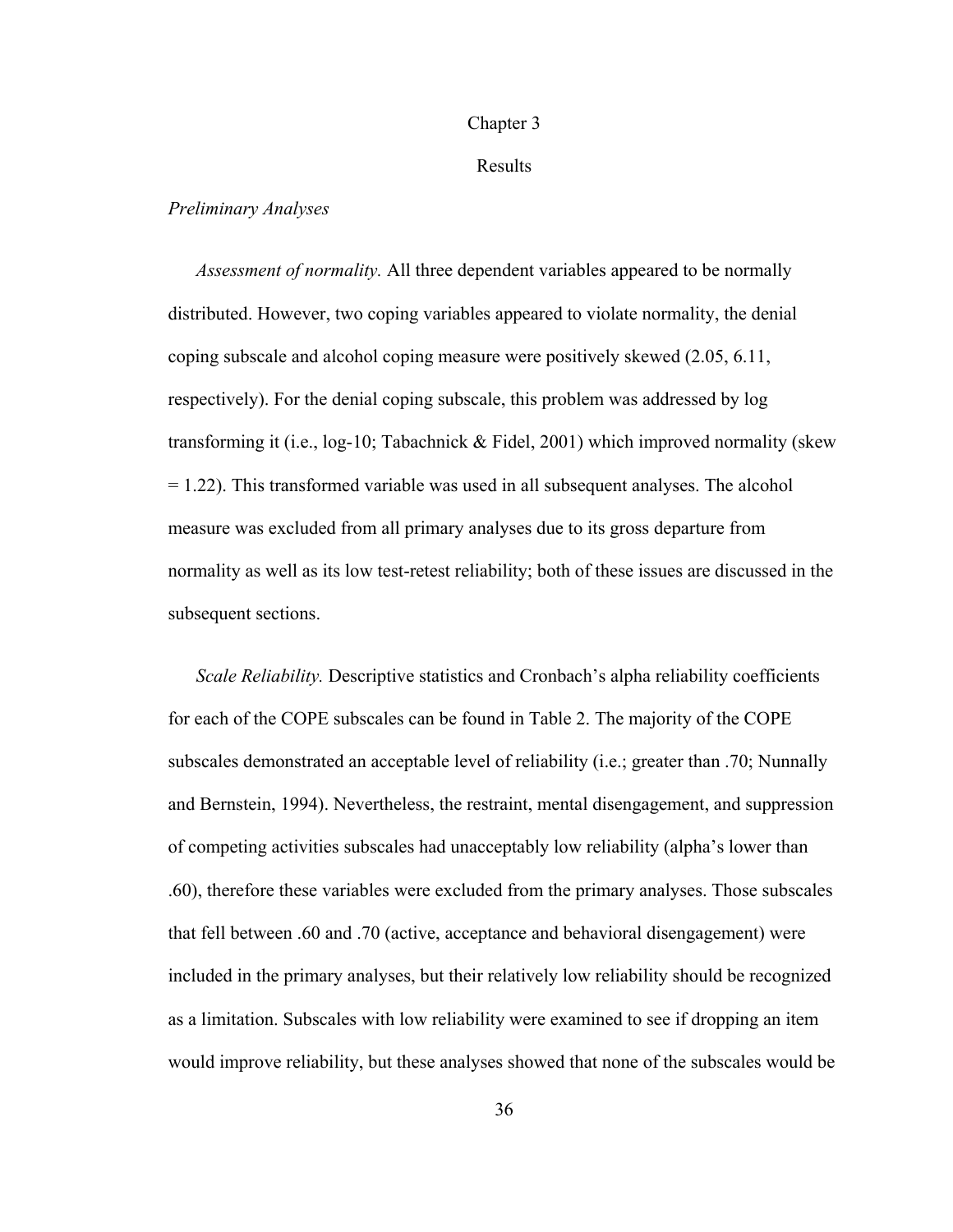improved by dropping items. It is important to note that because the mental disengagement subscale was dropped from the analyses it was impossible to create the planned avoidant composite. As such, hypotheses regarding avoidant coping could not be tested in that manner. The other two components of the avoidant composite (denial and behavioral disengagement) were kept separate for the primary analyses.

 Additionally, alpha reliability coefficients were computed separately for the two groups (rural and urban; for the purposes of this analysis the groups were defined by a median split on the continuous variable). Because the COPE scale has not been used in previous studies of rural breast cancer patients, it was important to ensure that the scale evidenced similar reliability among these participants. Highly discrepant reliability between rural and urban participants might suggest that the scale was assessing separate constructs within the two groups. However, the reliability coefficients were largely similar between the two groups. The largest discrepancy between the two groups was on the denial scale (rural  $\alpha$  = .64, urban  $\alpha$  = .78). This discrepancy did not seem large enough to warrant concern. Also, as shown in the final column of the table, the reliabilities for the COPE subscales were similar to those reported by Carver et al. (1989).

*Test-Retest Reliability.* Because the COPE scale was only administered at two of the three time points, the coping variables must be treated as time invariant predictors in the primary HLM analyses. To determine if this was a reasonable approach, test-retest reliabilities were computed using intraclass correlation coefficients for the time 1 and time 3 administrations of the COPE subscales (McGraw & Wong, 1996). Generally, the test-retest reliabilities were quite high (Table 3). The average test-retest reliability was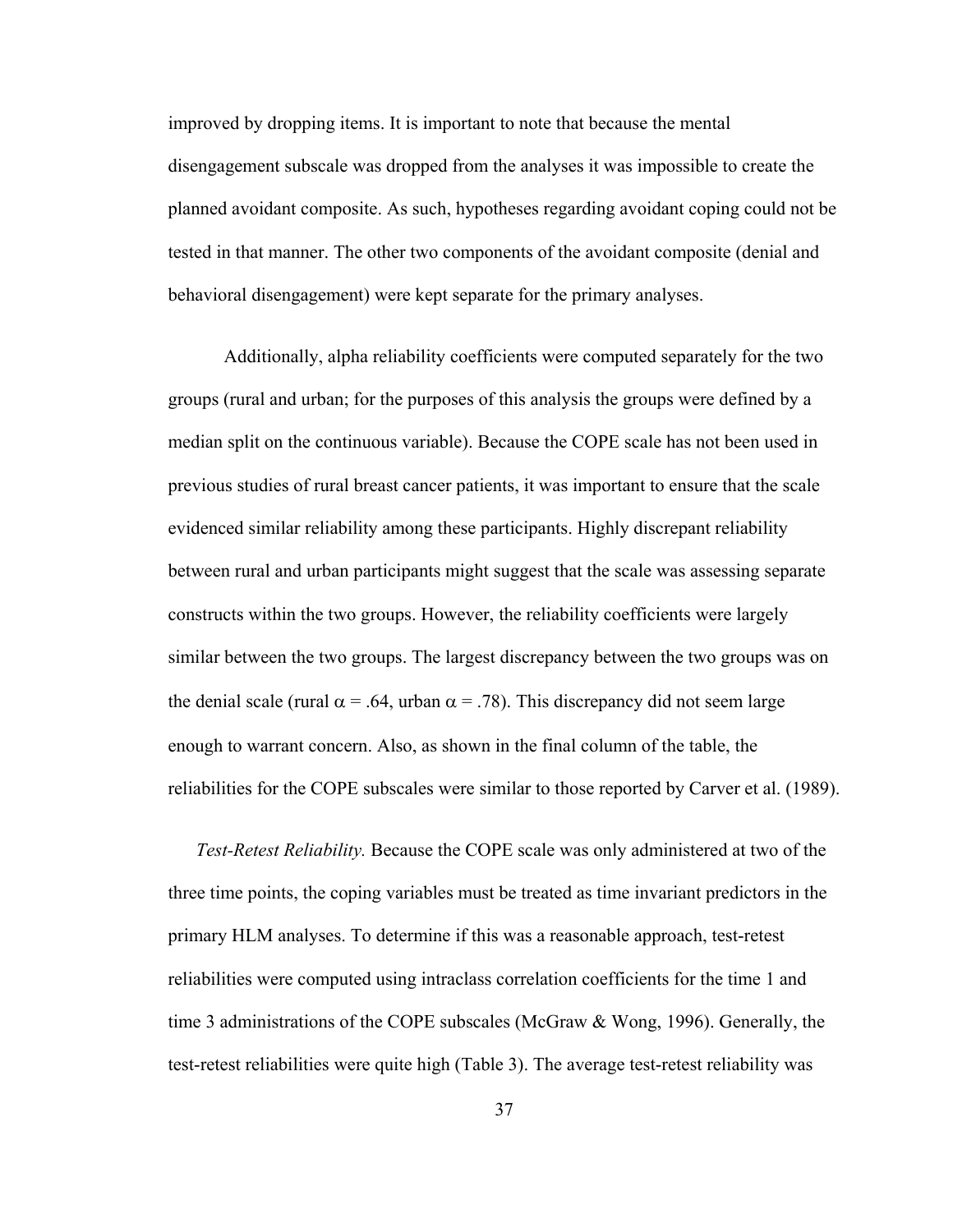.85 (not including the alcohol subscale). The alcohol subscale evidenced a reliability estimate of .02. Recall that this subscale is a single-item measure. In this sample of breast cancer survivors, 95% of participants at time 1 (92% at time 2) endorsed the response option "not at all" for this item. Due to the lack of variance, extreme skew, and lack of reliability associated with this measure, it was not included in the primary analyses. For the other subscales, test-retest reliabilities seemed high enough to reasonably treat these variables as time invariant. As such, the time 1 assessment of coping was utilized in the primary analyses.

*Correlations.* Zero-order correlations were computed to determine if any relationships existed between rurality and coping. These zero-order correlations used only the time 1 coping measure. It was predicted that rural breast cancer patients would engage in more avoidant forms of coping, more acceptance coping, and more turning to religion. None of these hypotheses were supported and rural women actually engaged in less of one form of avoidant coping (behavioral disengagement). As shown in Table 4 the results indicated that rurality was unrelated to most of the coping subscales. There were small but significant positive correlations, however, between rurality and a few of the coping subscales, these included, active coping and positive reinterpretation/growth. These findings suggest that increasing rurality was associated with the greater use of each of these coping responses. Also, rurality was negatively correlated with behavioral disengagement, indicating lower levels of behavioral disengagement among rural women. Finally, rurality was unrelated to levels of well-being, as measured by depression, mood disturbance and life satisfaction.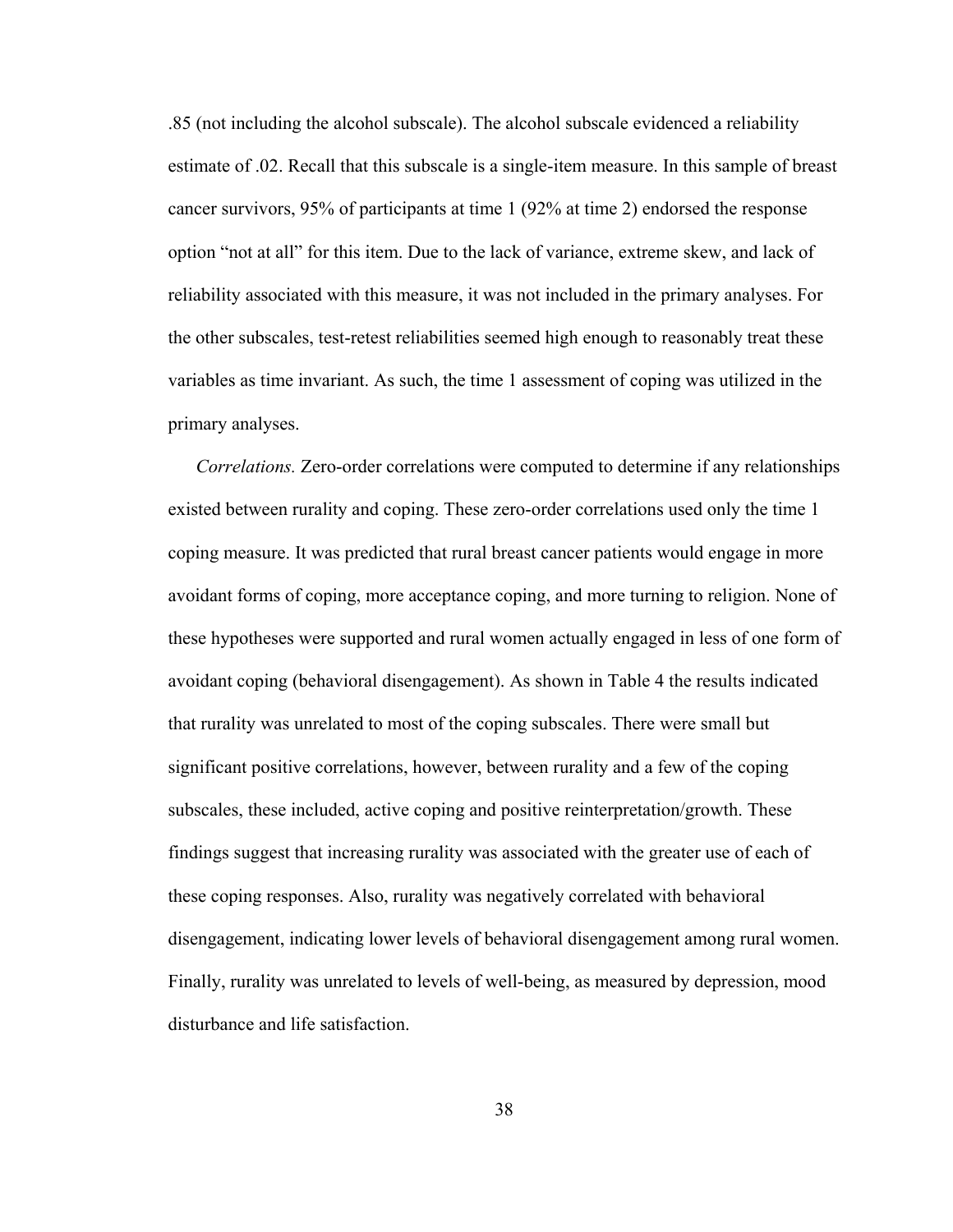Zero-order correlations were computed between coping and well-being (using the time 1 measures only) to preliminarily examine the nature and magnitude of the relationships (See Appendix B). The correlations were either non-significant or in the expected direction. Correlations among the coping subscales can also be found in Appendix C.

*Selection of covariates.* All of the demographic variables measured in the Time 1 survey (a list of these is provided in Appendix A) were examined as possible covariates by examining correlations between these variables, the coping variables and well-being. From this set of demographics four were consistently related to the coping variables or to the well-being variables or both; those variables were age, income, stage of cancer, and marital status Age was related to all three outcomes, depression  $(r = -0.28, p < 0.01)$ , life satisfaction ( $r = .18$ ,  $p < .01$ ) and mood disturbance ( $r = -.43$ ,  $p < .05$ ). Income was related to two of the outcomes, including depression  $(r = -17, p < .05)$  and life satisfaction ( $r = .29$ ,  $p < .01$ ). Stage of cancer was related to life satisfaction ( $r = -.17$ ,  $p$  $<$  0.05) and mood disturbance ( $r = 0.16$ ,  $p < 0.05$ ). Marital status was related to depression ( $r$ )  $=$  -.17,  $p \le 0.05$ ) and life satisfaction ( $r = 0.32$ ,  $p \le 0.01$ ), such that married women were less depressed and more satisfied with life. Income was the only demographic variable related to rurality  $(r = -19, p < 01)$ . Participants' age and income were related to several of the coping subscales. Increasing age was related to higher levels of acceptance ( $r = .17$ ,  $p <$ .05), turning to religion ( $r = .17$ ,  $p < .05$ ), focus on and venting of emotions ( $r = .16$ ,  $p <$ .05), and behavioral disengagement ( $r = .15$ ,  $p < .05$ ). Increasing income was related to active coping ( $r = .15$ ,  $p < .05$ ), planning ( $r = .20$ ,  $p < .01$ ), turning to religion ( $r = -.19$ ,  $p = .01$ )  $<$  0.05), and behavioral disengagement ( $r = -0.28$ ,  $p < 0.01$ ). These four variables have often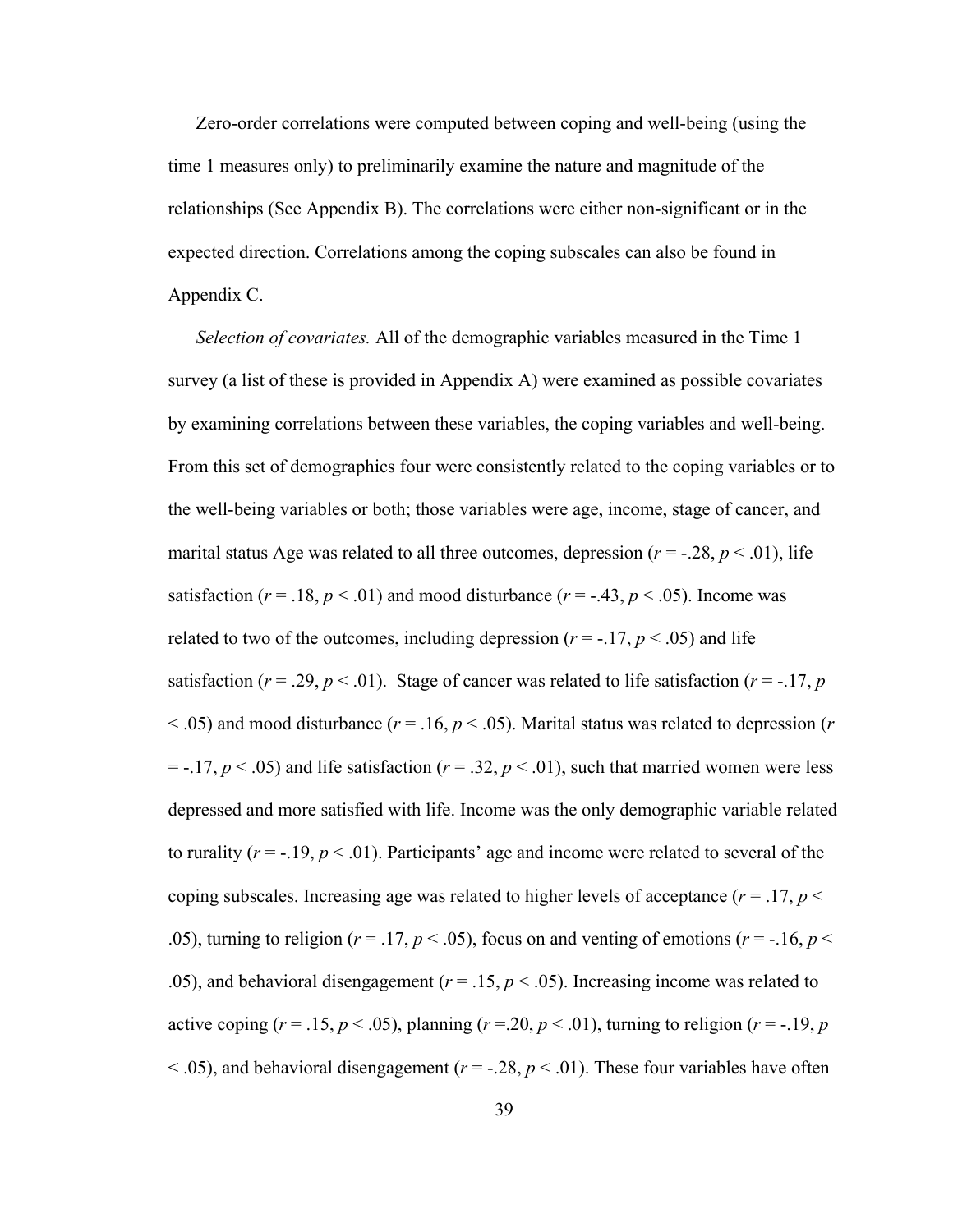been used as covariates in the previous literature on breast cancer and well-being and will be used in the HLM analyses as covariates for each of the well-being outcomes (e.g., Classen et al., 1996; Carver et al., 1993; Stanton & Snider, 1993; McCaul et al., 1999). *HLM Analyses* 

*Missing data.* Due to the constraints of the HLM program, any participant that had missing data at Level-2 (the individual difference level) could not be included in data. The age variable was missing for one participant and income data were missing for 9 participants. Because the number of participants missing these data was relatively few and because research reveals these covariates of age and income are important, participants were included in the primary analyses only if data for age and income was available (over 95% of the total sample).

 Inspection of the data also revealed a preponderance of missing data for the stage of breast cancer diagnosis variable. Forty six of the participants (almost 25% of the sample) either answered "don't know" or did not answer this question. This figure is consistent with prior research (Bettencourt, Molix, Talley, in press; Wilson, Anderson, & Meischke, 2000). Because dropping this large portion of the sample would result in an appreciable reduction in power as well as a loss of meaningful data, I conducted further analyses to determine if dropping this covariate from the primary analyses was warranted. A dichotomous variable was created that represented whether or not one knew their stage of cancer. This variable was related to age  $(r = -0.26, p < 0.01)$ , specifically older women were more likely to not know their stage of cancer, but knowing one's stage of cancer was unrelated to rurality, income, education, depression, life satifaction and mood disturbance. Also as reported in the previous section (titled selection of covariates) the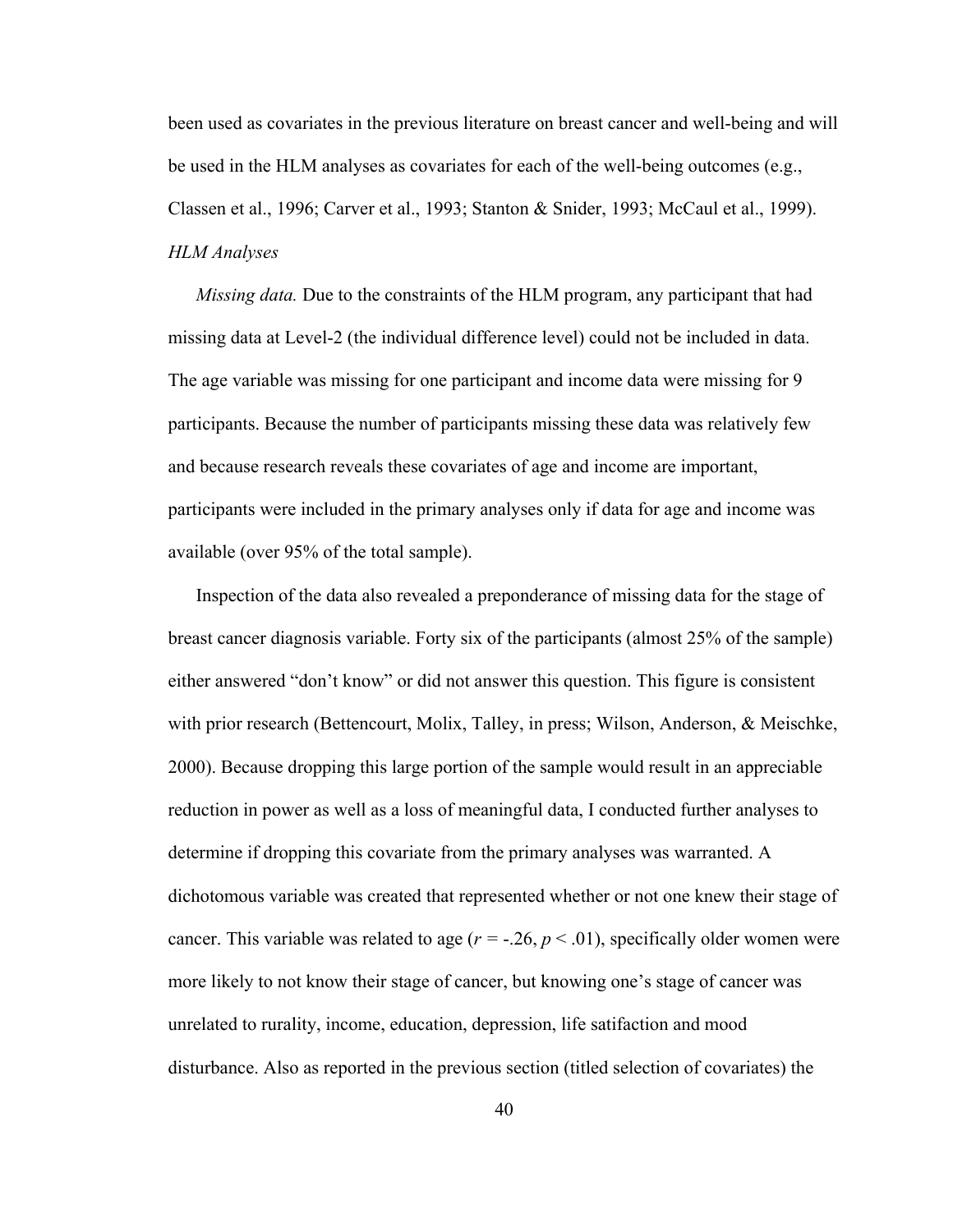stage variable was unrelated to the coping variables and was unrelated to rurality. Moreover, although stage was not related to depression it was only modestly related to life satisfaction and mood disturbance. Based on these analyses, it was decided that not including the stage variable in the primary HLM analyses was an acceptable solution. Nevertheless, it will be important to keep in mind that although not in the models, stage of breast cancer was associated at the zero order level with life satisfaction and mood disturbance.

 The final sample for the primary analysis was 190 participants at time 1. However, because the project is ongoing and the data have yet to be collected for some participants, the number of participants at time 2 is 176 and that at time 3 is 154. This results in a total of 520 observations at level 1.

 *Data analysis approach.* A separate series of HLM analyses were conducted for each of the three dependent variables, including depression, mood disturbance, and life satisfaction. Level-1 is the repeated measures level and includes the three measurements of the dependent variables. At Level-1, the HLM analysis estimates individual-level change as a function of time on these dependent variables. Level-1 analyses provide estimates of each individual's status at Time-1 as well as each individual's rate of change over time. Because this study did not include any time-varying predictors, time is the only predictor included in the Level-1 model. Also, because there are only three measurements in this study, only linear growth is tested. This is because at least four unique time values are required to appropriately test other forms of growth (e.g., quadratic growth). This results in the following model:

$$
Y_{ti}\!=\pi_{oi}+\pi_{1i}T_{ti}+e_{ti}
$$

$$
41\,
$$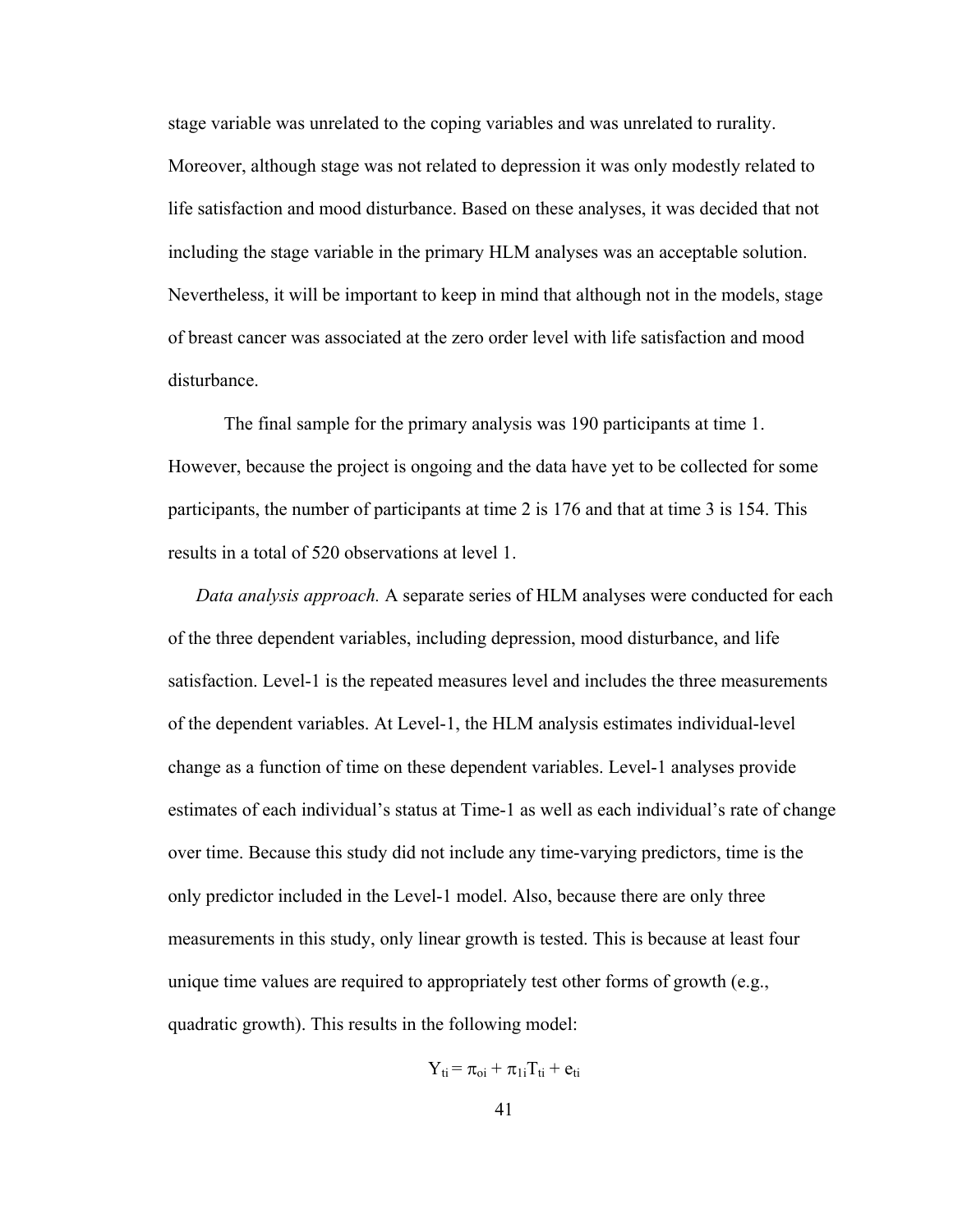where T is the time of measurement and  $\pi_{oi}$  is individual i's status at time 1, and  $\pi_{1i}$  is the growth rate for person i.

 Time was coded as either 0, 1 or 2, with the first survey (during treatment-the actual point in the 8 week treatment process varied across participants) as time 0, the second survey (1 month after treatment is complete) as time 1 and the third survey (5 months after the completion of treatment) as time 2. Coding time in this manner distorts the actual scale of the time variable to a certain degree because it suggests that the surveys are equally spaced, which is not the case. Indeed, there is a greater amount of elapsed time (and more variability in amount of elapsed time) between surveys 2 and 3 (*M* = 109.11 days, *SD* = 41.44) than between surveys 1 and 2 (*M* = 88.51 days, *SD* =19.62). Because less time elapses between the first two surveys than between the last two, modeling linear change based on the survey number actually results in a greater rate or change per unit of time (e.g., month) between the first two time points than between the last two time points. Because the first time period includes the transition from active treatment to post-treatment, this is not incompatible with my expectations regarding the nature of change during this time. It is reasonable to expect that a rapid reduction in psychological distress would occur at the time of completing radiation therapy. Indeed, examination of the pattern of means across the study period confirms that a sharp decline occurs between times 1 and 2.

 At Level-2, HLM is used to test the potential influences of the individual differences on measures of psychological well-being at Time-1 ( $\pi_{\rm o}$ ; differences between individual's status at time 1) as well as the influence of individual differences on rates of change in psychological well-being  $(\pi_1)$ . There are two potential equations at level 2, one for the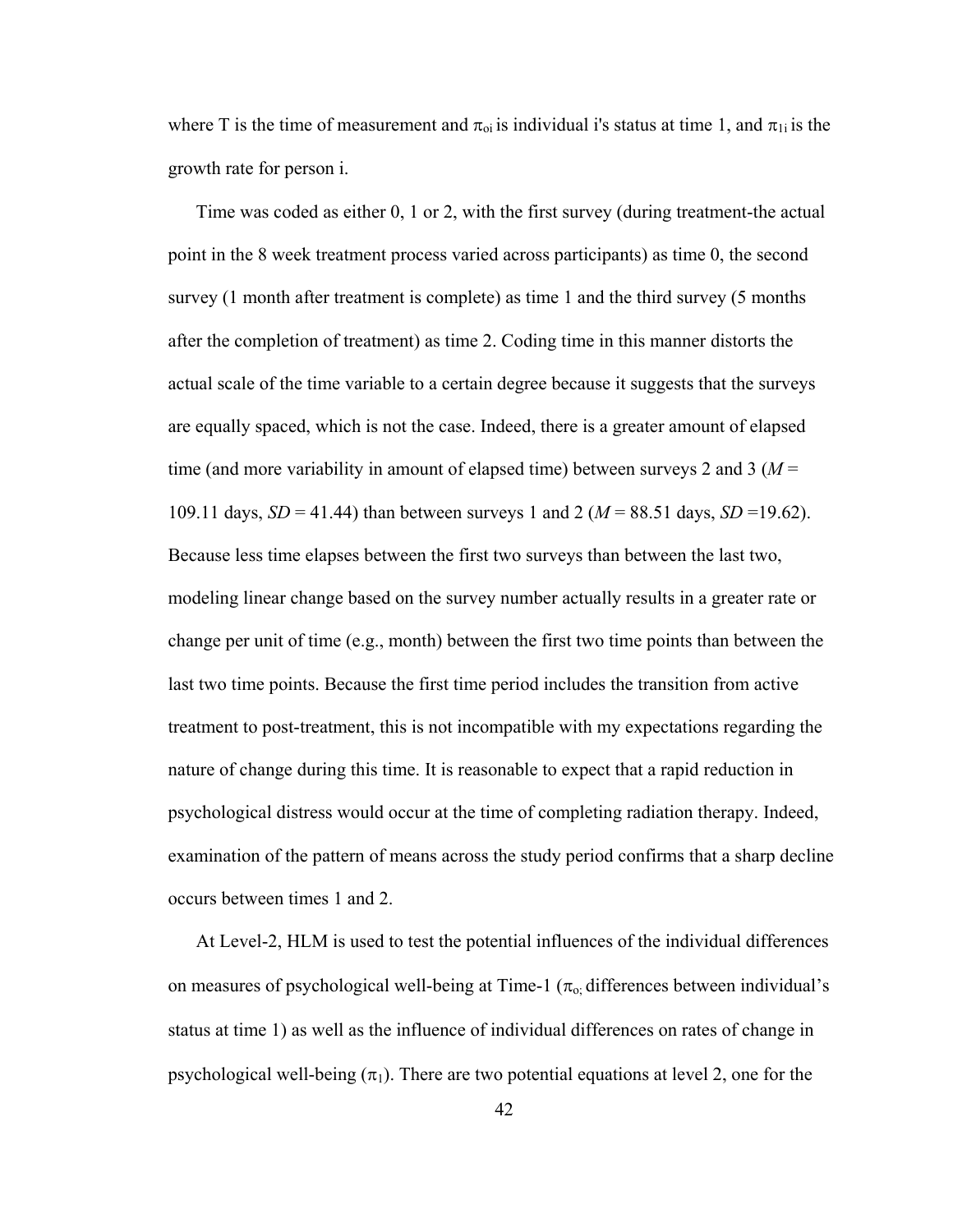intercept ( $\pi_0$ ) and one for change ( $\pi_1$ ). For the models to be tested, the models (including only the predictors of interest) were as follows:

$$
\pi_{oi} = \beta_{00} + \beta_{01} \text{ (rurality)} + \beta_{02} \text{ (coping)} + \beta_{03} \text{ (rurality x coping)} + r_{0i}
$$
\n
$$
\pi_{1i} = \beta_{10} + \beta_{11} \text{ (rurality)} + \beta_{12} \text{ (coping)} + \beta_{13} \text{ (rurality x coping)} + r_{1i}
$$

 For each dependent variable, models were first run to assess the effect of time. This was done by examining the beta coefficient,  $\beta_{10}$ , which is the average growth rate across all individuals. The initial model was also used to determine if significant variability existed between individuals in growth rates. It is possible that individuals do not significantly differ in rates of change, if this is the case the growth coefficient should be treated as a fixed effect (Bryk & Raudenbush, 1992). This means, that the growth parameter is treated as the same value for everyone in the sample. The HLM program provides  $\chi^2$  tests of the Level-2 variance components (i.e. a test of whether or not individuals differ in growth rates). As is typically done, if the  $\chi^2$  tests suggested that there was significant variability across individuals in the effect of time, the effect was treated as random (Snijders & Bosker, 1999). Conversely, if the results of the  $\chi^2$  suggested that significant variability in growth trajectories did not exist, "fixed slope" and "random slope" models were compared using chi-square tests of deviance (a test of model misfit) to determine which model was most appropriate (Bryk & Raudenbush, 1992).

 Two separate HLM analyses were conducted for each coping variable. First, a model was run which included just rurality and the coping variable; this was done to understand the unmoderated relationships between rurality, coping and well-being. Second, a model was run which included rurality, coping and their interaction. Both rurality and the coping variables were centered at their respective means. If an interaction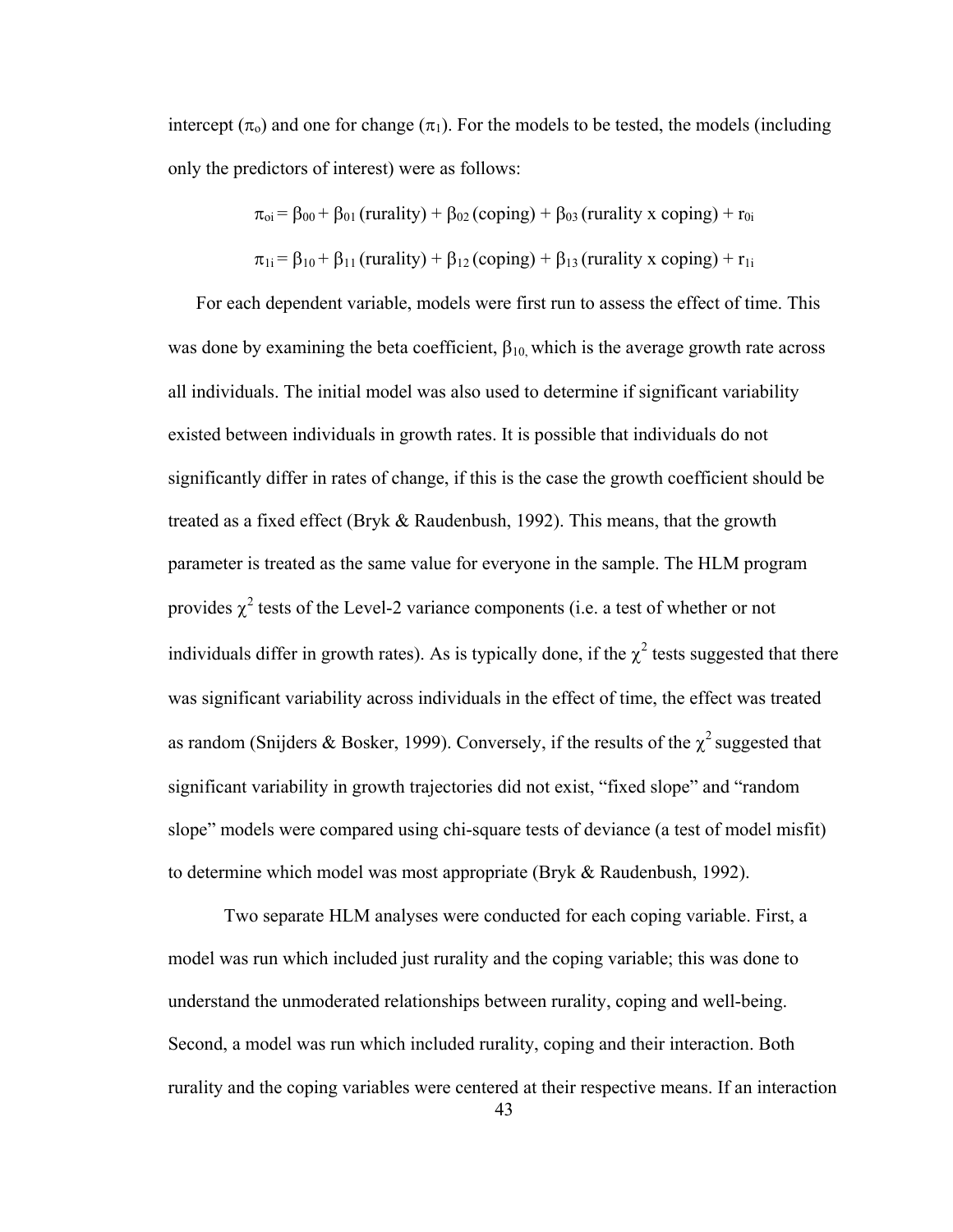was significant, tests of simple slopes were conducted using recentering at one standard deviation above and one standard deviation below the mean of the rurality variable (Aiken & West, 1991).

 Finally, for each dependent variable, an exploratory analysis was conducted. For these analyses, a model included all of the (1) coping strategies that were found to be reliably associated with the dependent variable, (2) interactions that were found to reliably influence the dependent variable, and (3) the rurality variable. Although this is not an approach that is typically used in the literature, in light of the intercorrelations among many of the coping strategies, it was employed as an attempt to further understand the nature of the influences of the coping responses and the interactions between the coping variables and rurality on well-being. The reports of the analyses in the following subsections are organized according to this general model building approach *Depression* 

 *Unconditional Growth Model.* Typically, hierarchical analyses begin by fitting an unconditional model (Raudenbush & Bryk, 2002). For growth models, an unconditional model includes the effect of time at Level-1 and no Level-2 predictors. This model provides information regarding the nature of growth in the dependent variable; specifically the model provides an estimate of the mean effect of time across individuals as well as the extent to which this effect of time varies between individuals around that mean.

 The unconditional growth model indicated that participants' levels of depression, on average, decreased over the course of the study ( $\pi$  = -0.69,  $p$  < .05), but there was very little variability between participants in this effect of time,  $\chi^2(173) = 178.99$ ,  $p = .37$ .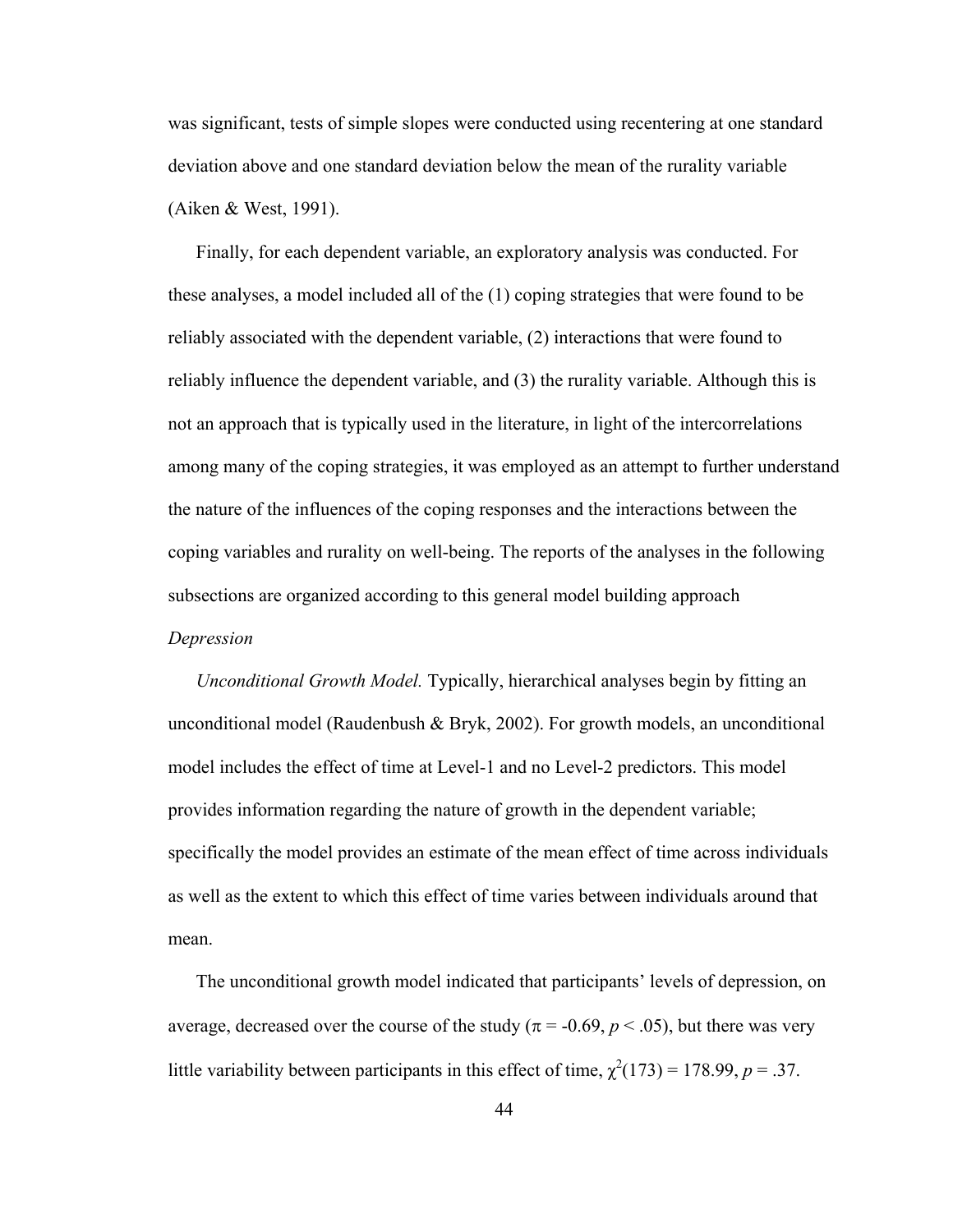Additionally, the analysis suggested that the reliability of the individual growth estimates  $(\lambda = .02)$  was lower than the suggested minimum level of reliability of .05 (Bryk & Raudenbush, 1992). This suggests that even if individual differences in growth parameters existed, it would be difficult to detect relationships between Level-2 predictors and those growth parameters.

 Given the lack of variability in growth between persons, a model that treated growth as a fixed effect was tested and compared to the random effect model. The deviance change test statistic suggested that the more restrictive model (i.e., the fixed effect model) did not significantly increase deviance (model misfit)  $\chi^2(2) = .06$ ,  $p > .50$ . Thus, a model which treated time as a fixed variable was used in the subsequent analyses that tested the predictors of interest. This means that, for the purposes of these analyses, it is assumed that individual levels of depression decrease in a uniform fashion. This assumption appeared to be a reasonable based on the non-significance of the variability estimate, and the fixed versus random model comparison.

 *Covariates.* Recall that the covariates were age, marital status, and income. These three covariates were tested in the Level-2 intercept equation. Both income ( $\beta = -.69$ ,  $p <$ .001) and age ( $\beta = -18$ ,  $p < .001$ ) were negatively related to depression. Also, married women were somewhat less depressed than unmarried women ( $\beta$  = -2.45, p < .10).

*Coping.* Following the procedure outlined previously, models were conducted to test for influences of rurality, coping, and their interaction for each of the ten coping measures. The results showed that rurality was unassociated with depression in all models (all *p's* > .60). However, the results suggested that rurality and three of the coping responses interacted in their influences on depression. First, active coping was not related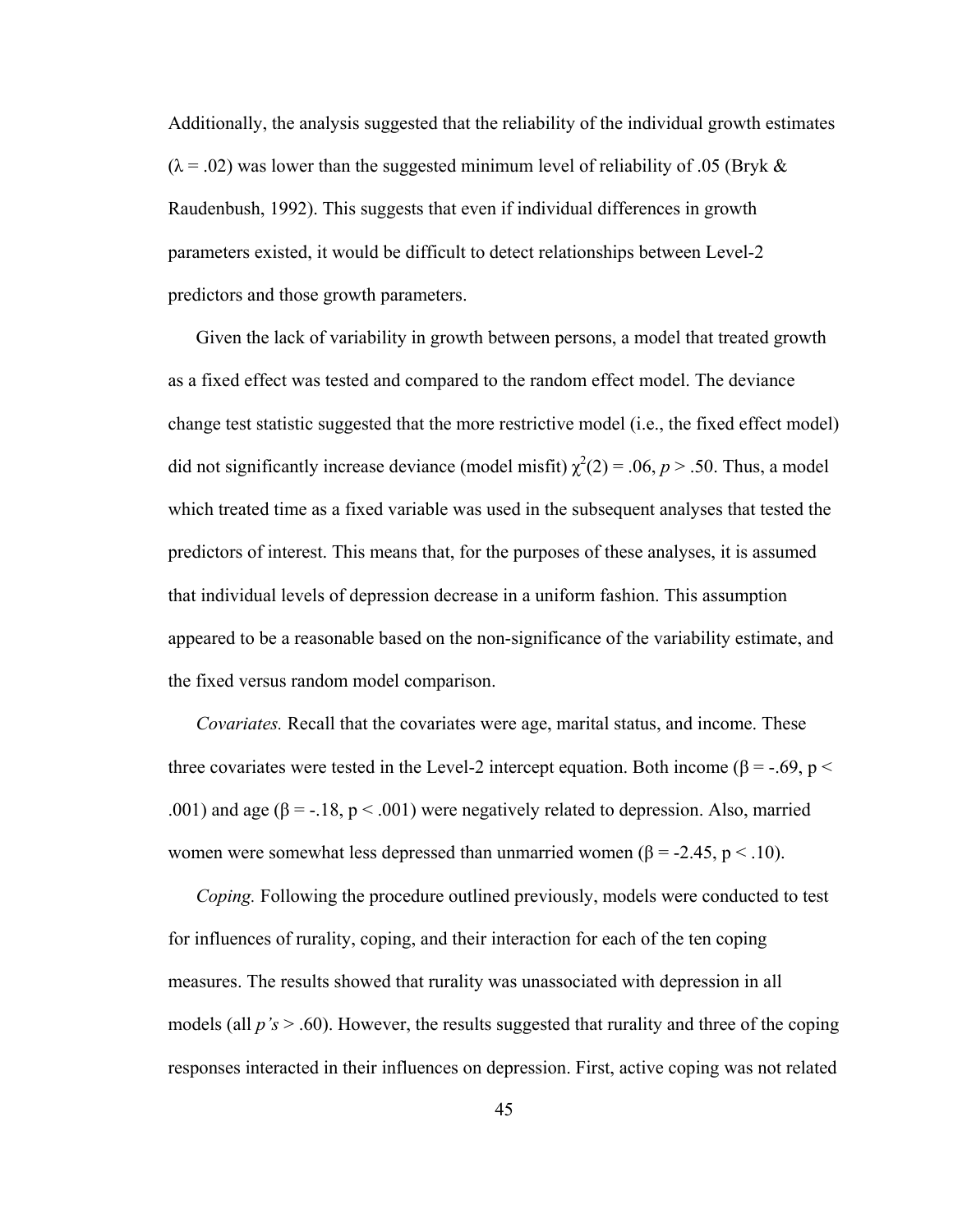to depression ( $\beta$  = -0.81, p = .19) when the interaction was absent from the model. However, the results from the second model revealed that the interaction between rurality and active coping reliably predicted depression ( $\beta$  = -0.94, p < .05). This was contrary to my hypothesis that the influence of active coping would be unrelated to well-being for both rural and urban women. Tests of simple slopes were conducted at +1 and -1 standard deviations of the rural variable. As shown in Figure 1, these tests revealed that active coping was negatively related to depression for the rural women ( $\beta$  = -2.04, p < .05), but unrelated to depression for the urban women ( $\beta = -40$ ,  $p = 0.44$ ). Thus, active coping appears to be beneficial for rural breast cancer survivors, but does not appear to be beneficial for their urban counterparts. It is important to note, that although the simple relationships are referred to in terms of rural and urban, these terms are only relative because the rural variable is continuous, not categorical (i.e. the sample is not split into groups based on a definition of what is "rural" or what is "urban").

Second, behavioral disengagement was related to depression ( $\beta$  = 2.78, p < .001) in the first model. This relationship was also qualified by a significant interaction with rurality (β = 0.96, p < .05; See Figure 2). Tests of the simple slopes revealed that behavioral disengagement was positively related to depression for both rural and urban women, but as the interaction suggests, this relationship was stronger for rural ( $\beta = 3.70$ ,  $p < .001$ ) than urban women ( $\beta = 2.04$ ,  $p < .01$ ). As shown in Figure 4, the pattern of results suggests that higher levels of behavioral disengagement coping are related to greater depression for all women, but using behavioral disengagement may be particularly deleterious for rural women. This is the opposite of the predicted interaction for avoidant coping (behavioral disengagement is one of the subscales of the avoidant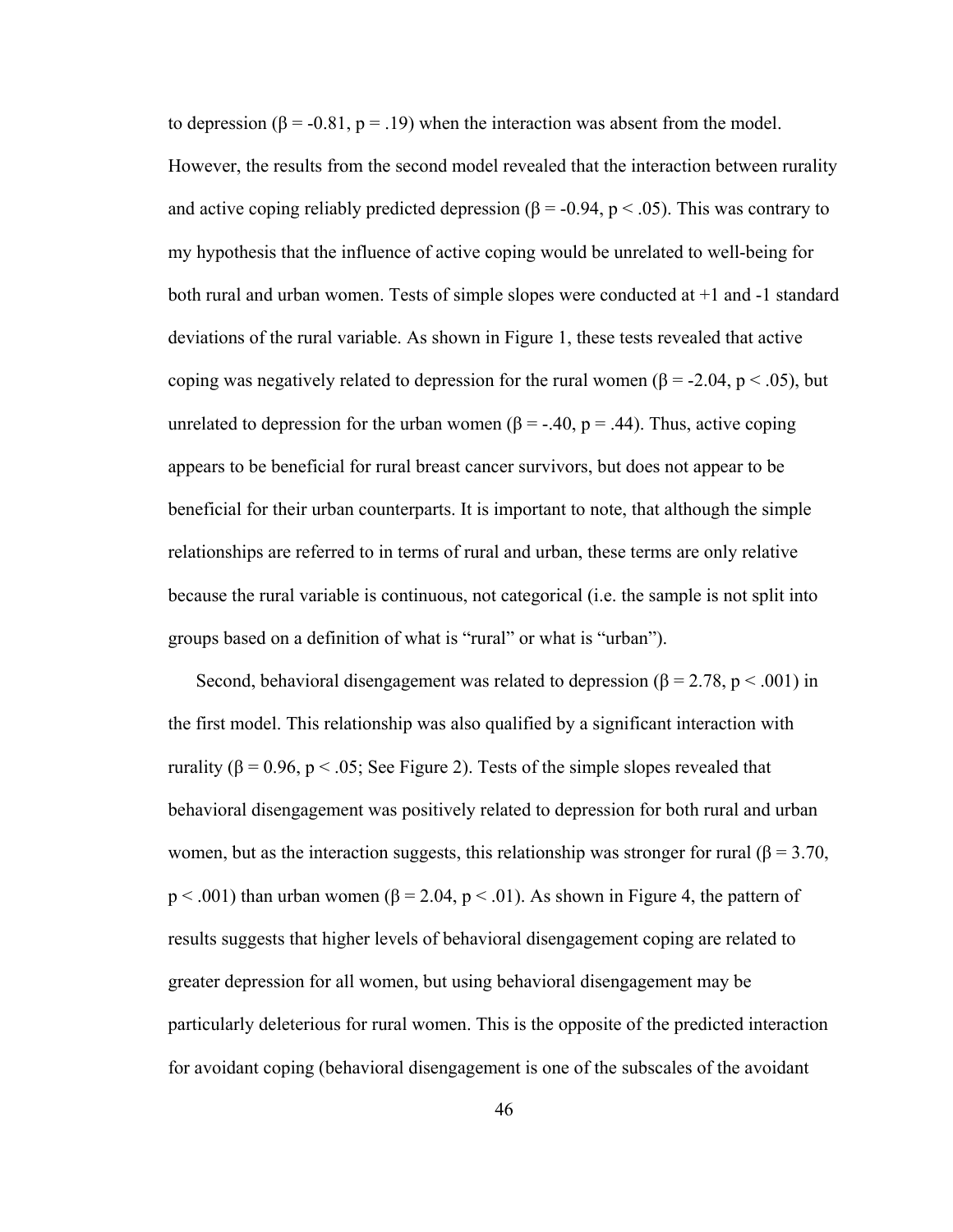composite that could not be created). It was predicted that avoidant coping would be negatively related to well-being for urban women, but unrelated to well-being for rural women.

Finally, positive reinterpretation/growth was unrelated to depression ( $\beta$  = -0.91, p = .13) when the interaction term was absent from the model. In the second model, however, the interaction between positive reinterpretation/growth and rurality was marginally significant ( $\beta$  = -.74, p = 10). As shown in Figure 3, tests of simple slopes revealed that positive reinterpretation/growth was marginally negatively related to depression for rural women ( $\beta$  = -1.69, p = .06), whereas positive reinterpretation/growth was unrelated to depression for urban women ( $\beta = -0.41$ ,  $p = 0.49$ ). This suggests that positive reinterpretation may be more beneficial for rural women than for urban women. This interaction was contrary to my prediction that positive reinterpretation/growth would be positively related to well-being for both rural and urban women. Nonetheless, the interaction patterns were similar across all three of the interactions in that these three coping strategies (active coping, behavioral disengagement, positive reinterpretation/growth) were stronger predictors of depression for rural women than urban women.

Both coping through denial ( $\beta$  = 2.57 p < .001) and focusing on and venting of emotions ( $\beta$  = 2.35, p < .05) were positively related to depression, but neither interacted with rurality in influencing depression. As shown in Figure 4, higher levels of denial coping were associated with higher levels of depression. This was contrary to my prediction that avoidant coping would be unrelated to well-being for rural women. Similarly, and as shown in Figure 5, higher levels of focusing on and venting of emotions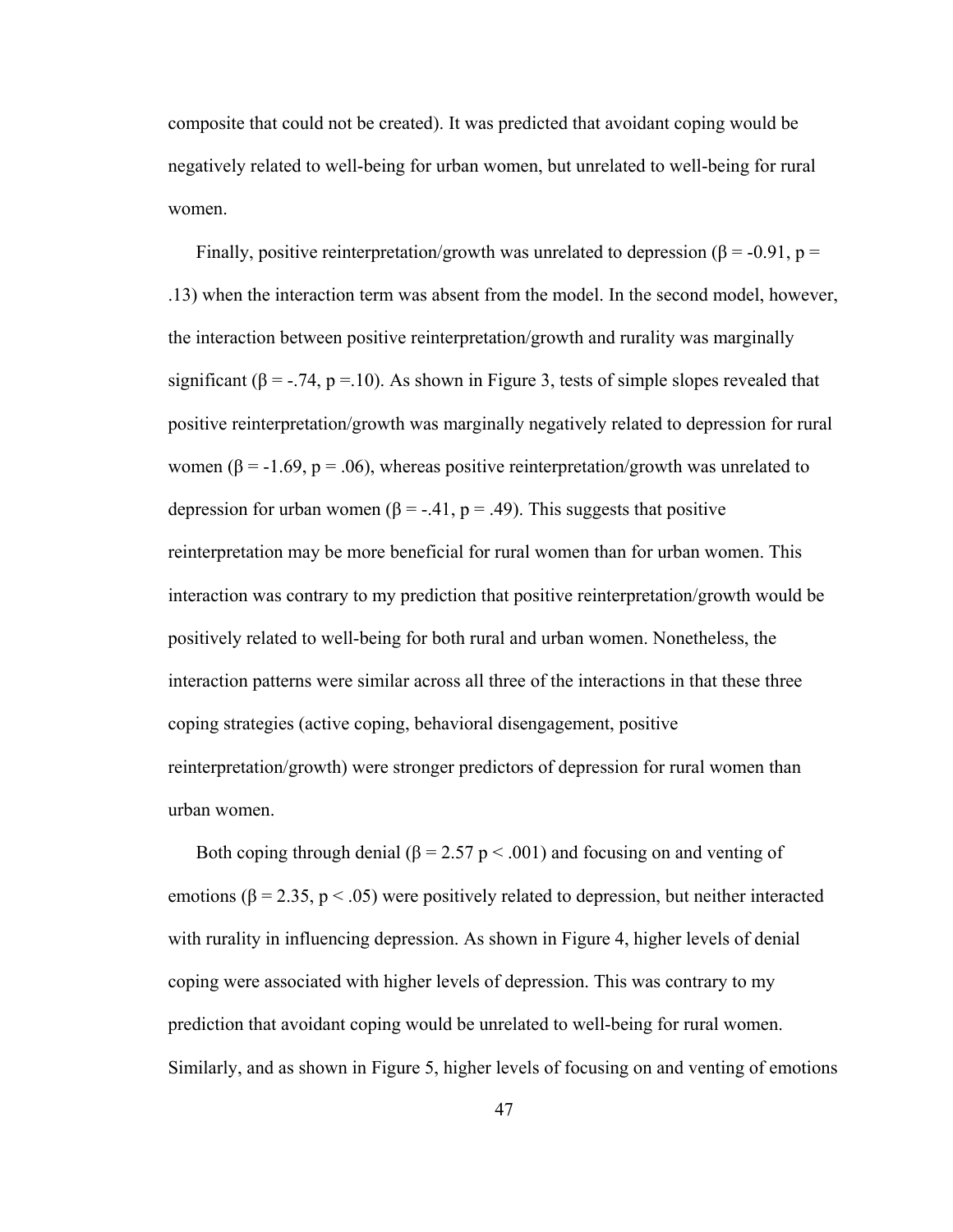was associated with higher levels of depression. This was contrary to my prediction that this coping strategy would be unrelated to well-being for all women. Also, five of the coping strategies were unrelated to depression, including acceptance, planning, religious coping, seeking social support for instrumental reasons and seeking support for emotional reasons (all  $p's > 0.20$ ). That planning and both types of social support seeking were unrelated to well-being is consistent with my predictions, however, it was predicted that both acceptance and religious coping would be related to well-being for rural women.

*Exploratory model.* A single model was run that simultaneously entered the rurality variable as well as the coping variables and interactions that were revealed as significant predictors of depression in the single models. The results showed that none of the interactions entered into the simultaneous model were significant predictors of depression (*p's* > .15). As such, the interaction term for behavioral disengagement was removed from the model to test if the unmoderated influence of this coping variable was significant. This was not done for the other two interaction terms (active coping, positive reinterpretation/growth) because neither of these had significant unmoderated relationships with depression in the previous analyses. The results showed that denial, behavioral disengagement, and focus on and venting of emotions were reliably related to depression (β = 1.81, 1.68, 1.70, respectively,  $p's < .01$ ). Thus, although the interactions were no longer significant in this simultaneous model, all of the simple relationships that were previously significant remained so in this larger model. This final model explained 35.9% of the Level-2 variance (between-person variance).

### *Mood Disturbance*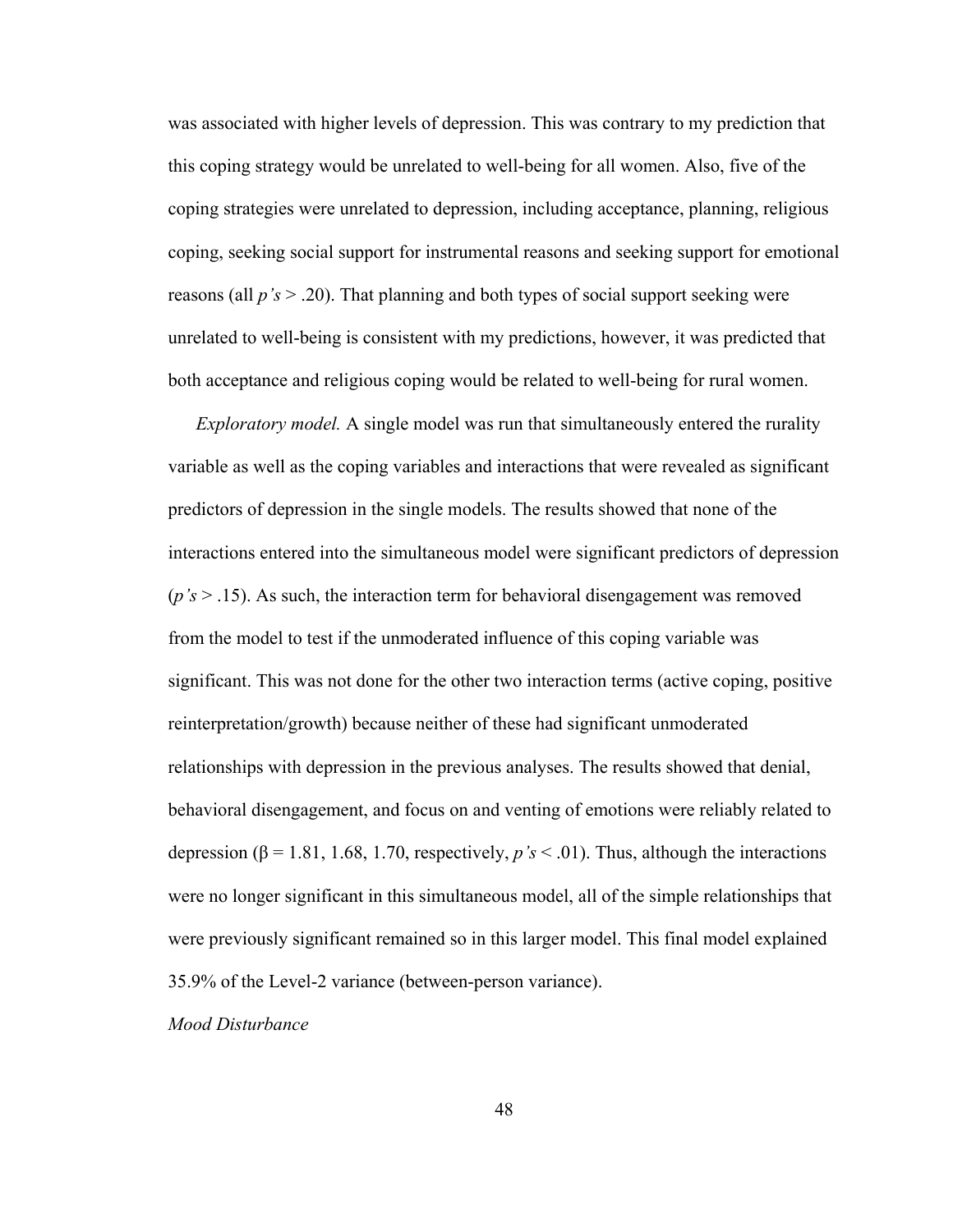*Unconditional Growth model.* The first model fit for mood disturbance was the unconditional model. Again, this model includes only the effect of time (no Level-2 predictors). The results of this analysis indicated that participants levels of mood disturbance, on average, decreased over the course of the study ( $\pi$  = -5.87,  $p$  < .001). Furthermore, unlike depression, there was significant variability in these growth rates around the mean  $\chi^2$  (173) = 306.26, p < .001. Additionally, individual's growth trajectories could be estimated with an adequate reliability ( $\lambda = .41$ ). Because it is likely that the variability in the change of mood disturbance may be predicted by the primary variables, all of the subsequent models that tested the relationships between the coping variables, rurality, and their interactions included the potential predictors in both the intercept and slope equations.

*Covariate Selection.* To test covariates for mood disturbance, a model was run which included the covariates of age, income, and marital status in the Level-2 equations for both the intercept and growth parameters. The results indicated that, similar to the model for depression, all three covariates were related to initial level of mood disturbance. Income (β = -1.03,  $p < .05$ ) and age (β = -.80,  $p < .001$ ) were both negatively related to mood disturbance. Also, married women experienced less mood disturbance, though this relationship was only marginally significant  $(\beta = -5.41, p = .10)$ .

The only significant covariate in the Level-2 growth equation was age ( $\beta$  = .09, *p* < .001). This suggests that younger women experience greater decreases in mood disturbance over time. As shown in Figure 6, age is related to both initial status and growth rate. Considering both of these relationships together, it appears that younger women experience higher levels of mood disturbance initially, but that these elevated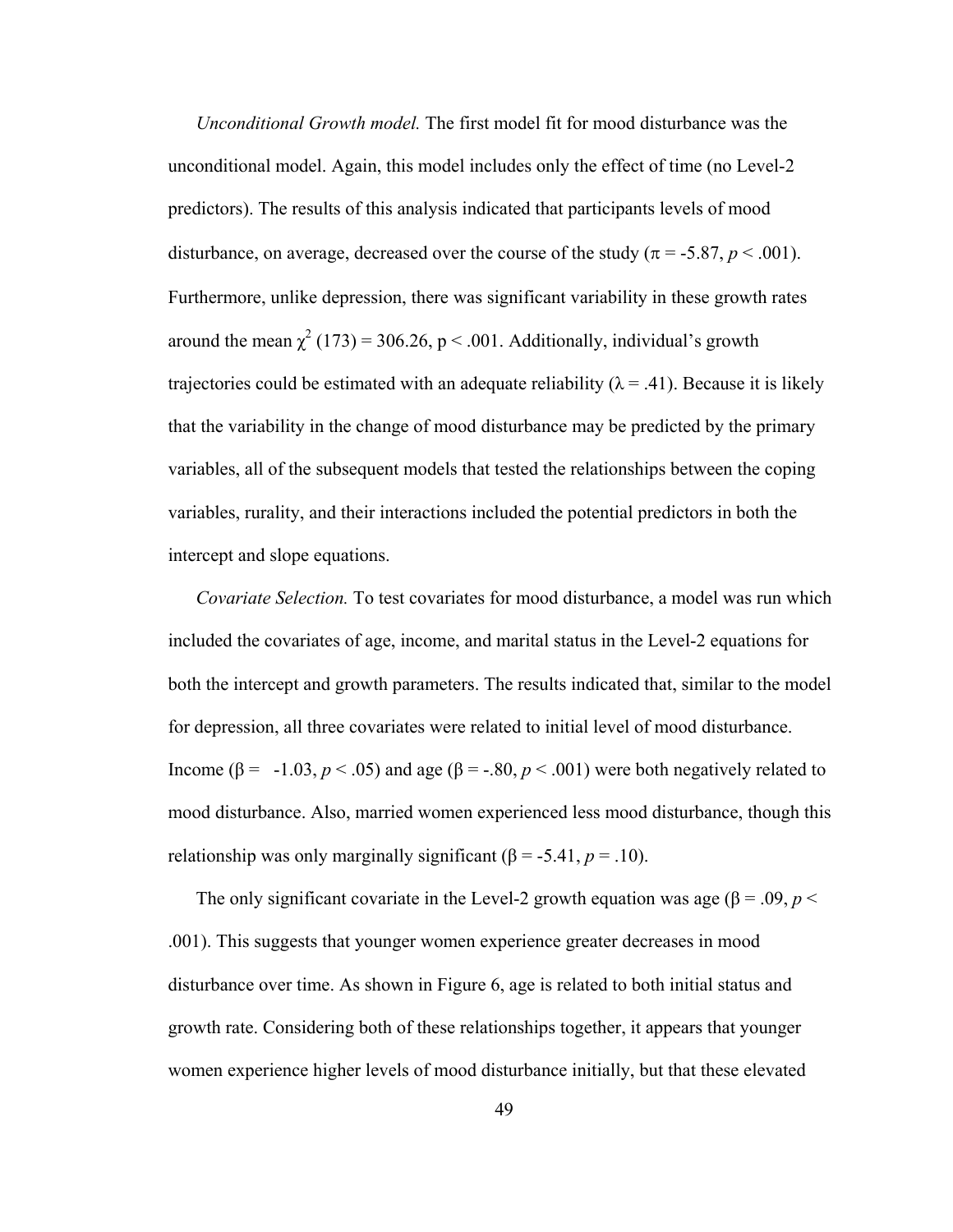levels of mood disturbance nearly disappear relatively quickly. The average rate of change in mood disturbance was -5.87, this influence of age on that parameter suggests that for each year increase in age from the mean, the value of the change parameter is .09smaller (i.e., the value of the growth parameter moves closer to 0 for each year increase in age).

*Coping.* Again, coping strategies and their interactions with rurality were tested in succession. These models differed from those for depression as these included a random effect of time and the possibility of interactions between the time effect and the other predictors. For mood disturbance, each coping response, the rurality variable, and the respective interactions were tested for possible relationships with both initial status and rates of change. As with depression, rurality was unrelated to mood disturbance in all models (*p's* > .20).

Three coping responses interacted with rurality in predicting mood disturbance. These interactions were all similar to those found for depression, but none met the conventional level of statistical significance (i.e. the patterns found for depression are replicated, but these are only marginally significant). All three of these relationships were at the level of the intercept, and none of the interactions or the coping responses alone evidenced relationships with change in mood disturbance (all *p's* > .40). First, active coping was unrelated to mood disturbance (β = -1.31,  $p = .36$ ) in the no interaction model. However, the second model revealed a marginally significant interaction with rurality ( $\beta = 1.61$ ,  $p =$ .09). As shown in Figure 7, the pattern of the interaction was similar to that for depression. The tests of simple slopes indicated that active coping was somewhat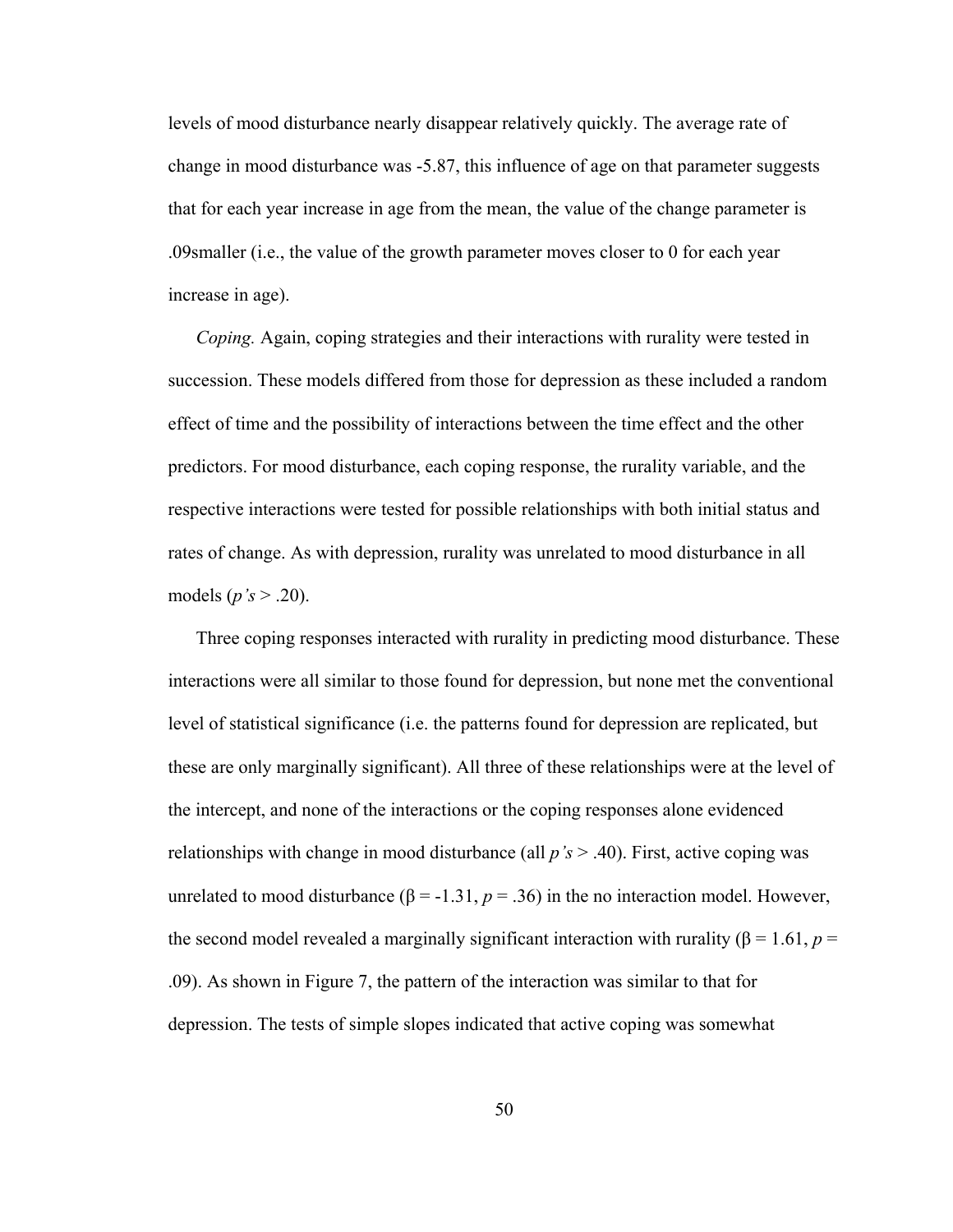negatively related to mood disturbance for rural women (β = -2.98, p = .10), but was unrelated to mood disturbance for urban women (β = 0.17, p = .90).

Second, behavioral disengagement was related to mood disturbance ( $\beta$  = 6.11, p < .001) when entered into the model alone. This relationship was qualified by a marginal interaction with rurality ( $\beta = 2.11$ ,  $p = .09$ , see figure 8). Tests of the simple slopes for this interaction suggested that behavioral disengagement was positively related to mood disturbance for both rural and urban women, but that this relationship might be stronger for rural women ( $\beta$  = 7.85, p < .001) than urban women ( $\beta$  = 4.17, p < .01).

Finally, positive reinterpretation/growth was related to mood disturbance ( $\beta$  = -3.02t,  $p < .05$ ) when entered into the model alone. This relationship was also qualified by a marginal interaction with rurality ( $\beta$  = -1.70, p = .09, see figure 9). Tests of these simple slopes revealed that positive reinterpretation/growth was negatively related to mood disturbance for rural women ( $\beta$  = -4.75, p < .05), but unrelated to mood disturbance for urban women (β = -1.81, p > .10).

 Also mirroring the depression results, two coping strategies were related to mood disturbance but did not interact with rurality. First, denial was related to the initial levels of mood disturbance ( $β = 5.14, p < .001$ ). There was no relationship between denial and change in mood disturbance, which suggests that this relationship between denial and mood disturbance continues across time. These findings suggest that breast cancer patients who cope through denial experience higher levels of mood disturbance. Second, also, focus on and venting of emotions was positively related to initial levels of mood disturbance ( $\beta$  = 6.48,  $p < .001$ ). Moreover, focus on and venting of emotions was marginally related to the change in mood disturbance over time ( $\beta$  = -1.78, *p* = .06). As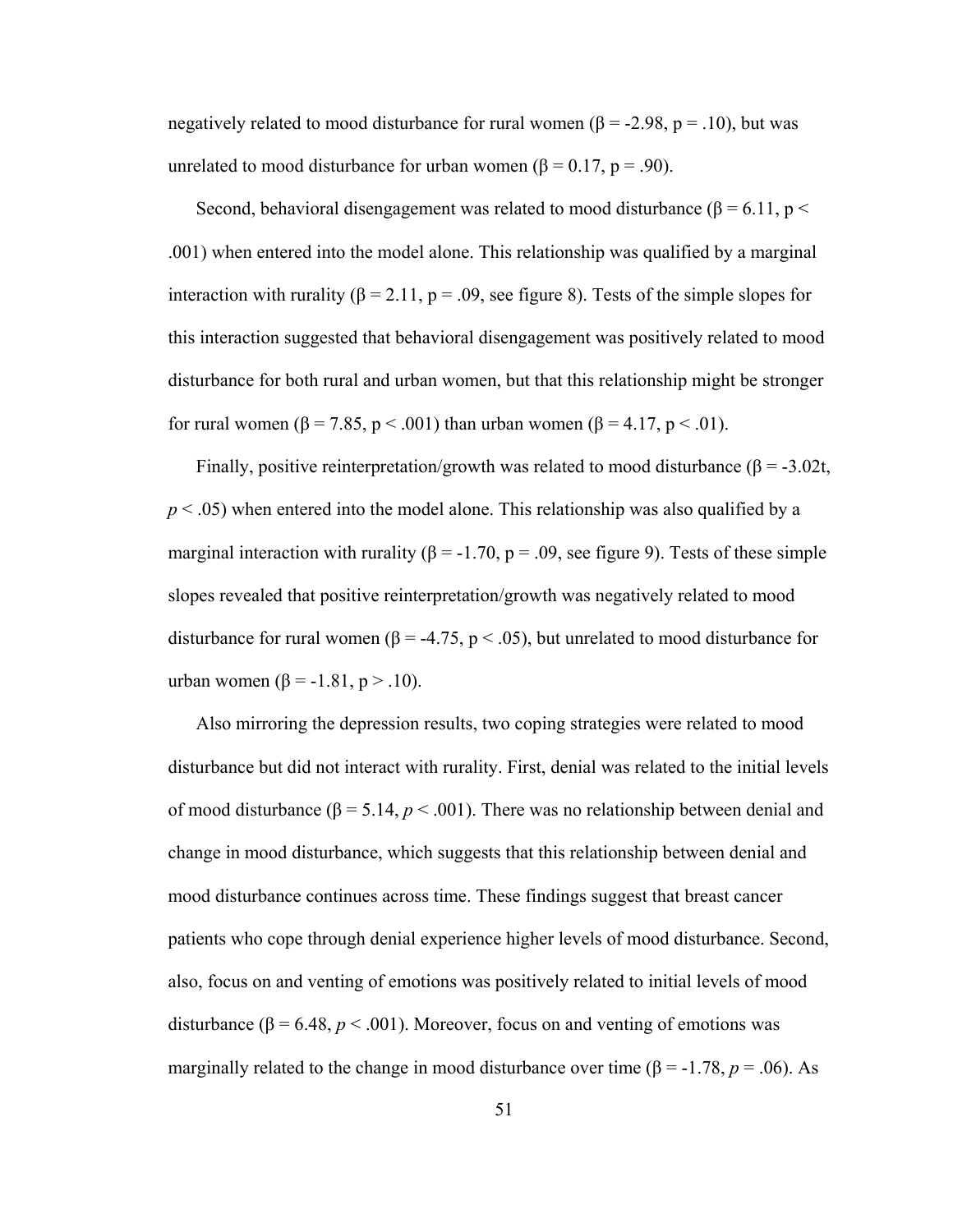shown in Figure 10, these findings suggest that breast cancer patients who focus on and vent emotions experience higher levels of mood disturbance initially. Mood disturbance decreases over time for all breast cancer patients, however, the magnitude of change in mood disturbance for those that focus on and vent emotions may be somewhat different. That is, those women who report higher levels of focus on and venting of emotions may experience sharper declines in mood disturbance.

 Also, the results showed that the same variables that were unrelated to depression were also unrelated to both initial levels of and change in mood disturbance, these included acceptance, planning, religious coping, seeking social support for instrumental reasons and seeking support for emotional reasons (all *p's* >.10).

 *Exploratory model.* Again a single model was run that simultaneously entered the rurality variable as well as the coping variables and interactions that were revealed as significant predictors of depression in the single models. The results showed that none of the interactions entered into the simultaneous model were significant predictors of mood disturbance (*p's* > .15). As such, the interaction terms for behavioral disengagement and positive reinterpretation/growth were removed from the model to test the unmoderated influence of those coping variables (both of which were previously found to be statistically significant). The results showed that focus on and venting of emotions, denial and behavioral disengagement were reliably related to the intercept of mood disturbance  $(\beta = 6.31, 3.28, 3.04,$  respectively,  $p's < .05$ ). Positive reinterpreatation and growth was marginally related to mood disturbance ( $\beta$  = -2.60,  $p$  = .06). Also, the interaction between focus on and venting of emotions and time was significant in this simultaneous model, (β  $=$  -1.72,  $p < .05$ ). Thus, the results of this simultaneous model for mood disturbance were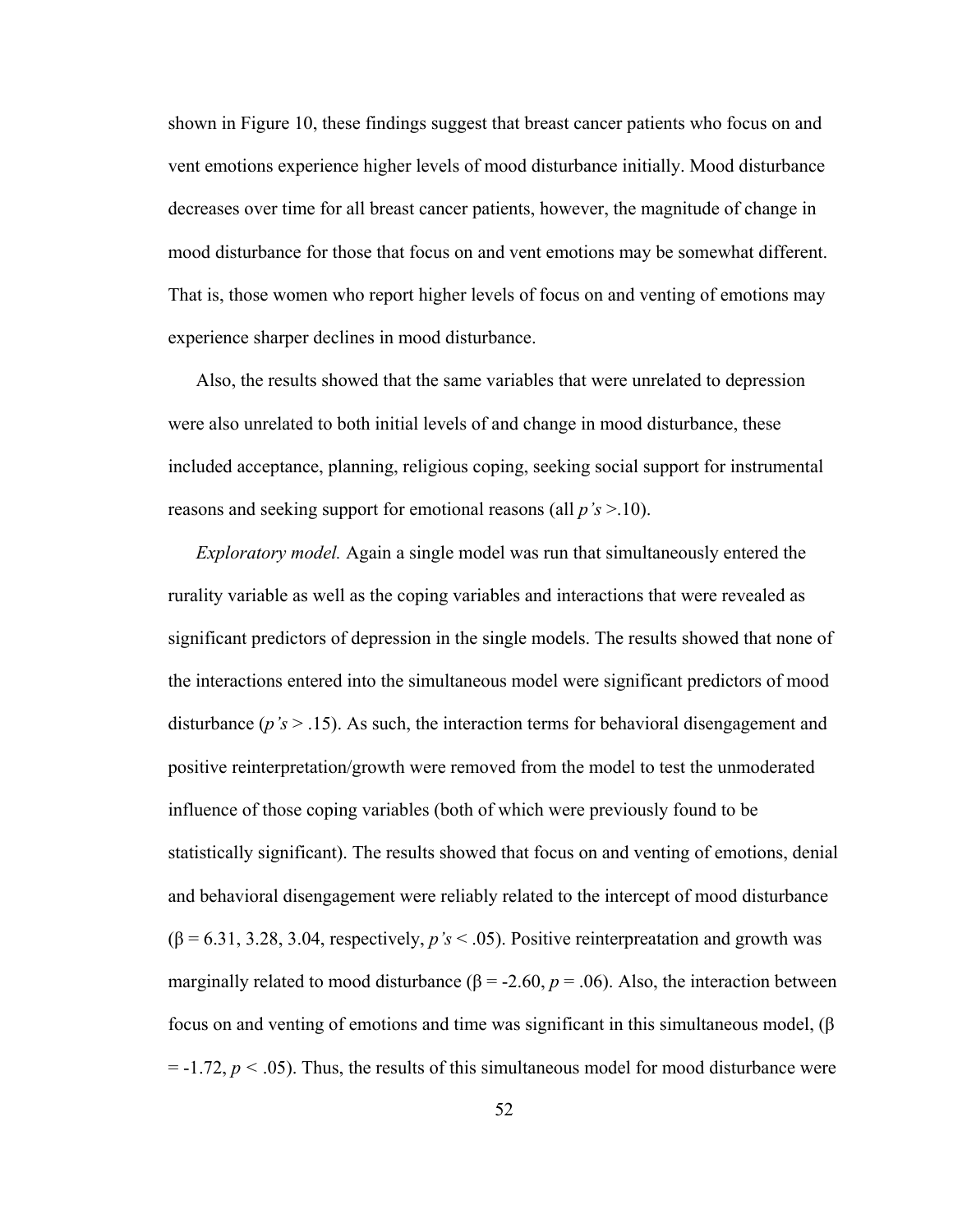very similar to the simultaneous model for depression. Specifically, the interactions were no longer significant, whereas, all of the main effects that were previously significant remained so in this larger model (with the exception of positive reinterpretation/growth, which was approaching significance). This final model explained 30.8% of the Level-2 variance (between-person variance) in intercept and 10.4% of the Level-2 variance in rates of change.

# *Life Satisfaction*

*Unconditional Growth Model.* The first model tested for the life satisfaction dependent variable was the *unconditional growth* model. Again, this model includes only the effect of time (no Level-2 predictors). Unlike the findings for depression and mood disturbance, the results of this unconditional analysis indicated that participants levels of life satisfaction did not change over time ( $\pi$  = 0.02,  $p$  > .10). Furthermore, there was not significant variability among participants in the effect of time  $\chi^2$  (173) = 178.79, p = .38. The growth trajectories could be estimated with a reliability of .051, just slightly over the minimum suggested level of .05 (Bryk & Raudenbush, 1992). Thus, a model which set the time effect to fixed was compared to the random effect of time model (these tests used FIML estimation). The deviance change test statistic suggested that the more restrictive model (fixed effect of time) did not significantly increase deviance  $\chi^2$  (2) = 2.68, p >.10. Next, a model which excluded the effect of time entirely was compared to the fixed effect model. Again, the deviance change test statistic suggested that the more restrictive model (no effect of time) did not significantly increase deviance  $\chi^2$  (2) = 0.14, p >.10. These analyses suggest that the effect of time explains an insignificant amount of the variance in life satisfaction scores. This is not too surprising considering the nature of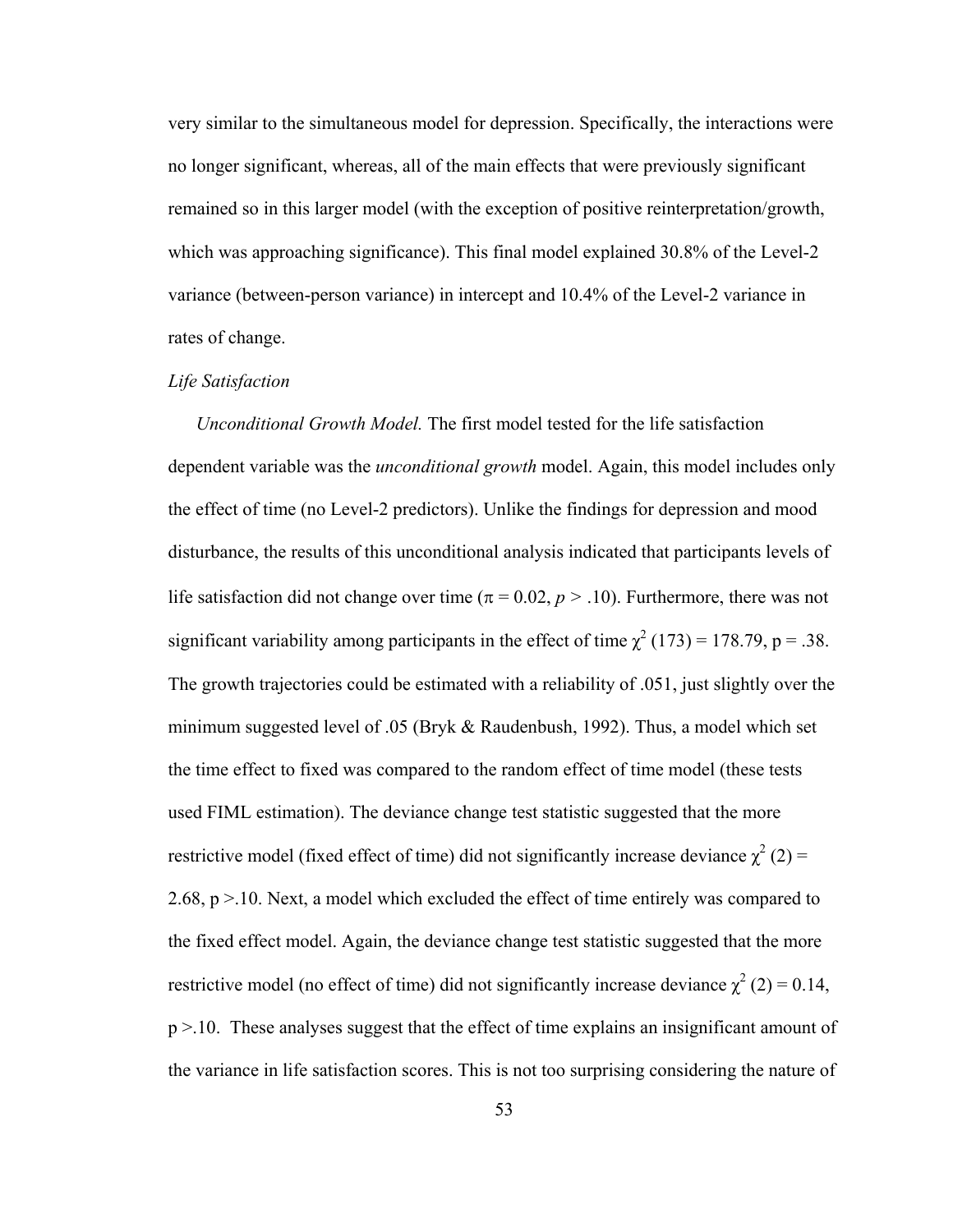the life satisfaction questions, which ask the participant about their feelings about their life as a whole, as opposed to their current feelings (such as the depression and mood disturbance scales). As such, the following models for life satisfaction are really assessing each person's overall level of life satisfaction. That is, the effect of time is not modeled at all.

*Covariates.* The three potential covariates (age, income, marital status) were tested in the Level-2 equation. All three were related to life satisfaction. Income was positively related to life satisfaction (β = 0.11, p < .001) as was age (β = 0.03, p < .001). Married women were more satisfied with life than non-married women ( $\beta = 0.59$ ,  $p < .01$ ).

*Coping.* Using the procedure previously described, coping strategies and interactions were tested in succession. Rurality was unrelated to life satisfaction in all models ( $p >$ .10). Unlike depression and mood disturbance, the analyses revealed only one interaction between coping and rurality. Yet, similar to the results for depression and mood disturbance, positive reinterpretation/growth interacted with rurality in influencing life satisfaction ( $\beta$  = 0.22, p < .05). As shown in Figure 11, tests of simple slopes revealed that positive reinterpretation/growth was positively related to life satisfaction for rural women ( $\beta$  = .36,  $p < 0.01$ ), but unrelated to life satisfaction for urban women (.09,  $p > 0$ .30).

 Five coping strategies were related to life satisfaction but did not interact with rurality. Two of these relationships were consistent with the previous results for depression and mood disturbance, behavioral disengagement was somewhat negatively related to life satisfaction ( $\beta$  = -0.16, p = .06) and focus on and venting of emotions was negatively related to life satisfaction ( $\beta$  = -0.19, p < .05). The other three coping

54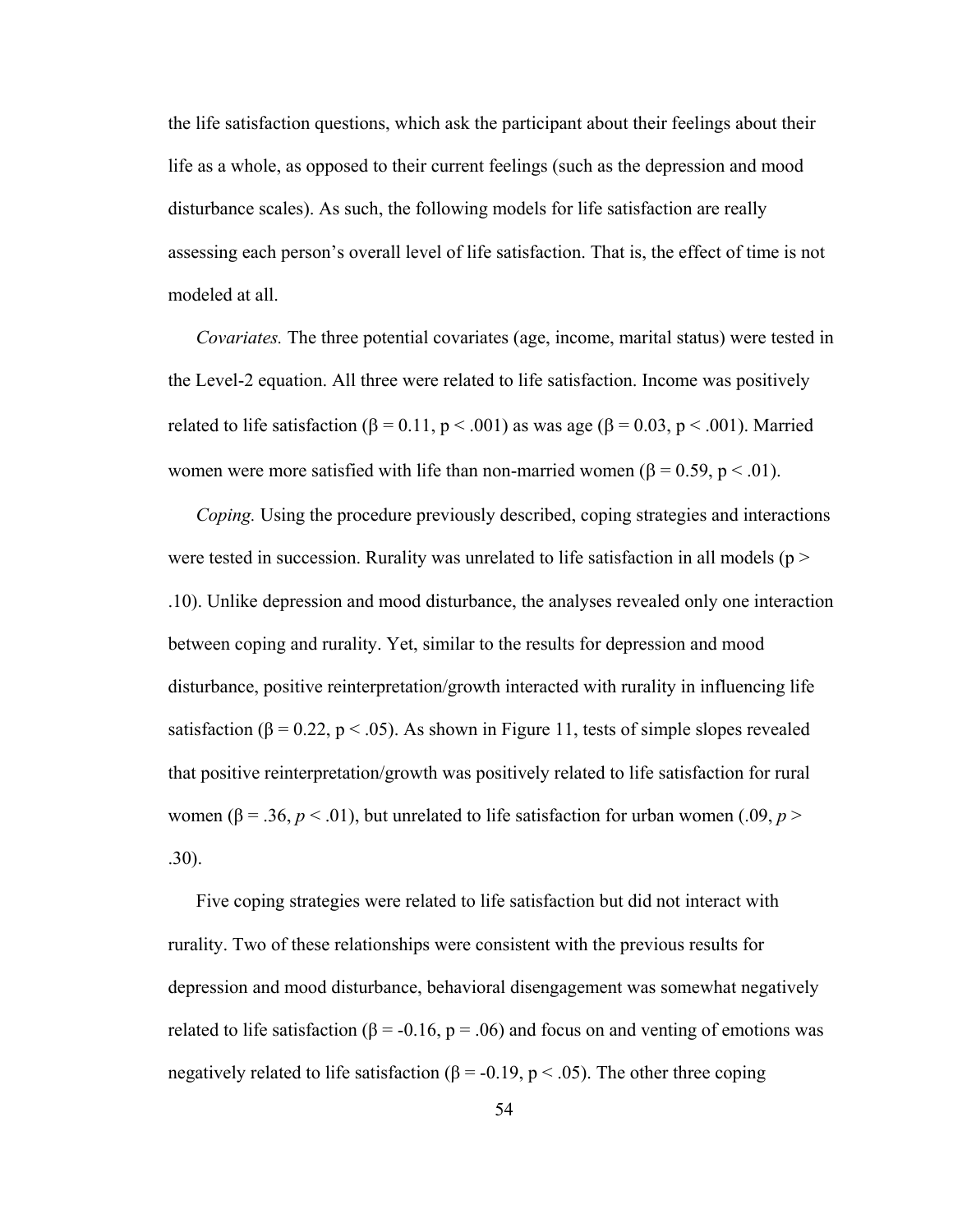responses evidenced relationships with only life satisfaction: religious coping was positively related to life satisfaction ( $\beta$  = 0.20, p < .05), also both seeking support for emotional reasons and seeking support for instrumental reasons were positively related to life satisfaction ( $\beta$  = 0.16, 0.17 respectively; both p's < .05) This pattern of results was inconsistent with my predictions that religious coping would be related to well-being for rural women only and that seeking social support would be unrelated to well-being for all women.

 Four coping strategies were unrelated to life satisfaction, two of which were unsurprising (acceptance and planning) because neither were related to depression or mood disturbance. However, the other two (active coping and denial) were previously found to be related to both depression and mood disturbance (all  $p's > .30$ ).

*Exploratory model.* To determine which coping strategies were the strongest unique contributors to life satisfaction, a model was fit that included the main effects and interactions that were found to be significant in the previous section. Only two relationships were significant in this simultaneous model; the main effect of focus on and venting of emotions (β = -0.23, p < .05) and the positive reinterpretation/growth by rurality interaction (β = .16, p < .05). Thus, the simultaneous model for life satisfaction was different from those for depression and mood disturbance. First, the interaction was significant in the model. Second, a number of the unmoderated relationships were not significant in the simultaneous model. More specifically, the relationships for seeking support for instrumental reasons, seeking support for emotional reasons, religious coping, and behavioral disengagement were not significant in the simultaneous model (*p's* > .15).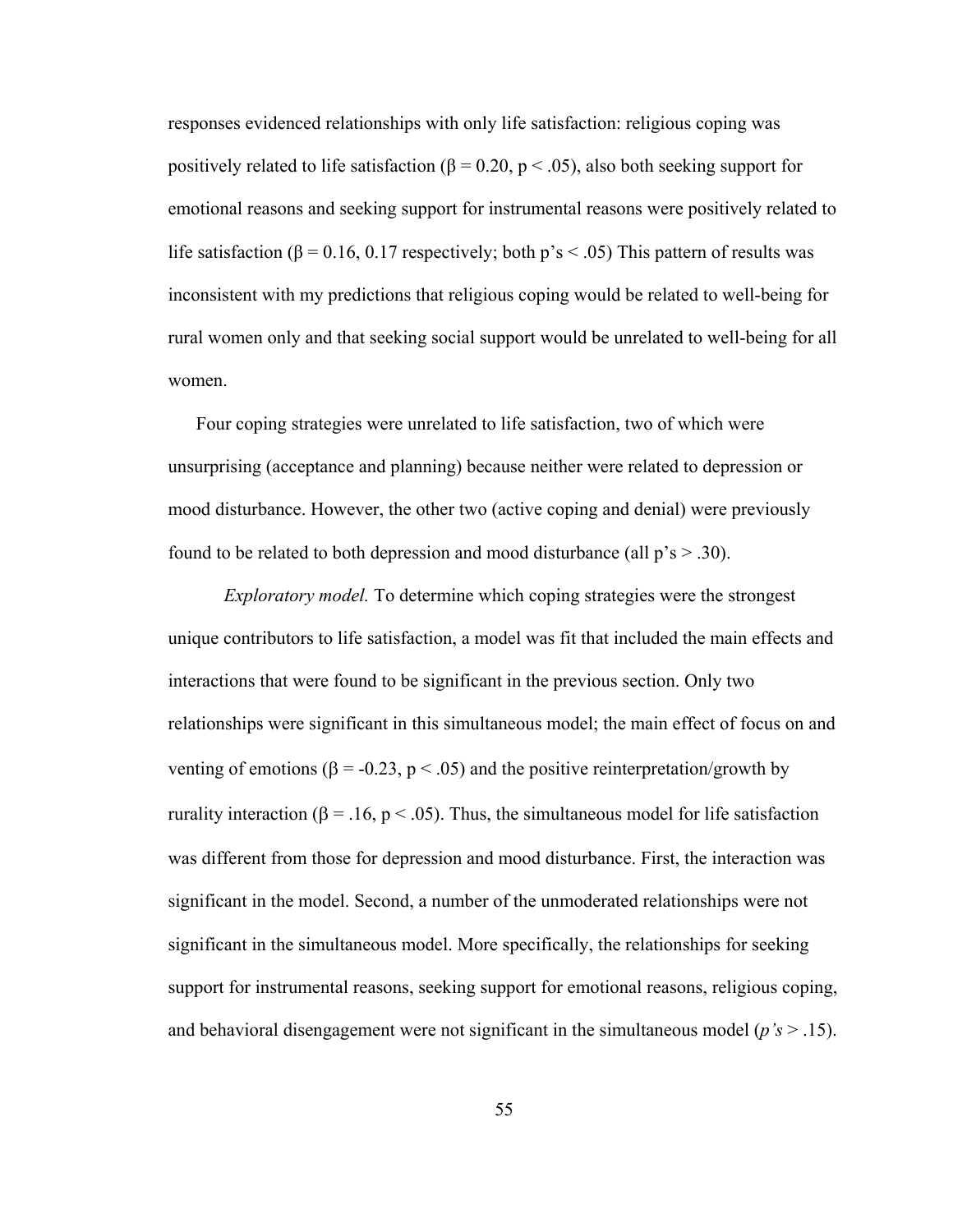A summary of the results from the separate HLM analyses is presented in Table 5 (this does not include the results from the exploratory simultaneous models).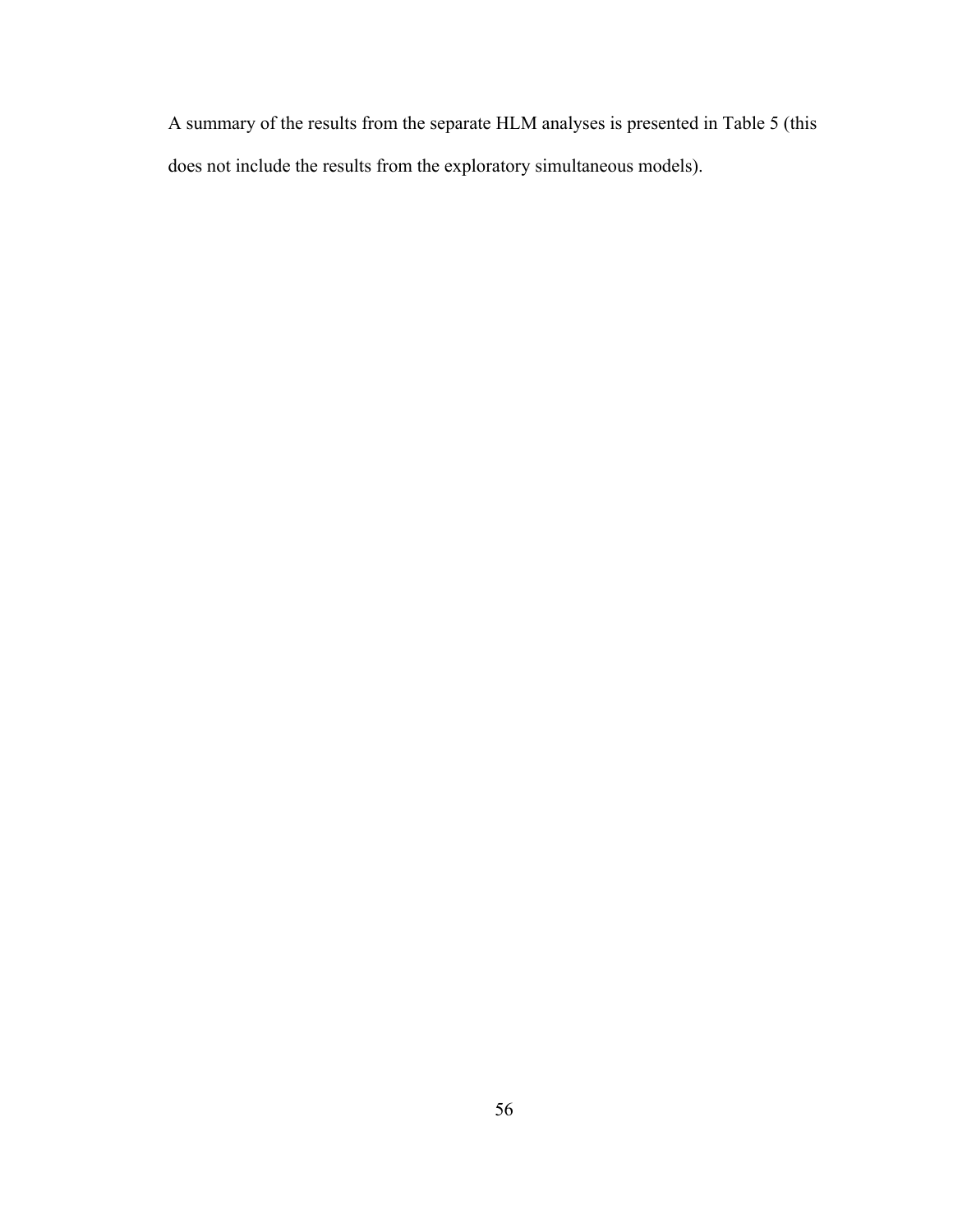### Chapter 4

# **Discussion**

The purpose of the present study was to understand whether coping strategies predicted well-being, especially among rural breast cancer survivors. To meet this aim, the study sampled rural and urban breast cancer survivors and measured coping strategies and several indices of well-being. For the analyses, the rural-urban variable was treated as a continuum, such that higher values on the variable indicated that breast cancer survivors lived in more rural areas. Preliminary analyses were conducted to examine whether rurality was related to the frequency with which breast cancer patients report utilizing certain coping strategies. The primary analyses were designed to examine whether the relationships between well-being and particular coping strategies in response to breast cancer were moderated by rurality. Because of the dearth of theorizing about coping and well-being for rural women, the current study hypotheses were tentative. Nevertheless, some of the findings supported the general hypothesis that the relationships between particular coping strategies and well-being are moderated by rurality.

# *Coping Responses, Rurality and Well-Being*

Based on qualitative studies of rural breast cancer patients and survivors (i.e., Demaree, 2000; Heishman, 1999; Wilson et al., 2000), it was hypothesized that, compared to their ubran counterparts, rural breast cancer patients would report using particular coping strategies more frequently. Specifically, rural breast cancer patients were expected to engage in more frequent religious coping, social support seeking coping, and avoidant coping. The study findings failed to reveal any relationship between rurality and either religious coping or social support seeking. In addition, I was unable to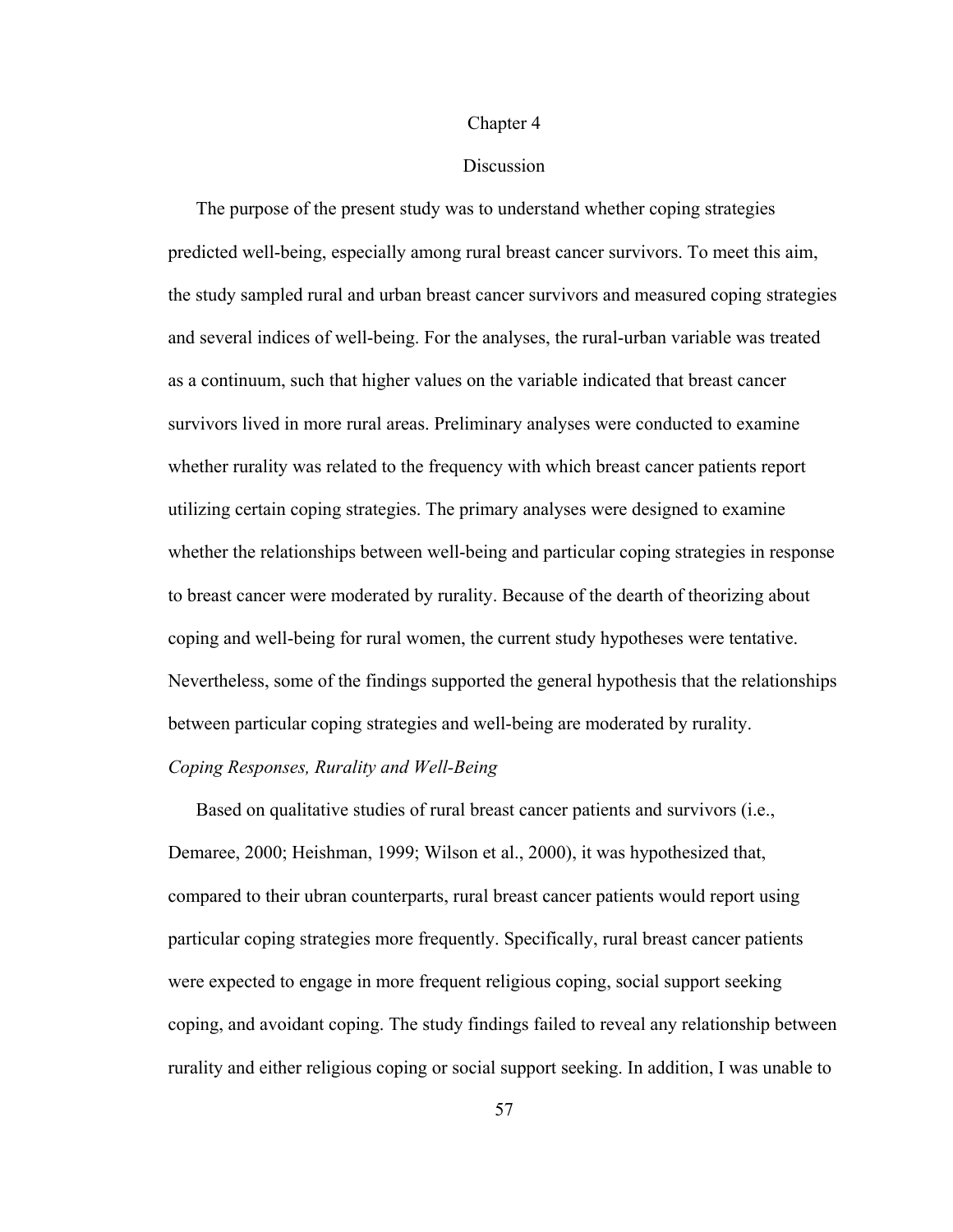test whether rurality was related to avoidant coping, because one of the subscales within the avoidant index lacked sufficient reliability. Nevertheless, although not predicted, the findings showed that rural women were more likely to use positive reinterpretation/growth and active coping, as well as less likely to use behavioral disengagement, which is one of the subscales in the index of avoidant coping. Finally, rurality was unrelated to the remaining nine coping variables. That rurality is unrelated to most of the coping variables but related to positive reinterpretation/growth, active coping, and behavioral disengagement may suggest that these latter coping strategies are uniquely important for the psychological adjustment of rural women. Consistent with this, the primary analyses suggested that these three coping strategies seemed particularly influential on the well-being of rural breast cancer patients.

The primary analyses were designed to test whether rurality interacted with particular coping strategies to predict breast cancer patient's well-being. It was predicted that religious coping and acceptance coping would interact with rurality in their relationships on well-being, but the findings failed to support these predictions. Nevertheless, the more general supposition that rurality would moderate the relationships between particular coping variables and well-being, received support. Specifically, positive reinterpretation/growth, active coping, and behavioral disengagement interacted with rurality in predicting most of the indices of well-being.

 The results suggested that higher levels of positive reinterpretation/growth were related to lowered mood disturbance and higher life satisfaction, but not depression. However, the relationships between positive reinterpretation/growth and all three indices of well-being were qualified by significant interactions with rurality. The nature of these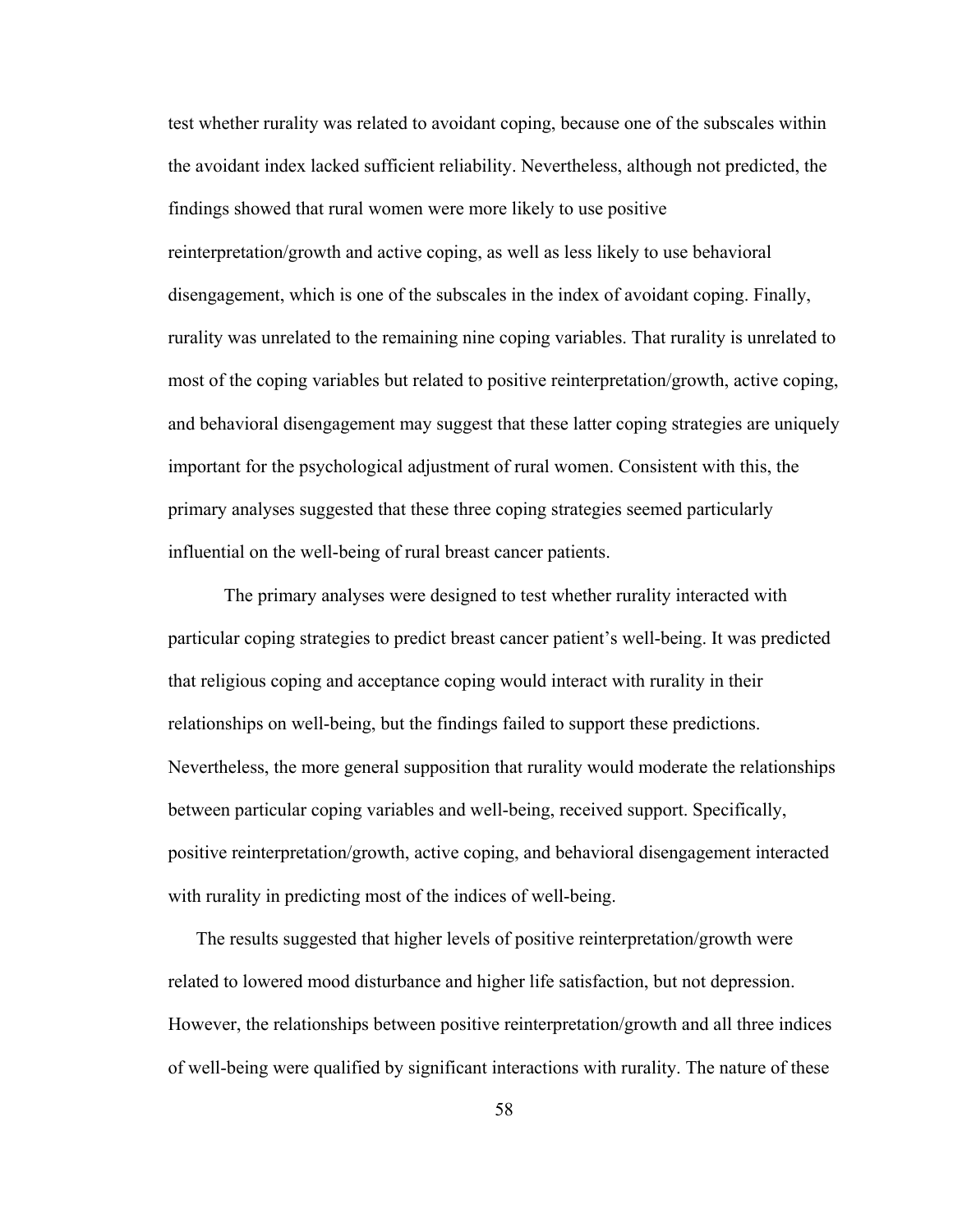interaction suggested that while positive reinterpretation/growth was unrelated to wellbeing for urban women, this coping strategy was positively related to life satisfaction and negatively related to mood disturbance and depression for rural women.

 The significant interaction findings for the active coping and behavioral disengagement were mostly similar to those for reinterpretation/growth. The relationship between active coping and well-being was not significant when the rurality of the participants was not considered; however, active coping interacted with rurality in its relationships with both mood disturbance and depression. The nature of this relationship indicated that active coping was unrelated to well-being for urban women, but negatively related to depression and mood disturbance for rural women. These results suggest that active coping is associated with better well-being among rural breast cancer patients. Previous research has shown that active coping among breast cancer patients is unrelated to well-being (i.e., Carver et al., 1993; Stanton et al., 2002). The present findings suggest that whether there is an association between active coping and well-being may be a function of whether breast cancer patients live in rural areas. Behavioral disengagement was positively associated with mood disturbance and depression as well as negatively associated with life satisfaction. The relationships for mood disturbance and depression, however, were qualified by interactions between rurality and behavioral disengagement. These interactions suggested that coping through behavioral disengagement was more detrimental for the well-being of rural breast cancer patients.

 Taken together, the results suggest that, compared to their urban counterparts, rural breast cancer patients are more likely to engage in particular coping responses (i.e., positive reinterpretation/growth, active coping, behavioral disengagement) and that these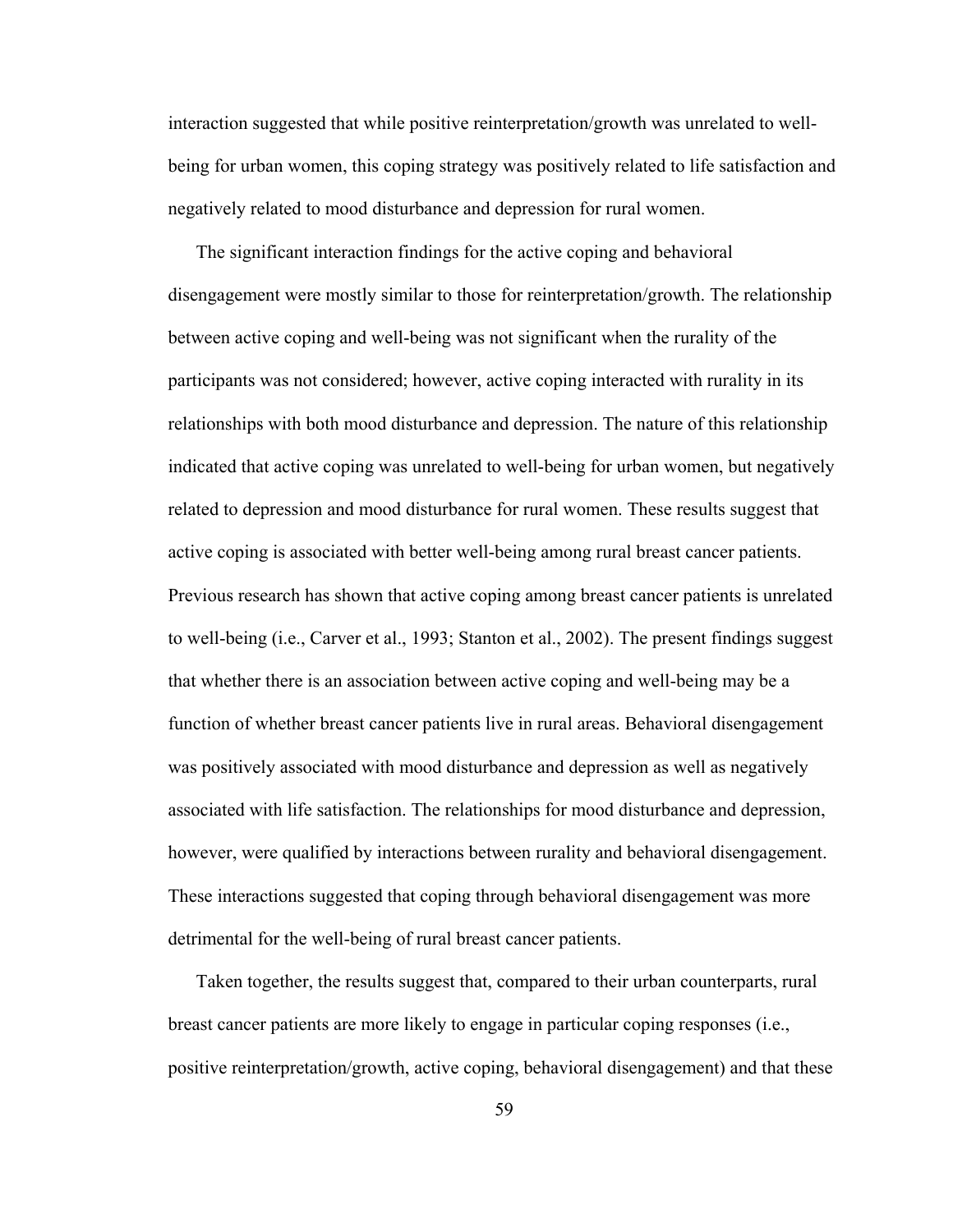same coping responses have greater influences on their psychological well-being. It may be that these findings reflect the relative fit between these coping strategies and the rural culture in which the women live. It may be, for example, that the coping strategies of positive reinterpretation/growth and active coping are in concordance with rural ideals. If this supposition is true, these findings support Folkman et al.'s (1986) theorizing that the effectiveness of any particular coping strategy should be understood in reference to the environment in which it is used. That behavioral disengagement appears to be particularly detrimental to rural breast cancer patient's well-being may suggest a lack of concordance between this coping strategy and rural culture. According to Lazarus and Folkmann's (1984) theorizing, such a mismatch would lead to stress and therefore compromise well-being.

 That these three coping strategies may be of particular relevance in rural areas may be supported by the qualitative literature on rural breast cancer patients and rural communities. Slama (2004) notes that greater distances between rural people and resources (i.e, services and other people) make values such as independence and selfreliance important and practical. Consistent with this, rural people are often characterized as stoic, independent, and as endorsing ideals such as "picking yourself up by your own bootstraps" (Davis et al., 2003; Photiadis & Simon, 1983). Active coping reflects these ideals; it is defined as actively taking steps toward solving one's problems. Theoretically, the opposite of active coping is behavioral disengagement; the latter is the tendency to purposively reduce one's efforts toward taking action in response to the stressor.

 There is some evidence that rural women may feel they should adopt a positive attitude in response to their breast cancer (Wilson et al., 2000; Lopez et al., 2005;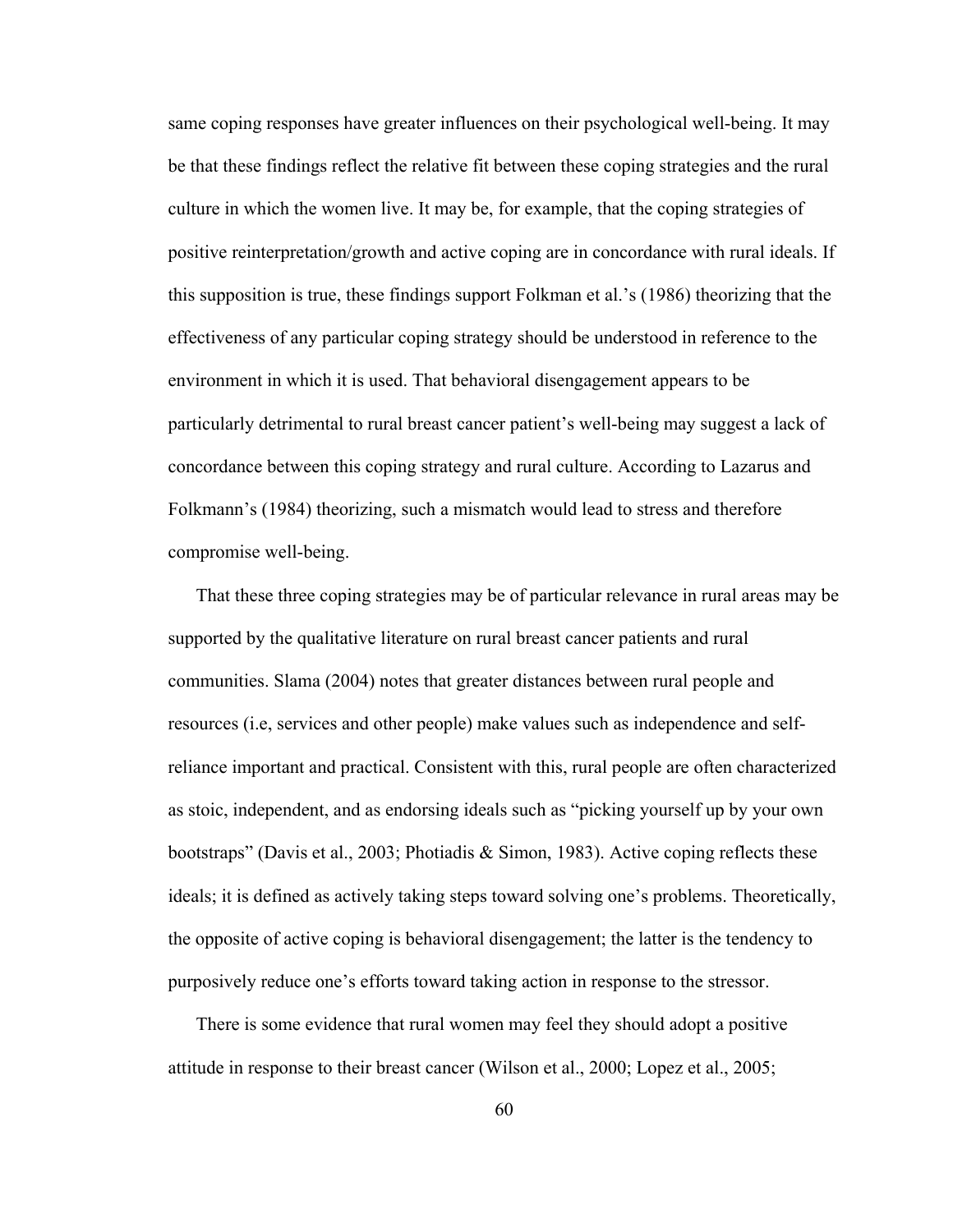McGrath et al., 1999). For example, McGrath et al. found that rural breast cancer survivors reported that they felt they should "keep on going for the sake of others" and to maintain a positive attitude to prevent close others from worrying. Similarly, participants in Lopez et al.'s study reported that they refrained from dwelling on their problems in an attempt to avoid being burdensome to others. These sentiments are echoed in the coping strategy of positive reinterpretation/growth. This strategy is characterized as directing effort towards managing distressing emotions through the positive reappraisal of the stressor. As such, coping through positive reinterpretation/growth should serve as an effective vehicle for maintaining a positive attitude among rural breast cancer patients. These findings from the qualitative literature support the notion that it may be that the key interaction findings of the present study are at least partially driven by the relative fit between these coping strategies and the rural culture in which the women live.

 Another interesting possibility is that, compared to urban women, rural women may be particularly likely to cope in ways that are prescribed by their local cultures. This might be the case for at least two reasons. First, because of the lack of anonymity in rural areas, rural breast cancer patients may feel that their whole town is watching them. Consistent with this, Slama (2004) notes there is a strong pressure to conform to rural ideals in small communties. Second, because rural breast cancer patients are unlikely to have contact with other breast cancer patients or survivors, they may feel that they lack cancer-specific role models. Concordant with this, rural breast cancer patients regularly report the desire to meet with breast cancer survivors because this experience helps normalize their fears and offers a survivorship perspective (Gray et al., 2004; Wilson et al. 2000; Dunaway et al., 1995). Without interaction with these much needed role models,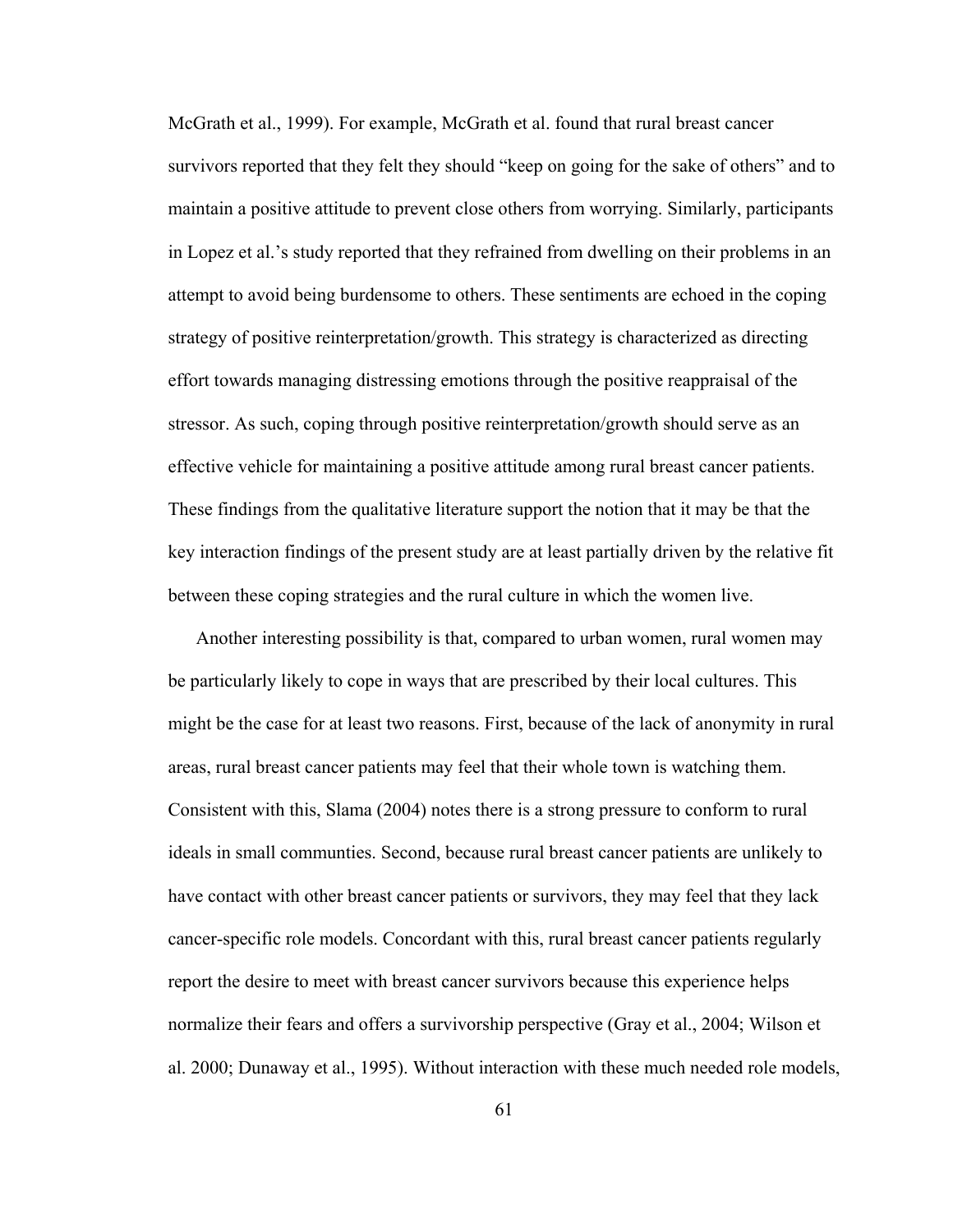rural breast cancer patients may be likely to adopt forms of coping that are habitual and/or functional within their rural communities.

# *Relationships between Coping and Well-Being*

 Five of the remaining coping responses were related to the well-being of breast cancer patients regardless of their rurality. First, denial, an index of avoidant coping, was related to all three indices of well-being and was always found to be detrimental. This is consistent with previous research (e.g.., Culver et al., 2002; Carver & Scheier, 1993; Stanton et al.; 2000; Hack & Degner, 2004) that consistently finds negative consequences of avoidant coping responses in samples of breast cancer patients and survivors. Additionally, these findings provide further support for both Lazarus and Folkman's (1984) and Carver and Scheier's (1993) contentions that whereas avoidance might be functional in response to some stressors, it is not functional in response to major illness. The findings for the denial subscale did not support my hypothesis that avoidant coping might not be detrimental for rural women.

 It was predicted that focus on and venting of emotions would not be related to wellbeing for either rural or urban breast cancer patients. Contrary to this, focus on and venting of emotions emerged as a significant predictor of all three dependent variables and emerged as the only significant predictor of change in mood disturbance. The results indicated that focus on and venting of emotions was detrimental for psychological wellbeing. However, higher levels of focus on and venting of emotions were related to more rapid decreases in mood disturbance level. The previous breast cancer studies have largely dropped this scale (Carver et al., 1993; Stanton et al., 2002; Stanton et al., 2000) or found negative relationships with well-being for the response (Culver et al., 2002).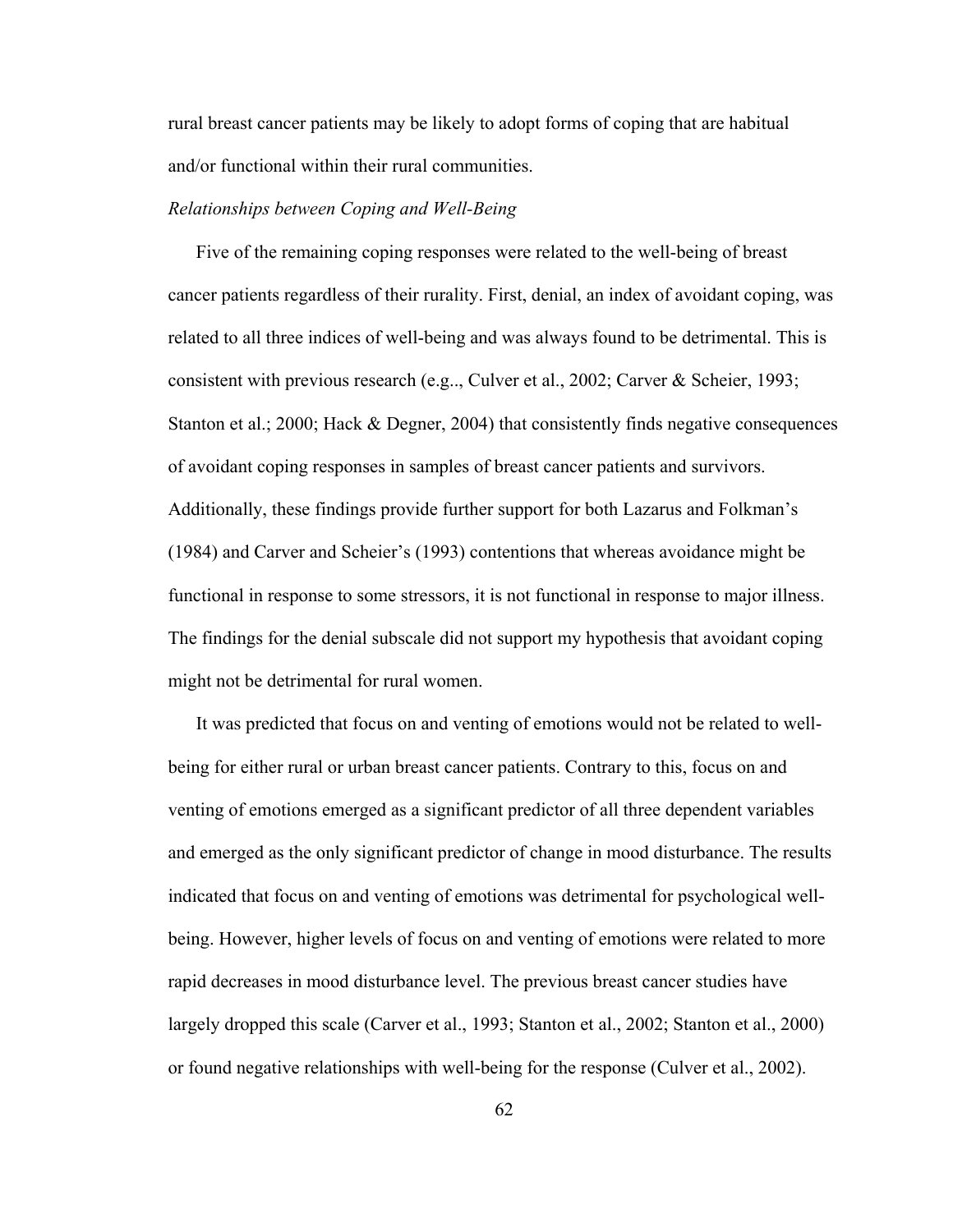Three coping responses (seeking support for instrumental reasons, seeking support for emotional reasons and turning to religion) were related only to life satisfaction, but not to mood disturbance or depression. The previous literature (Carver et al., 1993; Culver et al., 2002; Stanton, 2000) regarding social support seeking revealed mixed results for its relationship with well-being. Two studies found that social support seeking related to concurrent well-being before surgery, but at no other time points of assessment (Carver et al., 1993; Culver et al., 2002). However, one study (Culver) found that the relationship was negative and the other (Carver) found that the relationship was positive. Stanton (2000) found no relationship between social support seeking and well-being. That the current findings show that the social support seeking strategies are related to life satisifcation, but not depression and mood disturbance, seems somewhat consistent with the mixed findings in the previous literature.

 Finally, turning to religion was related to life satisfaction but not to depression and mood disturbance. These outcomes seem counter to those of Stanton and colleagues (Stanton et al., 2000) who found that turning to religion was unrelated to quality of life but related to psychological distress. Importantly, however, most studies fail to reveal a relationship between turning to religion and well-being (Carver et al., 1993). Overall, the current and previous findings may suggest that the influences of turning to religion may only be evident with particular measures of well-being.

 Finally, two coping responses (acceptance and planning) were unrelated to any of the dependent variables. For planning, this outcome was consistent with our predictions. Previous studies have typically not found significant relationships between planning coping and well-being (Carver et al., 1993; Stanton et al., 2002; Culver et al. 2002). That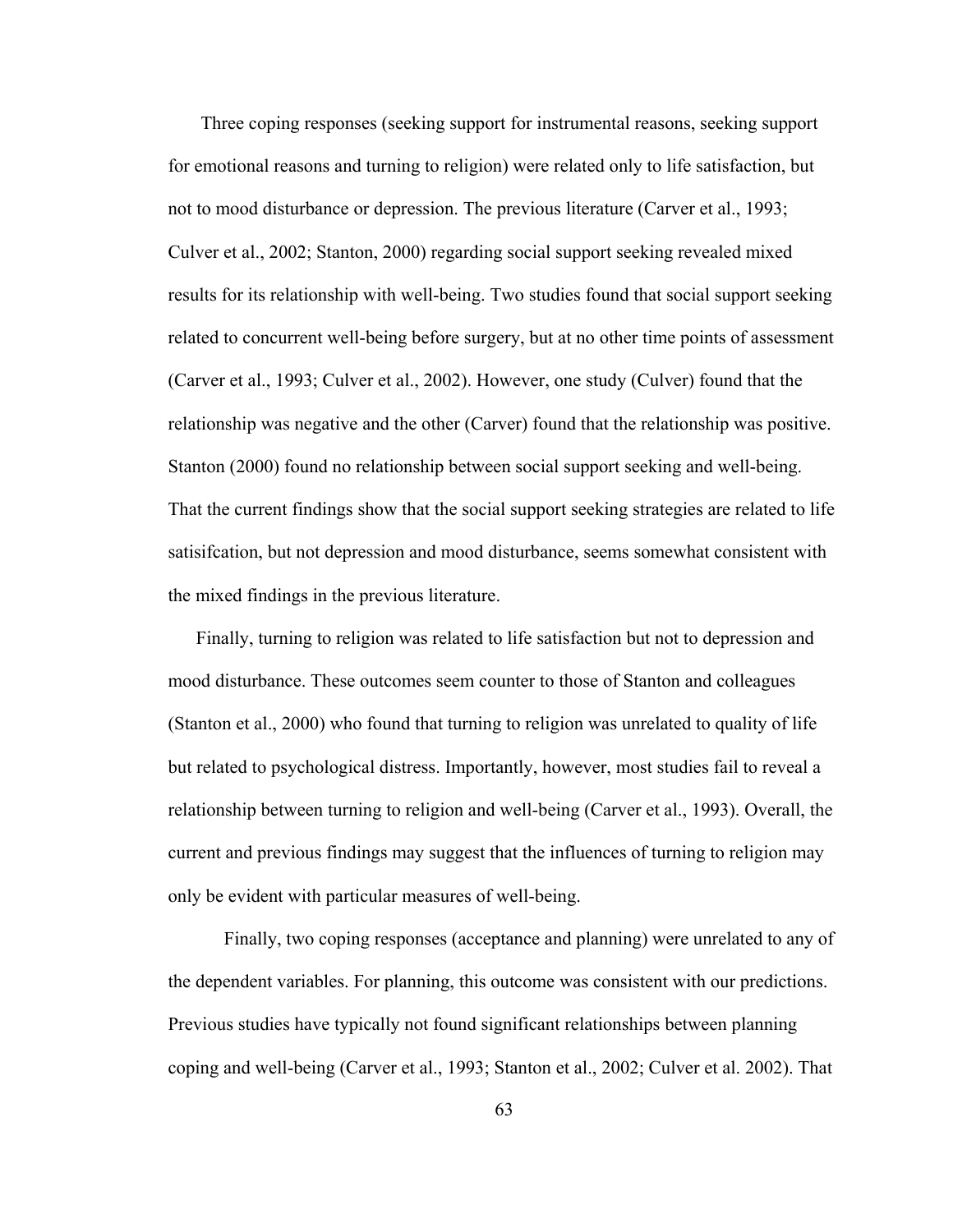acceptance was unrelated to well-being inconsistent with my hypothesis because most studies have found it to be a reliable predictor of well-being (Carver et al., 1993; Stanton et al., 2000; Stanton, Danoff-Burg & Huggins, 2002; Carver et al., 1993). Nevertheless, these same studies sometimes find that acceptance coping is unrelated to particular measures of well-being.

### *Limitations*

The current study is limited in a number of ways. First, the exploratory analyses showed that most of the interactions that had been significant in the separate HLM analyses were not significant in the HLM analyses that simultaneously considered all previously not significant predictors in a single model. More specifically, the only interaction that remained significant in the simultaneous model was between positive reinterpretation/growth and rurality predicting life satisfaction. This finding may cast doubt that the remaining interactions are important predictors of well-being. Alternatively, these results might suggest that the interactions were correlated with each other or with the other measures, or that the power was not adequate for testing the simultaneous models. It is important to note that the approach of building a simultaneous model based on a number of single models is not typical in the literature and therefore it may not be appropriate to discount the interactions revealed in the separate HLM analyses.

 One of the key predictor variables, coping, was measured at only two of the three time points. Because I used multilevel modeling, it was necessary to assume that coping was stable across time. The test-retest reliability analysis between the time one and time three surveys (approximately 5 months apart) provided some support for this assumption.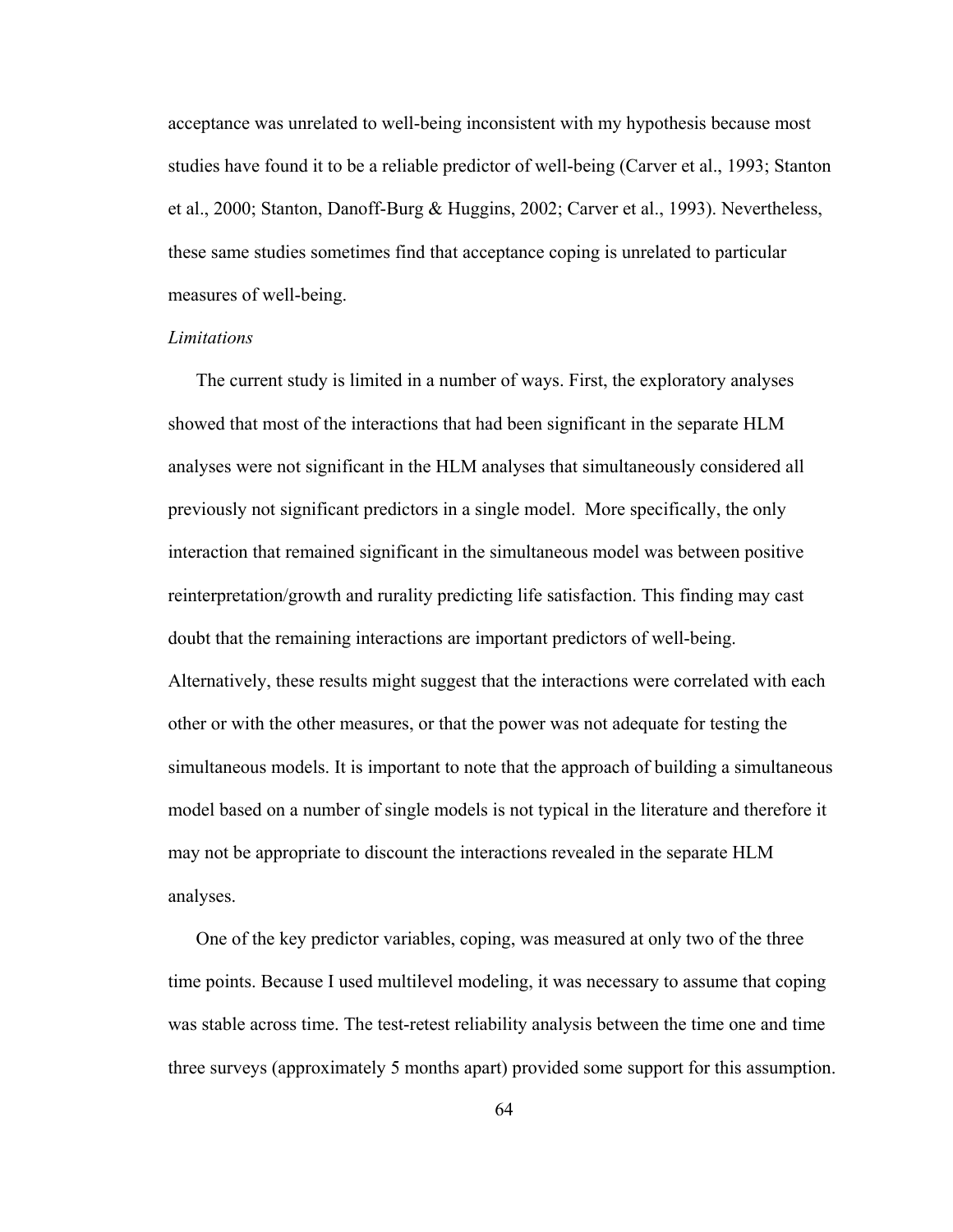The multilevel modeling results would have been more informative if coping had been measured at each time point during the study. For example, three assessments of coping would have allowed me to examine if changes in coping over time were related to changes in well-being and the ways in which these changes might have interacted with rurality.

 Additionally, a limitation of the current study was the lack of reliability for the mental disengagement and suppression of competing activities subscales. This problem appears to be a limitation of these subscales because Carver, Scheier and Weintraub (1989) have reported similarly low reliabilities, particularly for the mental disengagement scale.

 Another limitation of this study was that coding time based on survey number distorted the actual time elapsed in this design. Because there are only 3 time points the analyses are limited in that the only polynomial form of growth that could be tested was linear. Time was coded as linear based on time points (i.e., 0, 1 and 2), rather than the actual amount of time elapsed. Coding time in this manner despite the unequal spacing of surveys means that a linear trend actually represents change that was more rapid between the first two time periods than between the last two. This is actually consistent with the expectations that there is likely a greater amount of change in well-being between the first two surveys as the participants have gone from being in active treatment to being done with treatment between these two surveys. Indeed, examining the means across time points suggests that more change occurs between the first two surveys. Further, this limitation is not likely to be overly problematic because the coding of the time variable does not affect the great majority of the substantive results of the study. More specifically, all of the interactions between coping and rurality revealed in the results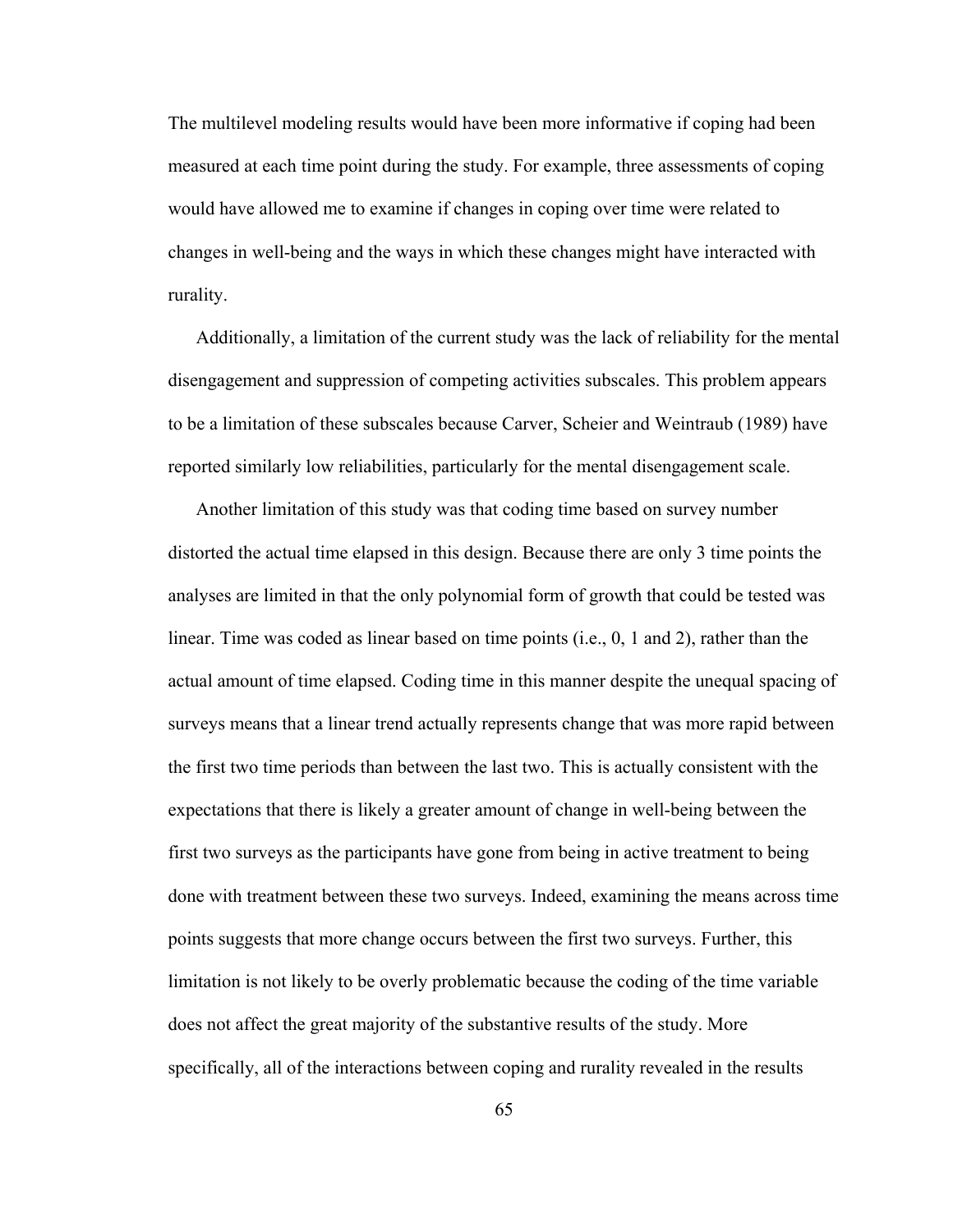were in the intercept equations and were independent of any effect of time. Only two effects were revealed in the linear slope equations, one for a covariate (age) and one for a main effect of coping (focus on and venting of emotion). Despite that the linearity of form presented in Figures 6 and 10 for these two effects is somewhat misleading; the differences in relative slopes between rural and urban women illustrated in the Figures are still valid.

 Also, some relationships were not significant across all three indices of well-being (i.e., life satisfaction, depression, and mood disturbance). Recall that the significant interactions between rurality and both active coping and behavioral disengagement for depression and mood disturbance were unnot significant for life satisfaction. By contrast, coping through seeking social support and turning to religion reliably predicted life satisfaction but not depression and mood disturbance. Taken together these findings suggest that life satisfaction is distinct from depression and mood disturbance. Importantly, life satisfaction is supposed to tap the cognitive component of well-being whereas depression and mood disturbance should tap the affective component of wellbeing. Moreover, in the present study, the life satisfaction measure was a global assessment of one's life as a whole, and the other two indices of well-being were measured in reference to the last few weeks.

 Another limitation is that participants were not asked about their rural cultural ideals. Though we can use the previous qualitative literature to inform our theorizing regarding why these coping variables might be important for these women, we cannot be sure that these women experienced social pressure to cope in certain ways. Further, it is likely that there is variability among the rural women in this sample in their level of identification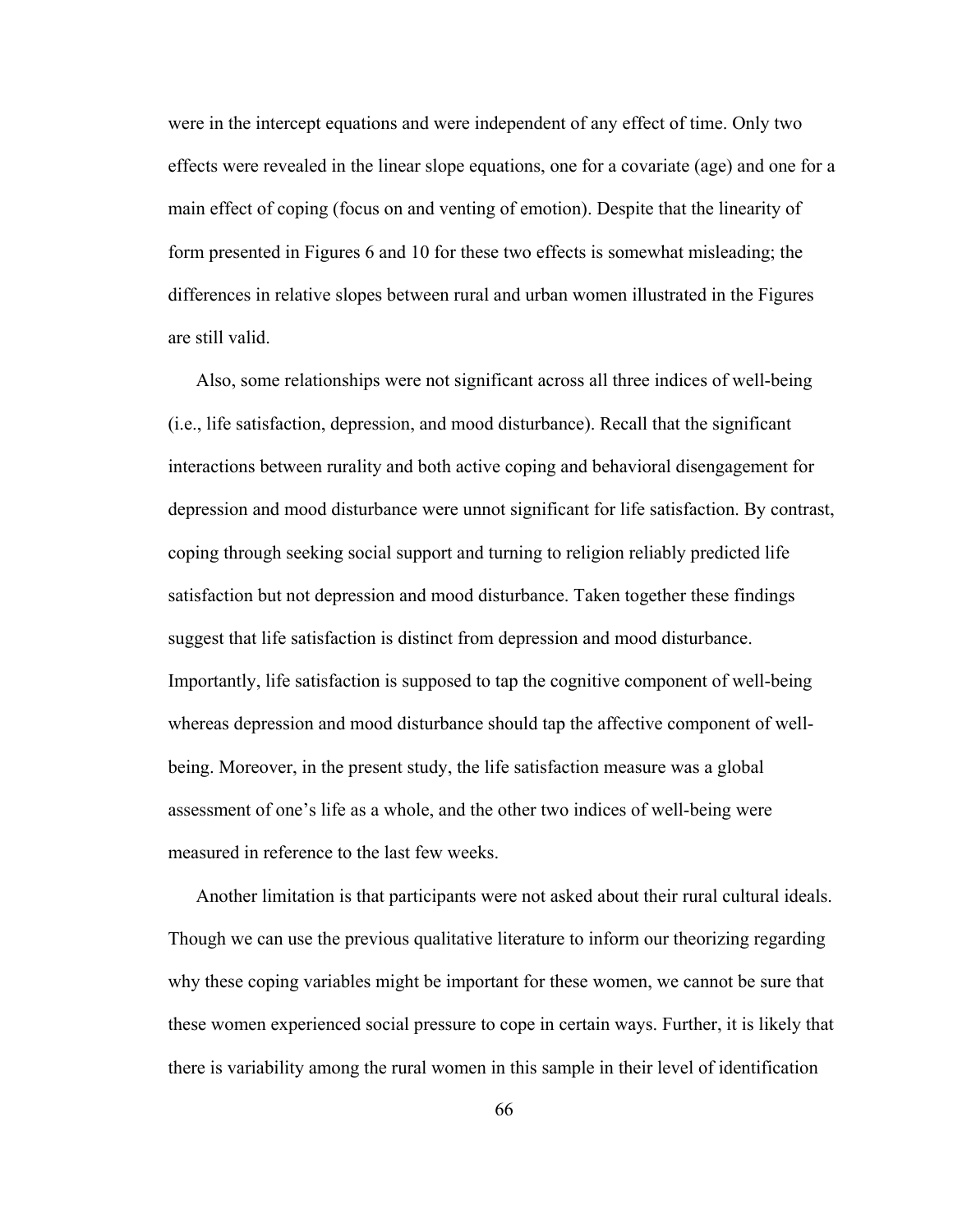with the rural subculture. Measures of the level of social identification would have likely been informative. Due to the lack of questions regarding the social climate surrounding the rural and urban participants, it is unclear what might underlie these differences between rural and urban breast cancer patients.

#### *Future Directions*

Future research should first aim to replicate the findings from the current study. In particular, it appears that more participants may be necessary to examine such a large number of predictors and potential interactions in a simultaneous fashion. Studies should also be conducted to try to examine more specifically what variables might underlie the observed differences between rural and urban breast cancer patients. Specifically, research should be conducted that assesses the potential effect of the culture in a more direct and quantitative way than has occurred in the previous literature. This should include both measures of level of identification with the rural culture as well as measures assessing rural people's perceptions of what rural culture means to them. Additionally, it would be interesting to investigate whether breast cancer patients feel pressured to cope in certain ways and if so, try to determine if that pressure is coming from external sources (i.e., community members), internal sources (i.e., personal standards related to rural identity), or both.

 Another interesting avenue for the future would be to examine the dynamic relationships between coping, rurality, and well-being over time by administering the cope subscale at multiple time points. This would allow researchers to examine how changes in coping behavior are related to changes in well-being and how changes in either of these might be influenced by rurality. This seems particularly important

67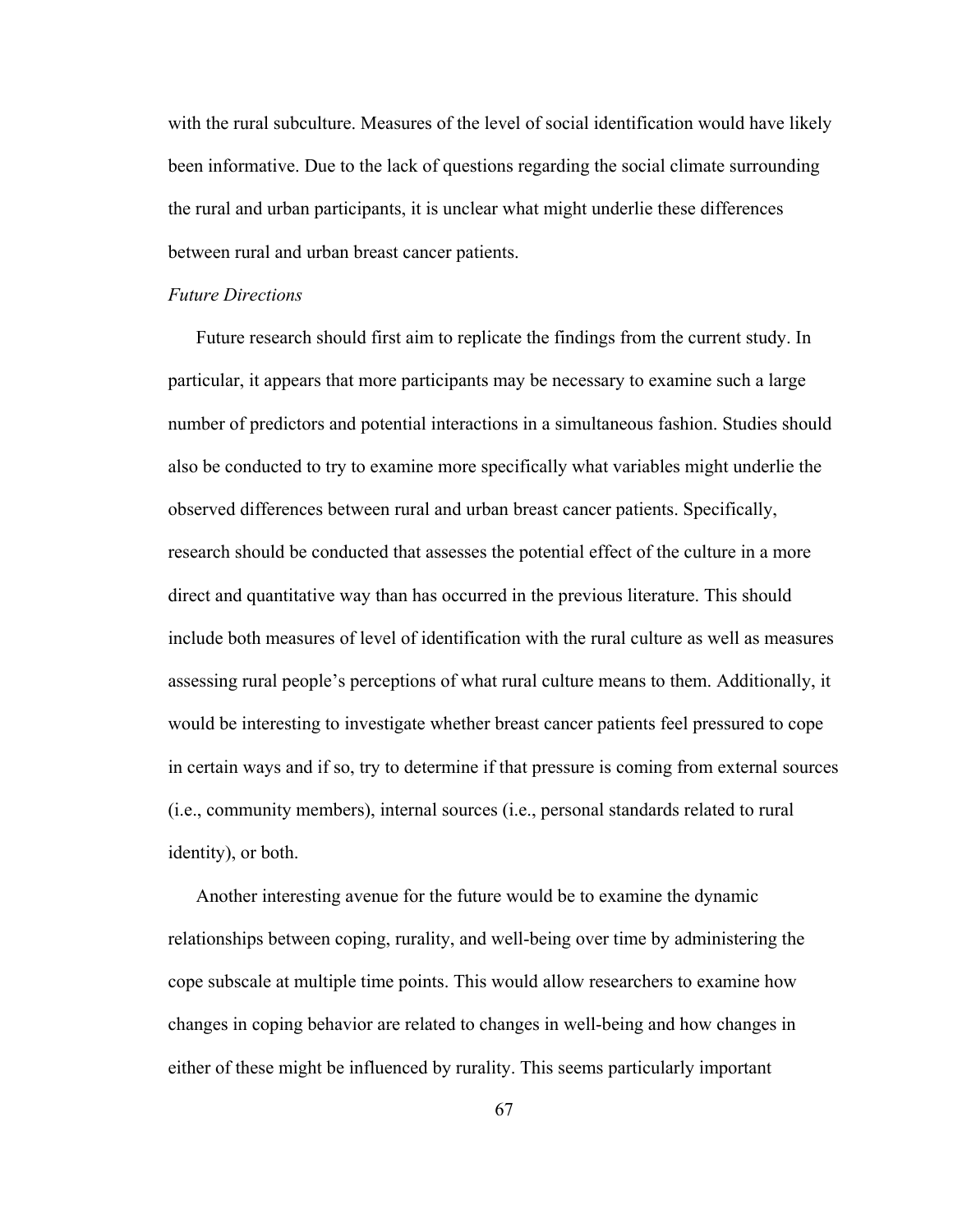considering the findings that focus on and venting of emotions might be related to both initial levels of well-being and the rate of change in well-being after the conclusion of treatment for breast cancer. Because this subscale has typically been omitted from studies of breast caner patients, it will be important to learn more about these dynamics in the context of breast cancer.

 Researchers should also examine rural people and coping behavior more generally as well. It would be interesting to know whether the findings from the current study generalize to other types of stressors (i.e., other illnesses, familial stressors, financial concerns). Also, without further investigation, it is unclear whether the findings generalize to other rural people (i.e., men with cancer, women with other types of cancer).

#### *Conclusions*

The current study is one of the first to quantitatively examine both rural and urban breast cancer patients. Recall that theorists have traditionally grouped coping strategies based on certain theoretical dimensions such as problem versus emotion focused and approach versus avoidant (Gross, 1998; Lazarus & Folkman, 1984; Carver & Scheier, 2002). Thus, previous researchers have often placed coping strategies into four theoretical categories (emotion focused approach, problem focused approach, emotion focused avoidant, problem focused avoidant). The current findings cast doubt on the utility of these classifications. More specifically, the pattern of results that emerged in the current study support the notion that, in practice, the effectiveness of each coping response is unique.

68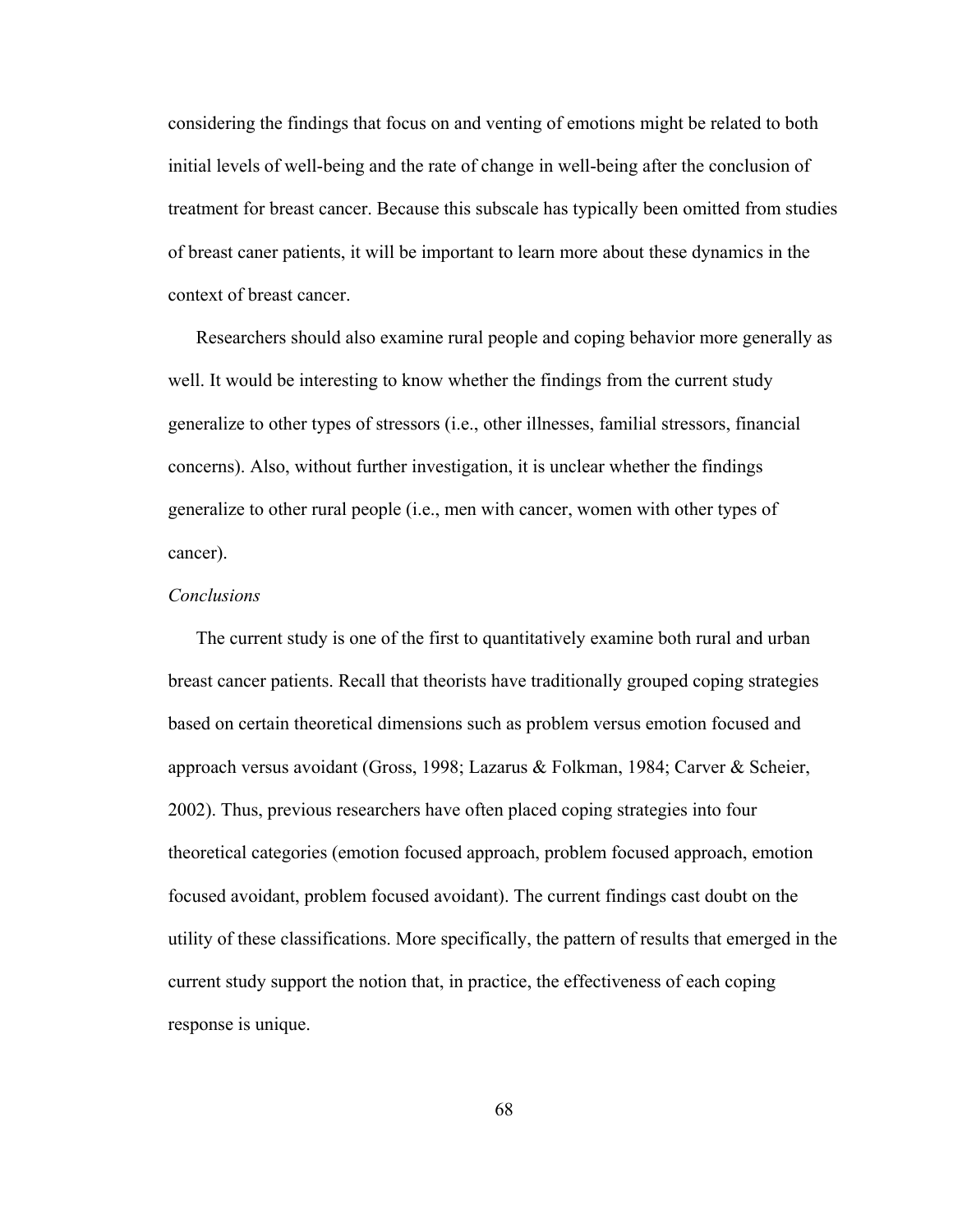Additionally, the findings of the current study support Folkman's (1986) suggestion that the effectiveness of any coping response cannot be fully understood without attention to the context in which the coping response is used. Specifically, the study examined the effectiveness of coping responses imbedded in two contexts, breast cancer treatment and rural areas. That the study revealed differences between rural and urban breast cancer patients, suggests that area of residence might be one important contextual variable to be examined in the larger coping literature. Specifically, the match between individual's coping styles and their cultural ideals (i.e. rural ideals) might be an important determinant of the relationship between certain coping strategies and well-being.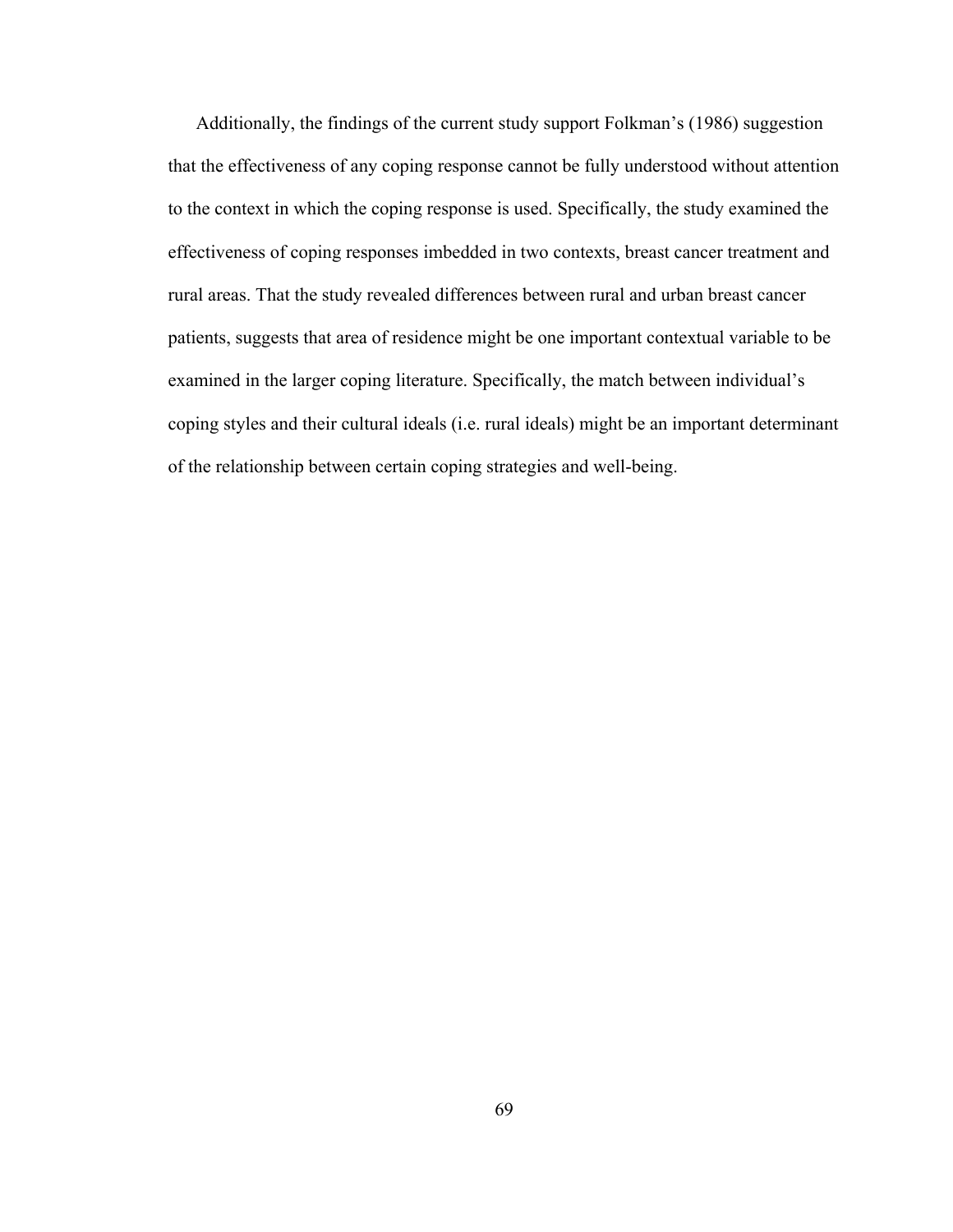#### References

Aiken, L. S., & West, S. G. (1991). *Multiple Regression: Testing and Interpreting Interactions*. Newbury Park, CA.: Sage.

Akechi T, Nakano T, Okamura H, et al. (2001). Psychiatric disorders in cancer patients: descriptive analysis of 1721 psychiatric referrals at two Japanese cancer center hospitals. *Japanese Journal of Clinical Oncology, 31*(5),188-194.

Alferi, S., Culver, J. L., Carver, C. S., Arena, P. L & Antoni, M. H. (1999).Religiousity, religious coping, and distress: A prospective study of Catholic and Evangelical Hispanic women in treatment for early-stage breast cancer. *Health Psychology, 43,* 343-356.

Amey CH, Miller MK, Albrecht SL. 1997. The Role of Race and Residence in Determining Stage at Diagnosis of Breast Cancer. *Journal of Rural Health, 13,* 99-108.

Barry, M. M, Doherty, A., Hope, A. Sixsmith, J., Kelleher, C.C.A (2002). Community needs assessment for rural mental health promotion. *Health Education Research. 15,* 293-304.

Beaulieu, N., Rivard, M., Hudon, E., Saucier, D., Remondin, M., & Favreau, R. (2003). Using standardized patients to measure performance of physicians. *International Journal for Quality in Health Care, 15,* 251–259.

Bettencourt, B. A., & Molix, L. (2003) Satisfaction with Health Care and its Impact on Rural Women. *Analyses of Social Issues and Public Policy, 3,* 1-14.

Bettencourt, B. A., Talley, A. E., Molix, L. A., Westgate, S. (2006). *Rural breast cancer patients: Distinct associations between personal resources and psychological adjustment*. Unpublished Manuscript.

Bloom, J. R., Cook, M., Fotopoulis, S., Flamer, D., Gates. C.,, Holland, J. C., Muenz, L. R., Murawski, B., Penman, D., Ross, RD. (1987). Psychological response to mastectomy: A prospective comparison study. *Cancer, 59,* 189-196.

Breznitz, S. (1983). The seven kinds of denial. In S. Breznitz (Ed.), *The denial of stress* (pp. 257-280). New York: International University Press, Inc.

Bryk A, & Raudenbush, S. (1992). *Hierarchical Linear Models for Social and Behavioral Research: Applications and Data Analysis Methods.* Newbury Park, CA: Sage

Carver, C. S., Pozo, C., Harris, S. D., Noriega, V., Scheier, M. F., Robinson, D. S., Ketcham, A. S., Molfat, F. L., & Clark, K. C. (1993). How coping mediated the effect of optimism on distress: A study of women with early stage breast cancer. *Journal of Personality and Social Psychology, 65,* 375-390.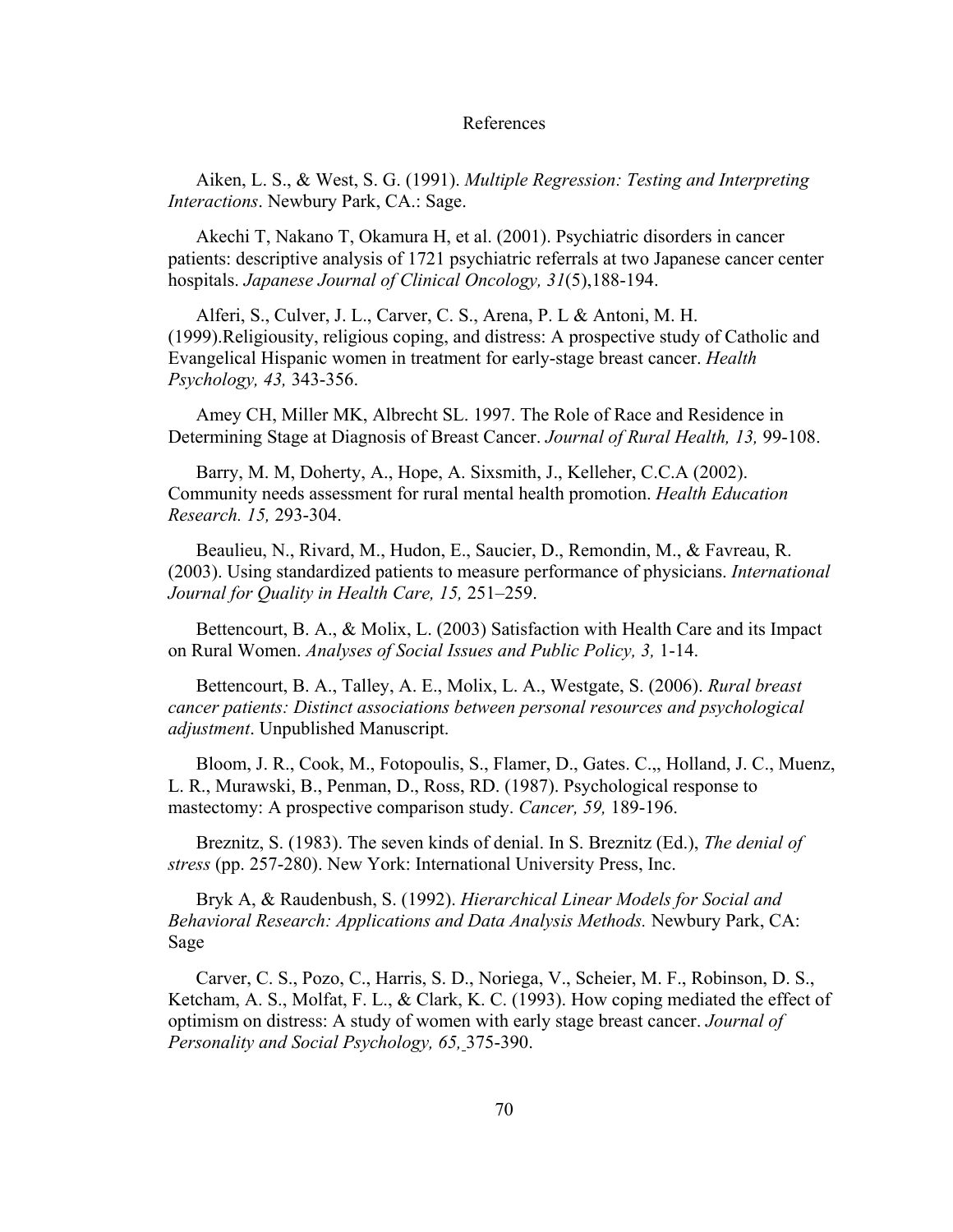Carver, C. S., Scheier, M. F., & Pozo, C. (1992). Conceptualizing the process of coping with health problems. In H. S. Frieman (Ed.), *Hostility, Coping, and Health* (pp. 167-187). Washington, D.C.: American Psychological Assocation.

 Carver, C. S., & Scheier, M. F. (1993). Vigilant and avoidant coping in two patient samples. In H.W. Crowne (Ed.), *Attention and Avoidance: Strategies in Coping with Aversiveness* (pp. 295-319). Seattle: Hogrefe & Huber.

 Carver, C. S., & Scheier, M. F. (1999). Stress, Coping, and Self-Regulatory Processes. In L. A. Pervin & O. P. John (Eds.), *Handbook of Personality* (pp. 553-575). New York: Guilford Press.

 Carver, C. S. & Scheier, M. F. (2002). Coping Process and Adjustment to Chronic Illness. In A. Christensen & M.H. Antoni (Eds.), *Chronic Physical Disorders: A Behavioural Medicine's Perspective.* (pp. 47-68). Malden, MA: Blackwell.

 Carver, C. S., Scheier, M. F., & Weintraub, J. K. (1989). Assessing coping strategies: A theoretically based approach. *Journal of Personality and Social Psychology, 56*, 267- 283.

 Classen, C., Koopman, C. Angell, K. & Spiegel, D. (1996). Coping styles associated with psychological adjustment to advanced breast cancer. *Health Psychology, 15,* 434- 437.

 Cloke, P. & Milbourne, P. (1992). Deprivation and rural lifestyles in rural Whales. *Journal of Rural Studies,* 8, 360-374.

 Cohen, J. (1998). *Statistical power analysis for the behavioral sciences.* Erlbaum, Hillsdale, NJ.

 Cohen, M. (2002). Coping and emotional distress in primary and recurrent breast cancer patients. *Journal of Clinical Psychology in Medical Settings, 9,* 245-251.

 Coughlin, S. S, Thompson, TD, Hall, HI, Logan, P. Uhler, R.J. (2002) Breast and cervical carcinoma screening practices among women in rural and nonrural areas of the United States, *Cancer, 94,* 2801-2812.

 Cox, T., & Mackay, C. (1982). Psychosocial factors and psycho-social mechanisms in the etiology and development of cancers. *Social Science and Medicine, 16,* 381-396.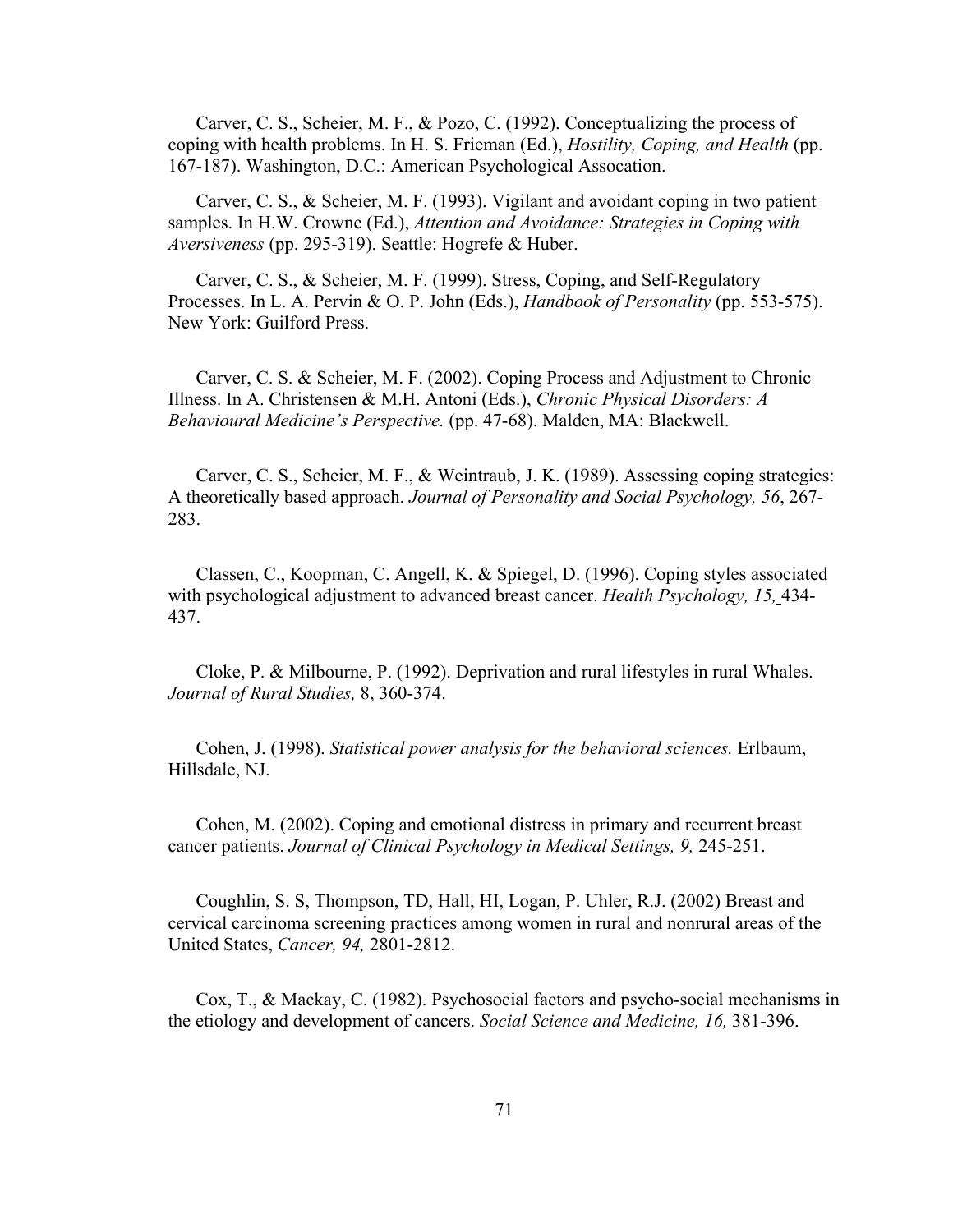Cuellar, N., Cochran, S., Ladner, C., Mercier, B., Townsend, A., Harbaugh, B., et al. (2003). Depression and the use of conventional and nonconventional interventions by rural patients. *Journal of the American Psychiatric Nurses Association, 9,* 151-158.

 Culver, J. L., Arena, P. L., Antoni, M. H. & Carver, C. S. (2002). Coping and distress among women under treatment for early stage breast cancer: Comparing African Americans, Hispanics and non-Hispanic whites. *Psycho-Oncology, 11,* 495-504.

 Culver, J. L., Arena, P. L., Wimbley, S. R., Antoni, M. H. & Carver, C. S. (2004). Coping among African-American, Hispanic, non-Hispanic white women recently treated for early stage breast cancer. *Psychology and Health, 19,* 157-166.

 Davis, C., Williams, P., Redman, S., White, K., & King, E. (2003). Assessing the practical and psychological needs of rural women with early breast cancer in Australia. *Social Work in Health Care, 36*, 25-36.

 Demaree, A. (2000). The interrelationships among social support satisfaction, functional impairment, prognosis, and depression in a rural sample of cancer patients undergoing radiation therapy. *Dissertation Abstracts International, Vol. 60*(12-B), 6358.

Diener, E. (1984). Subjective well-being. *Psychological Bulletin,* 95*,* 542-575.

 Diener, E., Emmons, R. A., Larsen, R. J., & Griffin, S. (1985). The Satisfaction With Life Scale. *Journal of Personality Assessment, 49*, 71-75.

Dunaway, F. W., Hueston, W.J., & Clevinger, L. (1995). An exploratory study of the experiences of rural women with breast cancer. *Journal of the Kentucky Medical Association, 93*, 241-245.

 Duncan, C. M. (2001). Social capital in America's poor rural communities. S. Saegertand & J.P. Thompson, (Eds). *Social capital and poor communities.* (pp. 60-86).

 Eggebeen, D. J. & Lichter, D. T. (1993). Health and well-being among rural Americans: Variations across the life course. Rural *Health Research, 9,* 86-98.

 England, J., & Finch, J. (1991). Rural women: A thematic perspective on midlife. *Canadian Journal of Counseling, 25,* 594-602.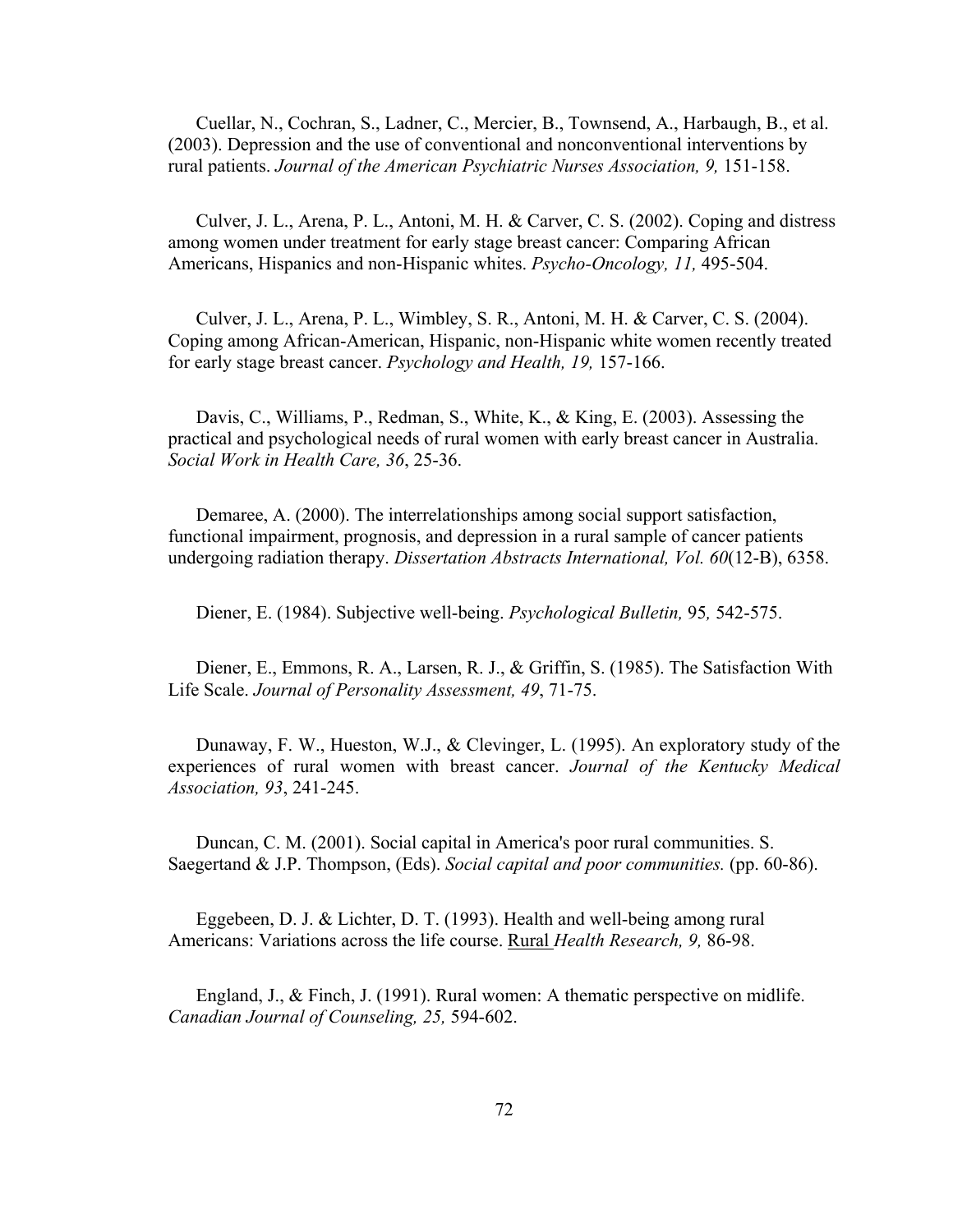Epping-Jordan, J., Compas, B., Osowiecki, D., Oppedisano, G., Gerhardt, C., Primo, K., Krag, D. (1999). Psychological adjustment in breast cancer: Processes of emotional distress. *Health Psychology, 18,* 315-326.

 Flax, J. W., Wagenfeld, M. O., Ivens, R. E., & Weiss, R. J. (1979). *Mental health and rural America: An overview and annotated bibliography*. Washington, D. C.: National Institute of Mental Health.

 Folkman, S. & Lazarus, R. S. (1980). An analysis of coping in a middleaged community sample. *Journal of Health and Social Behavior. 21,* 219-239.

 Folkman, S., Lazarus, R. S., Dunkel-Schetter, C., DeLongis, A., and Gruen, R. (1986). The Dynamics of a stressful social encounter: Cognitive appraisal, coping and encounter outcomes. *Journal of Peronality and Social Psychology, 50,* 992-1003.

 Gallo, L.C., Troxel, W.M., Matthews, K.A., & Kuller, L.H. (2003). Marital status and quality in middle-aged women: Association with levels and trajectories of cardiovascular risk factors. *Health Psychology, 22,* 453-463.

 Ganz, P. A.. Dau. R.. Ware. J. E., Redman, C., & Fisher, B. (1995). Base-line qualityof-life assessment in National Surgical Breast and Bowel Project. *Journal of the National Cancer Institute, 87,* 1372-1382.

 Garrison, M. E. B. (1998). Determinants of the Quality of Life of Rural Families, *The Journal of Rural Health, 14,* 146-153.

 Girgis, A., Boyes, A., Sanson-Fisher, R. W., & Burrows, S. (2000). Perceived needs of women diagnosed with breast cancer: rural versus urban location. *Australian and New Zealand Journal of Public Health, 24,* 166-173.

 Gray, R. E., James, P., Manthorne, J., Gould, J. & Fitch, M. I. (2004). A consultation with Canadian rural women with breast cancer. *Health Expectations, 7*, 40-50.

 Greer, S., & Morris, T. (1975). Psychological attributes of women who develop breast cancer: a controlled study. *Journal of Psychosomatic Research, 19,* 147-153.

 Gross, J. J. (1998). Antecedent- and response-focused emotion regulation: Divergent consequences for experience, expression, and physiology. *Journal of Personality and Social Psychology, 74,* 224-237.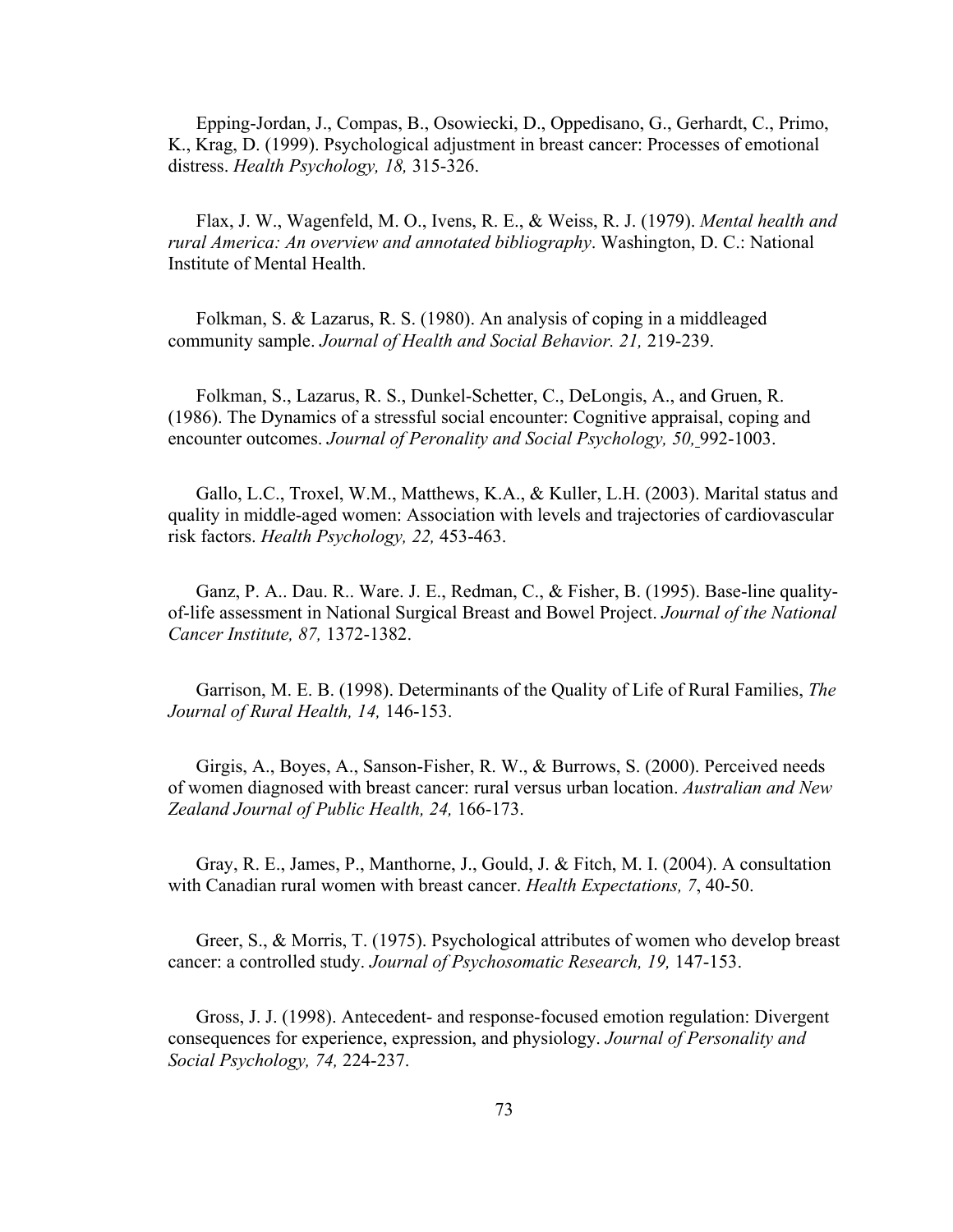Hack, T. F. & Degner, L. F. (2004). Coping responses following breast cancer diagnosis predict psychological adjustment three years later. *Psycho-Oncology, 13,* 235- 247.

Halfacree, K.H. (1995) Talking about rurality: social representations of the rural as expressed by residents of six English parishes. *Journal of Rural Studies, 11*(1),1–20.

 Harvey, C. D. H., Bond, J. B. & Greenwood, L. J. (1991). Satisfaction, happiness, and self-esteem of older rural parents. *Canadian Journal of Community Mental Health, 10,* 31-46.

Heishman, A. (1999). *Get rid of it and don't dwell on it: Explanatory models and experiences of breast cancer by rural women.* Unpublished dissertation, Georgia State University.

 Hemard, J.B, Monroe P.A., Atkinson, E.S., & Blalock, L.B. (1998). Rural women's satisfaction and stress as family health care gatekeepers. *Women Health, 28,* 55-78.

 Holland, K. D., & Hollahan, C. K. (2003). The relation of social support and coping to positive adaptation to breast cancer. *Psychology and Health, 18,* 15-29.

 Koopman, C., Angell, K, Turner-Cobb, J.M., Kreshka, M.A., Donnelly, P., McCoy, R., Turkseven, A., Graddy, K., Giese-Davis, Janine, & Spiegel, D. (2001). Distress, coping, and social support among rural women recently diagnosed with primary breast cancer. *The Breast Journal, 7,* 25-33.

Lazarus, R. S. (1999). *Stress and emotion: A new synthesis*. New York: Springer.

 Lazarus, R. S., & Folkman, S. (1984). *Stress, appraisal, & coping*. New York: Springer.

 Long Island Farm Bureau. (2004). *Who is Long Island Farm Bureau?* Retrieved March 8, 2007 from http://www.lifb.com/farmland\_issue.0.html

 Lopez, E. D., Eng, E., Randall-David, E., & Robinson, N. (2005). Quality-of-life concerns of African American breast cancer survivors within rural North Carolina: Blending the techniques of photovoice and grounded theory. *Qualitative Health Research, 15,* 95-115.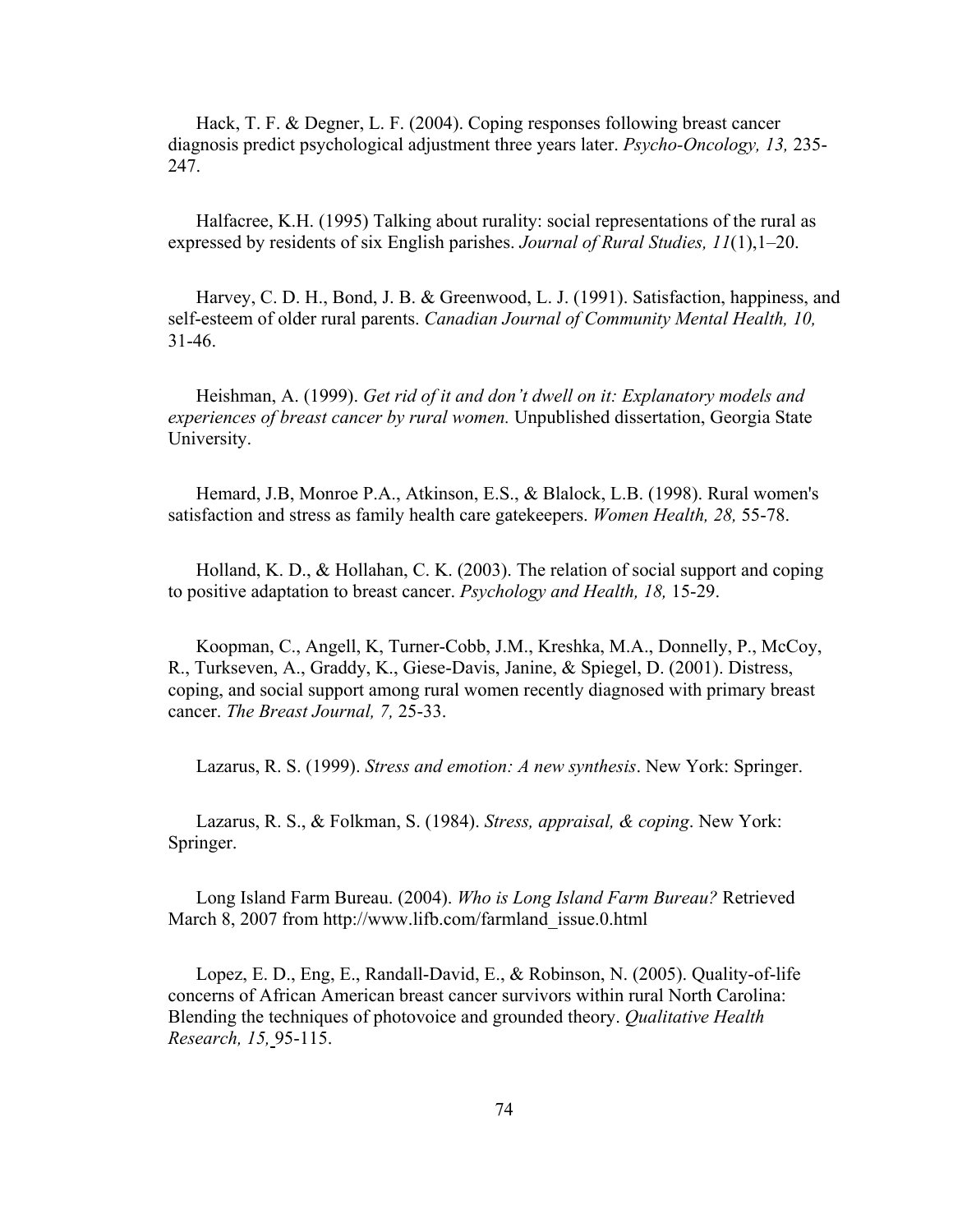Marshall, F., Hays, R., Sherbourne, C., & Wells, K. (1996). The structure of patient satisfaction with outpatient medical care. *Psychological Assessment, 54,* 477-483.

McGraw, K. O., & Wong, S. P. (1996). Forming inferences about some intraclass correlation coefficients. *Psychological Methods*, 1(1), 30-46.

 Metropolitan King County Council. (2004). *Accountability, Efficiency and Ease of Use Added to Critical Areas Package: Protecting rural areas for future generations from impacts of new development.* Retrieved March 8, 2006, from http://www.metrokc.gov/MKCC/news/2004/1004/DC\_LP\_DP\_CAO.htm

McCaul, K., Sandgren, A., King, B., O'Donnell, S., Branstetter, A., & Foreman, G. (1999). Coping and adjustment to breast cancer. *Psycho-Oncology, 8,* 230-236.

McGrath, P., Patterson, C., Yates, P., Treloar, S., Oldenburg, B., & Loos, C. (1999). A study of postdiagnosis breast cancer concerns for women living in rural and remote Queensland. Part I: Personal concerns. *Australian Journal of Rural Health, 7,* 34-42.

McGrath, P., Patterson, C., Yates, P., Treloar, S., Oldenburg, B., & Loos, C. (1999).

A study of postdiagnosis breast cancer concerns for women living in rural and remote Queensland. Part II: Support issues. *Australian Journal of Rural Health, 7*, 43-52.

 McNair, D., Lorr, M., & Droppelman, L. (1981). *Profile of mood states manual*. San Diego, CA: EDITS.

 Melton, G.B. (1983). Ruralness as a psychological concept. In A.W. Childs & G.B. Melton (Eds.). *Rural psychology (*pp 1-13)*.* New York: Plenum.

Mitchell, J., Weatherly, D. (2000). Beyond Church Attendance: Religiosity and Mental Health among Rural Older Adults. *Journal of Cross Cultural Gerontology, 15,* 37-54.

 Moos, R. H. (1988). Coping responses inventory: a measure of approach and avoidance coping skills. In C. P. Zallequett & R. J. Wood. (Eds.) *Evaluating Stress: A Book of Resources.* (pp. 51-65). Lanham, MD: Scarecrow Press.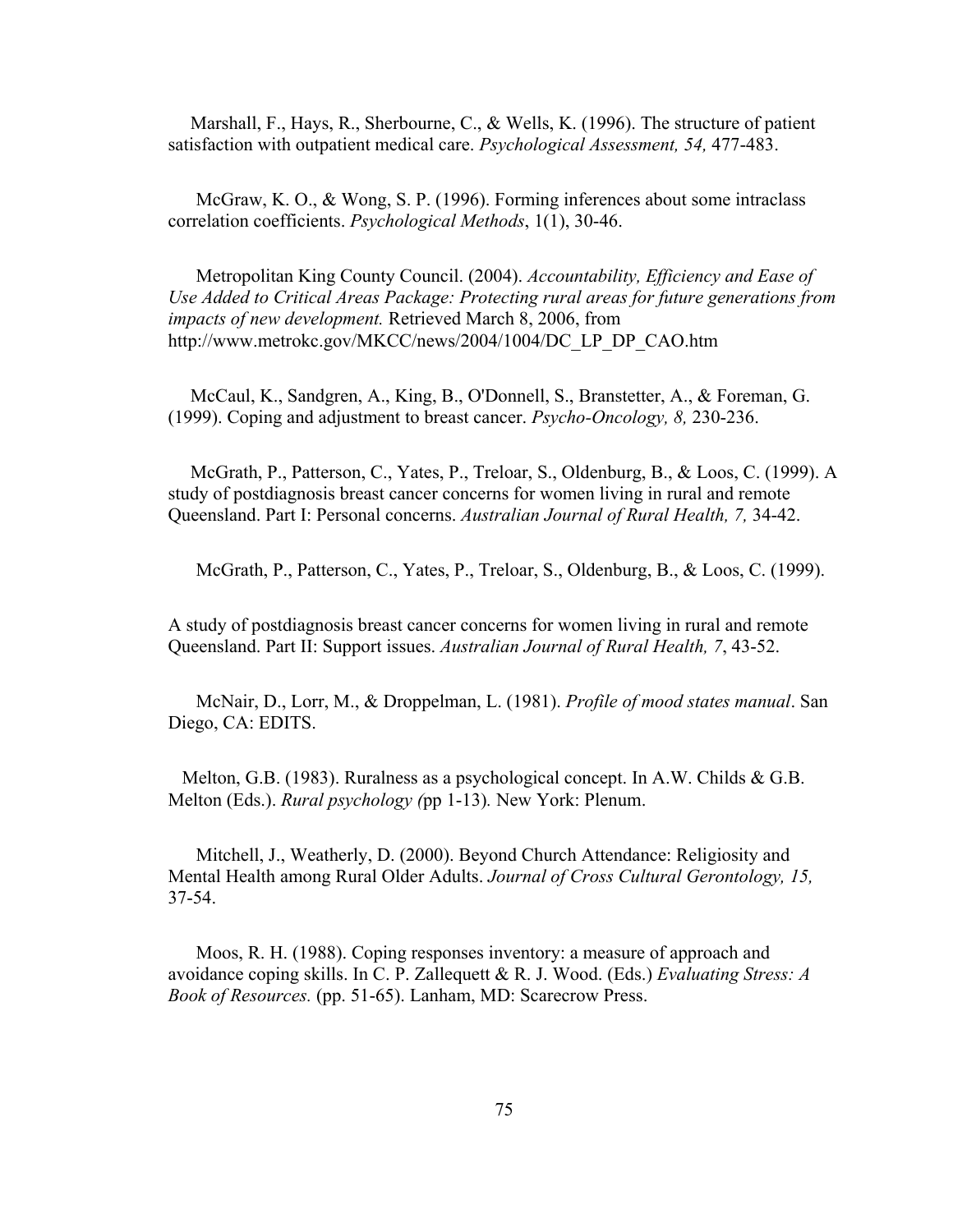Nelson, B. (2005). Preserving our Rural Way of Life Requires Preserving our Rural Health Care: A Nebraskan's View. Retrieved on March 8, 2007 from http://www.senate.gov/~bennelson/news/details.cfm?id=245882&&

 Penman, D. T., Bloom, J. R., Fotopoulos, S., Cook, M. R., Holland, J. C., Gates, C., Flamer, D., Murawski, B., Ross, R., Brandt, U., Muenz, L. R., & Pee, D. (1987). The impact of mastectomy on selfconcept and social func-tion: a combined cross-sectional and longitudinal study with comparison groups. *Women and Health, 11,* 101-130.

 Photiadis, J. D., & Simon, J. J. (1983). Charecteristics of Rural America. In A.W. Childs & G.B. Melton (Eds.). *Rural psychology (*pp 15-32)*.* New York: Plenum.

 Radloff, L. (1977). The CES-D Scale: A self-report depression scale for research in the general population. *Applied psychological measurement, 1,* 185-401.

 Roberto, K. A., & Scott, J. P. (1987). Friendships in late life: A rural-urban comparison. *Lifestyles: A Journal of Changing Patterns, 8,* 146-156.

 Sandgren A., McCaul, K., King B., O'Donnell S., & Foreman G. (2000). Telephone therapy for patients with breast cancer. *Oncology Nursing Forum, 27,* 683-688.

 Schnoll R. A., Harlow, L. L., & Stolbach, L. L. (1998).Structural model of the relationships among stage of disease, age, coping, and psychological adjustment in women with breast cancer. *Psychooncology,* 7, 69-77.

 Schootman, M., & Fourtes, L. J. (1999). Breast and Cervical Carcinoma: The Correlation of Activity Limitations and Rurality with Screening, Disease Incidence, and Mortality. *Cancer, 86,*1087-1094.

 Sheldon, K., & Bettencourt, B. A. (2002). Psychological Need-Satisfaction and Subjective Well-Being within Social Groups. *British Journal of Social Psychology, 41*, 25-38.

 Slama, K. M. (2004). Toward Rural Cultural Competence. *Minnesota Psychologist,*  6-14.

Snijders, T. & Bosker, R. (1999). *Multilevel analysis.* London: Sage Publications.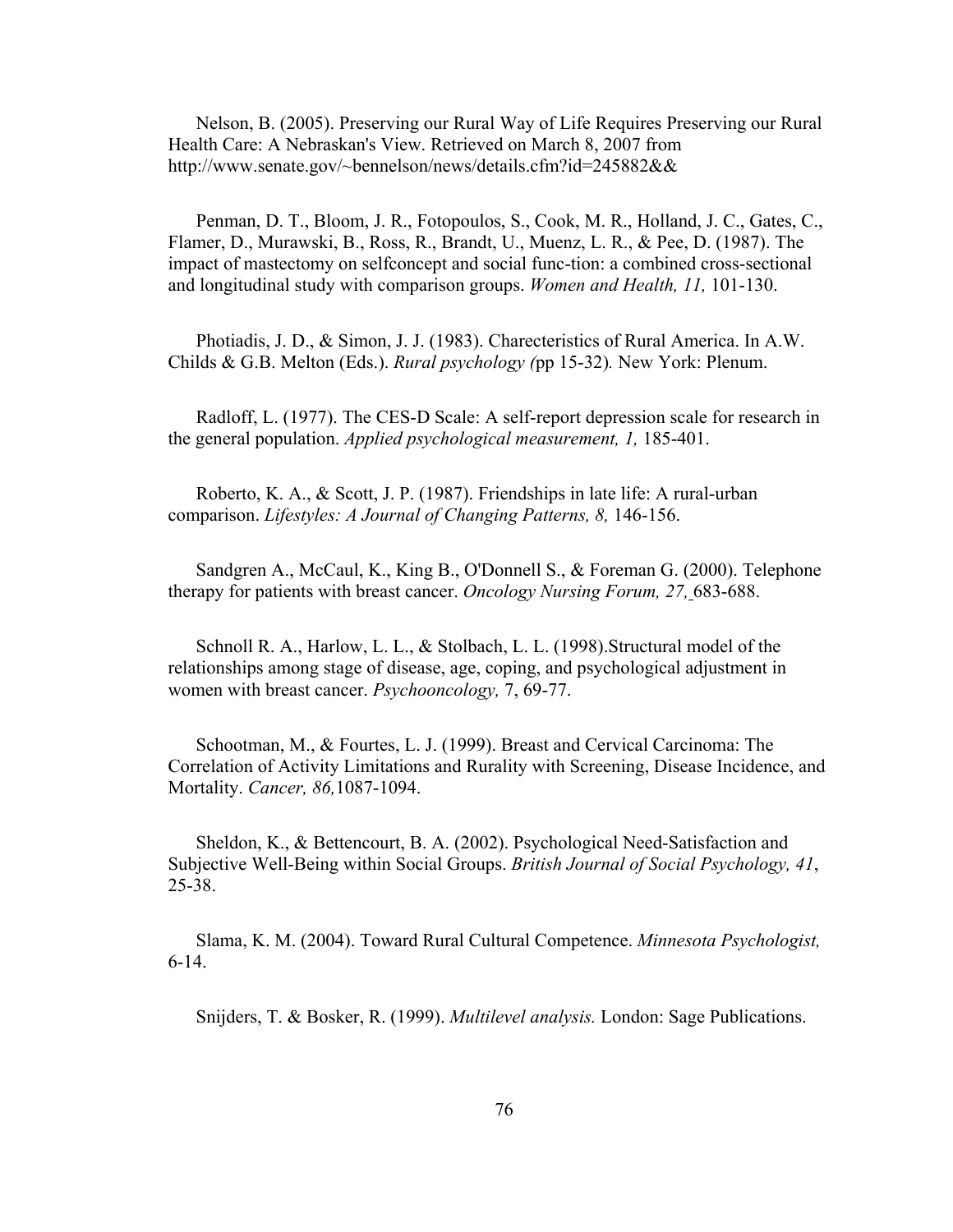Stanton, A.L., Danoff-Burg, S., & Huggins, M. (2002). The first year after breast cancer diagnosis: hope and coping strategies as predictors of adjustment *Psycho-Oncology, 11,* 93-102.

 Stanton, A.L., Danoff-Burg, S., Cameron, C. L., Bishop, M., Collins, C. A., Kirk, S. B., Sworowski, L. A., & Tillman, R. (2004). Emotionally expressive coping predicts psychological and physical adjustment to breast cancer. *Journal of Consulting and Clinical Psychology, 68,* 875-882.

 Stanton, A., & Snider, P. (1993). Coping with a breast cancer diagnosis: A prospective study. *Health Psychology, 12,* 16-23.

 Tabachnick, B. G., and Fidell, L. S. (2001). *Using Multivariate Statistics.* Boston: Allyn and Bacon.

 Tobin, D. L., Holroyd, K. A., Reynolds, R. V., & Wigal, J. K. (1989). The hierarchical factor structure of the coping strategies inventory. *Cognitive Therapy and Research, 13,* 343-361.

Tropman SE, Ricketts TC, Paskett E, Hatzell TA, Cooper MR, Aldrich T. (1999) Rural breast cancer treatment: evidence from the Reaching Communities for Cancer Care (REACH) project. *Breast Cancer Research and Treatment, 56,* 59–66.

Watson, D., Clark, L. A., Tellegen, A. (1988). Development and Validation of Brief Measures of Positive and Negative Affect: The PANAS Scales. *Journal of Personality and Social Psychology, 54,* 1063-1070.

 Watson, M., Greer, S., & Bliss, J. (1989). *Mental Adjustment to Cancer (MAC) Scale: User's Manual*. Surry, U.K.: CRC Psychological Medicine Research Group.

 Watson, M., Law, M., dos Santos, M., Greer, S., Baruch, J., Bliss, J. (1994). The Mini-MAC: Further Development of the Mental Adjustment to Cancer Scale. *Journal of Psycho-social Oncolgy, 12,* 33-46.

 Whitener, L. (1995). Families and Family Life in Rural Areas. *Journal of Rural Health, 11,* 217-223.

 Wilcox, S., Castro, C. D., King, A. C., Housemann, R., & Brownson, R. C. (2000). Determinants of Leisure Time Physical Activity in Rural Compared with Urban Older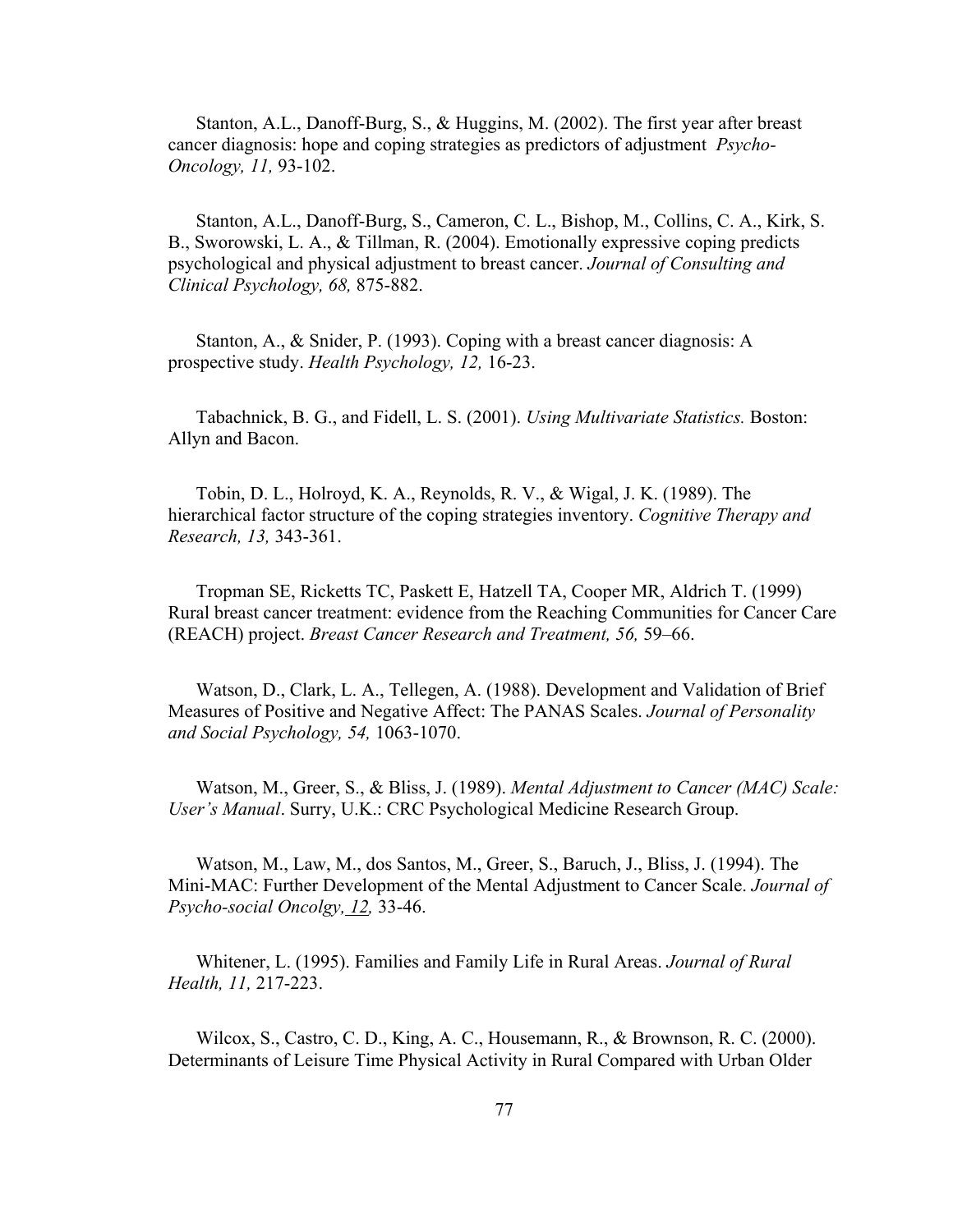and Ethnically Diverse Women in the United States. *Journal of Epidemiological Community Health, 54,* 667-672.

Wilson, J. E (1981). Behavioral preparation for surgery: Benefit or harm? *Journal of Behavioral Medicine, 4,* 79-102.

 Wilson, S., Andersen, M., & Meischke, H. (2000). Meeting the needs of rural breast cancer survivors: what still needs to be done? *Journal of Women's Health & Gender-Based Medicine, 9, 667-77.* 

Woods, M. (2005). Defining the Rural. *Rural Geography: Processes, Responses and Experiences in Rural Restructuring.* In M. Woods (Ed.). Newbury Park, CA.: Sage.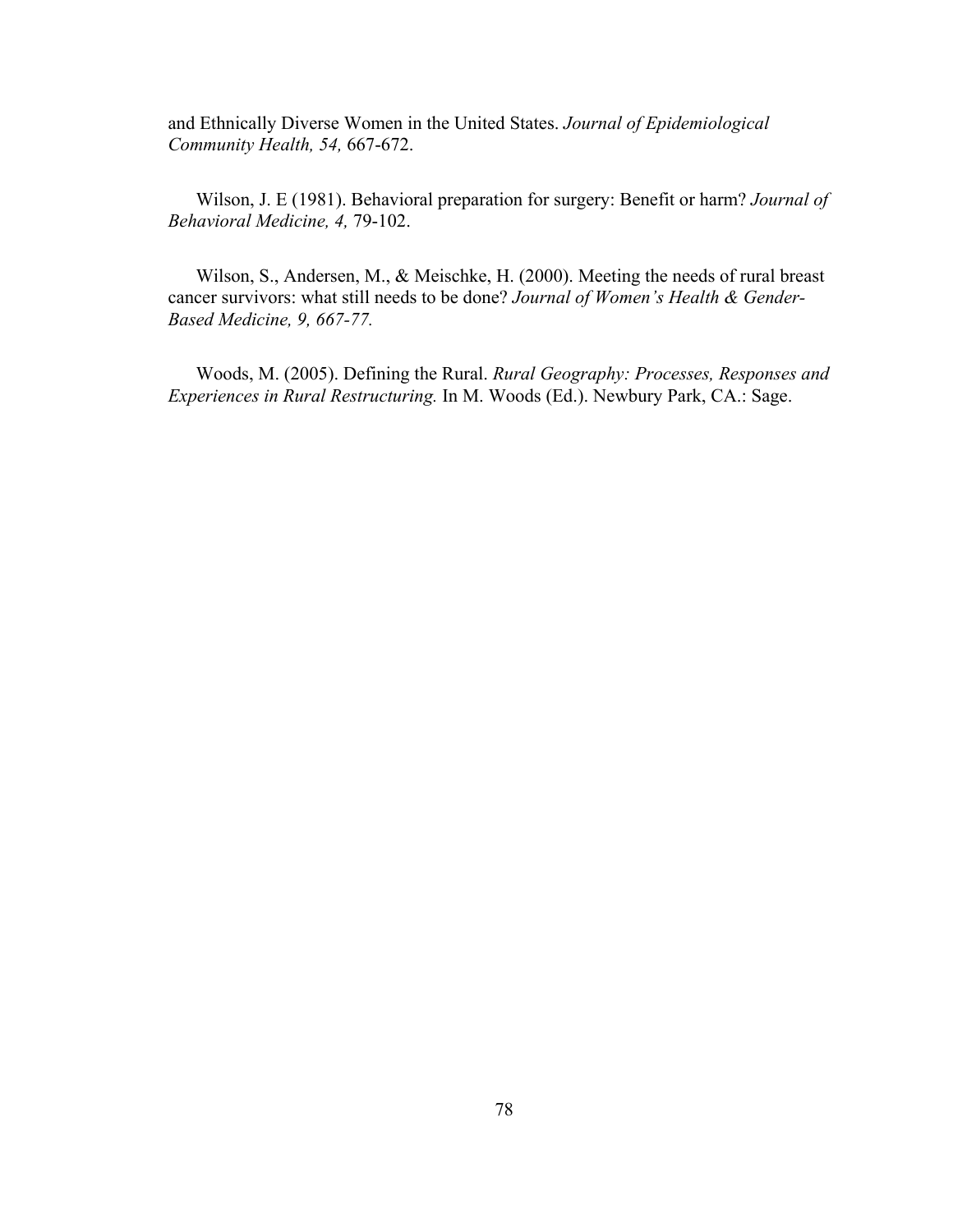#### Appendix A

#### *Demographics*

 How many miles is it from your home to the Clinic where you are receiving radiation treatment?

Do you go to a breast cancer support group? If so, how many times a month?

What stage of breast cancer were you were diagnosed with?

What is your date of birth?

Please list any other major illnesses you have been diagnosed with.

In the last 12 months, has a close relative or friend passed away?

Where are you in the treatment process?

What best describes your work situation right now? (check as many as apply)

Homemaker/House-manager Managerial, profession or technical

Lacked from work **Example 20** Retired from work, but took another job

Skilled or semi-skilled blue collar Clerical, sales, service or other

\_\_\_\_\_ Manage a farm \_\_\_\_\_\_\_\_\_\_\_\_\_\_\_\_\_\_\_\_ Own my own business

Other Volunteer work (not paid)

\_\_\_\_ White Collar Professional

What is the total yearly income (estimated) for all of the members who contribute to your

household income?

Which best describes your relationship status?

What religious community or group to you belong to?

What is your ethnicity?

How many children do you have?

If you have children, how many of them live in your home right now?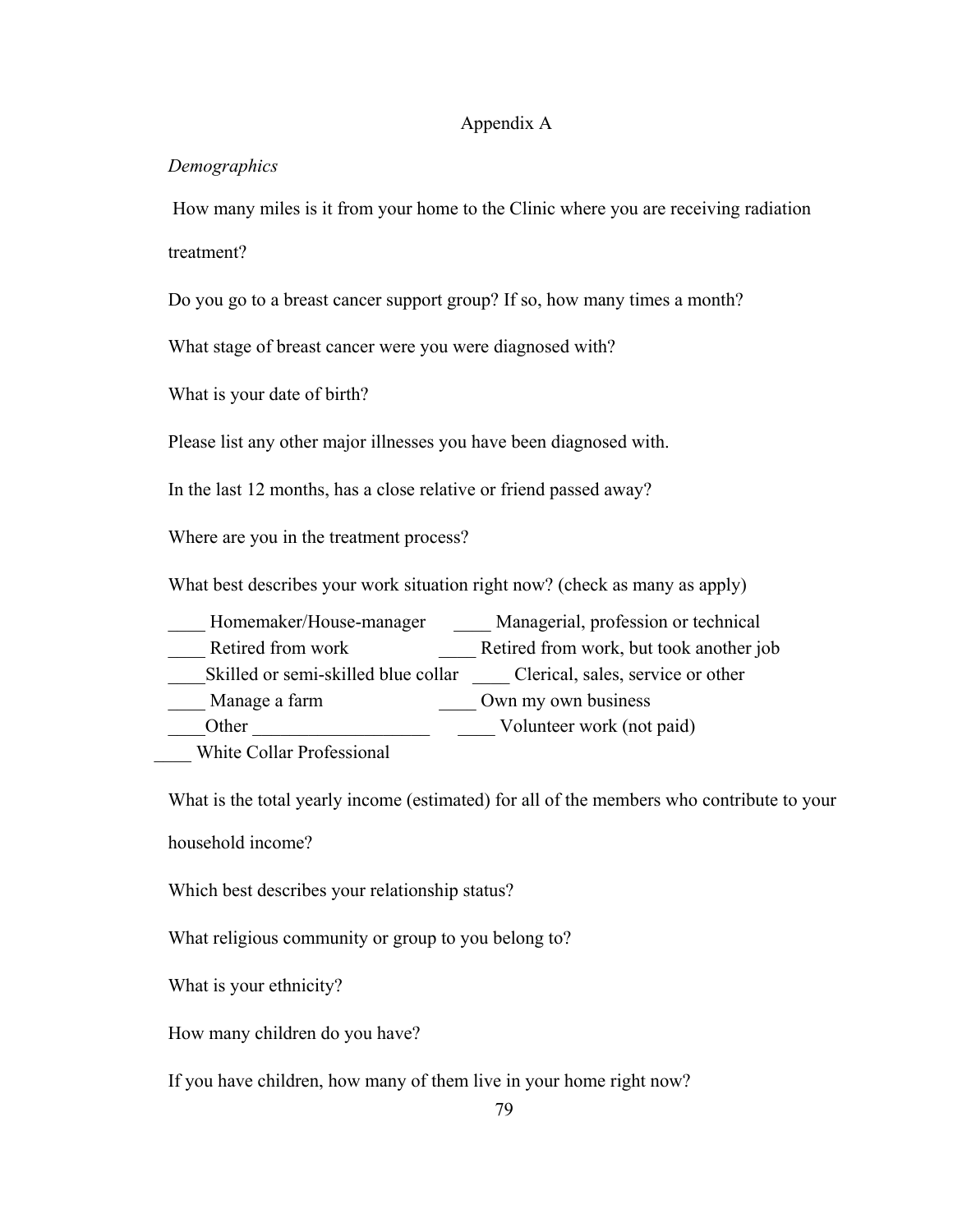Of the children who live in your home, what are their ages?

In your home, are you a regular caregiver to anyone other than your own children? What best describes your employment in the last month?

| I was not working outside of home. I was working Part-time            |
|-----------------------------------------------------------------------|
| I was working but recently left work.<br>I was working Full-time      |
| I was self-employed and still working.<br>I was on Medical Leave      |
| Other, please specify                                                 |
| What best describes your education?                                   |
| Less than 4 years high school<br>Graduated with 2 year college degree |
| Graduated high school<br>Graduated with four year college degree      |
| Some college<br>Some graduate work/finished graduate                  |
| degree                                                                |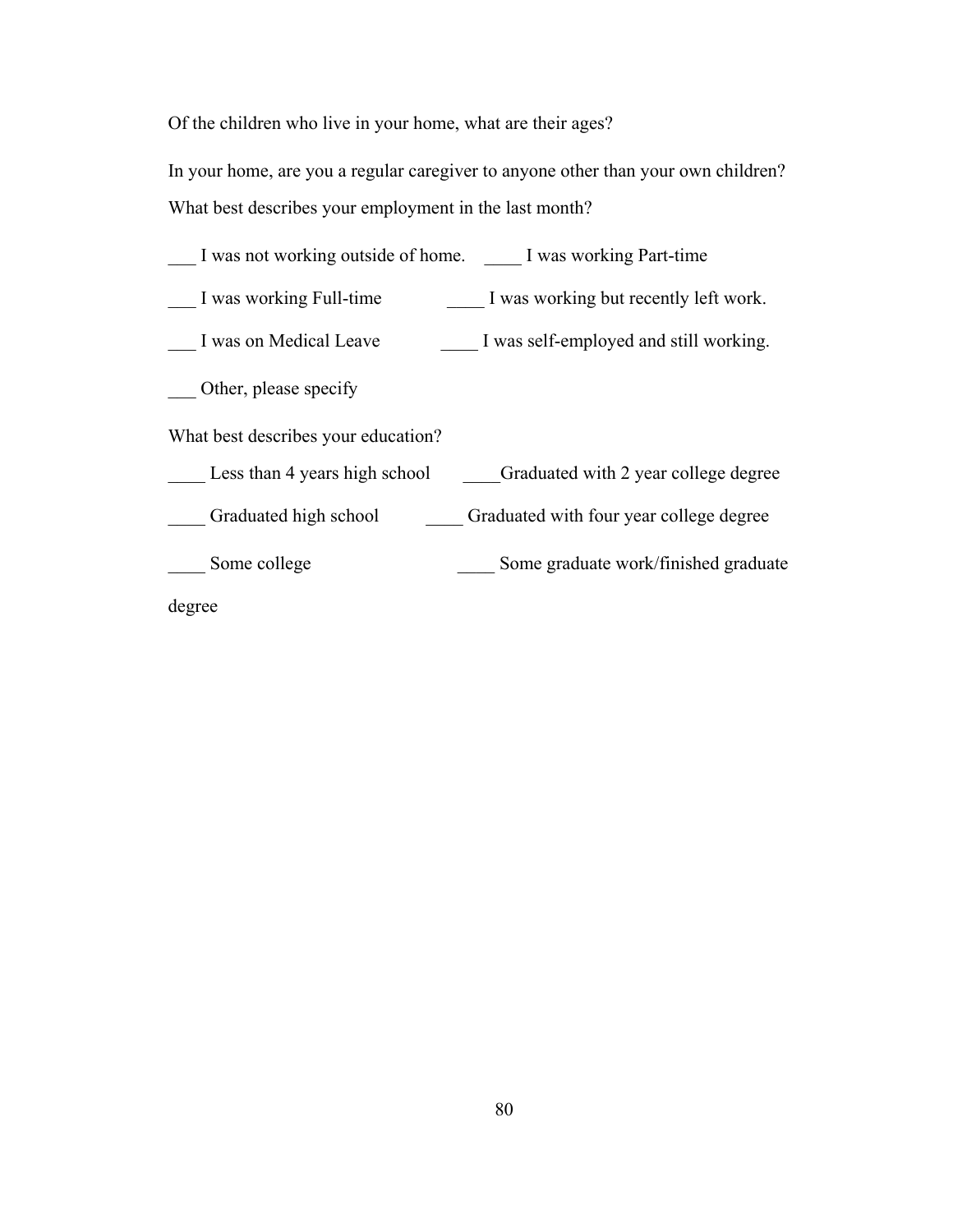| Coping response                 | Depression | Life Satisfaction | Mood        |
|---------------------------------|------------|-------------------|-------------|
|                                 |            |                   | Disturbance |
| Active coping                   | $-18**$    | $.19**$           | $-.12$      |
| Planning                        | $-12$      | $.19**$           | $-.06$      |
| Suppression of C.A.             | $-.01$     | $-.00$            | .03         |
| Restraint                       | $-.07$     | .07               | $-.02$      |
| Seeking of instrumental         |            |                   |             |
| support                         | $-.11$     | $.24**$           | $-.08$      |
| Seeking of emotional            |            |                   |             |
| support                         | $-.04$     | .12               | .03         |
| Positive reinterpretation       | $-.22**$   | $.28**$           | $-18*$      |
| Acceptance                      | $-16*$     | .11               | $-.08$      |
| Turning to religion             | $-.03$     | $.17*$            | $-.11$      |
| Focus on/venting of             |            |                   |             |
| emotions                        | $.26**$    | $-.19**$          | $.44**$     |
| Denial                          | $.23**$    | $-16*$            | $.26**$     |
| <b>Behavioral Disengagement</b> | $.29**$    | $-18**$           | $.21**$     |
| Mental Disengagement            | $.19**$    | $-14*$            | $.17*$      |
| Alcohol                         | $.20**$    | $-.13$            | $.18*$      |

*Note.*  $\frac{*}{p}$  < .05  $\frac{*}{p}$  < .01.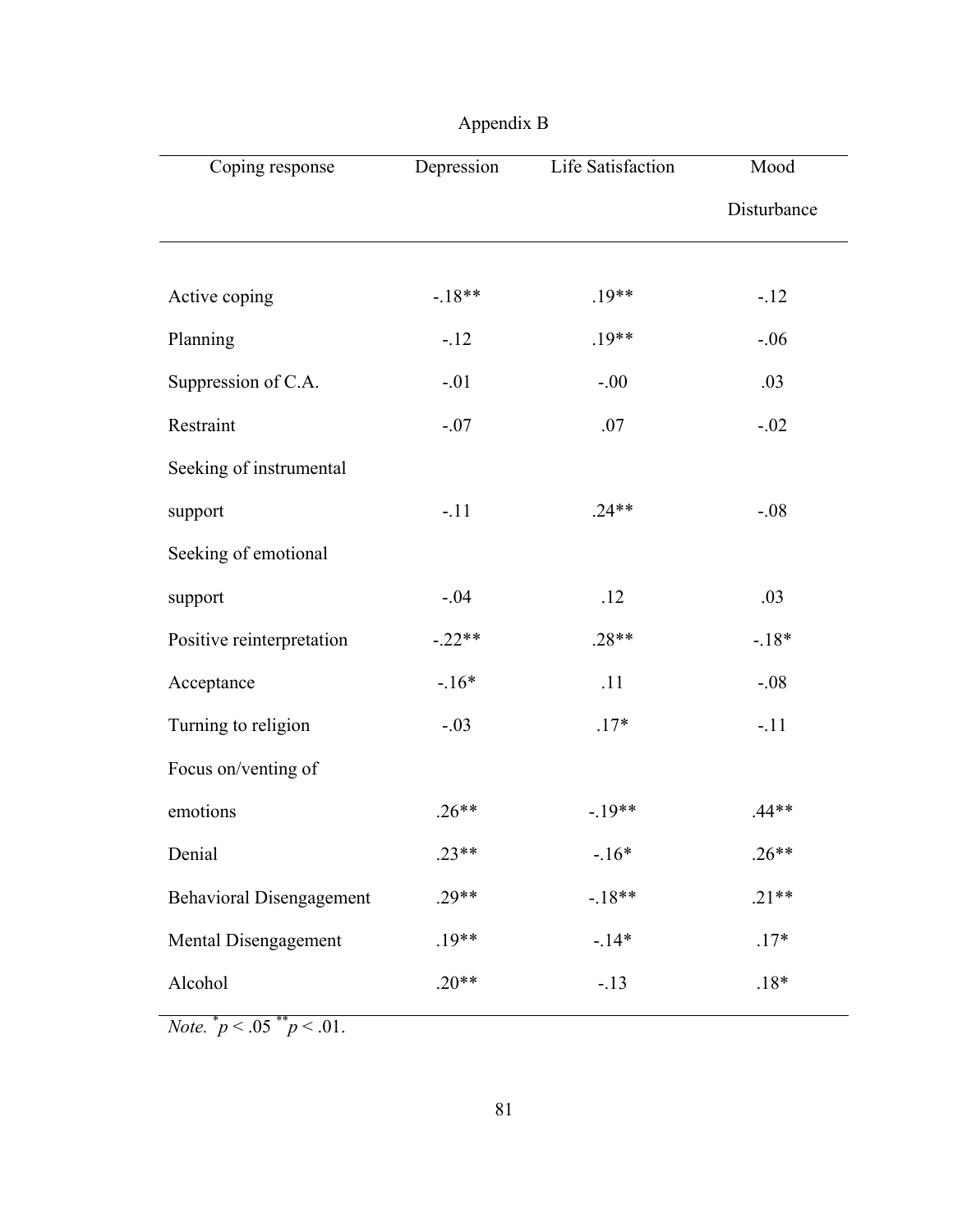### Appendix C

Correlations among coping subscales

|          | $\mathbf{1}$ | $\overline{2}$ | 3       | $\overline{4}$ | $5\overline{)}$ | 6       | $\tau$  | $8\,$   | 9        | 10      | 11      | 12      | 13  |
|----------|--------------|----------------|---------|----------------|-----------------|---------|---------|---------|----------|---------|---------|---------|-----|
| $1.$ act |              |                |         |                |                 |         |         |         |          |         |         |         |     |
| 2. plan  | $.75**$      |                |         |                |                 |         |         |         |          |         |         |         |     |
| 3. sca   | $.62**$      | $.48**$        |         |                |                 |         |         |         |          |         |         |         |     |
| 4. rest  | $.28**$      | $.29**$        | $.30**$ |                |                 |         |         |         |          |         |         |         |     |
| 5. sis   | $.39**$      | $.46**$        | $.39**$ | $.17*$         |                 |         |         |         |          |         |         |         |     |
| 6. ses   | $.24**$      | $.28**$        | $.17*$  | .11            | $.61**$         |         |         |         |          |         |         |         |     |
| 7. prg   | $.50**$      | .49**          | $.33**$ | $.25**$        | $.31**$         | $.31**$ |         |         |          |         |         |         |     |
| 8. acc   | $.37**$      | $.26**$        | $.33**$ | $.30**$        | $.17*$          | $.22**$ | $.40**$ |         |          |         |         |         |     |
| 9. rel   | .10          | .08            | .08     | .12            | $.17*$          | $.23**$ | $.33**$ | $.16*$  |          |         |         |         |     |
| 10. foc  | .11          | .13            | .10     | .03            | $.25**$         | $.36**$ | .01     | .07     | .01      |         |         |         |     |
| 11. de   | $-18*$       | $-.24**$       | .04     | .08            | $-.18*$         | $-.09$  | $-.13$  | .01     | $-.07$   | .12     |         |         |     |
| 12. bd   | $-.19**$     | $-.19**$       | .12     | $.24**$        | .02             | .07     | $-.12$  | .01     | .06      | $.20**$ | $.37**$ |         |     |
| 13. md   | $.14*$       | .10            | $.32**$ | $.20**$        | .10             | $.15*$  | $.18*$  | $.21**$ | $.22**$  | $.141*$ | $.24**$ | $.30**$ |     |
| 14. al   | $-.05$       | $-.01$         | .08     | $-18*$         | $-.03$          | $-.04$  | $-.02$  | $-.10$  | $-.20**$ | .05     | .10     | $.15*$  | .05 |

*Note*. act = active coping, plan = planning, sca = suppression of competing activities, rest = restraint, sis = seeing support for

instrumental reasons, ses = seeking support for emotional reasons, prg = positive reinterpretation and growth, acc =

acceptance, rel = turning to religion, foc = focus on and venting of emotions, de = denial, bd = behavioral disengagement, md = mental disengagement, al = alcohol and drugs disengagement.  $\dot{p}$  < .05  $\dot{p}$  < .01.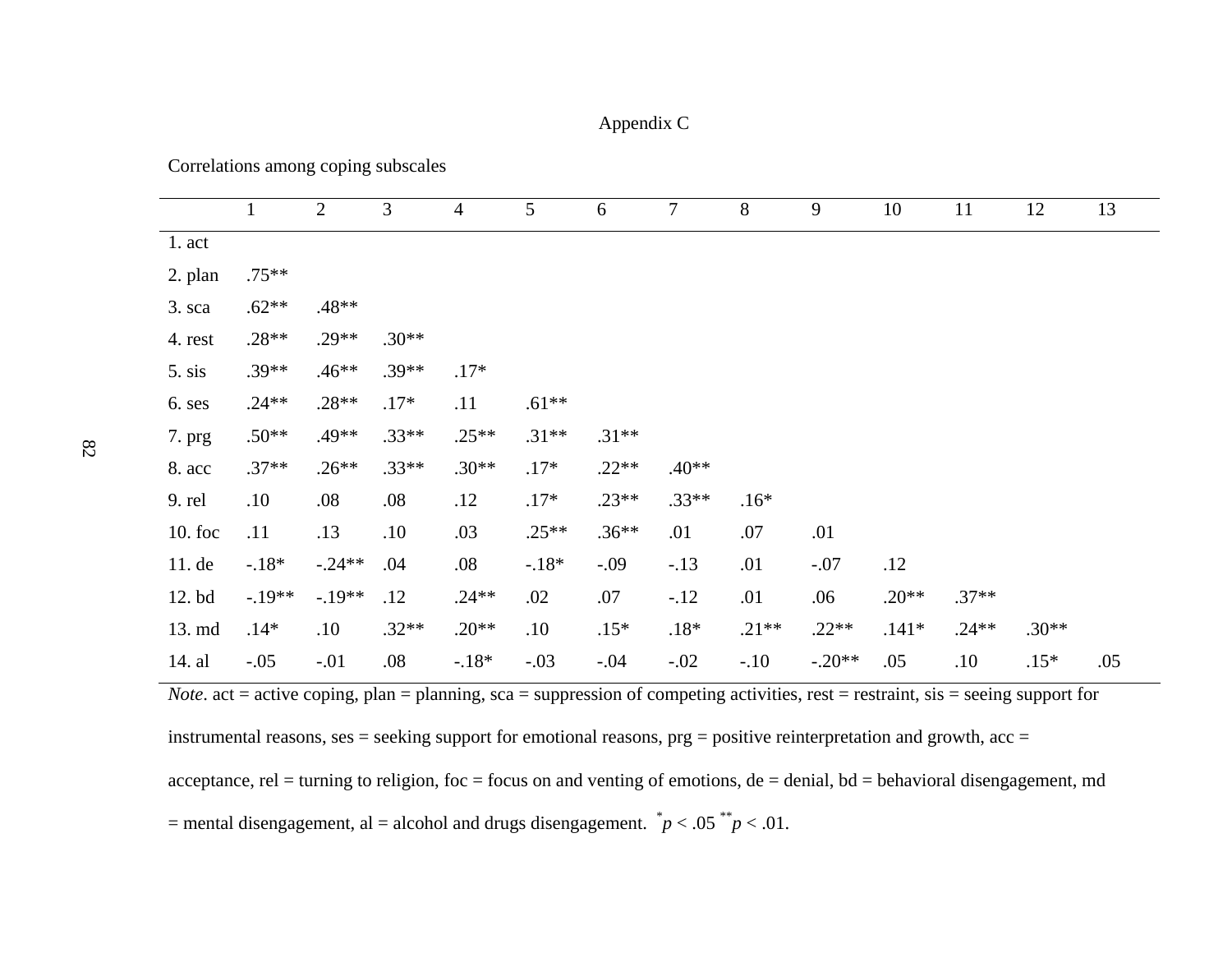# Table 1 *Definitions of the USDA Rural-Urban County Continuum Codes*

| Code Number | Description                                                         |
|-------------|---------------------------------------------------------------------|
|             |                                                                     |
| 1           | Counties in metro areas of 1 million population or more             |
| 2           | Counties in metro areas of 250,000 to 1 million population          |
| 3           | Counties in metro areas of fewer than 250,000 population            |
| 4           | Urban population of 20,000 or more, adjacent to a metro area        |
| 5           | Urban population of 20,000 or more, no adjacent to a metro area     |
| 6           | Urban population of 2,500 to 19,999, adjacent to a metro area       |
| 7           | Urban population of 2,500 to 19,999, not adjacent to a metro area   |
| 8           | Completely rural or less than 2,500 urban population, adjacent to a |
|             | metro area                                                          |
| 9           | Completely rural or less than 2,500 urban population, not adjacent  |
|             | to a metro area                                                     |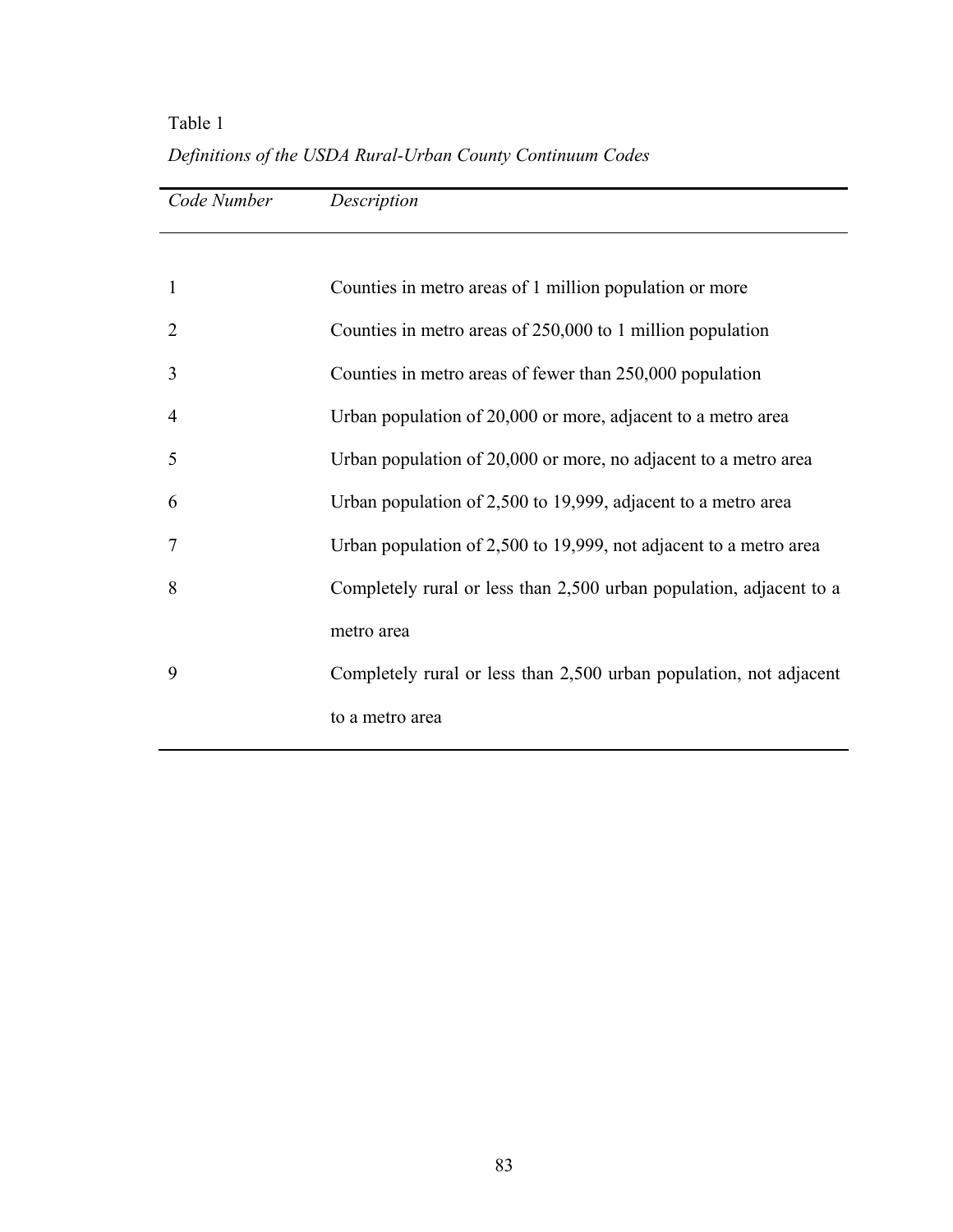*Means, Standard Deviations, Alpha Reliability, Alpha Reliabilities split by group and Carver's reported Alpha for COPE scales.* 

|                                  |      |     |          | $\alpha$ | $\alpha$ | $\alpha$ |
|----------------------------------|------|-----|----------|----------|----------|----------|
| Coping response                  | M    | SD  | $\alpha$ | Rural    | Urban    | Carver's |
|                                  |      |     |          |          |          |          |
| Active coping                    | 3.19 | .59 | .67      | .69      | .64      | .62      |
| Planning                         | 3.30 | .64 | .79      | .84      | .73      | .80      |
| Suppress of competing activities | 2.68 | .60 | .58      | .52      | .62      | .68      |
| Restraint                        | 2.41 | .59 | .54      | .58      | .52      | .72      |
| Seeking of instrumental support  | 2.98 | .71 | .72      | .72      | .72      | .75      |
| Seeking of emotional support     | 2.87 | .80 | .84      | .86      | .81      | .85      |
| Positive reinterpretation        | 3.22 | .65 | .81      | .78      | .83      | .68      |
| Acceptance                       | 3.00 | .64 | .67      | .72      | .63      | .65      |
| Turning to religion              | 3.33 | .85 | .92      | .90      | .94      | .92      |
| Focus on/venting of emotions     | 2.31 | .67 | .70      | .68      | .71      | .77      |
| Denial                           | 1.36 | .85 | .73      | .64      | .78      | .71      |
| <b>Behavioral Disengagement</b>  | 1.56 | .68 | .61      | .60      | .63      | .63      |
| Mental Disengagement             | 2.10 | .61 | .55      | .51      | .57      | .45      |
| Alcohol                          | 1.08 | .40 |          |          |          |          |

*Note.*  $M = Mean$ ,  $SD = Standard Deviation$ ,  $\alpha = Cronbach's alpha$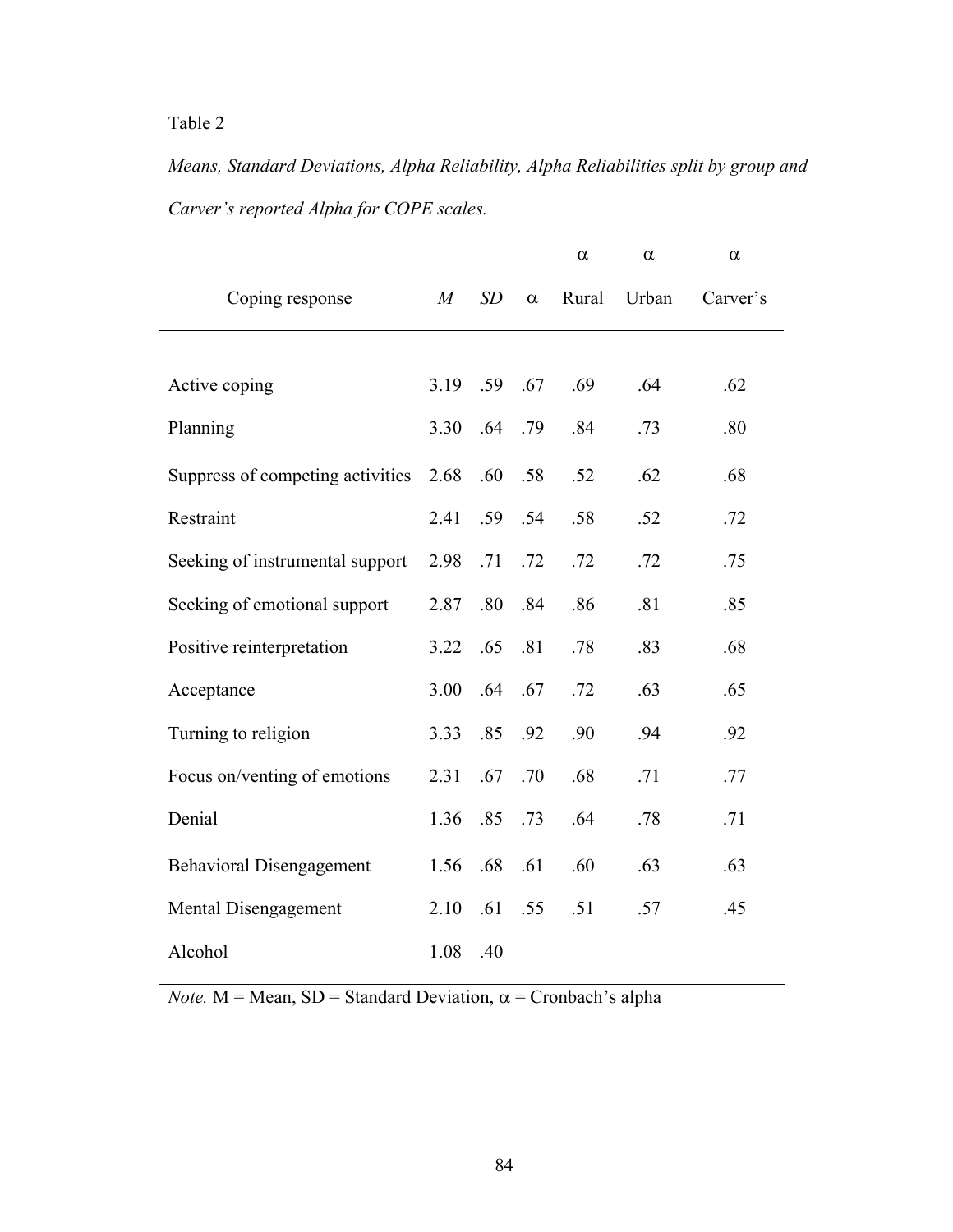# *Test-Retest Reliabilities (ICC)*

| Coping response                  | ICC | $ICC$ - Rural | ICC - Urban |
|----------------------------------|-----|---------------|-------------|
|                                  |     |               |             |
| Active coping                    | .73 | .68           | .76         |
| Planning                         | .84 | .83           | .85         |
| Suppress of competing activities | .68 | .67           | .68         |
| Restraint                        | .67 | .55           | .75         |
| Seeking of instrumental support  | .84 | .85           | .83         |
| Seeking of emotional support     | .88 | .89           | .87         |
| Positive reinterpretation/growth | .87 | .85           | .88         |
| Acceptance                       | .75 | .71           | .78         |
| Turning to religion              | .95 | .96           | .95         |
| Focus on and venting of emotions | .78 | .78           | .79         |
| Denial                           | .79 | .73           | .83         |
| <b>Behavioral Disengagement</b>  | .75 | .78           | .73         |
| Mental Disengagement             | .64 | .57           | .69         |
| Alcohol                          | .01 | .01           | .14         |
|                                  |     |               |             |

*Note.* ICC = Intraclass Correlation Coefficient.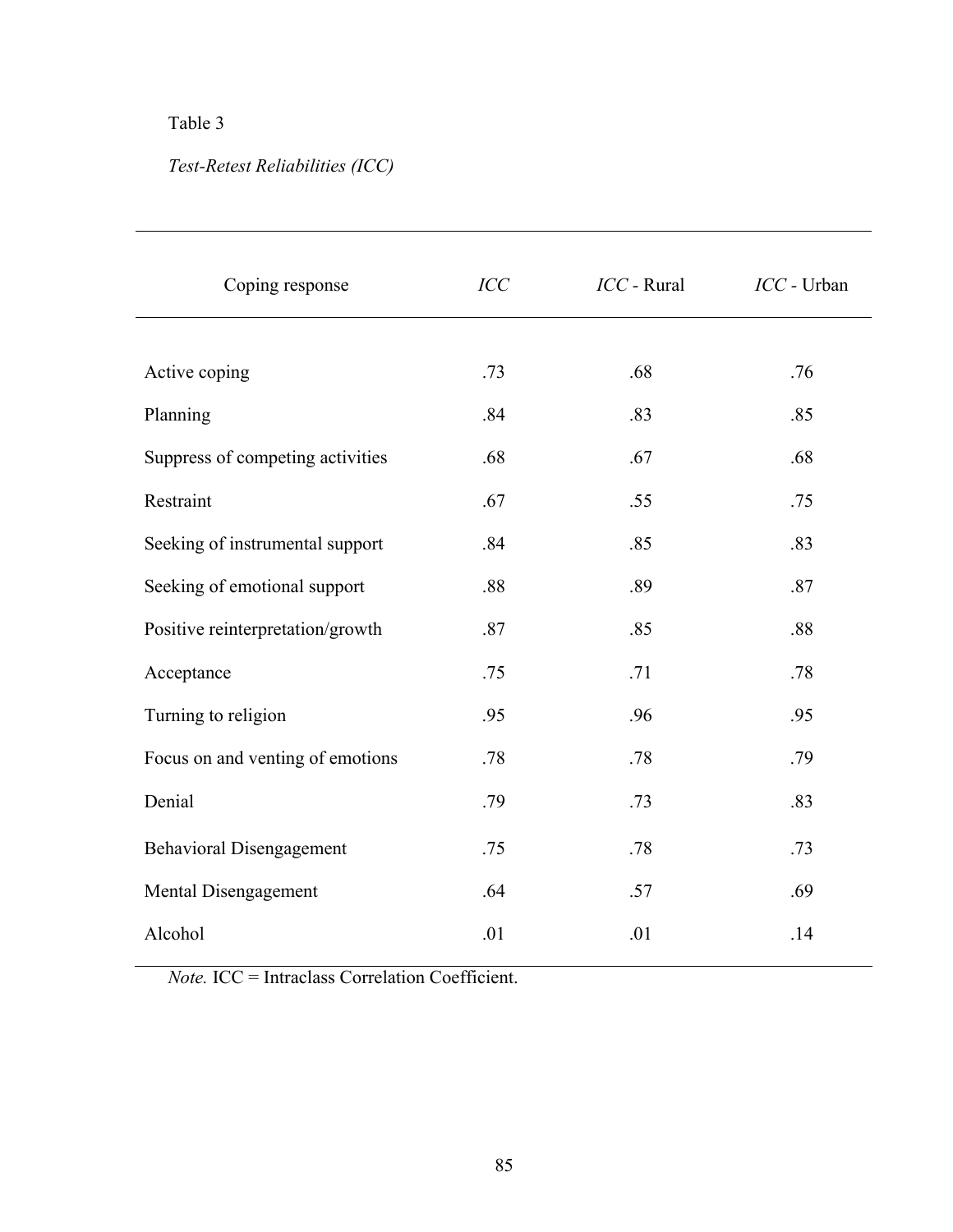*Correlations among rurality, coping, and well-being* 

| Coping Response                      | Rurality        |
|--------------------------------------|-----------------|
|                                      |                 |
| Active coping                        | $.15*$          |
| Planning                             | $-.02$          |
| Restraint                            | .04             |
| Seeking of instrumental support      | .13             |
| Seeking of emotional support         | $-.05$          |
| Positive reinterpretation and growth | $.14*$          |
| Acceptance                           | .07             |
| Turning to religion                  | .08             |
| Focus on and venting of emotions     | $-.06$          |
| Denial                               | $-.03$          |
| <b>Behavioral Disengagement</b>      | $-14*$          |
| Alcohol                              | $-.01$          |
| Depression                           | $\overline{01}$ |
| Mood Disturbance                     | .02             |
| Life satisfaction                    | .03             |

*Note*. *The mental disengagement and suppression of competing activities subscales were omitted due to the low reliability evidenced by these scales.* \* *p < .05*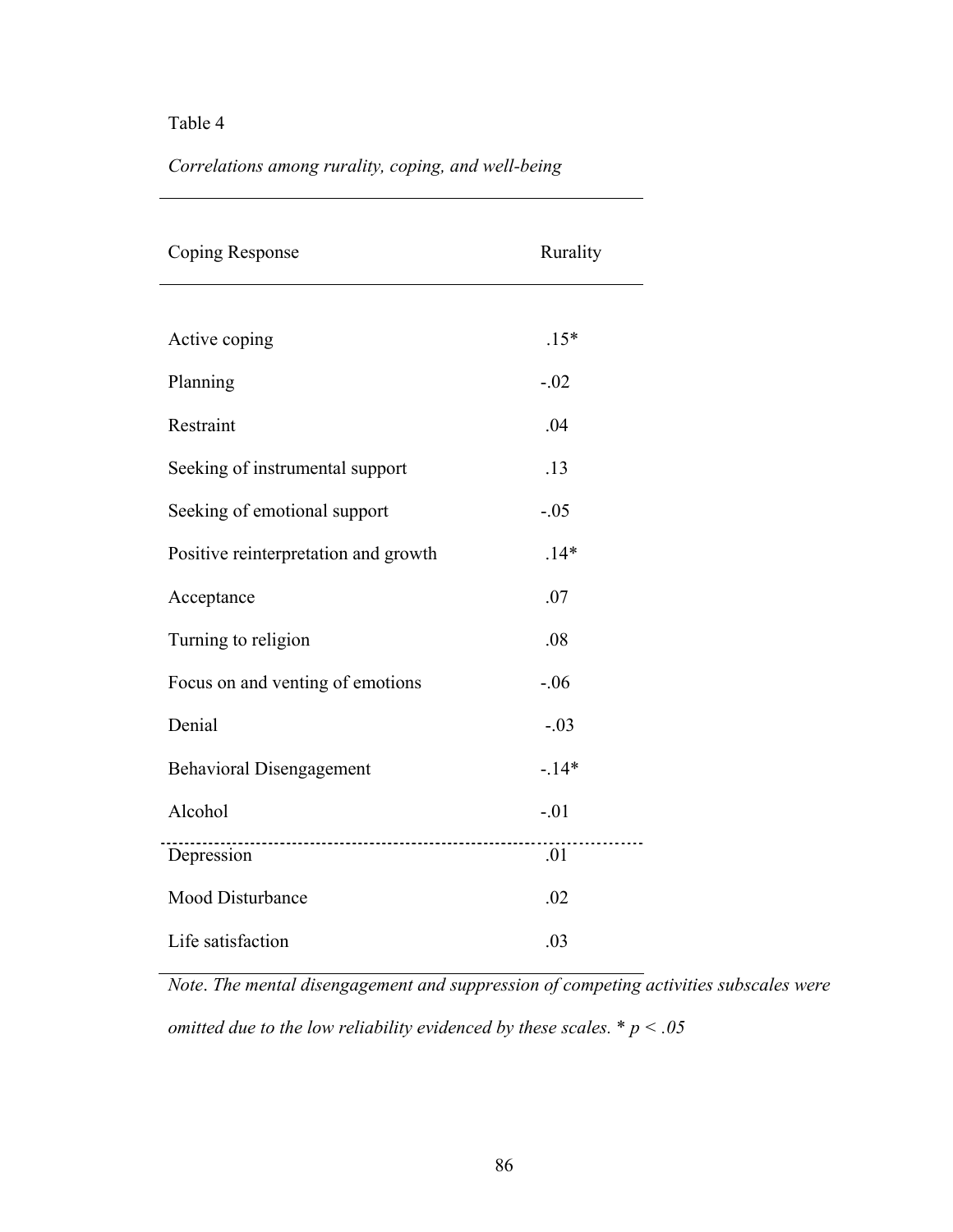$\bar{z}$ 

## *Summary of results from HLM analyses*

|                                        |                      | Mood                   | Life            |
|----------------------------------------|----------------------|------------------------|-----------------|
| Coping Response                        |                      | Depression Disturbance | Satisfaction    |
|                                        |                      |                        |                 |
| Rurality                               |                      |                        |                 |
| Positive reinterpretation and growth   |                      | $-3.02*$               | $.21*$          |
| Positive reinterpretation and growth X | $-.74^{\dagger}$     | $-1.70^{\dagger}$      | $.16*$          |
| Rurality                               |                      |                        |                 |
| Active coping                          |                      |                        |                 |
| <b>Active X Rurality</b>               | $-0.94$ <sup>*</sup> | $1.61^{\dagger}$       |                 |
| <b>Behavioral Disengagement</b>        | $2.78***$            | $6.11***$              | $-16^{\dagger}$ |
| Behavioral Disengagement X Rurality    | $0.96*$              | $2.11^{\dagger}$       |                 |
|                                        |                      |                        |                 |
| Seeking of instrumental support        |                      |                        | $.16*$          |
| Seeking of emotional support           |                      |                        | $.17*$          |
| Turning to religion                    |                      |                        | $.20*$          |
| Denial                                 | $2.57***$            | $5.14***$              |                 |
| Focus on and venting of emotions       | $2.35***$            | $6.48***$              | $-.19*$         |
| Planning                               |                      |                        |                 |
| Acceptance                             |                      |                        |                 |

*Note.* - indicates a non-significant relationship (p >.10). *b* values reported are unstandardized coefficients. Non-significant interactions not included in table. Interaction between focus on and venting of emotions not included in table.  $\phi$   $p$  < .10  $\phi$   $p$  < .05  $\phi$ .01 \*\*\* *p* < .001.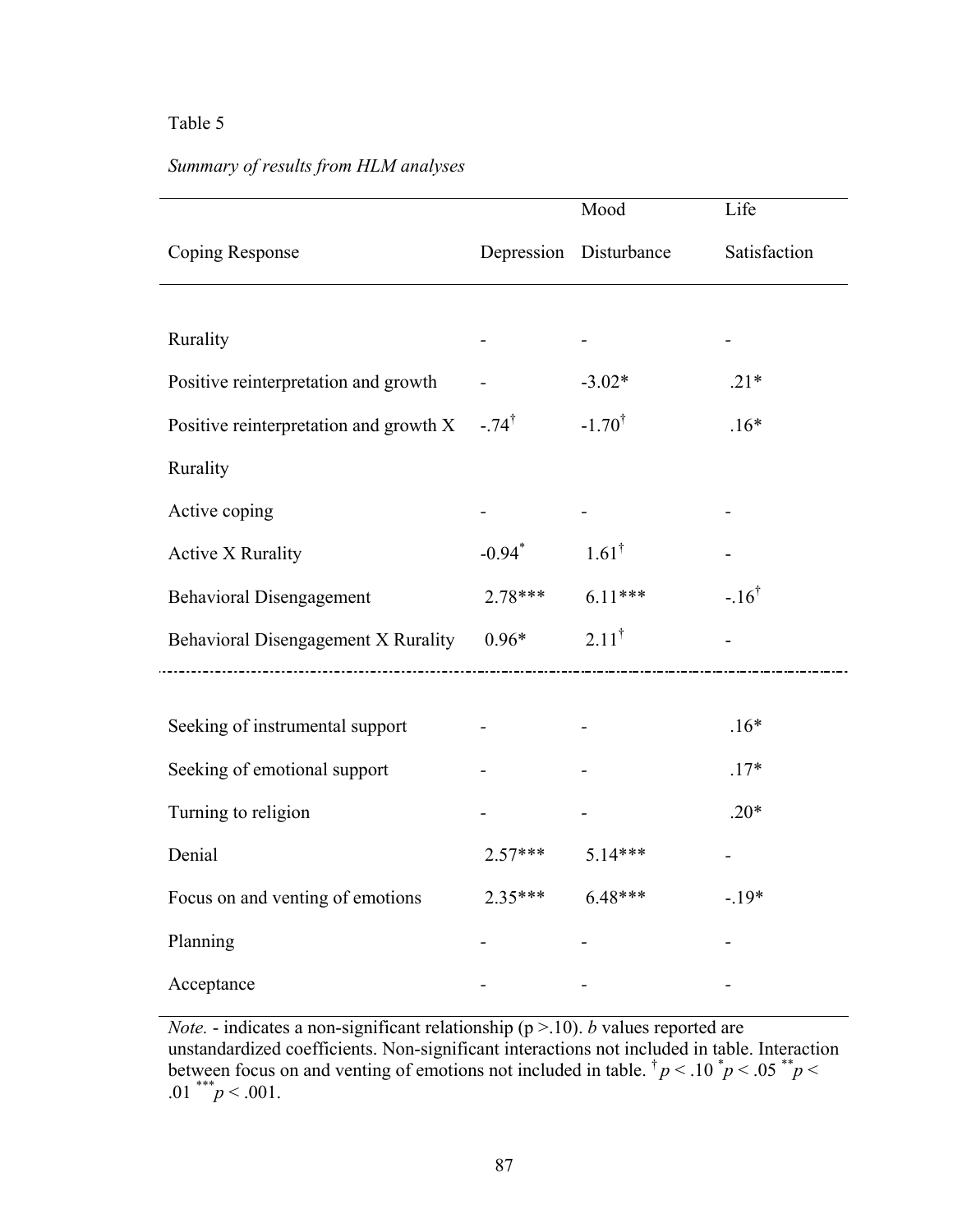



*Figure 1*. Levels of depression for rural and urban women according to individual levels of active coping. Note: *b* values reported in the figures are unstandardized coefficients.  ${}^{\text{t}}p$  $< 0.10^{*} p < 0.05^{*} p < 0.01^{*} p < 0.001$ .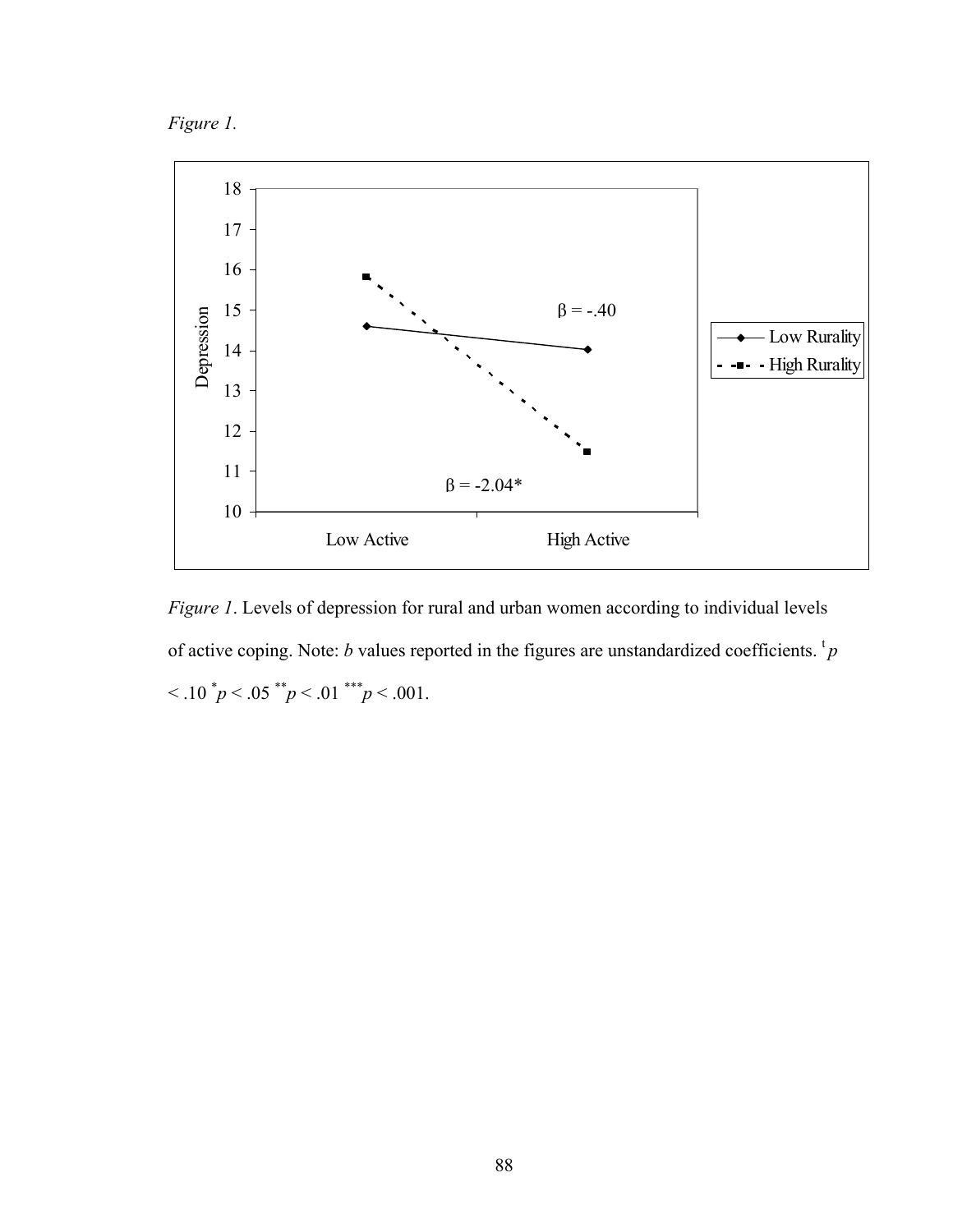*Figure 2.* 



*Figure 2*. Levels of depression for rural and urban women according to individual levels of behavioral disengagement. Note: *b* values reported in the figures are unstandardized coefficients.  ${}^{\text{t}}p < .10 \ {}^{\text{t}}p < .05 \ {}^{\text{t}}p < .01 \ {}^{\text{t}}p < .001$ .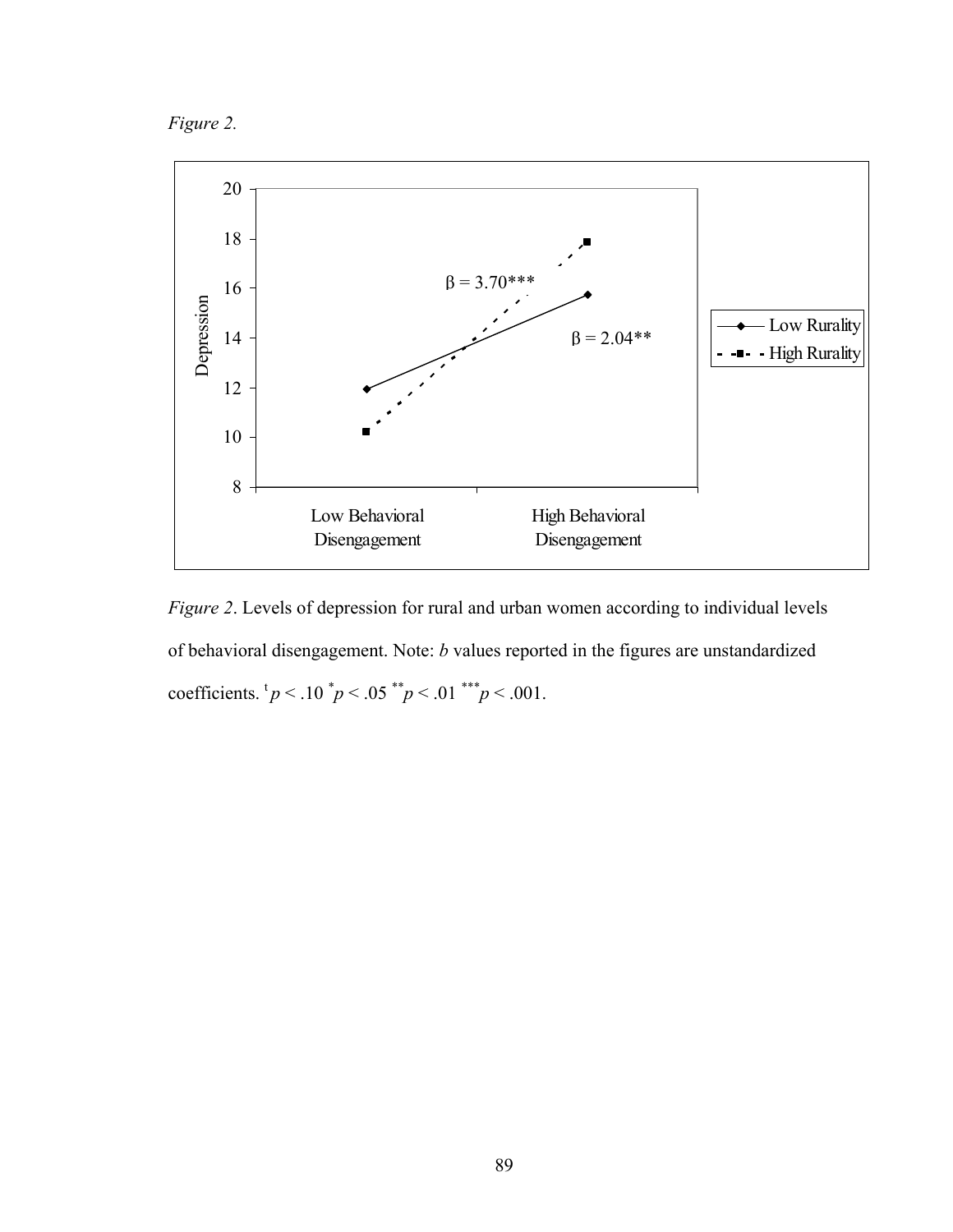



*Figure 3*. Levels of depression for rural and urban women according to individual levels of positive reinterpretation and growth. Note: *b* values reported in the figures are unstandardized coefficients.  $\frac{p}{q}$  < .10  $\frac{p}{q}$  < .05  $\frac{p}{q}$  < .01  $\frac{p}{q}$  < .001.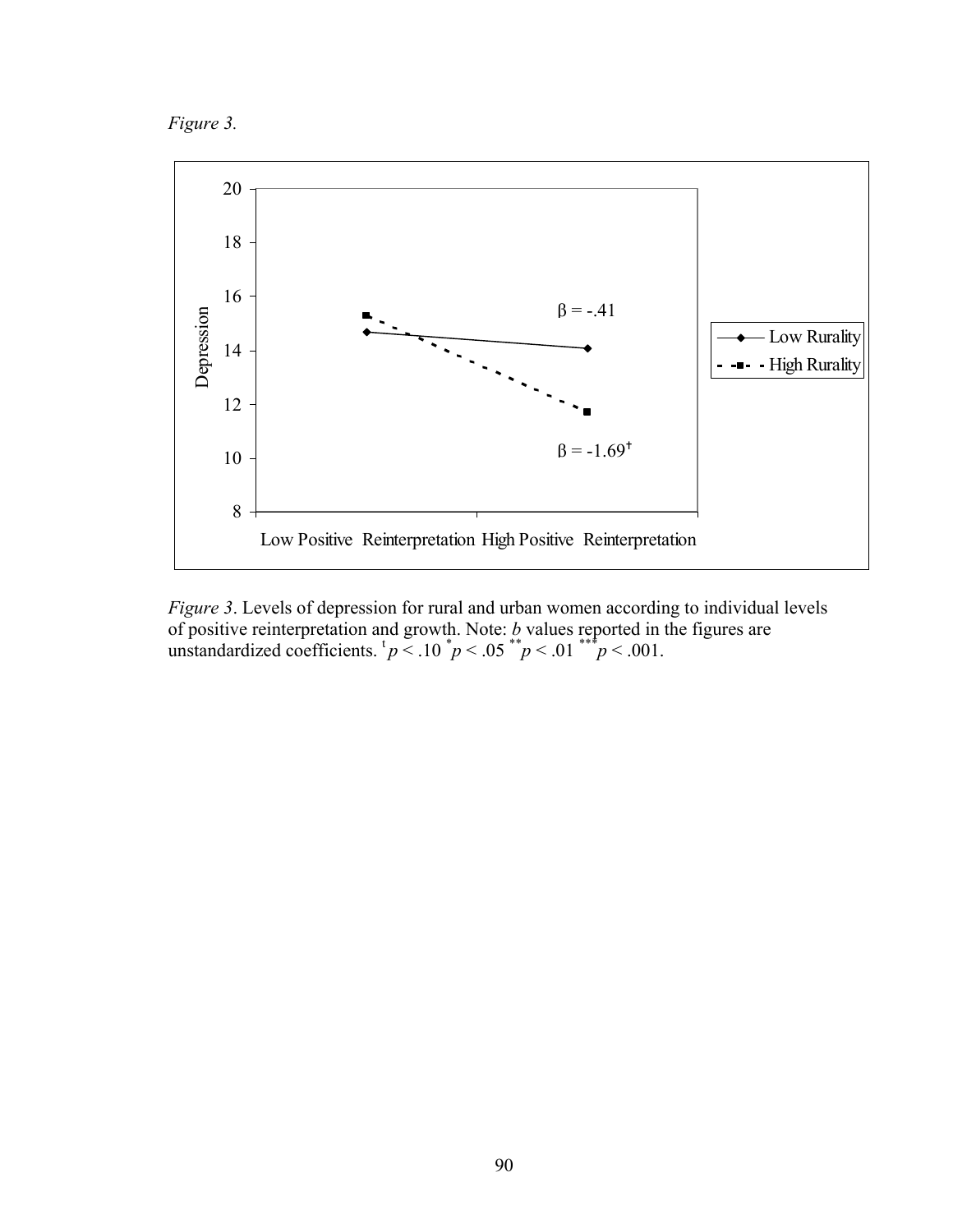

*Figure 4*. Relationship between denial and depression over time. Note: The plotted lines represent values of +1 and -1 standard deviation for denial.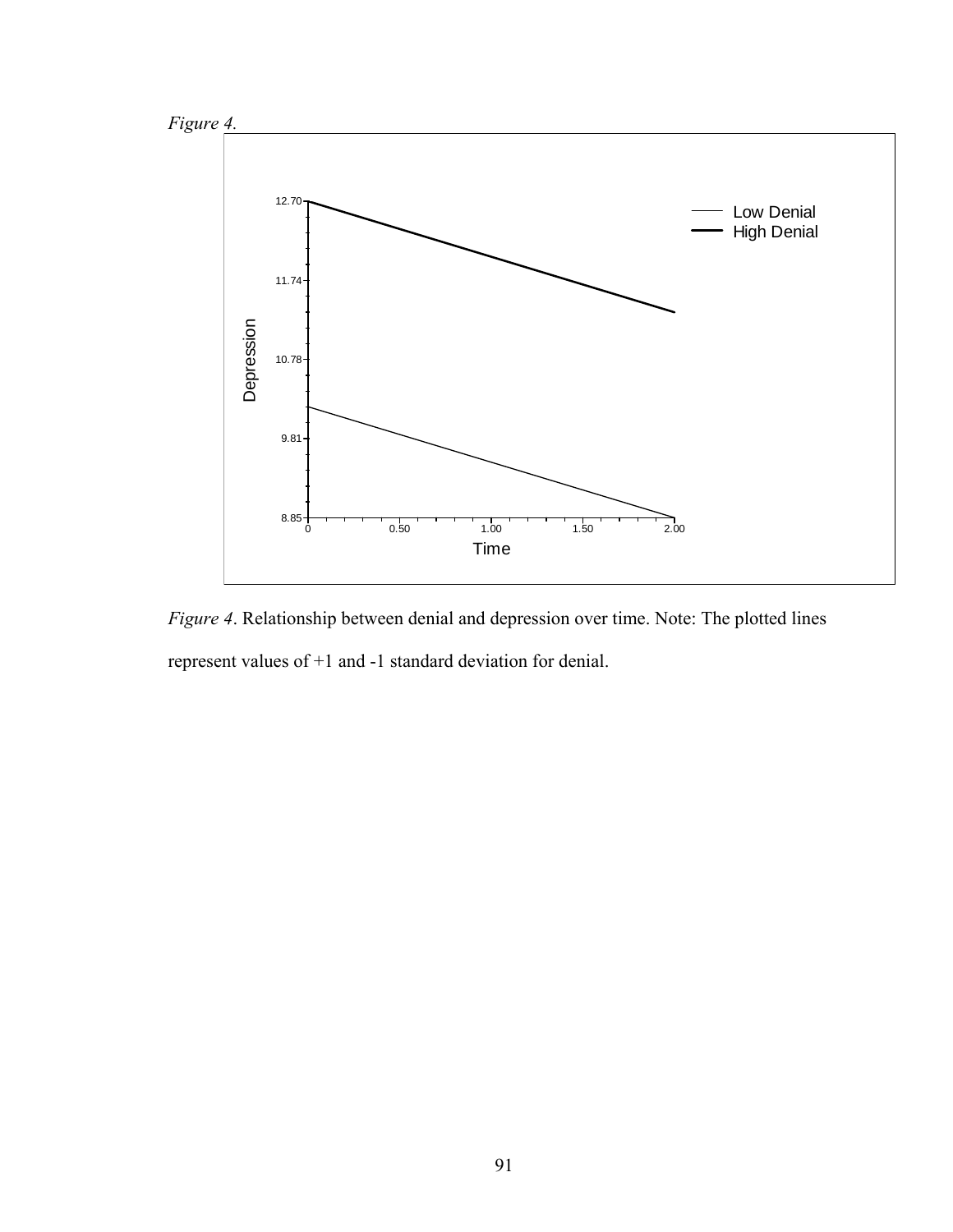*Figure 5.* 



*Figure 5*. Relationship between focus on and venting of emotions and depression over time. Note: The plotted lines represent values of +1 and -1 standard deviation for focus on and venting of emotions.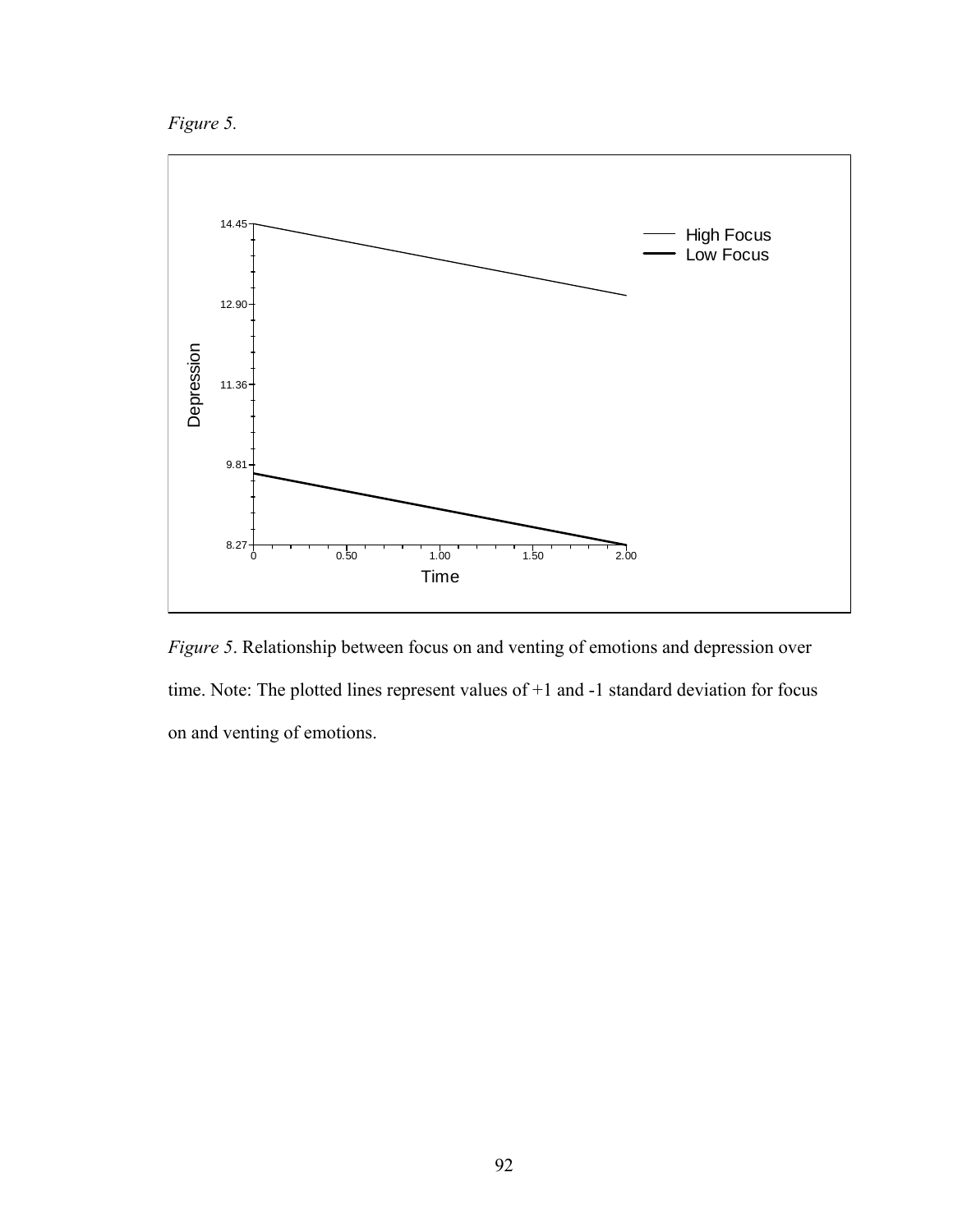Figure 6.



*Figure 6*. Relationship between age and both intercept and rates of change of mood disturbance.. Note: The plotted lines represent values of +1 and -1 standard deviation for age.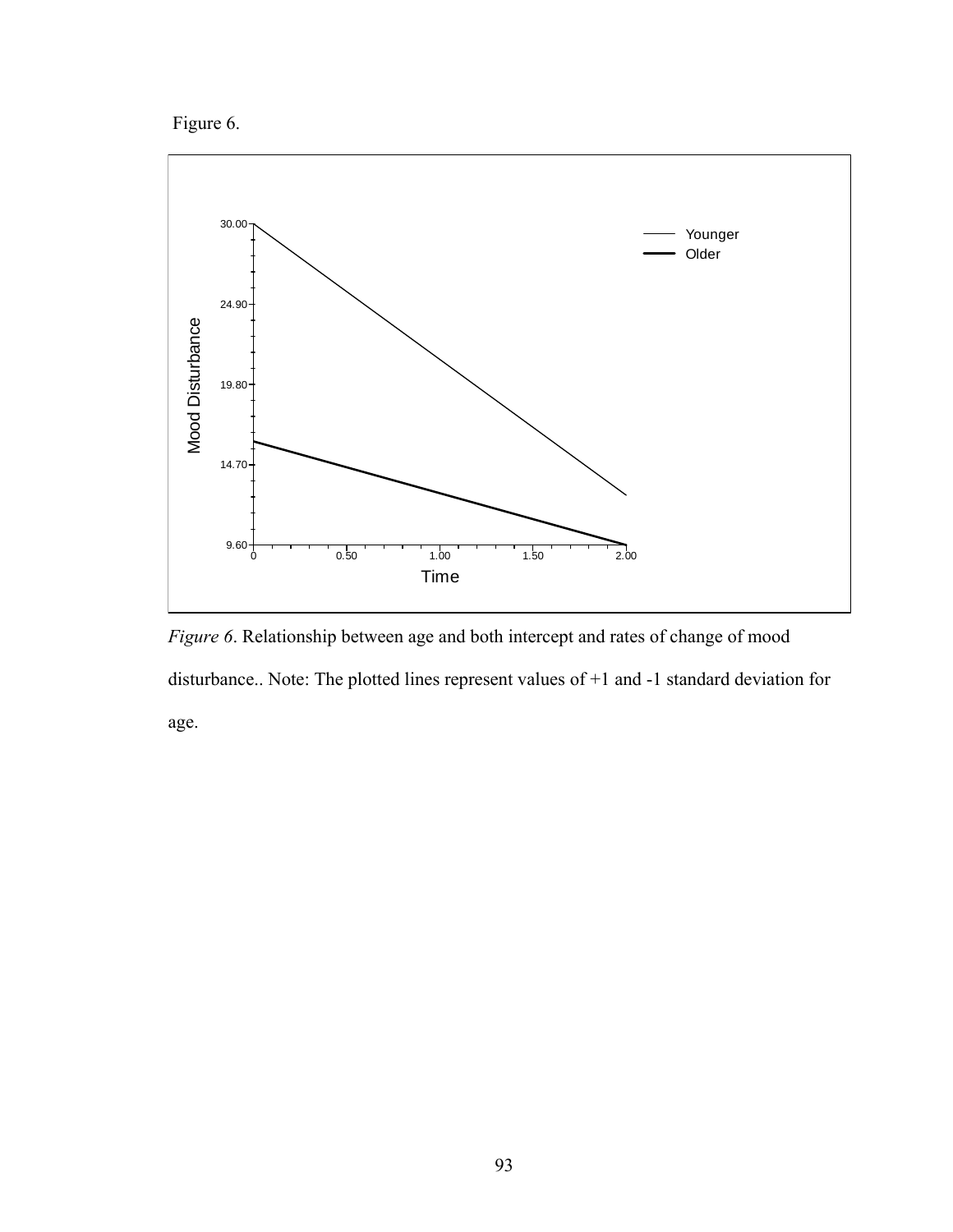



*Figure 7*. Levels of mood disturbance for rural and urban women according to individual levels of active coping. Note: *b* values reported in the figures are unstandardized coefficients.  ${}^{\text{t}}p < .10 {}^*p < .05 {}^*{}^*p < .01 {}^*{}^*p < .001$ .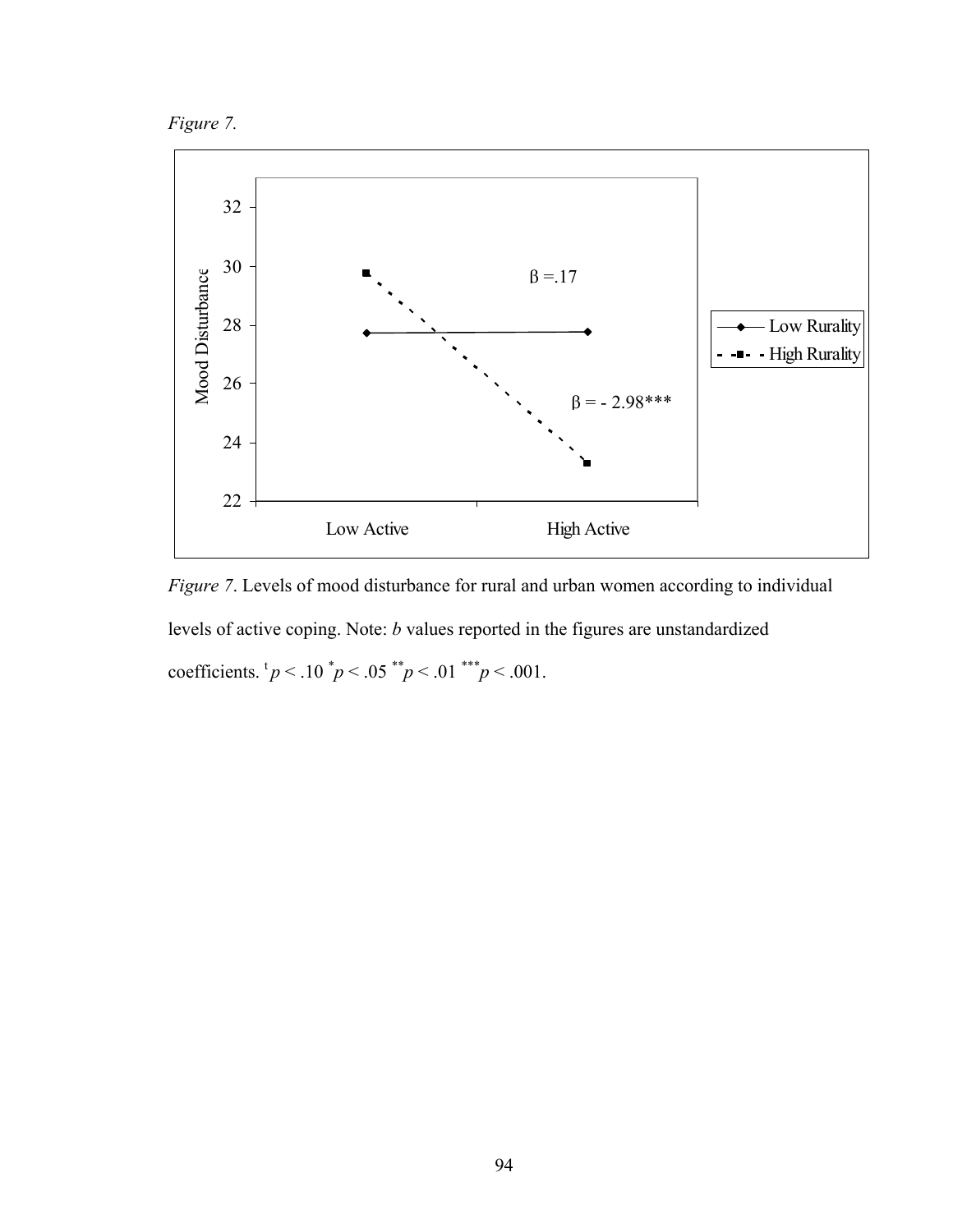



*Figure8*. Levels of mood disturbance for rural and urban women according to individual levels of behavioral disengagement. Note: *b* values reported in the figures are unstandardized

coefficients.  ${}^{\text{t}}p < .10 \ {}^{\text{t}}p < .05 \ {}^{\text{t}}p < .01 \ {}^{\text{t}}p < .001$ .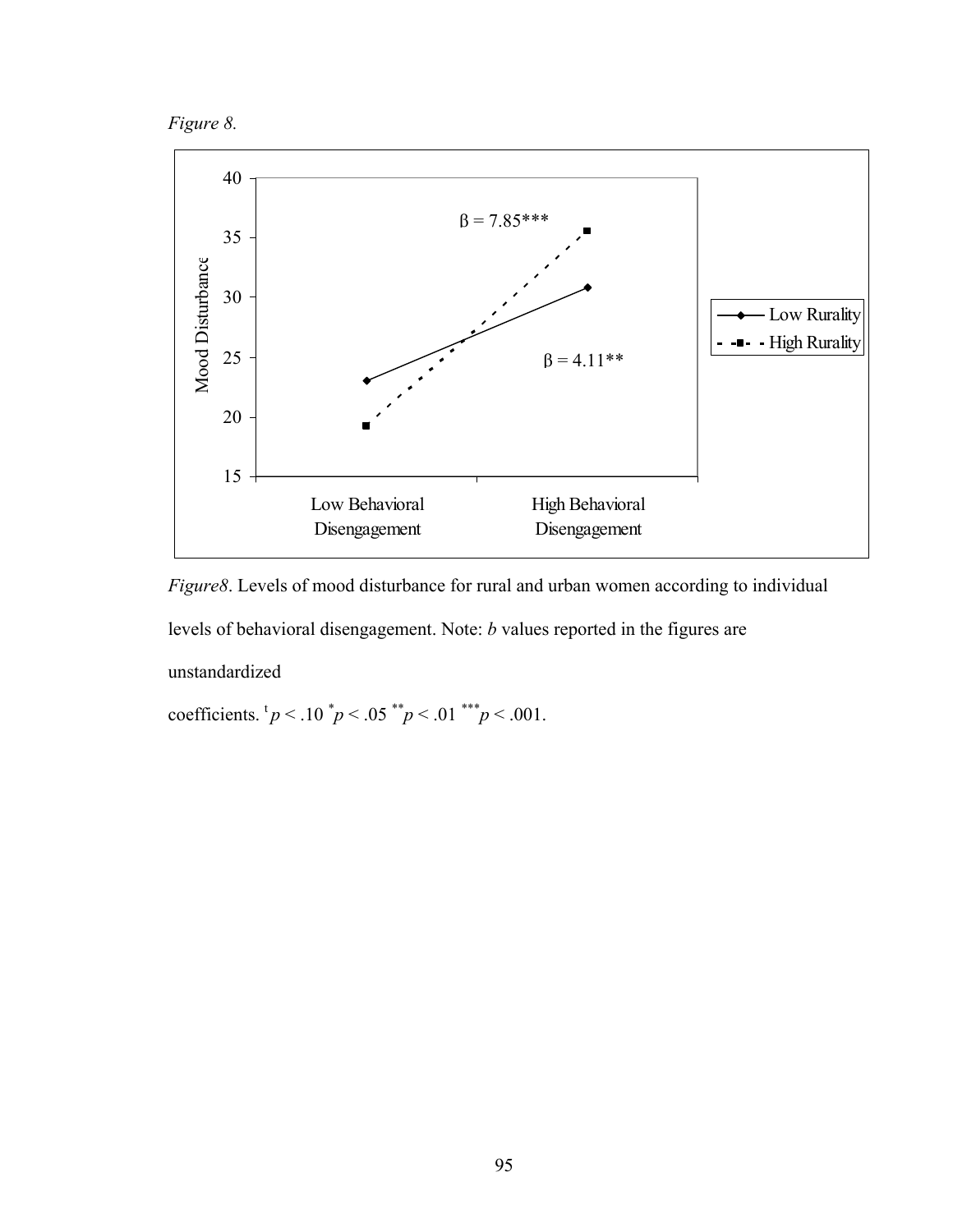



*Figure 9*. Levels of mood disturbance for rural and urban women according to individual levels of positive reinterpretation and growth. Note: *b* values reported in the figures are unstandardized coefficients.  $tp < .10^*p < .05^{**}p < .01^{***}p < .001$ .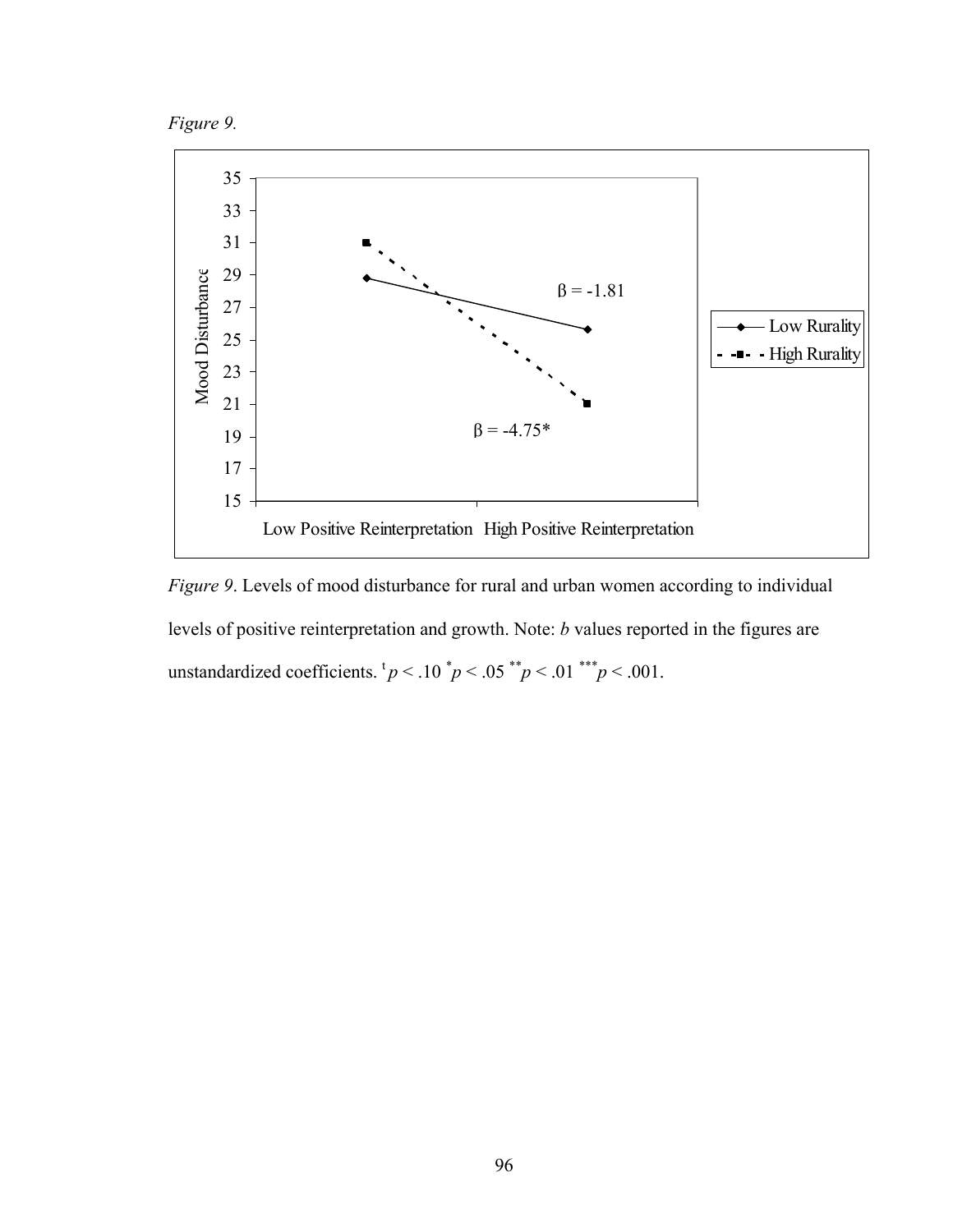



*Figure 10*. Relationship between focus on and venting of emotions and both intercept and rates of change of mood disturbance. Note: The plotted lines represent values of +1 and - 1 standard deviation for focus on and venting of emotions.